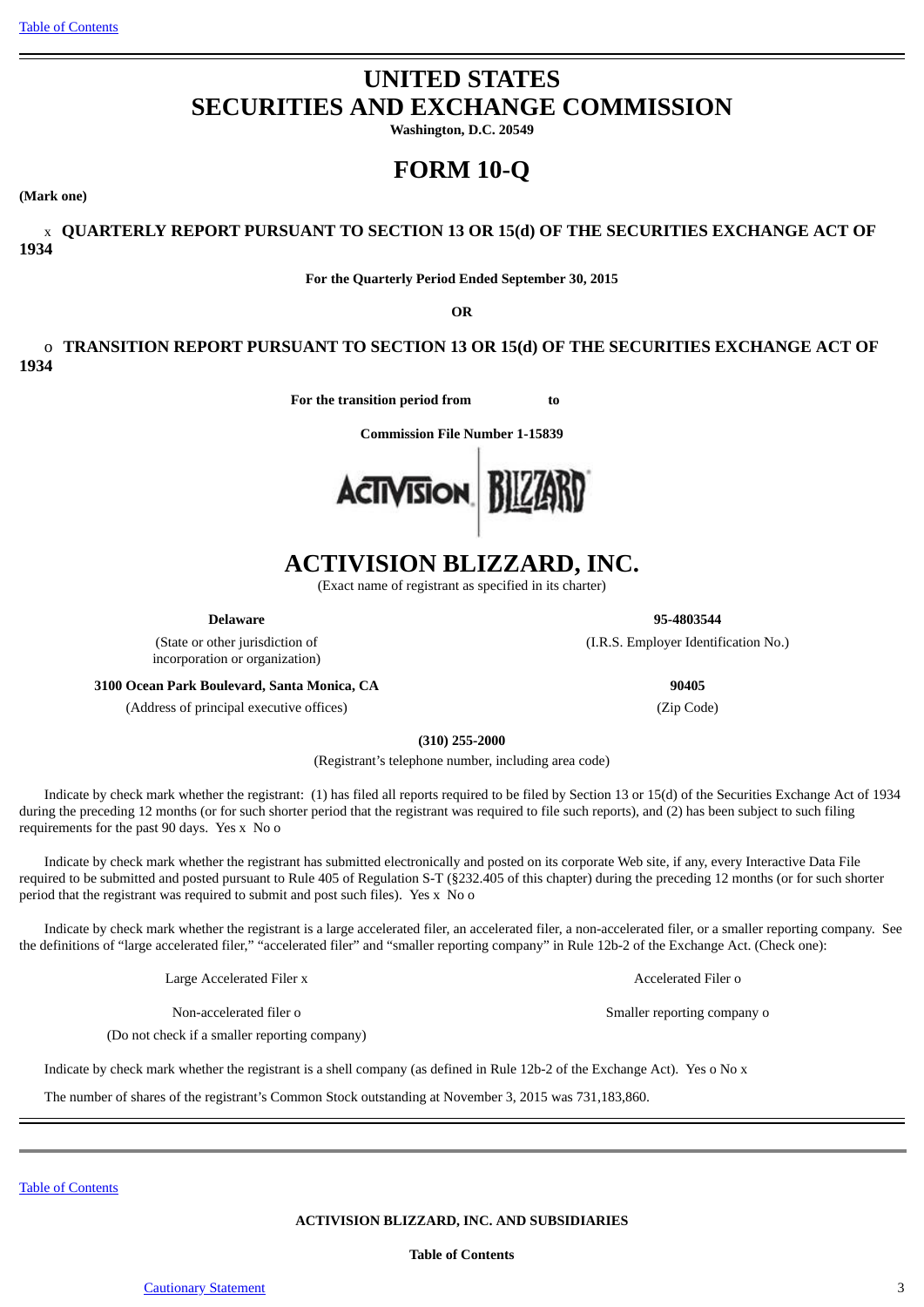| PART I.               | <b>FINANCIAL INFORMATION</b>                                                                                                               |    |
|-----------------------|--------------------------------------------------------------------------------------------------------------------------------------------|----|
| Item 1.               | <b>Financial Statements (Unaudited)</b>                                                                                                    |    |
|                       | Condensed Consolidated Balance Sheets at September 30, 2015 and December 31, 2014                                                          | 4  |
|                       | Condensed Consolidated Statements of Operations for the three and nine months ended September 30, 2015 and<br>September 30, 2014           | 5  |
|                       | Condensed Consolidated Statements of Comprehensive Income for the three and nine months ended September 30,<br>2015 and September 30, 2014 | 6  |
|                       | Condensed Consolidated Statements of Cash Flows for the nine months ended September 30, 2015 and September 30,<br>2014                     | 7  |
|                       | Condensed Consolidated Statement of Changes in Shareholders' Equity for the nine months ended September 30, 2015                           | 8  |
|                       | <b>Notes to Condensed Consolidated Financial Statements</b>                                                                                | 9  |
| Item 2.               | <u>Management's Discussion and Analysis of Financial Condition and Results of Operations</u>                                               | 25 |
| Item 3.               | <b>Quantitative and Qualitative Disclosures About Market Risk</b>                                                                          | 48 |
| Item 4.               | <b>Controls and Procedures</b>                                                                                                             | 49 |
| PART II.              | <b>OTHER INFORMATION</b>                                                                                                                   | 50 |
| Item 1.               | <b>Legal Proceedings</b>                                                                                                                   | 50 |
| Item 1A.              | <b>Risk Factors</b>                                                                                                                        | 50 |
| Item 6.               | <b>Exhibits</b>                                                                                                                            | 50 |
| <b>SIGNATURE</b>      |                                                                                                                                            | 51 |
| <b>EXHIBIT INDEX</b>  |                                                                                                                                            | 52 |
| <b>CERTIFICATIONS</b> |                                                                                                                                            |    |
|                       | 2                                                                                                                                          |    |

### Table of [Contents](#page-0-0)

#### <span id="page-1-0"></span>**CAUTIONARY STATEMENT**

This Quarterly Report on Form 10-Q contains, or incorporates by reference, certain forward-looking statements within the meaning of the Private Securities Litigation Reform Act of 1995. Such statements consist of any statement other than a recitation of historical facts and include, but are not limited to: (1) projections of revenues, expenses, income or loss, earnings or loss per share, cash flow or other financial items; (2) statements of our plans and objectives, including those relating to product releases; (3) statements of future financial or operating performance; (4) statements relating to our proposed acquisition of King Digital Entertainment plc (the "Acquisition"); (5) statements relating to the outcome or impact of pending or threatened litigation; and (6) statements of assumptions underlying such statements. Activision Blizzard, Inc. ("Activision Blizzard") generally uses words such as "outlook," "forecast," "will," "could," "should," "would," "to be," "plan," "plans," "believes," "may," "might," "expects," "intends," "intends as," "anticipates," "estimate," "future," "positioned," "potential," "project," "remain," "scheduled," "set to," "subject to," "upcoming" and other similar expressions to help identify forward-looking statements. Forward-looking statements are subject to business and economic risk, reflect management's current expectations, estimates and projections about our business, and are inherently uncertain and difficult to predict. Our actual results could differ materially. Risks and uncertainties that may affect our future results include, but are not limited to: sales levels of our titles; increasing concentration of revenues among a small number of titles: our ability to predict consumer preferences, includina interest in specific genres, such as first-person action, massively multiplayer online, "toys to life" and music-based games, and preferences among hardware platforms; the amount of our debt and the limitations imposed by the covenants in the agreements governing our debt; the adoption rate and availability of new hardware (including peripherals) and related software, particularly during console transitions; counterparty risks relating to customers, licensees, licensors and manufacturers; maintenance of relationships with key personnel, customers, financing providers, licensees, licensors, manufacturers, vendors, and third-party developers, including the ability to attract, retain and develop key personnel and developers that can create high quality titles; changing business models, including digital delivery of content and the increased prevalence of free-to-play games; product delays or defects; competition, including from used games and other forms of entertainment; rapid changes in technology and industry standards; possible declines in software pricina; product returns and price protection; the identification of suitable future acquisition opportunities and potential challenges associated with geographic expansion; the seasonal and cyclical nature of the interactive entertainment market; litigation risks and associated costs; protection of proprietary rights; shifts in consumer spending trends; capital market risks; applicable regulations; domestic and international economic, financial and political conditions and policies; tax rates and foreign exchange rates; the impact of the current macroeconomic environment; uncertainties as to the timing of the Acquisition; uncertainties as to whether we will be able to consummate the Acquisition; the integration of King Digital Entertainment plc being more difficult, time-consuming or costly than expected; the possibility that we may be unable to achieve expected synergies and operating efficiencies in connection with the Acquisition within the expected time-frames or at all; and the other factors identified in "Risk Factors" included in Part I, Item 1A of our Annual Report on Form 10-K for the year ended December 31, 2014 or in "Cautionary Statement Regarding Forward-Looking Statements" from our Current Report on Form 8-K filed on November 3, 2015. The forward-looking statements contained herein are based upon information available to us as of the date of this Quarterly Report on Form 10-Q and we assume no obligation to update any such forward-looking statements. Although these forward-looking statements are believed to be true when made, they may ultimately prove to be incorrect. These statements are not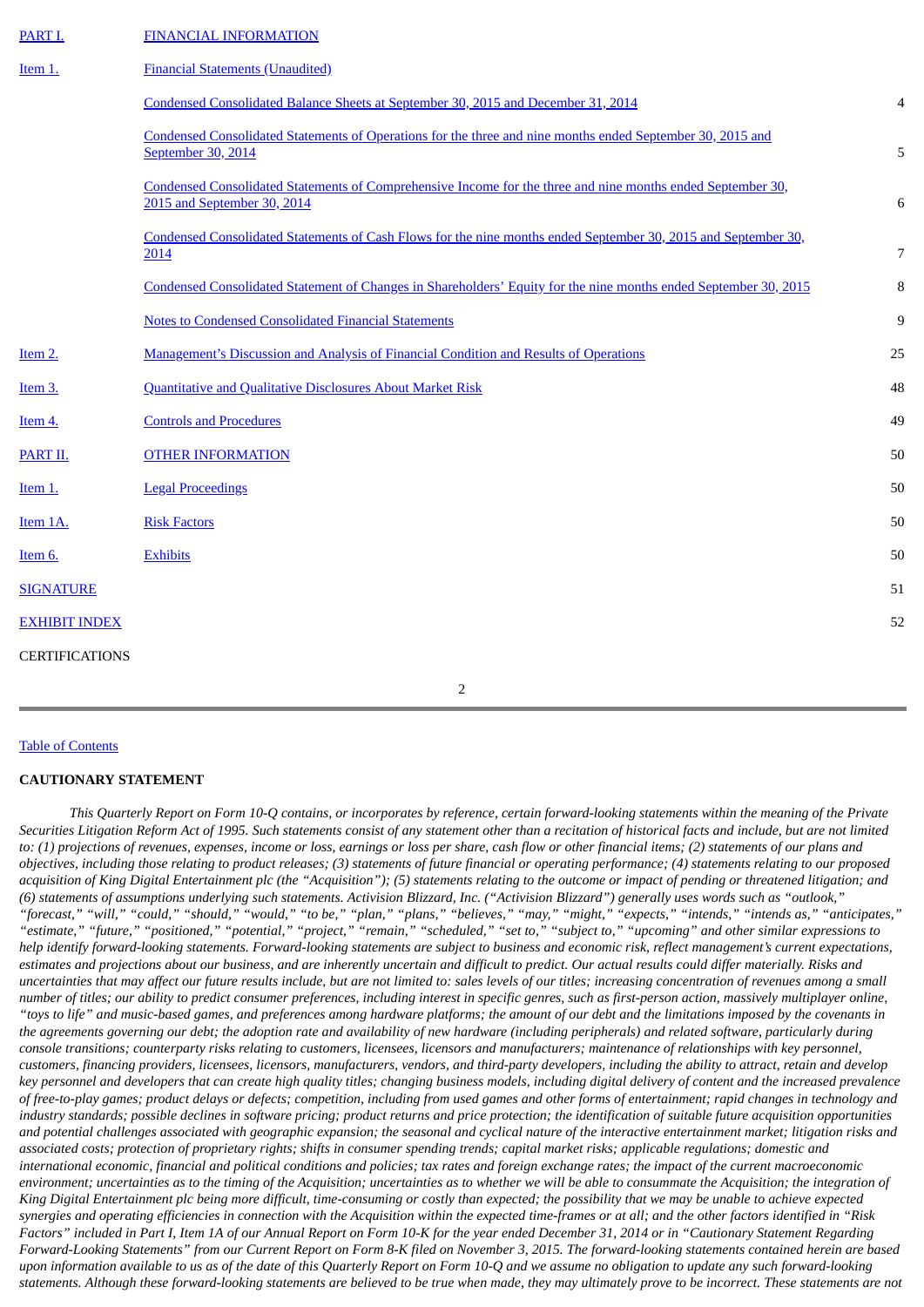guarantees of our future performance and are subject to risks, uncertainties and other factors, some of which are beyond our control and may cause actual *results to differ materially from current expectations.*

Activision Blizzard, Inc.'s names, abbreviations thereof, logos, and product and service designators are all either the registered or unregistered trademarks or trade names of Activision Blizzard. All other product or service names are the property of their respective owners.

<span id="page-2-2"></span>3

# Table of [Contents](#page-0-0)

#### **Part I. Financial Information**

# **Item 1. Financial Statements**

# <span id="page-2-1"></span><span id="page-2-0"></span>**ACTIVISION BLIZZARD, INC. AND SUBSIDIARIES CONDENSED CONSOLIDATED BALANCE SHEETS** (Unaudited)

(Amounts in millions, except share data)

|                                                                                               |                | At September 30,<br>2015 | At December 31,<br>2014 |
|-----------------------------------------------------------------------------------------------|----------------|--------------------------|-------------------------|
| <b>Assets</b>                                                                                 |                |                          |                         |
| Current assets:                                                                               |                |                          |                         |
| Cash and cash equivalents                                                                     | $\mathbb{S}$   | 4,365                    | \$<br>4,848             |
| Short-term investments                                                                        |                | 154                      | 10                      |
| Accounts receivable, net of allowances of \$216 and \$383, at September 30, 2015 and          |                |                          |                         |
| December 31, 2014, respectively                                                               |                | 503                      | 659                     |
| Inventories, net                                                                              |                | 238                      | 123                     |
| Software development                                                                          |                | 342                      | 452                     |
| Intellectual property licenses                                                                |                | 27                       | 5                       |
| Deferred income taxes, net                                                                    |                | 373                      | 368                     |
| Other current assets                                                                          |                | 307                      | 444                     |
| Total current assets                                                                          |                | 6,309                    | 6,909                   |
| Long-term investments                                                                         |                | 9                        | $9\,$                   |
| Software development                                                                          |                | 73                       | 20                      |
| Intellectual property licenses                                                                |                |                          | 18                      |
| Property and equipment, net                                                                   |                | 200                      | 157                     |
| Other assets                                                                                  |                | 171                      | 85                      |
| Intangible assets, net                                                                        |                | 24                       | 29                      |
| Trademark and trade names                                                                     |                | 433                      | 433                     |
| Goodwill                                                                                      |                | 7,083                    | 7,086                   |
| <b>Total assets</b>                                                                           | \$             | 14,302                   | \$<br>14,746            |
|                                                                                               |                |                          |                         |
| <b>Liabilities and Shareholders' Equity</b>                                                   |                |                          |                         |
| Current liabilities:                                                                          |                |                          |                         |
| Accounts payable                                                                              | \$             | 309                      | \$<br>325               |
| Deferred revenues                                                                             |                | 907                      | 1,797                   |
| Accrued expenses and other liabilities                                                        |                | 394                      | 592                     |
| Total current liabilities                                                                     |                | 1,610                    | 2,714                   |
| Long-term debt, net                                                                           |                | 4,078                    | 4,324                   |
| Deferred income taxes, net                                                                    |                | 110                      | 114                     |
| Other liabilities                                                                             |                | 515                      | 361                     |
| <b>Total liabilities</b>                                                                      |                | 6,313                    | 7.513                   |
| Commitments and contingencies (Note 12)                                                       |                |                          |                         |
|                                                                                               |                |                          |                         |
| Shareholders' equity:                                                                         |                |                          |                         |
| Common stock, \$0.000001 par value, 2,400,000,000 shares authorized, 1,159,620,225 and        |                |                          |                         |
| 1,150,605,926 shares issued at September 30, 2015 and December 31, 2014, respectively         |                |                          |                         |
| Additional paid-in capital                                                                    |                | 10,209                   | 9,924                   |
| Less: Treasury stock, at cost, 428,676,471 shares at September 30, 2015 and December 31, 2014 |                | (5,613)                  | (5,762)                 |
| Retained earnings                                                                             |                | 3,937                    | 3,374                   |
| Accumulated other comprehensive loss                                                          |                | (544)                    | (303)                   |
| Total shareholders' equity                                                                    |                | 7,989                    | 7,233                   |
| Total liabilities and shareholders' equity                                                    | $\mathfrak{S}$ | 14,302                   | \$<br>14,746            |
|                                                                                               |                |                          |                         |

The accompanying notes are an integral part of these Condensed Consolidated Financial Statements.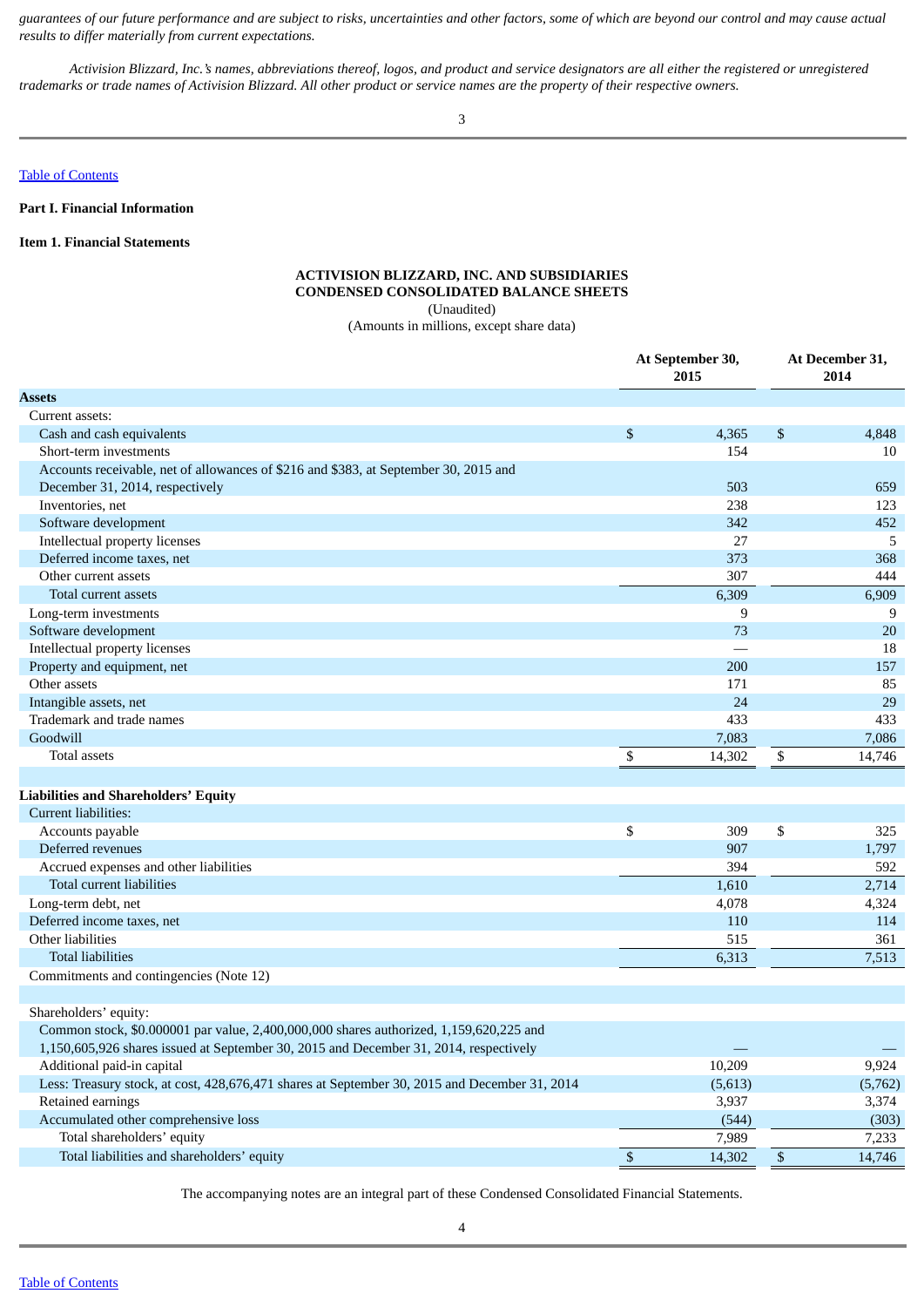### **ACTIVISION BLIZZARD, INC. AND SUBSIDIARIES CONDENSED CONSOLIDATED STATEMENTS OF OPERATIONS** (Unaudited)

<span id="page-3-0"></span>(Amounts in millions, except per share data)

|                                                     | <b>For the Three Months Ended</b><br>September 30, |      |    |        |                   | For the Nine Months Ended | September 30,             | 2014  |
|-----------------------------------------------------|----------------------------------------------------|------|----|--------|-------------------|---------------------------|---------------------------|-------|
|                                                     |                                                    | 2015 |    | 2014   |                   | 2015                      |                           |       |
| <b>Net revenues</b>                                 |                                                    |      |    |        |                   |                           |                           |       |
| Product sales                                       | \$                                                 | 425  | \$ | 337    | \$                | 1,736                     | \$                        | 1,693 |
| Subscription, licensing and other revenues          |                                                    | 565  |    | 416    |                   | 1,576                     |                           | 1,140 |
| Total net revenues                                  |                                                    | 990  |    | 753    |                   | 3,312                     |                           | 2,833 |
|                                                     |                                                    |      |    |        |                   |                           |                           |       |
| <b>Costs and expenses</b>                           |                                                    |      |    |        |                   |                           |                           |       |
| Cost of sales - product costs                       |                                                    | 195  |    | 156    |                   | 560                       |                           | 568   |
| Cost of sales - online                              |                                                    | 56   |    | 56     |                   | 161                       |                           | 170   |
| Cost of sales - software royalties and amortization |                                                    | 81   |    | 34     |                   | 314                       |                           | 136   |
| Cost of sales - intellectual property licenses      |                                                    | 5    |    | 7      |                   | 12                        |                           | 20    |
| Product development                                 |                                                    | 159  |    | 131    |                   | 453                       |                           | 387   |
| Sales and marketing                                 |                                                    | 189  |    | 221    |                   | 445                       |                           | 465   |
| General and administrative                          |                                                    | 109  |    | 140    |                   | 297                       |                           | 342   |
| Total costs and expenses                            |                                                    | 794  |    | 745    |                   | 2,242                     |                           | 2,088 |
| Operating income                                    |                                                    | 196  |    | 8      |                   | 1,070                     |                           | 745   |
| Interest and other expense, net                     |                                                    | 51   |    | 51     |                   | 151                       |                           | 152   |
| Income (loss) before income tax expense (benefit)   |                                                    | 145  |    | (43)   |                   | 919                       |                           | 593   |
| Income tax expense (benefit)                        |                                                    | 18   |    | (20)   |                   | 186                       |                           | 119   |
| Net income (loss)                                   | ${\mathbb S}$                                      | 127  | \$ | (23)   | \$                | 733                       | \$                        | 474   |
| Earnings (loss) per common share                    |                                                    |      |    |        |                   |                           |                           |       |
| <b>Basic</b>                                        | \$                                                 | 0.17 | \$ | (0.03) | $\boldsymbol{\$}$ | 0.99                      | $\boldsymbol{\mathsf{S}}$ | 0.65  |
| Diluted                                             |                                                    | 0.17 | \$ | (0.03) | $\mathbb{S}$      | 0.98                      | \$                        | 0.64  |
|                                                     |                                                    |      |    |        |                   |                           |                           |       |
| Weighted-average number of shares outstanding       |                                                    |      |    |        |                   |                           |                           |       |
| <b>Basic</b>                                        |                                                    | 730  |    | 718    |                   | 727                       |                           | 714   |
| Diluted                                             |                                                    | 739  |    | 718    |                   | 736                       |                           | 725   |
| Dividends per common share                          | \$                                                 |      | \$ |        | \$                | 0.23                      | \$                        | 0.20  |

The accompanying notes are an integral part of these Condensed Consolidated Financial Statements.

<span id="page-3-1"></span>5

Table of [Contents](#page-0-0)

# **ACTIVISION BLIZZARD, INC. AND SUBSIDIARIES CONDENSED CONSOLIDATED STATEMENTS OF COMPREHENSIVE INCOME**

(Unaudited)

(Amounts in millions)

|                                                                       | <b>For the Three Months Ended</b><br>September 30, |     |  |       |    | <b>For the Nine Months Ended</b><br>September 30, |  |       |  |
|-----------------------------------------------------------------------|----------------------------------------------------|-----|--|-------|----|---------------------------------------------------|--|-------|--|
|                                                                       | 2015                                               |     |  | 2014  |    | 2015                                              |  | 2014  |  |
| Net income (loss)                                                     |                                                    | 127 |  | (23)  |    | 733                                               |  | 474   |  |
|                                                                       |                                                    |     |  |       |    |                                                   |  |       |  |
| Other comprehensive income (loss):                                    |                                                    |     |  |       |    |                                                   |  |       |  |
| Foreign currency translation adjustment                               |                                                    | 5.  |  | (206) |    | (240)                                             |  | (230) |  |
| Unrealized gains (losses) on forward contracts designated as hedges,  |                                                    |     |  |       |    |                                                   |  |       |  |
| net of deferred income taxes of \$0 million for the periods ended     |                                                    |     |  |       |    |                                                   |  |       |  |
| September 30, 2015 and 2014                                           |                                                    | (3) |  | 5     |    | 3                                                 |  |       |  |
| Unrealized losses on investments, net of deferred income taxes of \$0 |                                                    |     |  |       |    |                                                   |  |       |  |
| million for the periods ended September 30, 2015 and 2014             |                                                    | (1) |  |       |    | (4)                                               |  |       |  |
| Total other comprehensive income (loss)                               |                                                    |     |  | (201) |    | (241)                                             |  | (225) |  |
|                                                                       |                                                    |     |  |       |    |                                                   |  |       |  |
| Comprehensive income (loss)                                           |                                                    | 128 |  | (224) | S. | 492                                               |  | 249   |  |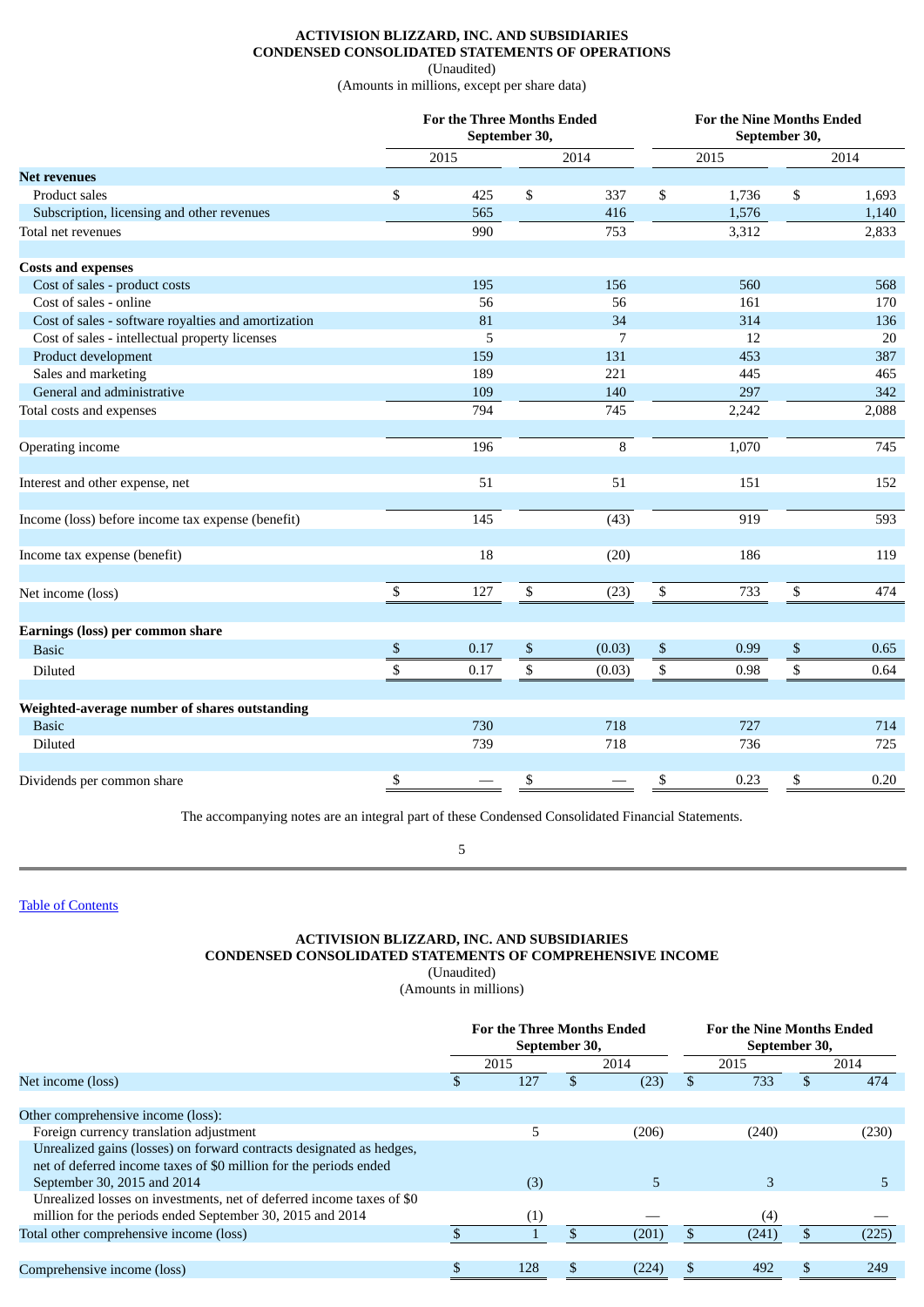<span id="page-4-0"></span>6

# Table of [Contents](#page-0-0)

# **ACTIVISION BLIZZARD, INC. AND SUBSIDIARIES CONDENSED CONSOLIDATED STATEMENTS OF CASH FLOWS** (Unaudited)

(Amounts in millions)

|                                                                                                        | For the Nine Months Ended September 30, |             |
|--------------------------------------------------------------------------------------------------------|-----------------------------------------|-------------|
|                                                                                                        | 2015                                    | 2014        |
| Cash flows from operating activities:                                                                  |                                         |             |
| Net income                                                                                             | \$<br>733                               | \$<br>474   |
| Adjustments to reconcile net income to net cash provided by operating activities:                      |                                         |             |
| Deferred income taxes                                                                                  | (22)                                    | (57)        |
| Provision for inventories                                                                              | 16                                      | 33          |
| Depreciation and amortization                                                                          | 65                                      | 61          |
| Amortization of capitalized software development costs and intellectual property licenses <sup>1</sup> | 303                                     | 131         |
| Amortization of debt discount and debt financing costs                                                 | 5                                       | 5           |
| Stock-based compensation expense <sup>2</sup>                                                          | 71                                      | 74          |
| Excess tax benefits from stock awards                                                                  | (33)                                    | (29)        |
| Changes in operating assets and liabilities:                                                           |                                         |             |
| Accounts receivable, net                                                                               | 142                                     | (193)       |
| Inventories                                                                                            | (135)                                   | (90)        |
| Software development and intellectual property licenses                                                | (249)                                   | (253)       |
| Other assets                                                                                           | 158                                     | 59          |
| Deferred revenues                                                                                      | (833)                                   | (54)        |
| Accounts payable                                                                                       | (7)                                     | (83)        |
| Accrued expenses and other liabilities                                                                 | (51)                                    | 19          |
| Net cash provided by operating activities                                                              | 163                                     | 97          |
| Cash flows from investing activities:                                                                  |                                         |             |
| Proceeds from maturities of available-for-sale investments                                             | 15                                      | 21          |
| Purchases of available-for-sale investments                                                            | (144)                                   |             |
| Capital expenditures                                                                                   | (95)                                    | (90)        |
| Increase in restricted cash                                                                            | (15)                                    | (11)        |
| Net cash used in investing activities                                                                  | (239)                                   | (80)        |
| Cash flows from financing activities:                                                                  |                                         |             |
| Proceeds from issuance of common stock to employees                                                    | 82                                      | 160         |
| Tax payment related to net share settlements on restricted stock rights                                | (36)                                    | (41)        |
| Excess tax benefits from stock awards                                                                  | 33                                      | 29          |
| Dividends paid                                                                                         | (170)                                   | (147)       |
| Repayment of long-term debt                                                                            | (250)                                   | (375)       |
| Proceeds received from shareholder lawsuit settlement                                                  | 202                                     |             |
| Net cash used in financing activities                                                                  | (139)                                   | (374)       |
| Effect of foreign exchange rate changes on cash and cash equivalents                                   | (268)                                   | (248)       |
| Net decrease in cash and cash equivalents                                                              | (483)                                   | (605)       |
| Cash and cash equivalents at beginning of period                                                       | 4,848                                   | 4,410       |
| Cash and cash equivalents at end of period                                                             | \$<br>4,365                             | \$<br>3,805 |

 Excludes deferral and amortization of stock-based compensation expense. 1 2

Includes the net effects of capitalization, deferral, and amortization of stock-based compensation expense.

The accompanying notes are an integral part of these Condensed Consolidated Financial Statements.

7

Table of [Contents](#page-0-0)

# **ACTIVISION BLIZZARD, INC. AND SUBSIDIARIES CONDENSED CONSOLIDATED STATEMENTS OF CHANGES IN SHAREHOLDERS' EQUITY**

**For the Nine Months Ended September 30, 2015** (Unaudited)

(Amounts and shares in millions, except per share data)

**Common Stock Treasury Stock Additional**

**Paid-In**

**Retained Accumulated Other**

<span id="page-4-1"></span>**Total Shareholders'**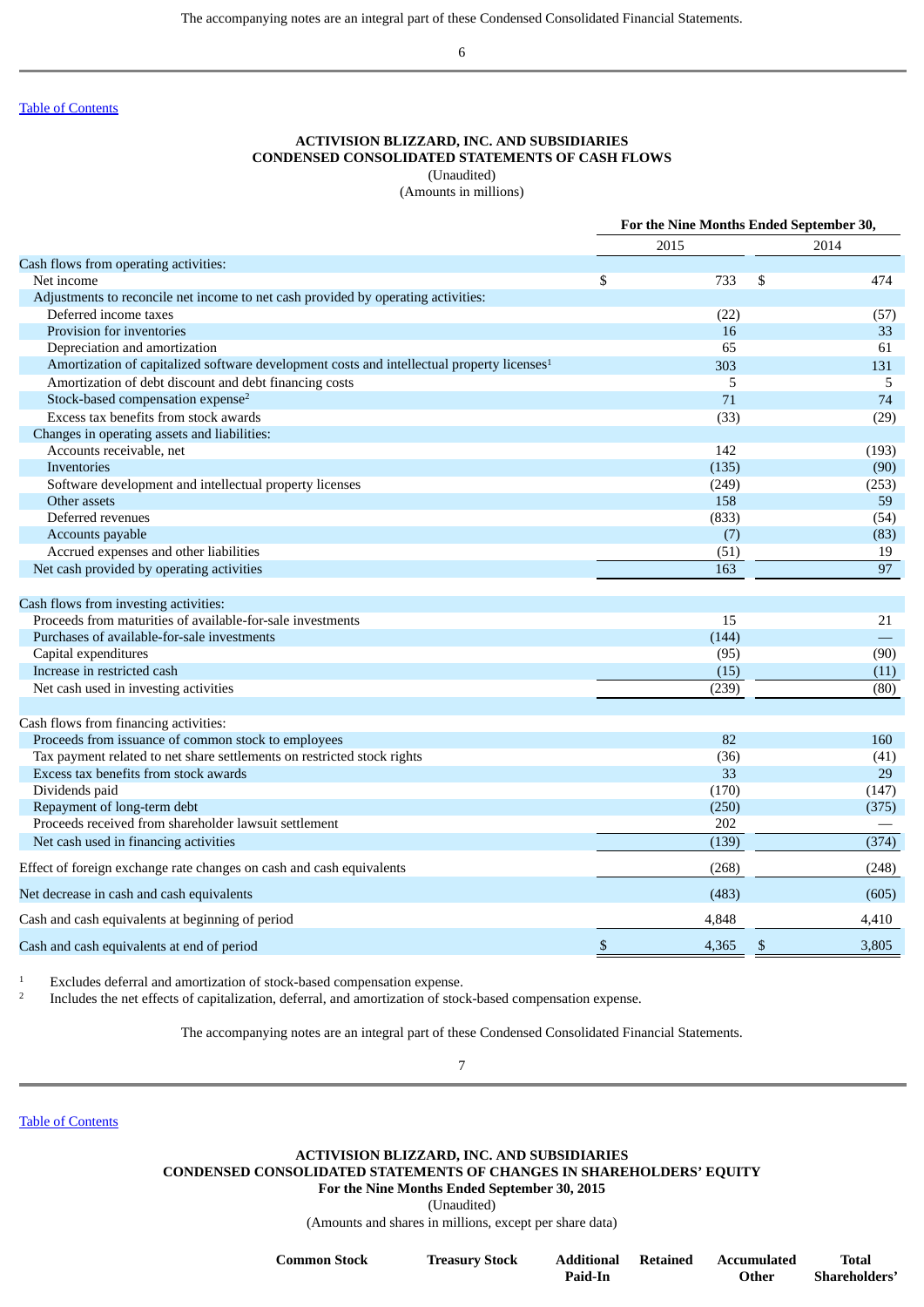|                                        |                |               |               |               |              |                 | Comprehensive |               |
|----------------------------------------|----------------|---------------|---------------|---------------|--------------|-----------------|---------------|---------------|
|                                        | <b>Shares</b>  | <b>Amount</b> | <b>Shares</b> | <b>Amount</b> | Capital      | <b>Earnings</b> | Income (Loss) | <b>Equity</b> |
| <b>Balance at December 31, 2014</b>    | 1,151          | \$            | (429)         | \$<br>(5,762) | \$<br>9,924  | 3,374<br>\$.    | (303)<br>\$   | 7,233<br>\$   |
|                                        |                |               |               |               |              |                 |               |               |
| Components of comprehensive income:    |                |               |               |               |              |                 |               |               |
| Net income                             |                |               |               |               |              | 733             |               | 733           |
| Other comprehensive income (loss)      |                |               |               |               |              |                 | (241)         | (241)         |
| Issuance of common stock pursuant to   |                |               |               |               |              |                 |               |               |
| employee stock options                 | 6              |               |               |               | 82           |                 |               | 82            |
| Issuance of common stock pursuant to   |                |               |               |               |              |                 |               |               |
| restricted stock rights                | $\overline{4}$ |               |               |               |              |                 |               |               |
| Restricted stock surrendered for       |                |               |               |               |              |                 |               |               |
| employees' tax liability               | (1)            |               |               |               | (36)         |                 |               | (36)          |
| Tax benefit associated with employee   |                |               |               |               |              |                 |               |               |
| stock awards                           |                |               |               |               | 31           |                 |               | 31            |
| Stock-based compensation expense       |                |               |               |               |              |                 |               |               |
| related to employee stock options and  |                |               |               |               |              |                 |               |               |
| restricted stock rights                |                |               |               |               | 73           |                 |               | 73            |
| Dividends (\$0.23 per common share)    |                |               |               |               |              | (170)           |               | (170)         |
| Indemnity on tax attributes assumed in |                |               |               |               |              |                 |               |               |
| connection with the Purchase           |                |               |               |               |              |                 |               |               |
| Transaction (see Note 9)               |                |               |               | 82            |              |                 |               | 82            |
| Shareholder lawsuit settlement in      |                |               |               |               |              |                 |               |               |
| connection with the Purchase           |                |               |               |               |              |                 |               |               |
| Transaction (see Note 12)              |                |               |               | 67            | 135          |                 |               | 202           |
|                                        |                |               |               |               |              |                 |               |               |
| <b>Balance at September 30, 2015</b>   | 1,160          | <b>S</b>      | (429)         | (5,613)<br>\$ | 10,209<br>\$ | 3,937<br>\$.    | S<br>(544)    | \$<br>7,989   |

The accompanying notes are an integral part of these Condensed Consolidated Financial Statements.

<span id="page-5-0"></span>8

# Table of [Contents](#page-0-0)

# **ACTIVISION BLIZZARD, INC. AND SUBSIDIARIES Notes to Condensed Consolidated Financial Statements** (Unaudited)

#### **1. Description of Business and Basis of Consolidation and Presentation**

Activision Blizzard, Inc. ("Activision Blizzard") is a leading global developer and publisher of interactive entertainment. The terms "Activision Blizzard," the "Company," "we," "us," and "our" are used to refer collectively to Activision Blizzard, Inc. and its subsidiaries. We currently offer games for video game consoles, personal computers ("PC"), and handheld, mobile and tablet devices. We maintain significant operations in the United States ("U.S."), Canada, the United Kingdom ("U.K."), France, Germany, Ireland, Italy, Sweden, Spain, the Netherlands, Australia, South Korea and China.

# *The Business Combination and Share Repurchase*

Activision Blizzard is the result of the 2008 business combination ("Business Combination") by and among the Company (then known as Activision, Inc.), Sego Merger Corporation, a wholly-owned subsidiary of Activision, Inc., Vivendi S.A. ("Vivendi"), VGAC LLC, a wholly-owned subsidiary of Vivendi, and Vivendi Games, Inc. ("Vivendi Games"), a wholly-owned subsidiary of VGAC LLC. As a result of the consummation of the Business Combination, Activision, Inc. was renamed Activision Blizzard, Inc. and Vivendi became a majority shareholder of Activision Blizzard.

On October 11, 2013, we repurchased approximately 429 million shares of our common stock, pursuant to a stock purchase agreement (the "Stock Purchase Agreement") we entered into with Vivendi and ASAC II LP ("ASAC"), an exempted limited partnership established under the laws of the Cayman Islands, acting by its general partner, ASAC II LLC. Pursuant to the terms of the Stock Purchase Agreement, we acquired all of the capital stock of Amber Holding Subsidiary Co., a Delaware corporation and wholly-owned subsidiary of Vivendi ("New VH"), which was the direct owner of approximately 429 million shares of our common stock, for a cash payment of \$5.83 billion, or \$13.60 per share, before taking into account the benefit to the Company of certain tax attributes of New VH assumed in the transaction (collectively, the "Purchase Transaction"). Immediately following the completion of the Purchase Transaction, ASAC purchased from Vivendi 172 million shares of our common stock, pursuant to the Stock Purchase Agreement, for a cash payment of \$2.34 billion, or \$13.60 per share (the "Private Sale"). Robert A. Kotick, our Chief Executive Officer, and Brian G. Kelly, Chairman of our Board of Directors, are affiliates of ASAC II LLC. Refer to Note 6 of the Notes to Condensed Consolidated Financial Statements for information regarding the financing of the Purchase Transaction.

On May 28, 2014, Vivendi sold approximately 41 million shares, or approximately 50% of its then-current holdings, of our common stock in a registered public offering. Vivendi received proceeds of approximately \$850 million from that sale; the Company did not receive any proceeds.

As of September 30, 2015, we had approximately 731 million shares of common stock issued and outstanding. At that date: (i) Vivendi held 41 million shares, or approximately 6% of the outstanding shares of our common stock; (ii) ASAC held 172 million shares, or approximately 24% of the outstanding shares of our common stock; and (iii) our other stockholders held approximately 70% of the outstanding shares of our common stock. The common stock of Activision Blizzard is traded on The NASDAQ Stock Market under the ticker symbol "ATVI."

#### *Operating Segments*

Based upon our organizational structure, we conduct our business through three operating segments as follows: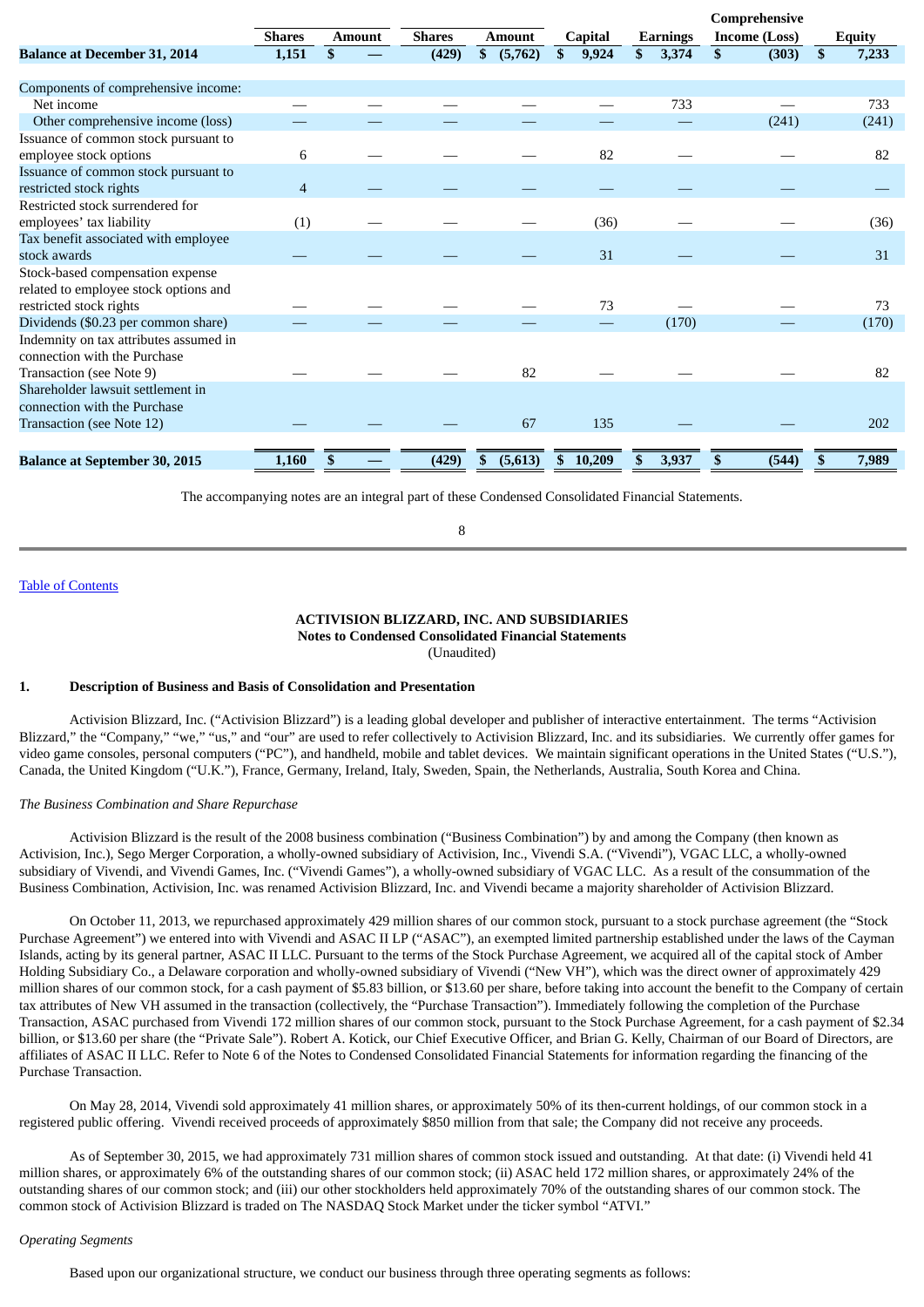# *(i) Activision Publishing, Inc.*

Activision Publishing, Inc. ("Activision") is a leading global developer and publisher of interactive software products and content. Activision delivers content to a broad range of gamers, ranging from children to adults, and from core gamers to mass-market consumers to "value" buyers seeking budget-priced software, in a variety of geographies. Activision develops games based on internally-developed properties, including games in the Call of Duty®, Skylanders® and Guitar Hero® franchises, and to a lesser extent, based on licensed intellectual properties. Additionally, we have established a longterm alliance with Bungie to publish its game universe, Destiny. Activision sells games through both retail and digital online channels. Activision currently offers games that operate on the Microsoft Corporation ("Microsoft") Xbox One ("Xbox One") and Xbox 360 ("Xbox 360"), Nintendo Co. Ltd. ("Nintendo") Wii U ("Wii U") and Wii ("Wii"), and Sony Computer Entertainment, Inc. ("Sony") PlayStation® 4 ("PS4") and PlayStation 3 ("PS3") console systems (Xbox One, Wii U, and PS4 are collectively referred to as "next-generation"; Xbox 360, Wii, and PS3 are collectively referred to as "prior-generation"); the PC; the Nintendo 3DS, Nintendo Dual Screen, and Sony PlayStation Vita handheld game systems; and mobile and tablet devices.

9

#### Table of [Contents](#page-0-0)

#### *(ii) Blizzard Entertainment, Inc.*

Blizzard Entertainment, Inc. ("Blizzard") is a leader in the subscription-based massively multi-player online role-playing game category in terms of both subscriber base and revenues generated through its World of Warcraft*®* franchise, which it develops, hosts and supports. Blizzard also develops, markets, and sells role-playing action and strategy games for the PC, console, mobile and tablet platforms, including games in the multiple-award winning Diablo®, StarCraft®, and Hearthstone®: Heroes of Warcraft™ franchises. In addition, Blizzard maintains a proprietary online game-related service, Battle.net*®*. Blizzard distributes its products and generates revenues worldwide through various means, including: subscriptions; sales of prepaid subscription cards; value-added services, such as in-game purchases and services; retail sales of physical "boxed" products; online download sales of PC products; purchases and downloads via third-party console, mobile and tablet platforms; and licensing of software to third-party or related-party companies that distribute World of Warcraft, Diablo, StarCraft and Hearthstone: Heroes of Warcraft products. In addition, Blizzard is the creator of *Heroes of the Storm™*, a free-to-play online hero brawler released on June 2, 2015.

# *(iii) Activision Blizzard Distribution*

Activision Blizzard Distribution ("Distribution") consists of operations in Europe that provide warehousing, logistical and sales distribution services to third-party publishers of interactive entertainment software, our own publishing operations, and manufacturers of interactive entertainment hardware.

#### *Basis of Consolidation and Presentation*

The accompanying unaudited condensed consolidated financial statements have been prepared in accordance with the rules and regulations of the Securities and Exchange Commission (the "SEC") and accounting principles generally accepted in the United States of America ("U.S. GAAP") for interim reporting. Accordingly, certain notes or other information that are normally required by U.S. GAAP have been condensed or omitted if they substantially duplicate the disclosures contained in the annual audited consolidated financial statements. The year-end condensed consolidated balance sheet data was derived from audited financial statements but does not include all disclosures required by U.S. GAAP. The unaudited condensed consolidated financial statements should be read in conjunction with the audited consolidated financial statements and notes thereto included in our Annual Report on Form 10-K for the year ended December 31, 2014.

The preparation of the condensed consolidated financial statements in conformity with U.S. GAAP requires management to make estimates and assumptions that affect the amounts reported in the condensed consolidated financial statements and accompanying notes. In the opinion of management, all adjustments (consisting of normal recurring accruals) considered necessary for the fair statement of our financial position and results of operations in accordance with U.S. GAAP have been included in the accompanying unaudited condensed consolidated financial statements. Actual results could differ from these estimates and assumptions.

The accompanying condensed consolidated financial statements include the accounts and operations of the Company. All intercompany accounts and transactions have been eliminated.

The Company considers events or transactions that occur after the balance sheet date, but before the financial statements are issued, to provide additional evidence relative to certain estimates or to identify matters that require additional disclosures.

# *Supplemental Cash Flow Information: Non-cash investing activities*

As of September 30, 2015 and 2014, the Company had accrued capital expenditures of \$16 million and \$4 million, respectively, recorded within "Accounts Payable" and "Accrued expenses and other liabilities."

#### Table of [Contents](#page-0-0)

# **2. Inventories, Net**

Our inventories, net consist of the following (amounts in millions):

|                                | At September 30, 2015 |     | At December 31, 2014 |
|--------------------------------|-----------------------|-----|----------------------|
| Finished goods                 |                       |     |                      |
| Purchased parts and components |                       |     | . .                  |
| Inventories, net               |                       | 238 | ---                  |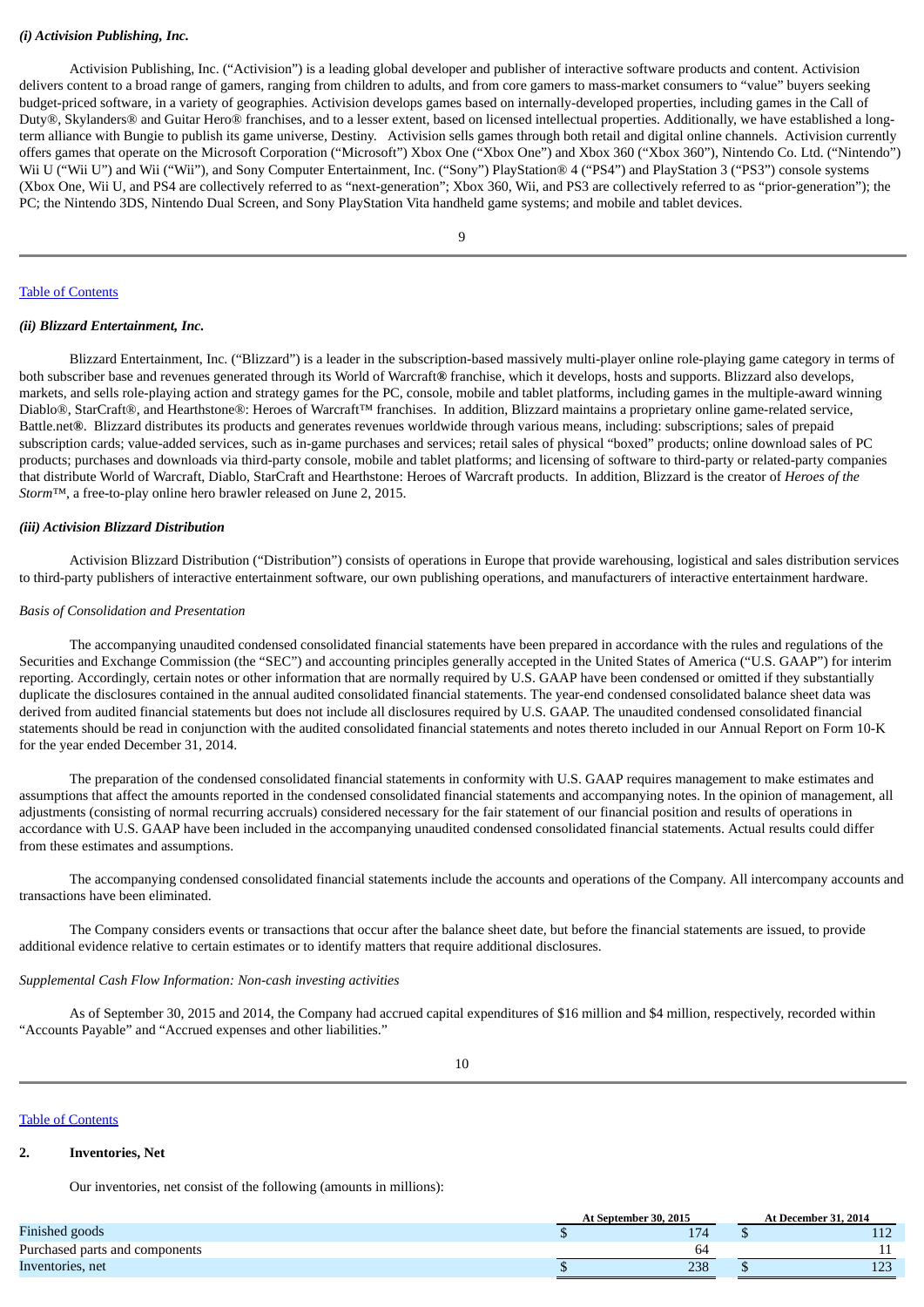At September 30, 2015 and December 31, 2014, inventory reserves were \$41 million and \$52 million, respectively.

# **3. Software Development and Intellectual Property Licenses**

The following table summarizes the components of our capitalized software development costs and intellectual property licenses (amounts in millions):

|                                                  | At September 30,<br>2015 | At December 31,<br>2014 |
|--------------------------------------------------|--------------------------|-------------------------|
| Internally-developed software costs              | 249                      | 262                     |
| Payments made to third-party software developers | 166                      | 210                     |
| Total software development costs                 | 415                      | 472                     |
|                                                  |                          |                         |
| Intellectual property licenses                   |                          |                         |

Amortization of capitalized software development costs and intellectual property licenses was the following (amounts in millions):

|                                                            | <b>For the Three Months Ended</b><br>September 30. |    |  |      |    |      | <b>For the Nine Months Ended</b><br>September 30. |  |      |     |
|------------------------------------------------------------|----------------------------------------------------|----|--|------|----|------|---------------------------------------------------|--|------|-----|
|                                                            | 2015                                               |    |  | 2014 |    | 2015 |                                                   |  | 2014 |     |
| Amortization of capitalized software development costs and |                                                    |    |  |      |    |      |                                                   |  |      |     |
| intellectual property licenses                             |                                                    | 80 |  |      | 35 |      | 312                                               |  |      | 143 |

# **4. Intangible Assets, Net**

Intangible assets, net consist of the following (amounts in millions):

|                                              |                                  | At September 30, 2015                                                 |                                 |                      |                                    |                        |                        |  |  |
|----------------------------------------------|----------------------------------|-----------------------------------------------------------------------|---------------------------------|----------------------|------------------------------------|------------------------|------------------------|--|--|
|                                              | <b>Estimated useful</b><br>lives |                                                                       | <b>Gross carrying</b><br>amount |                      | <b>Accumulated</b><br>amortization |                        | Net carrying<br>amount |  |  |
| Acquired definite-lived intangible assets:   |                                  |                                                                       |                                 |                      |                                    |                        |                        |  |  |
| License agreements and other                 | $3 - 10$ years                   | \$                                                                    | 98                              | \$                   | (93)                               | \$                     | 5                      |  |  |
| Internally-developed franchises              | $11 - 12$ years                  |                                                                       | 309                             |                      | (290)                              |                        | 19                     |  |  |
| Total definite-lived intangible assets       |                                  | \$.                                                                   | 407                             | \$.                  | (383)                              | \$                     | 24                     |  |  |
|                                              |                                  |                                                                       |                                 |                      |                                    |                        |                        |  |  |
| Acquired indefinite-lived intangible assets: |                                  |                                                                       |                                 |                      |                                    |                        |                        |  |  |
| Activision trademark                         | Indefinite                       |                                                                       |                                 |                      |                                    |                        | 386                    |  |  |
| Acquired trade names                         | Indefinite                       |                                                                       |                                 |                      |                                    |                        | 47                     |  |  |
| Total indefinite-lived intangible assets     |                                  |                                                                       |                                 |                      |                                    |                        | 433                    |  |  |
|                                              |                                  |                                                                       |                                 |                      |                                    |                        |                        |  |  |
|                                              |                                  |                                                                       |                                 | At December 31, 2014 |                                    |                        |                        |  |  |
|                                              | <b>Estimated useful</b><br>lives | <b>Accumulated</b><br><b>Gross carrying</b><br>amortization<br>amount |                                 |                      |                                    | Net carrying<br>amount |                        |  |  |
| Acquired definite-lived intangible assets:   |                                  |                                                                       |                                 |                      |                                    |                        |                        |  |  |
| License agreements and other                 | $3 - 10$ years                   | \$                                                                    | 98                              | \$                   | (92)                               | \$                     | 6                      |  |  |
| Internally-developed franchises              | 11 - 12 years                    |                                                                       | 309                             |                      | (286)                              |                        | 23                     |  |  |

| Acquired indefinite-lived intangible assets: |            |     |
|----------------------------------------------|------------|-----|
| <b>Activision trademark</b>                  | Indefinite | 386 |
| Acquired trade names                         | Indefinite | 47  |
| Total indefinite-lived intangible assets     |            | 433 |
|                                              |            |     |

11

Total definite-lived intangible assets  $\frac{1}{3}$   $\frac{407}{3}$   $\frac{1}{3}$   $\frac{378}{3}$   $\frac{378}{3}$   $\frac{3}{4}$   $\frac{29}{3}$ 

# Table of [Contents](#page-0-0)

Amortization expense of intangible assets was \$2 million and \$5 million for the three and nine months ended September 30, 2015, respectively. Amortization expense of intangible assets was \$2 million and \$5 million for the three and nine months ended September 30, 2014, respectively.

At September 30, 2015, future amortization of definite-lived intangible assets is estimated as follows (amounts in millions):

| 2015 (remaining three months) |  |
|-------------------------------|--|
| 2016                          |  |
| 2017                          |  |
| 2018                          |  |
| 2019                          |  |
| Total                         |  |

### **5. Fair Value Measurements**

Financial Accounting Standards Board ("FASB") literature regarding fair value measurements for financial and non-financial assets and liabilities establishes a three-level fair value hierarchy that prioritizes the inputs used to measure fair value. This hierarchy requires entities to maximize the use of "observable inputs" and minimize the use of "unobservable inputs." The three levels of inputs used to measure fair value are as follows: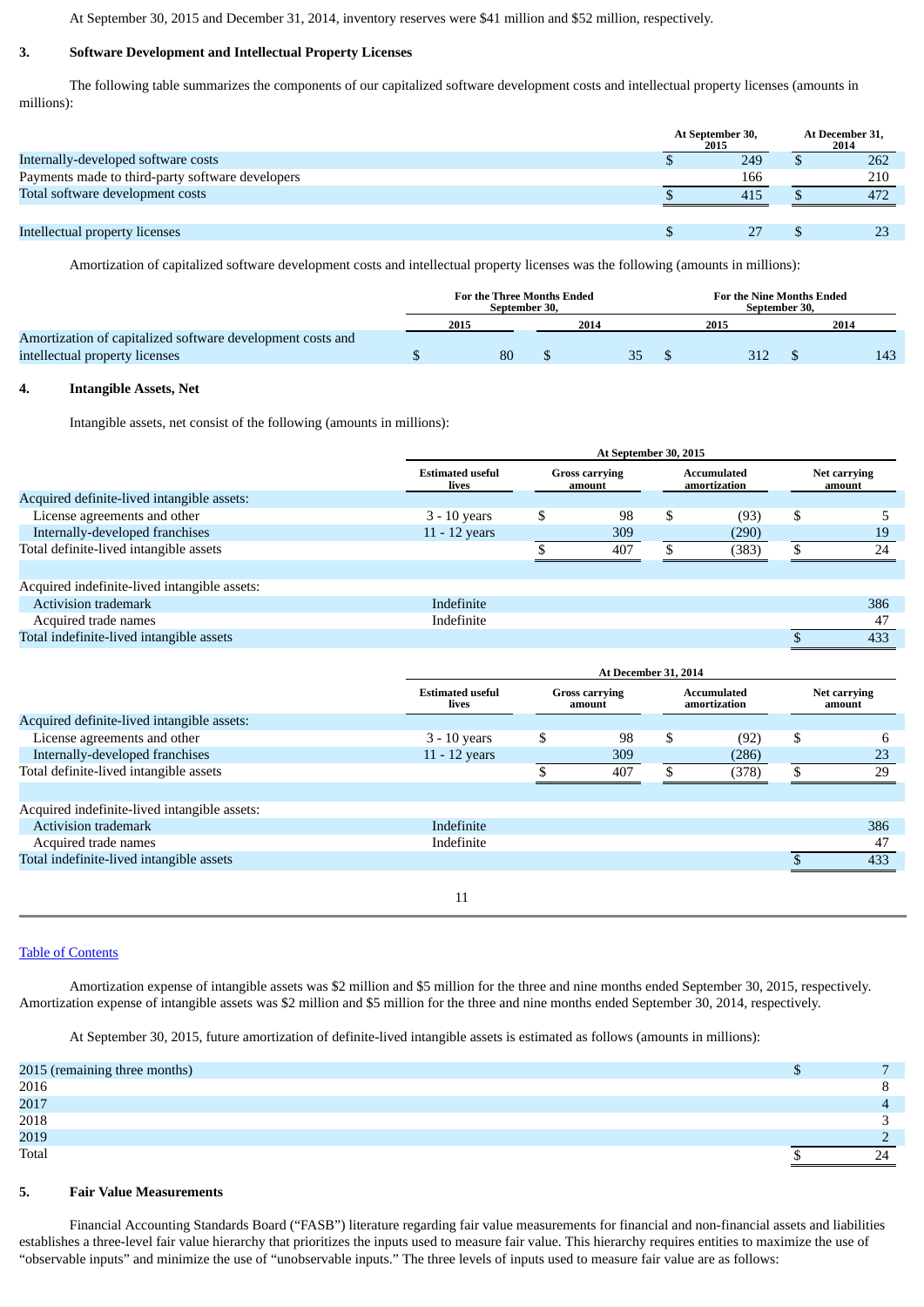- Level 1—Quoted prices in active markets for identical assets or liabilities;
- Level 2—Observable inputs other than quoted prices included in Level 1, such as quoted prices for similar assets or liabilities in active markets or other inputs that are observable or can be corroborated by observable market data; and
- Level 3—Unobservable inputs that are supported by little or no market activity and that are significant to the fair value of the assets or liabilities, including certain pricing models, discounted cash flow methodologies and similar techniques that use significant unobservable inputs.

### Table of [Contents](#page-0-0)

# **Fair Value Measurements on a Recurring Basis**

The table below segregates all financial assets that are measured at fair value on a recurring basis into the most appropriate level within the fair value hierarchy based on the inputs used to determine the fair value at the measurement date (amounts in millions):

|                                         |    |                             |    | Fair Value Measurements at September 30, 2015                                                         | Using                                                                                                                                |   |                                     |   |                           |
|-----------------------------------------|----|-----------------------------|----|-------------------------------------------------------------------------------------------------------|--------------------------------------------------------------------------------------------------------------------------------------|---|-------------------------------------|---|---------------------------|
|                                         |    | As of September<br>30, 2015 |    | <b>Ouoted</b><br>Prices in<br>Active<br><b>Markets</b> for<br><b>Identical</b><br>Assets<br>(Level 1) | <b>Significant</b><br>Other<br><b>Significant</b><br><b>Observable</b><br>Unobservable<br>Inputs<br>Inputs<br>(Level 2)<br>(Level 3) |   | <b>Balance Sheet Classification</b> |   |                           |
| <b>Financial Assets:</b>                |    |                             |    |                                                                                                       |                                                                                                                                      |   |                                     |   |                           |
| Recurring fair value measurements:      |    |                             |    |                                                                                                       |                                                                                                                                      |   |                                     |   |                           |
| Money market funds                      | S. | 4,229                       | \$ | 4,229                                                                                                 | \$                                                                                                                                   |   |                                     |   | Cash and cash equivalents |
| Foreign government treasury bills       |    | 31                          |    | 31                                                                                                    |                                                                                                                                      |   |                                     |   | Cash and cash equivalents |
| U.S. treasuries and government agency   |    |                             |    |                                                                                                       |                                                                                                                                      |   |                                     |   |                           |
| securities                              |    | 129                         |    | 129                                                                                                   |                                                                                                                                      |   |                                     |   | Short-term investments    |
| Foreign currency forward contracts      |    |                             |    |                                                                                                       |                                                                                                                                      |   |                                     |   |                           |
| designated as hedges                    |    | 3                           |    |                                                                                                       |                                                                                                                                      | 3 |                                     |   | Other current assets      |
| Auction rate securities ("ARS")         |    | 9                           |    |                                                                                                       |                                                                                                                                      |   |                                     | 9 | Long-term investments     |
| Total recurring fair value measurements |    | 4,401                       |    | 4,389                                                                                                 |                                                                                                                                      | 3 |                                     | 9 |                           |

|                                         |                                   | Fair Value Measurements at December 31, 2014                                                                 | <b>Using</b>                                                            |                                                    |                                     |
|-----------------------------------------|-----------------------------------|--------------------------------------------------------------------------------------------------------------|-------------------------------------------------------------------------|----------------------------------------------------|-------------------------------------|
|                                         | <b>As of December</b><br>31, 2014 | <b>Quoted</b><br>Prices in<br><b>Active</b><br><b>Markets</b> for<br><b>Identical</b><br>Assets<br>(Level 1) | <b>Significant</b><br>Other<br><b>Observable</b><br>Inputs<br>(Level 2) | Significant<br>Unobservable<br>Inputs<br>(Level 3) | <b>Balance Sheet Classification</b> |
| Recurring fair value measurements:      |                                   |                                                                                                              |                                                                         |                                                    |                                     |
| Money market funds                      | 4.475                             | 4.475                                                                                                        | \$                                                                      |                                                    | Cash and cash equivalents           |
| Foreign government treasury bills       | 40                                | 40                                                                                                           |                                                                         |                                                    | Cash and cash equivalents           |
| <b>ARS</b>                              | 9                                 |                                                                                                              |                                                                         | 9                                                  | Long-term investments               |
| Total recurring fair value measurements | 4.524                             | 4.515                                                                                                        |                                                                         | 9                                                  |                                     |

The following tables provide a reconciliation of the beginning and ending balances of our financial assets classified as Level 3 by major categories (amounts in millions) at September 30, 2015 and 2014, respectively:

|            | Level 3    |                                                |
|------------|------------|------------------------------------------------|
| ARS<br>(a) |            | <b>Total financial assets at</b><br>fair value |
|            |            |                                                |
|            |            |                                                |
|            |            |                                                |
|            | Level 3    |                                                |
| (a)        |            | <b>Total financial assets at</b><br>fair value |
|            |            |                                                |
|            |            |                                                |
|            |            |                                                |
|            | <b>ARS</b> |                                                |

<sup>(</sup>a) Fair value measurements have been estimated using an income-approach model. When estimating the fair value, we consider both observable market data and non-observable factors, including credit quality, duration, insurance wraps, collateral composition, maximum rate formulas, comparable trading instruments, and the likelihood of redemption. Significant assumptions used in the analysis include estimates for interest rates, spreads, cash flow timing and amounts, and holding periods of the securities. At September 30, 2015, assets measured at fair value using significant unobservable inputs (Level 3), all of which were ARS, represent less than 1% of our financial assets measured at fair value on a recurring basis.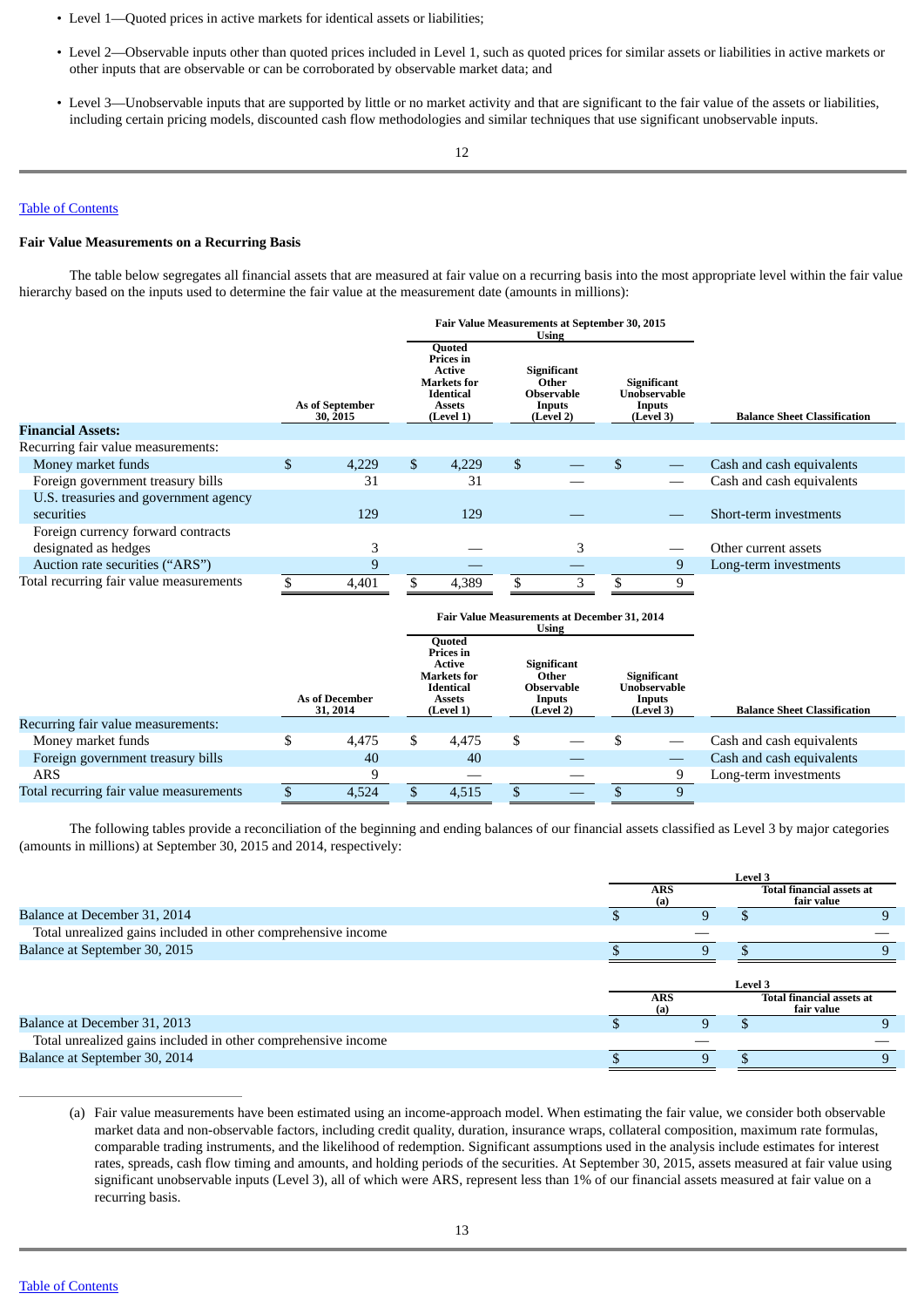#### **Foreign Currency Forward Contracts**

The Company transacts business in various foreign currencies and has significant international sales and expenses denominated in foreign currencies, subjecting us to foreign currency risk. In addition, the Company transacts intercompany business in various foreign currencies other than its functional currency, subjecting us to variability in the functional currency-equivalent cash flows. To mitigate our foreign currency risk resulting from our foreign currency-denominated monetary assets, liabilities and earnings and our foreign currency risk related to functional currency-equivalent cash flows resulting from our intercompany transactions, we periodically enter into currency derivative contracts, principally forward contracts. We report the fair value of these contracts within "Other current assets," "Accrued expense and other liabilities," "Other assets," or "Other liabilities," as applicable, in our condensed consolidated balance sheets based on the prevailing exchange rates of the various hedged currencies as of the end of the relevant period.

We do not hold or purchase any foreign currency forward contracts for trading or speculative purposes.

# *Foreign Currency Forward Contracts Not Designated as Hedges*

For foreign currency forward contracts entered into to mitigate risk from foreign currency-denominated monetary assets, liabilities, and earnings that are not designated as hedging instruments in accordance with FASB Accounting Standards Codification ("ASC") Topic 815, changes in the estimated fair value of these derivatives are recorded within "General and administrative expenses" and "Interest and other expense, net" in our condensed consolidated statements of operations, depending on the nature of the underlying transactions. These forward contracts generally have a maturity of less than one year.

At September 30, 2015 there were no outstanding foreign currency forward contracts not designated as hedges. At December 31, 2014, there was one outstanding foreign currency forward contract not designated as a hedge; the notional amount of that foreign currency forward contract was \$11 million and the fair value was not material. For the three and nine months ended September 30, 2015 and 2014, pre-tax net losses related to these forward contracts were not material.

# *Foreign Currency Forward Contracts Designated as Hedges*

For foreign currency forward contracts entered into to hedge forecasted intercompany cash flows that are subject to foreign currency risk and which we designated as cash flow hedges in accordance with ASC Topic 815, we assess the effectiveness of these cash flow hedges at inception and on an ongoing basis to determine if the hedges are effective at providing offsetting changes in cash flows of the hedged items. We record the effective portion of changes in the estimated fair value of these derivatives in "Accumulated other comprehensive income (loss)" and subsequently reclassify the related amount of accumulated other comprehensive income (loss) to earnings within "General and administrative expense" when the hedged item impacts earnings. We measure hedge ineffectiveness, if any, and if it is determined that a derivative has ceased to be a highly effective hedge, we will discontinue hedge accounting for the derivative.

The gross notional amount of all outstanding foreign currency forward contracts designated as cash flow hedges was approximately \$336 million at September 30, 2015 and \$78 million at September 30, 2014. At December 31, 2014, there were no outstanding foreign currency forward contracts designated as cash flow hedges. These foreign currency forward contracts have remaining maturities of 15 months or less. During the three and nine months ended September 30, 2015 and 2014, there was no ineffectiveness relating to these hedges. At September 30, 2015, \$3 million of net unrealized gains related to these contracts are expected to be reclassified into earnings within the next twelve months.

# **Fair Value Measurements on a Non-Recurring Basis**

We measure the fair value of certain assets on a non-recurring basis, generally annually or when events or changes in circumstances indicate that the carrying amount of the assets may not be recoverable.

For the three and nine months ended September 30, 2015 and 2014, there were no impairment charges related to assets that are measured on a nonrecurring basis.

$$
14 \\
$$

#### Table of [Contents](#page-0-0)

#### **6. Debt**

The proceeds from the credit facilities and the unsecured senior notes, as described below, were used to fund the Purchase Transaction disclosed in Note 1 of the Notes to Condensed Consolidated Financial Statements.

#### *Credit Facilities*

On October 11, 2013, in connection and simultaneously with the Purchase Transaction, we entered into a credit agreement (the "Credit Agreement") for a \$2.5 billion secured term loan facility maturing in October 2020 (the "Term Loan"), and a \$250 million secured revolving credit facility maturing in October 2018 (the "Revolver" and, together with the Term Loan, the "Credit Facilities"). A portion of the Revolver can be used to issue letters of credit of up to \$50 million, subject to the availability of the Revolver. To date, we have not drawn on the Revolver and there were no letters of credit issued and outstanding under the Revolver at either September 30, 2015 or December 31, 2014.

Borrowings under the Term Loan and the Revolver bear interest, payable on a quarterly basis, at an annual rate equal to an applicable margin plus, at our option, (A) a base rate determined by reference to the highest of (a) the interest rate in effect determined by the administrative agent as its "prime rate," (b) the federal funds rate plus 0.5%, and (c) the London InterBank Offered Rate ("LIBOR") for an interest period of one month plus 1.00%, or (B) LIBOR. LIBOR borrowings under the Term Loan are subject to a LIBOR floor of 0.75%. At September 30, 2015, the Credit Facilities bore interest at 3.25%. In certain circumstances, our applicable interest rate under the Credit Facilities will increase.

In addition to paying interest on outstanding principal balances under the Credit Facilities, we are required to pay the lenders a commitment fee on unused commitments under the Revolver. Commitment fees are recorded within "Interest and other expense, net" on the condensed consolidated statement of operations. We are also required to pay customary letter of credit fees, if any, and agency fees.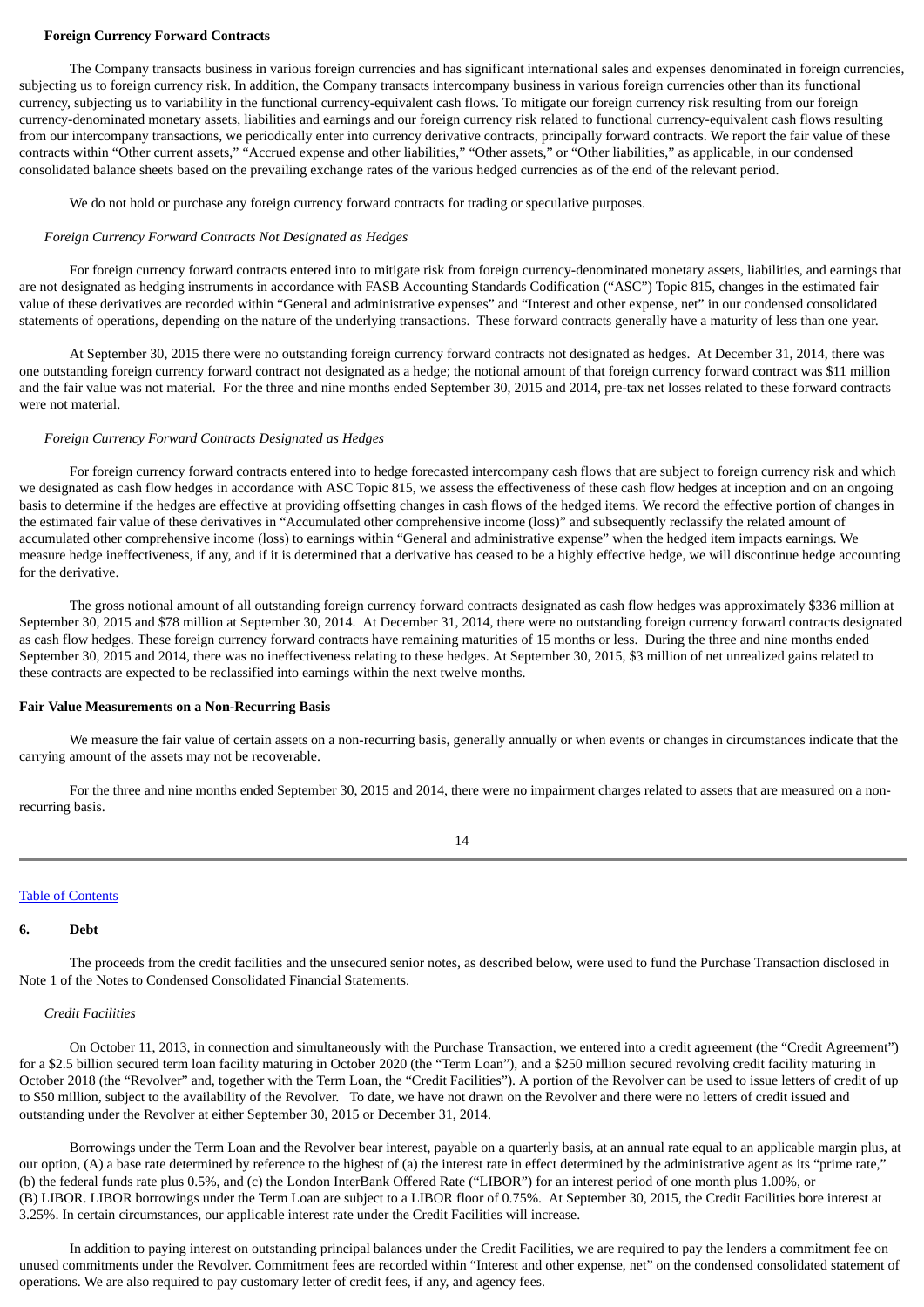The terms of the Credit Agreement require quarterly principal repayments of 0.25% of the Term Loan's original principal amount, with the balance due on the maturity date. On February 11, 2014, we made a voluntary repayment of \$375 million on our Term Loan. This repayment satisfied the required quarterly principal repayments for the entire term of the Credit Agreement. On February 11, 2015, we made an additional voluntary repayment of \$250 million on our Term Loan.

The Credit Facilities are guaranteed by certain of the Company's U.S. subsidiaries, whose assets represent approximately 69% of our consolidated assets. The Credit Agreement contains customary covenants that place restrictions in certain circumstances on, among other things, the incurrence of debt, granting of liens, payment of dividends, sales of assets and mergers and acquisitions. If our obligations under the Revolver exceed 15% of the total facility amount as of the end of any fiscal quarter (subject to certain exclusions for letters of credit), we are also subject to certain financial covenants. A violation of any of these covenants could result in an event of default under the Credit Agreement. Upon the occurrence of such event of default or certain other customary events of default, payment of any outstanding amounts under the Credit Agreement may be accelerated, and the lenders' commitments to extend credit under the Credit Agreement may be terminated. In addition, an event of default under the Credit Agreement could, under certain circumstances, permit the holders of other outstanding unsecured debt, including the debt holders described below, to accelerate the repayment of such obligations. The Company was in compliance with the terms of the Credit Facilities as of September 30, 2015.

## *Unsecured Senior Notes*

On September 19, 2013, we issued, at par, \$1.5 billion of 5.625% unsecured senior notes due September 2021 (the "2021 Notes") and \$750 million of 6.125% unsecured senior notes due September 2023 (the "2023 Notes" and, together with the 2021 Notes, the "Notes") in a private offering to qualified institutional buyers made in accordance with Rule 144A under the Securities Act of 1933, as amended.

The Notes are general senior obligations of the Company and rank *pari passu* in right of payment to all of the Company's existing and future senior indebtedness, including the Credit Facilities described above. The Notes are guaranteed on a senior basis by certain of our U.S. subsidiaries. The Notes and related guarantees are not secured and are effectively subordinated to any of the Company's existing and future indebtedness that is secured, including the Credit Facilities. The Notes contain customary covenants that place restrictions in certain circumstances on, among other things, the incurrence of debt, granting of liens, payment of dividends, sales of assets and mergers and acquisitions. The Company was in compliance with the terms of the Notes as of September 30, 2015.

15

#### Table of [Contents](#page-0-0)

Interest on the Notes is payable semi-annually in arrears on March 15 and September 15 of each year. As of September 30, 2015 and December 31, 2014, we had interest payable of \$5 million and \$38 million, respectively, related to the Notes, recorded within "Accrued expenses and other liabilities" in our condensed consolidated balance sheet.

We may redeem the 2021 Notes on or after September 15, 2016 and the 2023 Notes on or after September 15, 2018, in whole or in part on any one or more occasions, at specified redemption prices, plus accrued and unpaid interest. At any time prior to September 15, 2016, with respect to the 2021 Notes, and at any time prior to September 15, 2018, with respect to the 2023 Notes, we may also redeem some or all of the Notes by paying a "make-whole premium," plus accrued and unpaid interest. Further, upon the occurrence of one or more qualified equity offerings, we may also redeem up to 35% of the aggregate principal amount of each of the 2021 Notes and 2023 Notes outstanding with the net cash proceeds from such offerings. The Notes are repayable, in whole or in part and at the option of the holders, upon the occurrence of a change in control and a ratings downgrade, at a purchase price equal to 101% of principal, plus accrued and unpaid interest. These redemption options are considered clearly and closely related to the Notes and are not accounted for separately upon issuance.

Fees associated with the closing of the Term Loan and the Notes are recorded as debt discount, which reduce the carrying value of the Term Loan and the Notes. The debt discount is amortized over the respective terms of the Term Loan and the Notes. Amortization expense related to the debt discount is recorded within "Interest and other expense, net" in our condensed consolidated statement of operations.

# A summary of our debt is as follows (amounts in millions):

|                      |    |                                 |   | At September 30, 2015                 |   |                               |
|----------------------|----|---------------------------------|---|---------------------------------------|---|-------------------------------|
|                      |    | <b>Gross Carrying</b><br>Amount |   | <b>Unamortized</b><br><b>Discount</b> |   | <b>Net Carrying</b><br>Amount |
| Term Loan            | P  | 1,869                           | S | (9)                                   | S | 1,860                         |
| 2021 Notes           |    | 1,500                           |   | (21)                                  |   | 1,479                         |
| 2023 Notes           |    | 750                             |   | (11)                                  |   | 739                           |
| Total long-term debt |    | 4,119                           |   | (41)                                  |   | 4,078                         |
|                      |    |                                 |   | At December 31, 2014                  |   |                               |
|                      |    | <b>Gross Carrying</b><br>Amount |   | <b>Unamortized</b><br><b>Discount</b> |   | <b>Net Carrying</b><br>Amount |
| Term Loan            | D. | 2,119                           | Ъ | (10)                                  | ъ | 2,109                         |
| 2021 Notes           |    | 1,500                           |   | (23)                                  |   | 1,477                         |
| 2023 Notes           |    | 750                             |   | (12)                                  |   | 738                           |
| Total long-term debt |    | 4,369                           |   | (45)                                  |   | 4,324                         |

For the three and nine months ended September 30, 2015, interest expense was \$48 million and \$145 million, respectively, amortization of the debt discount for the Credit Facilities and Notes was \$1 million and \$4 million, respectively, and commitment fees for the Revolver were not material. For the three and nine months ended September 30, 2014, interest expense was \$50 million and \$150 million, respectively, amortization of the debt discount for the Credit Facilities and Notes was \$1 million and \$4 million, respectively, and commitment fees for the Revolver were not material.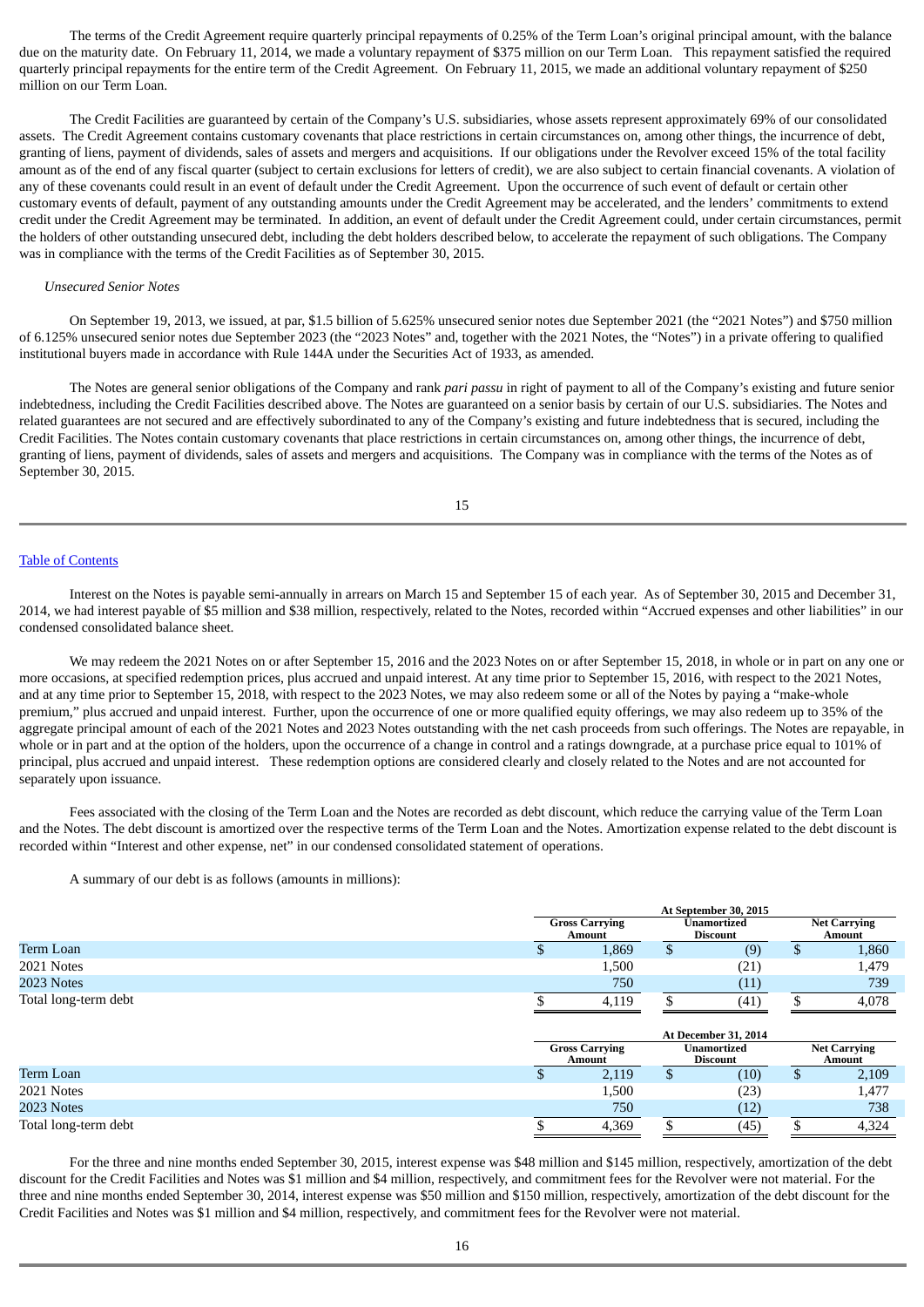### Table of [Contents](#page-0-0)

As of September 30, 2015, the scheduled maturities and contractual principal repayments of our debt for each of the five succeeding years are as follows (amounts in millions):

| For the year ending December 31, |    |       |
|----------------------------------|----|-------|
| 2015 (remaining three months)    | ۵D |       |
| 2016                             |    |       |
| 2017                             |    |       |
| 2018                             |    |       |
| 2019                             |    |       |
| Thereafter                       |    | 4,119 |
| Total                            |    | 4,119 |
|                                  |    |       |

As of September 30, 2015 and December 31, 2014, the carrying value of the Term Loan approximates the fair value, based on Level 2 inputs (observable market prices in less than active markets), as the interest rate is variable over the selected interest period and is similar to current rates at which we can borrow funds. Based on Level 2 inputs, the fair values of the 2021 Notes and 2023 Notes were \$1,579 million and \$799 million, respectively, as of September 30, 2015 and \$1,586 million and \$810 million, respectively, as of December 31, 2014.

### *Deferred Financing Costs*

Costs incurred to obtain our long-term debt are recorded as deferred financing costs within "Other assets — non-current" in our condensed consolidated balance sheets and are amortized over the terms of the respective debt agreements using a straight-line basis for costs related to the Revolver and the interest earned method for costs related to the Term Loan and the Notes. Amortization expense related to the deferred financing costs is recorded within "Interest and other investment income (expense), net" in our condensed consolidated statements of operations. For the three and nine months ended September 30, 2015 and 2014, this amount was not material.

# **7. Accumulated Other Comprehensive Income (Loss)**

The components of accumulated other comprehensive income (loss) at September 30, 2015 and 2014, were as follows (amounts in millions):

|                                                            |                                                       | For the Nine Months Ended September 30, 2015      |                                                                |              |
|------------------------------------------------------------|-------------------------------------------------------|---------------------------------------------------|----------------------------------------------------------------|--------------|
|                                                            | <b>Foreign currency</b><br>translation<br>adjustments | Unrealized gain<br>(loss) on forward<br>contracts | Unrealized gain<br>(loss) on available-<br>for-sale securities | <b>Total</b> |
| Balance at December 31, 2014                               | (304)                                                 |                                                   |                                                                | (303)        |
| Other comprehensive income (loss) before reclassifications | (240)                                                 | 8                                                 | $^{(4)}$                                                       | (236)        |
| Amounts reclassified from accumulated other                |                                                       |                                                   |                                                                |              |
| comprehensive income (loss)                                |                                                       | (5)                                               |                                                                | (5)          |
| Balance at September 30, 2015                              | (544)                                                 | 3                                                 | (3)                                                            | \$<br>(544)  |
|                                                            |                                                       |                                                   |                                                                |              |
|                                                            |                                                       | For the Nine Months Ended September 30, 2014      |                                                                |              |
|                                                            | <b>Foreign currency</b><br>translation                | Unrealized gain<br>(loss) on forward              | Unrealized gain<br>on available-for-sale                       |              |
|                                                            | adjustments                                           | contracts                                         | securities                                                     | <b>Total</b> |
| Balance at December 31, 2013                               | 67                                                    |                                                   |                                                                | 68           |
| Other comprehensive income (loss) before reclassifications | (230)                                                 | ∍                                                 |                                                                | (223)        |
| Amounts reclassified from accumulated other                |                                                       |                                                   |                                                                |              |
| comprehensive income (loss)                                |                                                       | (2)                                               |                                                                | (2)          |
| Balance at September 30, 2014                              | (163)                                                 | 5                                                 |                                                                | (157)        |

Income taxes were not provided for foreign currency translation items as these are considered indefinite investments in non-U.S. subsidiaries.

17

# Table of [Contents](#page-0-0)

# **8. Operating Segments and Geographic Region**

Our operating segments are consistent with our internal organizational structure, the manner in which our operations are reviewed and managed by our Chief Executive Officer, who is our Chief Operating Decision Maker ("CODM"), the manner in which we assess operating performance and allocate resources, and the availability of separate financial information. Currently, we conduct our business through three operating segments: Activision, Blizzard and Distribution (see Note 1 of the Notes to Condensed Consolidated Financial Statements). We do not aggregate operating segments.

The CODM reviews segment performance exclusive of the impact of the change in deferred revenues and related cost of sales with respect to certain of our online-enabled games, stock-based compensation expense, amortization of intangible assets as a result of purchase price accounting, and fees and other expenses (including legal fees, costs, expenses and accruals) related to the Purchase Transaction and related debt financings. The CODM does not review any information regarding total assets on an operating segment basis, and accordingly, no disclosure is made with respect thereto. Information on the operating segments and reconciliations of total net revenues and total segment operating income to consolidated net revenues from external customers and consolidated income before income tax expense for the three and nine months ended September 30, 2015 and 2014 are presented below (amounts in millions):

|                 | <b>Three Months Ended September 30.</b> |              |                                      |  |                              |  |      |  |  |
|-----------------|-----------------------------------------|--------------|--------------------------------------|--|------------------------------|--|------|--|--|
|                 | 2015<br>2014                            |              |                                      |  | 2015                         |  | 2014 |  |  |
|                 |                                         |              | Income (loss) from operations before |  |                              |  |      |  |  |
|                 |                                         | Net revenues |                                      |  | income tax expense (benefit) |  |      |  |  |
| Activision      | 591                                     |              | 704                                  |  | 122<br>$+66$                 |  | 95   |  |  |
| <b>Blizzard</b> | 369                                     |              | 388                                  |  | 128                          |  | 164  |  |  |
|                 |                                         |              |                                      |  |                              |  |      |  |  |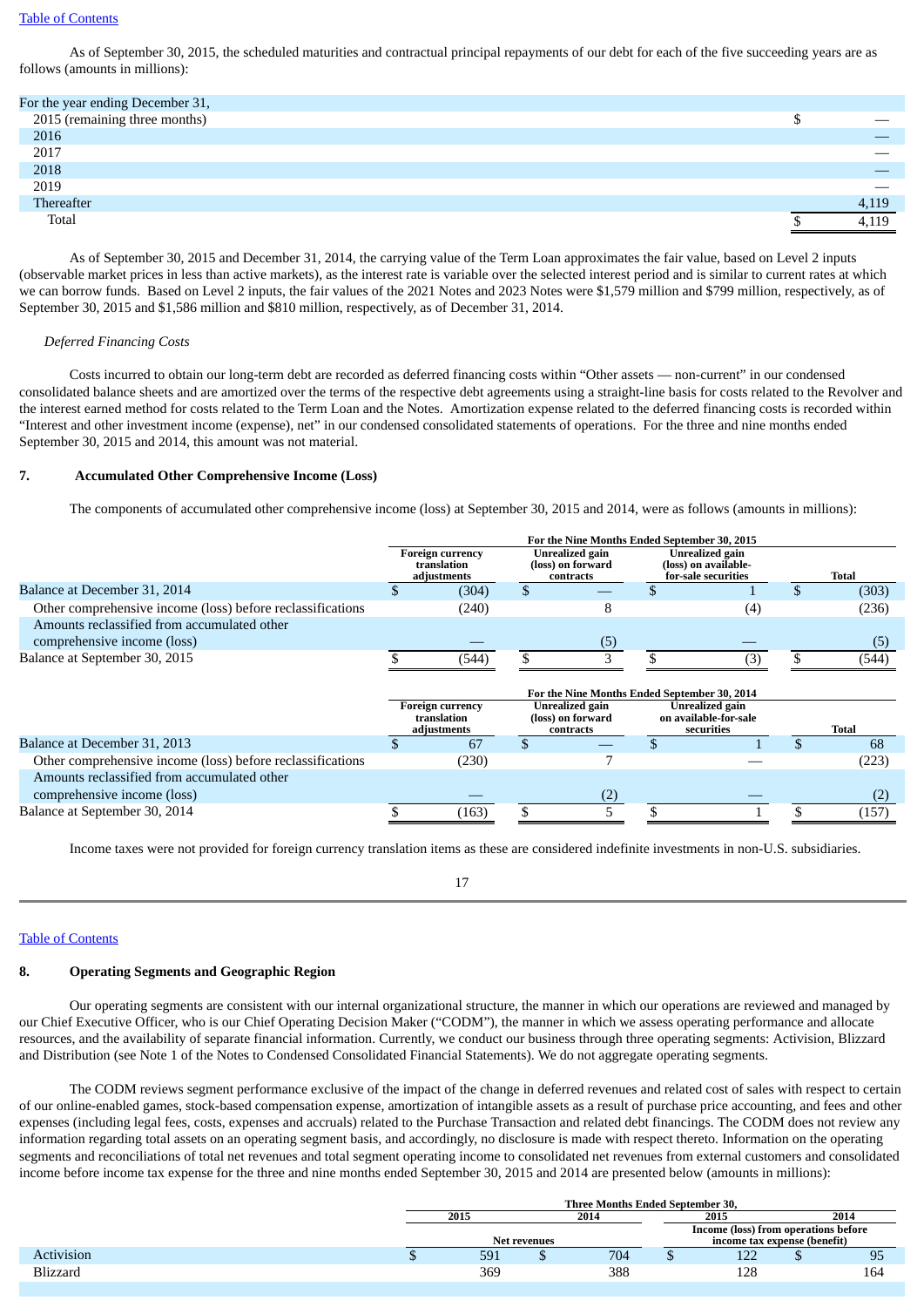| Distribution                                                                                                     | 80    | 78    |      |       |
|------------------------------------------------------------------------------------------------------------------|-------|-------|------|-------|
| Operating segments total                                                                                         | 1,040 | 1,170 | 251  | 260   |
|                                                                                                                  |       |       |      |       |
| Reconciliation to consolidated net revenues / consolidated<br>income (loss) before income tax expense (benefit): |       |       |      |       |
| Net effect from deferral of net revenues and related cost of                                                     |       |       |      |       |
| sales                                                                                                            | (50)  | (417) | (26) | (180) |
| Stock-based compensation expense                                                                                 |       |       | (28) | (22)  |
| Amortization of intangible assets                                                                                |       |       | (1)  | (2)   |
| Fees and other expenses related to the Purchase Transaction                                                      |       |       |      |       |
| and related debt financings                                                                                      |       |       |      | (48)  |
| Consolidated net revenues / operating income                                                                     | 990   | 753   | 196  | 8     |
| Interest and other expense, net                                                                                  |       |       | 51   | 51    |
| Consolidated income (loss) before income tax expense                                                             |       |       |      |       |
| (benefit)                                                                                                        |       |       | 145  | (43)  |
|                                                                                                                  |       |       |      |       |

|                          | Nine Months Ended September 30, |              |       |  |                                      |      |     |  |
|--------------------------|---------------------------------|--------------|-------|--|--------------------------------------|------|-----|--|
|                          | 2015<br>2014                    |              |       |  | 2015                                 | 2014 |     |  |
|                          |                                 |              |       |  | Income from operations before income |      |     |  |
|                          |                                 | Net revenues |       |  | tax expense                          |      |     |  |
| Activision               | 1,208                           |              | 1,193 |  | 244                                  | Φ    | 66  |  |
| Blizzard                 | 1,106                           |              | 1,189 |  | 383                                  |      | 548 |  |
| Distribution             | 189                             |              | 218   |  | __                                   |      |     |  |
| Operating segments total | 2,503                           |              | 2,600 |  | 627                                  |      | 613 |  |

#### **Reconciliation to consolidated net revenues / consolidated**

| income before income tax expense:                            |       |       |       |      |
|--------------------------------------------------------------|-------|-------|-------|------|
| Net effect from deferral of net revenues and related cost of |       |       |       |      |
| sales                                                        | 809   | 233   | 517   | 260  |
| Stock-based compensation expense                             |       |       | (70)  | (76) |
| Amortization of intangible assets                            |       |       | (4)   | (4)  |
| Fees and other expenses related to the Purchase Transaction  |       |       |       |      |
| and related debt financings                                  |       |       |       | (48) |
| Consolidated net revenues / operating income                 | 3.312 | 2.833 | 1.070 | 745  |
| Interest and other expense, net                              |       |       | 151   | 152  |
| Consolidated income before income tax expense                |       |       | 919   | 593  |
|                                                              |       |       |       |      |

$$
18 \\
$$

# Table of [Contents](#page-0-0)

Geographic information presented below for the three and nine months ended September 30, 2015 and 2014 is based on the location of the selling entity. Net revenues from external customers by geographic region were as follows (amounts in millions):

|                                    | Three Months Ended September 30, |  |      |  | <b>Nine Months Ended September 30,</b> |  |       |  |
|------------------------------------|----------------------------------|--|------|--|----------------------------------------|--|-------|--|
|                                    | 2015                             |  | 2014 |  | 2015                                   |  | 2014  |  |
| Net revenues by geographic region: |                                  |  |      |  |                                        |  |       |  |
| North America                      | 495                              |  | 350  |  | 1.750                                  |  | 1,384 |  |
| Europe                             | 367                              |  | 316  |  | 1,219                                  |  | 1,172 |  |
| Asia Pacific                       | 128                              |  | 87   |  | 343                                    |  | 277   |  |
| Total consolidated net revenues    | 990                              |  | 753  |  | 3,312                                  |  | 2,833 |  |

The Company's net revenues in the U.S. were 46% and 45% of consolidated net revenues for the three months ended September 30, 2015 and 2014, respectively. The Company's net revenues in the U.K. were 13% and 14% of consolidated net revenues for the three months ended September 30, 2015 and 2014, respectively. The Company's net revenues in France were 7% and 19% of consolidated net revenues for the three months ended September 30, 2015 and 2014, respectively. No other country's net revenues exceeded 10% of consolidated net revenues for the three months ended September 30, 2015 and 2014.

The Company's net revenues in the U.S. were 50% and 46% of consolidated net revenues for the nine months ended September 30, 2015 and 2014, respectively. The Company's net revenues in the U.K. were 13% and 14% of consolidated net revenues for the nine months ended September 30, 2015 and 2014, respectively. The Company's net revenues in France were 8% and 16% of consolidated net revenues for the nine months ended September 30, 2015 and 2014, respectively. No other country's net revenues exceeded 10% of consolidated net revenues for the nine months ended September 30, 2015 and 2014.

Net revenues by platform were as follows (amounts in millions):

|                                               |      | <b>Three Months Ended September 30,</b> |  | Nine Months Ended September 30, |   |       |    |       |
|-----------------------------------------------|------|-----------------------------------------|--|---------------------------------|---|-------|----|-------|
|                                               | 2015 |                                         |  | 2014                            |   | 2015  |    | 2014  |
| Net revenues by platform:                     |      |                                         |  |                                 |   |       |    |       |
| Console                                       |      | 420                                     |  | 270                             | S | 1.737 | \$ | 1,402 |
| Online <sup>1</sup>                           |      | 195                                     |  | 205                             |   | 687   |    | 601   |
| PC                                            |      | 164                                     |  | 165                             |   | 427   |    | 447   |
| Mobile and other <sup>2</sup>                 |      | 131                                     |  | 35                              |   | 272   |    | 165   |
| <b>Total Activision Blizzard net revenues</b> |      | 910                                     |  | 675                             |   | 3,123 |    | 2,615 |
| Distribution                                  |      | 80                                      |  | 78                              |   | 189   |    | 218   |
| Total consolidated net revenues               |      | 990                                     |  | 753                             |   | 3,312 |    | 2,833 |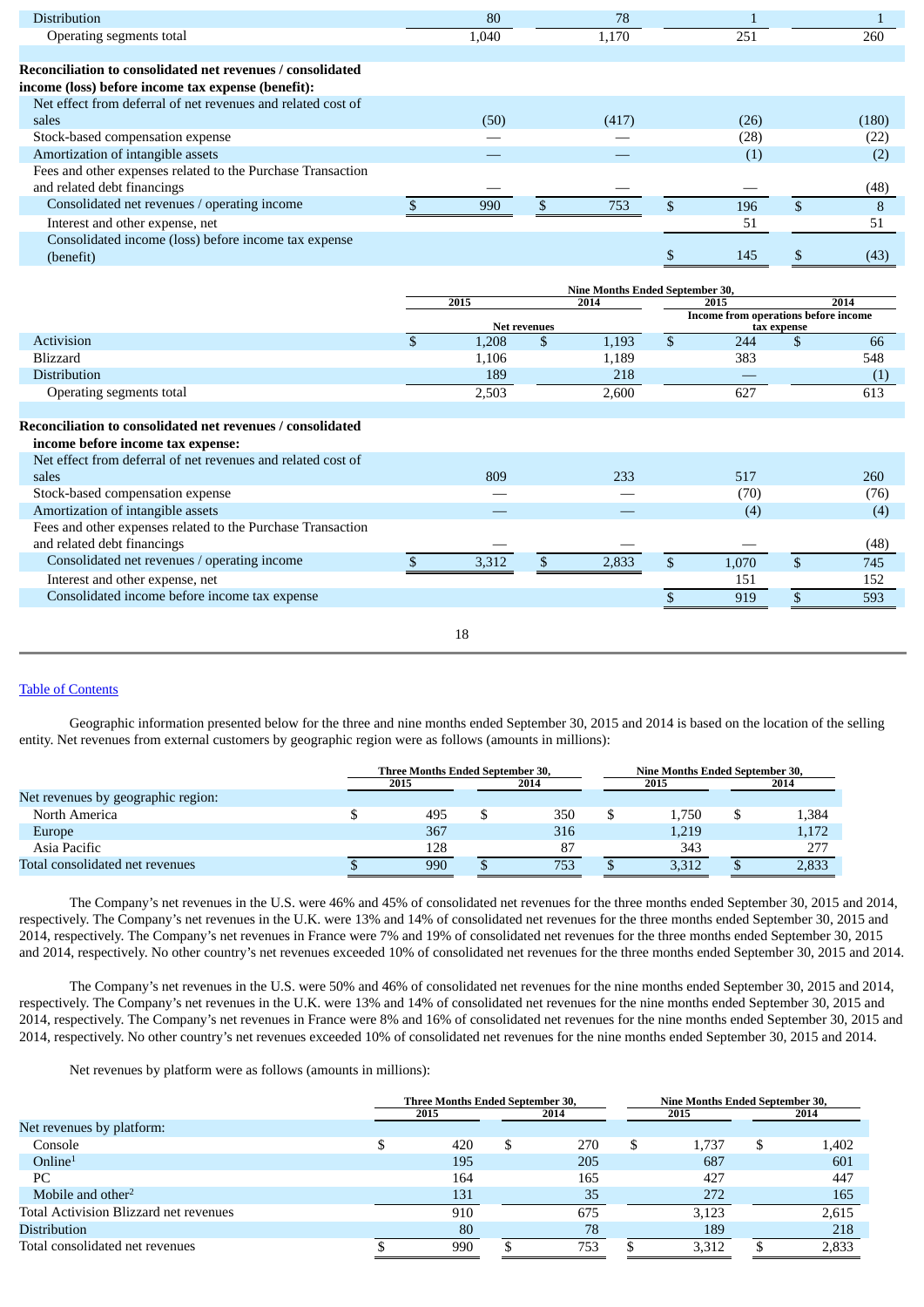Revenues from online consist of revenues from all World of Warcraft products, including subscriptions, boxed products, expansion packs, licensing royalties, and value-added services. 1

 Revenues from mobile and other include revenues from handheld, mobile and tablet devices, as well as non-platform specific game related revenues such as standalone sales of toys and accessories products from the Skylanders franchise and other physical merchandise and accessories. 2

Long-lived assets by geographic region at September 30, 2015 and December 31, 2014 were as follows (amounts in millions):

|                                              | At September 30, 2015 | <b>At December 31, 2014</b> |
|----------------------------------------------|-----------------------|-----------------------------|
| Long-lived assets $1$ by geographic region:  |                       |                             |
| North America                                |                       |                             |
| Europe                                       | 38                    | 29                          |
| Asia Pacific                                 |                       |                             |
| Total long-lived assets by geographic region | 200                   | 157                         |

 The only long-lived assets that we classify by region are our long-term tangible fixed assets, which only include property, plant and equipment assets; all other long-term assets are not allocated by location.

#### Table of [Contents](#page-0-0)

1

#### **9. Income Taxes**

The Company accounts for its provision for income taxes in accordance with ASC 740, *Income Taxes*, which requires an estimate of the annual effective tax rate for the full year to be applied to the interim period, taking into account year-to-date amounts and projected results for the full year. The provision for income taxes represents federal, foreign, state and local income taxes. Our effective tax rate differs from the statutory U.S. income tax rate due to the effect of state and local income taxes, tax rates in foreign jurisdictions and certain nondeductible expenses. Our effective tax rate could fluctuate significantly from quarter to quarter based on recurring and nonrecurring factors including, but not limited to: variations in the estimated and actual level of pre-tax income or loss by jurisdiction; changes in the mix of income by tax jurisdiction (as taxes are levied at relatively lower statutory rates in foreign regions and relatively higher statutory rates in the U.S.); changes in enacted tax laws and regulations, rulings and interpretations thereof, including with respect to tax credits, state and local income taxes; developments in tax audits and other matters; and certain nondeductible expenses. Changes in judgment from the evaluation of new information resulting in the recognition, derecognition or remeasurement of a tax position taken in a prior annual period are recognized separately in the quarter of the change.

The income tax expense of \$18 million for the three months ended September 30, 2015 reflects an effective tax rate of 13%, which is lower than the effective tax rate of 46% for the three months ended September 30, 2014. This decrease is primarily due to an incremental tax benefit included in the three months ended September 30, 2014, from a lower estimated effective annual tax rate in 2015 due to the mix of foreign earnings taxed at relatively lower statutory rates as compared to domestic earnings, partially offset by certain non-tax benefited costs incurred during the prior year quarter.

The income tax expense of \$186 million for the nine months ended September 30, 2015 reflects an effective tax rate of 20%, which is comparable to the effective tax rate of 20% for the nine months ended September 30, 2014.

The effective tax rates of 13% and 20% for the three and nine months ended September 30, 2015, respectively, differed from the U.S. statutory rate of 35%, primarily due to the tax benefit from foreign earnings taxed at relatively lower statutory rates, recognition of California research and development credits, federal domestic production deductions and favorable return to provision adjustments, partially offset by increases to the Company's reserve for uncertain tax positions.

The overall effective income tax rate for the year could be different from the effective tax rate for the three and nine months ended September 30, 2015 and will be dependent, in part, on our profitability for the remainder of the year, as well as the other factors described above.

The Internal Revenue Service ("IRS") is currently examining Activision Blizzard's federal tax returns for the 2008 through 2011 tax years. During the second quarter of 2015, the Company transitioned the review of its transfer pricing methodology from the advanced pricing agreement review process to the IRS examination team. Their review could result in a different allocation of profits and losses under the Company's transfer pricing agreements. Such allocation could have a positive or negative impact on our provision for uncertain tax positions for the period in which such a determination is reached and the relevant periods thereafter.

In addition, Vivendi Games' tax return for the 2008 tax year is under examination by the IRS and several state taxing authorities. While Vivendi Games' results for the period January 1, 2008 through July 9, 2008 are included in the consolidated federal and certain foreign, state and local income tax returns filed by Vivendi or its affiliates, Vivendi Games' results for the period July 10, 2008 through December 31, 2008 are included in the consolidated federal and certain foreign, state and local income tax returns filed by Activision Blizzard. Additionally, the Company has several state and non-U.S. audits pending.

The final resolution of the Company's global tax disputes is uncertain. There is significant judgment required in the analysis of disputes, including the probability determination and estimation of the potential exposure. Based on current information, in the opinion of the Company's management, the ultimate resolution of these matters are not expected to have a material adverse effect on the Company's consolidated financial position, liquidity or results of operations. However, an unfavorable resolution of the Company's global tax disputes could have a material adverse effect on our business and results of operations in the period in which the matters are ultimately resolved.

#### Table of [Contents](#page-0-0)

In connection with the Purchase Transaction, we assumed certain tax attributes of New VH, generally consisting of New VH's net operating loss ("NOL") carryforwards of approximately \$760 million, which represent a potential future tax benefit of approximately \$266 million. The utilization of such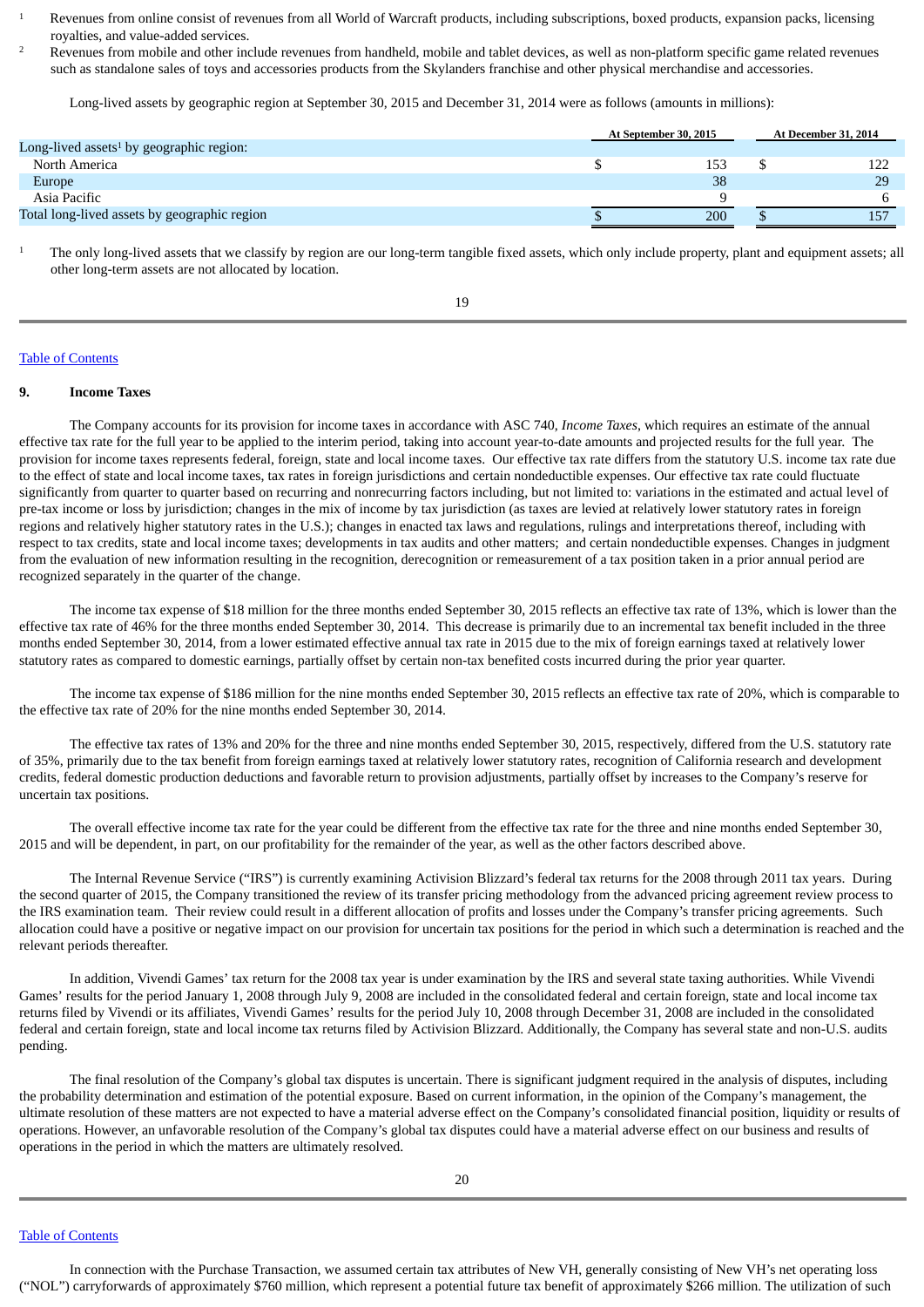NOL carryforwards will be subject to certain annual limitations and will begin to expire in 2021. The Company also obtained indemnification from Vivendi against losses attributable to the disallowance of claimed utilization of such NOL carryforwards of up to \$200 million in unrealized tax benefits in the aggregate, limited to taxable years ending on or prior to December 31, 2016. No benefit for these tax attributes or indemnification was recorded upon the close of the Purchase Transaction, as the benefit from these tax attributes did not meet the "more-likely-than-not" standard. For the nine months ended September 30, 2015, we utilized \$248 million of the NOL, which resulted in a tax benefit of \$87 million, reduced by \$5 million for return to provision adjustments, and a corresponding reserve of \$82 million was established as the position did not meet the "more-likely-than-not" standard. As of September 30, 2015, an indemnification asset of \$149 million has been recorded in "Other Assets," and, correspondingly, the same amount has been recorded as a reduction to the consideration paid for the shares repurchased in "Treasury Stock" (see Note 1 of the Notes to Condensed Consolidated Financial Statements for details about the share repurchase).

# **10. Computation of Basic/Diluted Earnings Per Common Share**

The following table sets forth the computation of basic and diluted earnings per common share (amounts in millions, except per share data):

|                                                                     |     | <b>For the Three Months Ended</b><br>September 30, |     |           |      | <b>For the Nine Months Ended</b><br>September 30, |          |      |
|---------------------------------------------------------------------|-----|----------------------------------------------------|-----|-----------|------|---------------------------------------------------|----------|------|
|                                                                     |     | 2015                                               |     | 2014      |      | 2015                                              |          | 2014 |
| Numerator:                                                          |     |                                                    |     |           |      |                                                   |          |      |
| Consolidated net income (loss)                                      | \$  | 127                                                | \$. | $(23)$ \$ |      | 733                                               | -S       | 474  |
| Less: Distributed earnings to unvested stock-based awards           |     |                                                    |     |           |      |                                                   |          |      |
| that participate in earnings                                        |     |                                                    |     |           |      | (4)                                               |          | (5)  |
| Less: Undistributed earnings allocated to unvested stock-           |     |                                                    |     |           |      |                                                   |          |      |
| based awards that participate in earnings                           |     | (2)                                                |     |           |      | (6)                                               |          | (7)  |
| Numerator for basic and diluted earnings (loss) per common          |     |                                                    |     |           |      |                                                   |          |      |
| share — income (loss) available to common shareholders              | \$  | 125                                                | -\$ | (23)      | - \$ | 723                                               | -S       | 462  |
|                                                                     |     |                                                    |     |           |      |                                                   |          |      |
| Denominator:                                                        |     |                                                    |     |           |      |                                                   |          |      |
| Denominator for basic earnings per common share - weighted-         |     |                                                    |     |           |      |                                                   |          |      |
| average common shares outstanding                                   |     | 730                                                |     | 718       |      | 727                                               |          | 714  |
| Effect of potential dilutive common shares under the treasury stock |     |                                                    |     |           |      |                                                   |          |      |
| method:                                                             |     |                                                    |     |           |      |                                                   |          |      |
| Employee stock options and awards                                   |     | 9                                                  |     |           |      | 9                                                 |          | 11   |
| Denominator for diluted earnings per common share -                 |     |                                                    |     |           |      |                                                   |          |      |
| weighted-average common shares outstanding plus dilutive            |     |                                                    |     |           |      |                                                   |          |      |
| common shares under the treasury stock method                       |     | 739                                                |     | 718       |      | 736                                               |          | 725  |
|                                                                     |     |                                                    |     |           |      |                                                   |          |      |
| Basic earnings (loss) per common share                              | \$. | 0.17                                               | \$. | (0.03)    | \$   | 0.99                                              | <b>S</b> | 0.65 |
|                                                                     |     |                                                    |     |           |      |                                                   |          |      |
| Diluted earnings (loss) per common share                            |     | 0.17                                               |     | (0.03)    | \$   | 0.98                                              |          | 0.64 |

Certain of our unvested restricted stock rights (including certain restricted stock units, restricted stock awards and performance shares) met the definition of participating securities as they participate in earnings based on their rights to dividends or dividend equivalents. Therefore, we are required to use the two-class method in our computation of basic and diluted earnings per common share. For the three and nine months ended September 30, 2015, on a weighted-average basis, we had outstanding unvested restricted stock rights with respect to 8 million and 9 million shares of common stock, respectively, that are participating in earnings. For the three and nine months ended September 30, 2014, on a weighted-average basis, we had outstanding unvested restricted stock rights with respect to 14 million and 16 million shares of common stock, respectively, that are participating in earnings.

Certain of our employee-related restricted stock rights are contingently issuable upon the satisfaction of pre-defined performance measures. These shares are included in the weighted-average dilutive common shares only if the performance measures are met as of the end of the reporting period. Approximately 4 million shares are not included in the computation of diluted earnings per share for the three and nine months ended September 30, 2015 as their respective performance measures had not yet been met. Approximately 5 million and 4 million shares are not included in the computation of diluted earnings per share for the three and nine months ended September 30, 2014 as their respective performance measures had not yet been met.

 $21$ 

# Table of [Contents](#page-0-0)

Potential common shares are not included in the denominator of the diluted earnings per common share calculation when the inclusion of such shares would be anti-dilutive, such as in a period in which a net loss is recorded. Therefore, options to acquire 1 million shares of common stock were not included in the calculation of diluted earnings per common share for the three and nine months ended September 30, 2015 and options to acquire 10 million and 1 million shares of common stock were not included in the calculation of diluted earnings per common share for the three and nine months ended September 30, 2014, as the effect of their inclusion would be anti-dilutive.

# **11. Capital Transactions**

#### *Repurchase Program*

On February 3, 2015, our Board of Directors authorized a stock repurchase program under which we may repurchase up to \$750 million of our common stock during the two-year period from February 9, 2015 through February 8, 2017. As of September 30, 2015, we have not repurchased any shares under this program.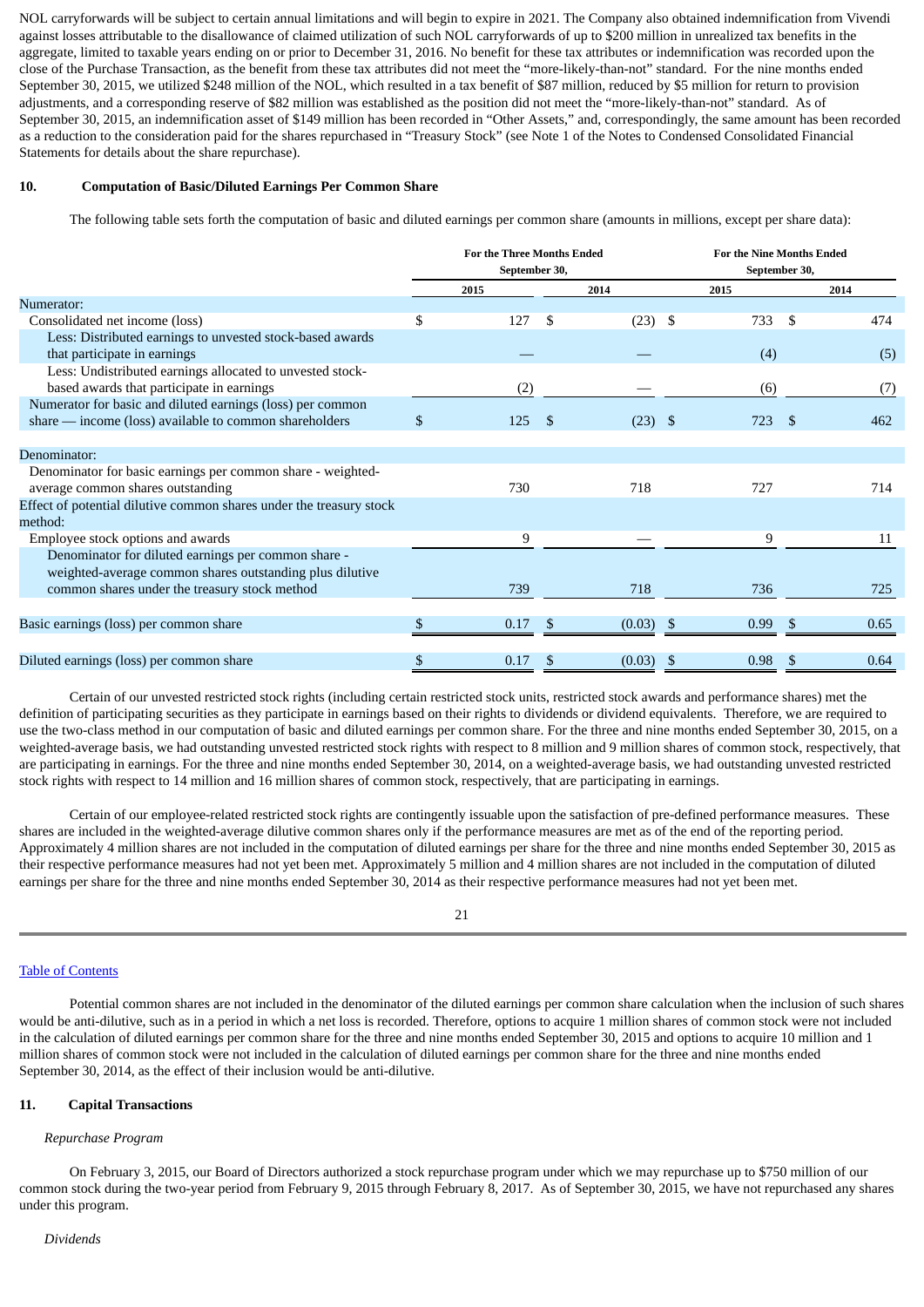On February 3, 2015, our Board of Directors declared a cash dividend of \$0.23 per common share, payable on May 13, 2015, to shareholders of record at the close of business on March 30, 2015. On May 13, 2015, we made an aggregate cash dividend payment of \$167 million to such shareholders, and on May 29, 2015, we made related dividend equivalent payments of \$3 million to certain holders of restricted stock rights.

On February 6, 2014, our Board of Directors declared a cash dividend of \$0.20 per common share, payable on May 14, 2014, to shareholders of record at the close of business on March 19, 2014. On May 14, 2014, we made an aggregate cash dividend payment of \$143 million to such shareholders, and on May 30, 2014, we made related dividend equivalent payments of \$4 million to certain holders of restricted stock rights.

#### **12. Commitments and Contingencies**

#### *Legal Proceedings*

We are subject to various legal proceedings and claims. SEC regulations govern disclosure of legal proceedings in periodic reports and ASC Topic 450 governs the disclosure of loss contingencies and accrual of loss contingencies in respect of litigation and other claims. We record an accrual for a potential loss when it is probable that a loss will occur and the amount of the loss can be reasonably estimated. When the reasonable estimate of the potential loss is within a range of amounts, the minimum of the range of potential loss is accrued, unless a higher amount within the range is a better estimate than any other amount within the range. Moreover, even if an accrual is not required, we provide additional disclosure related to litigation and other claims when it is reasonably possible (*i.e.*, more than remote) that the outcomes of such litigation and other claims include potential material adverse impacts on us.

The outcomes of legal proceedings and other claims are subject to significant uncertainties, many of which are outside of our control. There is significant judgment required in the analysis of these matters, including the probability determination and whether a potential exposure can be reasonably estimated. In making these determinations, we, in consultation with outside counsel, examine the relevant facts and circumstances on a quarterly basis assuming, as applicable, a combination of settlement and litigated outcomes and strategies. Moreover, legal matters are inherently unpredictable and the timing of development of factors on which reasonable judgments and estimates can be based can be slow. As such, there can be no assurance that the final outcome of any legal matter will not materially and adversely affect our business, financial condition, results of operations, profitability, cash flows or liquidity.

#### *Purchase Transaction Matters*

In prior periods, the Company reported on litigation related to the Purchase Transaction. During the period ended June 30, 2015, the cases were resolved and dismissed with prejudice. As part of the resolution of the claims, we received a settlement payment of \$202 million in July 2015 from Vivendi, ASAC, and our insurers. We recorded the settlement within "Shareholders' equity" in our condensed consolidated balance sheet as of September 30, 2015.

22

#### Table of [Contents](#page-0-0)

#### *Other Matters*

In addition, we are party to routine claims, suits, investigations, audits and other proceedings arising from the ordinary course of business, including with respect to intellectual property rights, contractual claims, labor and employment matters, regulatory matters, tax matters, unclaimed property matters, compliance matters, and collection matters. In the opinion of management, after consultation with legal counsel, such routine claims and lawsuits are not significant and we do not expect them to have a material adverse effect on our business, financial condition, results of operations, or liquidity.

#### **13. Related Party Transactions**

#### *Transactions with Vivendi and Its Affiliates*

As part of the Business Combination in 2008, we entered into various transactions and agreements, including cash management services agreements, a tax sharing agreement and an investor agreement, with Vivendi and its subsidiaries. In connection with the consummation of the Purchase Transaction, we terminated the cash management arrangements with Vivendi and amended our investor agreement with them. We are also party to a number of agreements with subsidiaries and other affiliates of Vivendi, including music licensing and distribution arrangements and promotional arrangements, none of which were impacted by the Purchase Transaction. None of these services, transactions and agreements with Vivendi and its affiliates were material, either individually or in the aggregate, to the consolidated financial statements as a whole. As discussed in Note 1 of the Notes to Condensed Consolidated Financial Statements, on May 28, 2014, Vivendi sold 41 million shares, reducing its ownership interest below 10%, and is no longer considered a related party.

#### *Transactions with ASAC's Affiliates*

Pursuant to the Stock Purchase Agreement, the Company and each of Mr. Kotick, the Company's Chief Executive Officer, and Mr. Kelly, the Company's Chairman of the Board of Directors, entered into waiver and acknowledgment letters (together, the "Waivers"), which provide, among other things, (i) that the Purchase Transaction, Private Sale, any public offerings by Vivendi and restructurings by Vivendi and its subsidiaries contemplated by the Stock Purchase Agreement and other transaction documents, shall not (or shall be deemed not to) constitute a "change in control" (or similar term) under their respective employment arrangements, including their employment agreements with the Company, the Company's 2008 Incentive Plan or any award agreements in respect of awards granted thereunder, or any Other Benefit Plans and Arrangements (as defined in the Waivers), (ii) (A) that the shares of our common stock acquired by ASAC and held or controlled by the ASAC Investors (as defined in the Waivers) in connection with the Transactions (as defined in the Waivers) will not be included in or count toward, (B) that the ASAC Investors will not be deemed to be a group for purposes of, and (C) any changes in the composition in the Board of Directors of the Company, in connection with or during the one-year period following the consummation of the Transactions will not contribute towards, a determination that a "change in control" or similar term has occurred with respect to Messrs. Kotick and Kelly's employment arrangements with the Company, and (iii) for the waiver by Messrs. Kotick and Kelly of their rights to change in control payments or benefits under their employment agreements with the Company, the Company's 2008 Incentive Plan or any award agreements in respect of awards granted thereunder, and any Other Benefit Plans and Arrangements (in each case, with respect to all current and future grants, awards, benefits or entitlements) in connection with or as a consequence of the Transactions.

Also pursuant to the Stock Purchase Agreement, on October 11, 2013, we, ASAC and, for the limited purposes set forth therein, Messrs. Kotick and Kelly entered into the Stockholders Agreement. The Stockholders Agreement contains various agreements among the parties regarding voting rights, transfer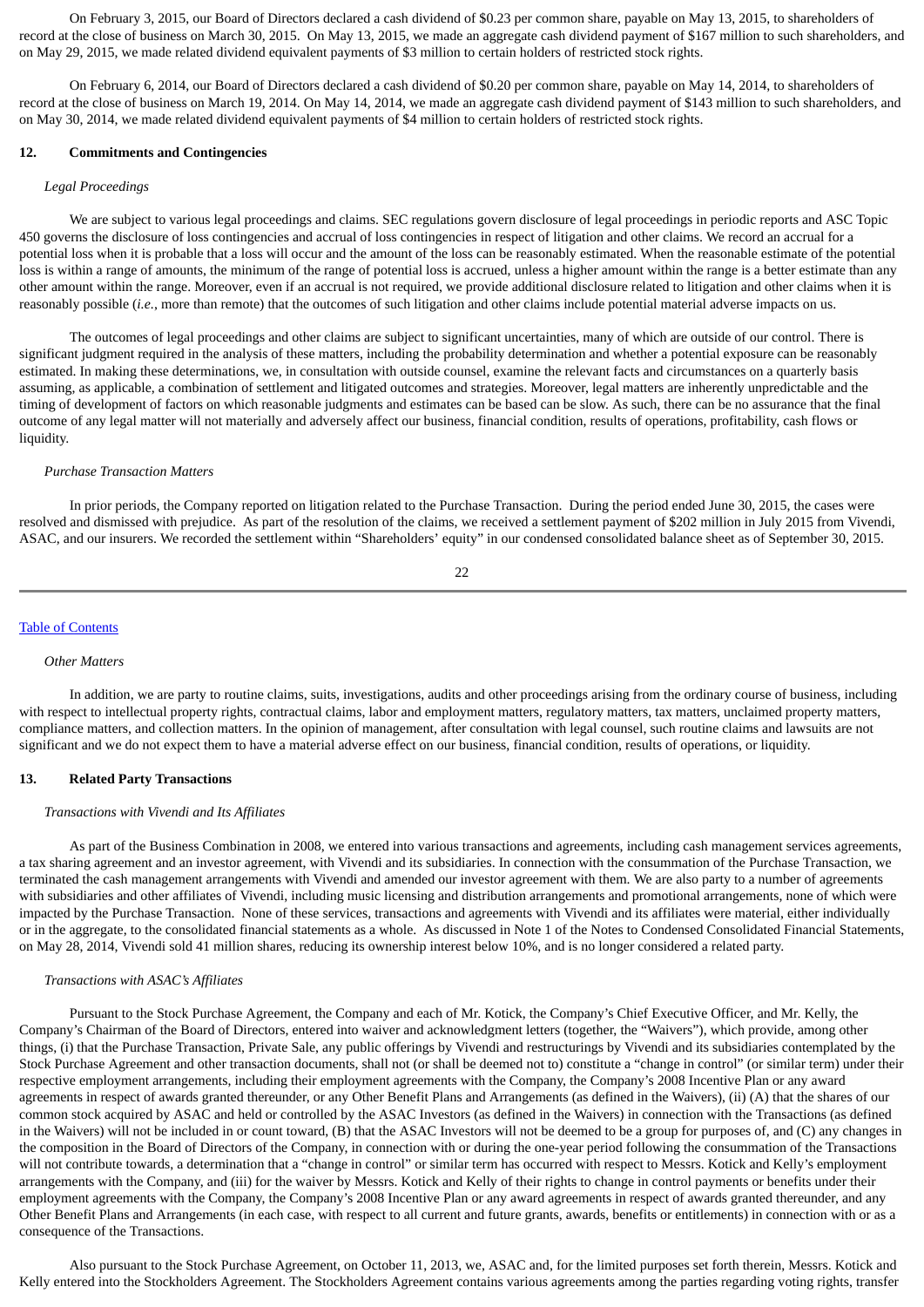rights, and a standstill agreement, among other things. In connection with the settlement of the litigation related to the Purchase Transaction, the parties to the Stockholders Agreement amended that agreement on May 28, 2015.

#### **14. Recently issued accounting pronouncements**

#### *Revenue recognition*

In May 2014, the FASB issued new accounting guidance related to revenue recognition. The new standard will replace all current U.S. GAAP guidance on this topic and eliminate all industry-specific guidance. The new revenue recognition standard provides a unified model to determine when and how revenue is recognized. The core principle is that a company should recognize revenue upon the transfer of promised goods or services to customers in an amount that reflects the consideration for which the entity expects to be entitled in exchange for those goods or services. This guidance will be effective beginning January 1, 2018 and can be applied either retrospectively to each period presented or as a cumulative-effect adjustment as of the date of adoption. We are evaluating the adoption method as well as the impact of this new accounting guidance on our financial statements.

### *Stock-based compensation*

In June 2014, the FASB issued new guidance related to stock compensation. The new standard requires that a performance target that affects vesting, and that could be achieved after the requisite service period, be treated as a performance condition. As such, the performance target should not be reflected in estimating the grant date fair value of the award. This update further clarifies that compensation cost should be recognized in the period in which it becomes probable that the performance target will be achieved and should represent the compensation cost attributable to the periods for which the requisite service has already been rendered. The new standard is effective for fiscal years beginning after December 15, 2015 and can be applied either prospectively or retrospectively to all awards outstanding as of the beginning of the earliest annual period presented as an adjustment to opening retained earnings. Early adoption is permitted. The adoption of this guidance will not have a material impact on the Company's consolidated financial statements.

23

#### Table of [Contents](#page-0-0)

# *Consolidations*

In February 2015, the FASB issued new guidance related to consolidations. The new standard amends certain requirements for determining whether a variable interest entity must be consolidated. The new standard is effective for fiscal years beginning after December 15, 2015. Early adoption is permitted. We are evaluating the impact, if any, of adopting this new accounting guidance on our financial statements.

#### *Debt Issuance Costs*

In April 2015, the FASB issued new guidance related to the presentation of debt issuance costs in financial statements. The new standard requires an entity to present such costs in the balance sheet as a direct deduction from the related debt liability rather than as an asset. Amortization of the costs will continue to be reported as interest expense. It is effective for annual reporting periods beginning after December 15, 2015. The new guidance will be applied retrospectively to each prior period presented. The adoption of this guidance will not have a material impact on our financial statements.

# *Internal-Use Software*

In April 2015, the FASB issued new guidance related to internal-use software. The new standard relates to a customer's accounting for fees paid in cloud computing arrangements. The amendment provides guidance for customers to determine whether such arrangements include software licenses. If a cloud arrangement includes a software license, then the customer should account for the software license element of the arrangement consistent with the acquisition of other software licenses. If a cloud computing arrangement does not include a software license, the customer should account for the arrangement as a service contract. The new standard is effective for fiscal years beginning after December 15, 2015. Early adoption is permitted. We are evaluating the impact, if any, of adopting this new accounting guidance on our financial statements.

#### *Inventory*

In July 2015, the FASB issued new guidance related to the measurement of inventory which requires inventory within the scope of the guidance to be measured at the lower of cost and net realizable value. Net realizable value is defined as the estimated selling prices in the ordinary course of business, less reasonably predictable costs of completion, disposal and transportation. The new standard is effective for fiscal years beginning after December 15, 2016 and should be applied prospectively. Early adoption is permitted. We are evaluating the impact, if any, of adopting this new accounting guidance on our financial statements.

#### **15. Subsequent events**

#### *The Acquisition*

On November 2, 2015, we and King Digital Entertainment plc, a leading interactive mobile entertainment company incorporated under the laws of Ireland ("King"), entered into a Transaction Agreement (the "Transaction Agreement") under the terms of which we will acquire King (the "Acquisition") and King will become a wholly-owned subsidiary of the Company. At the effective time of the Acquisition, King shareholders will become entitled to receive \$18.00 in cash in exchange for each King share they then hold. We expect to transfer approximately \$5.9 billion in consideration to the existing King shareholders and share based award holders through a combination of the net proceeds from \$2.3 billion of committed incremental term loans, our offshore cash, and approximately \$200 million of our share based awards for the replacement of share based awards held by current employees and directors of King.

The transaction is subject to customary closing conditions, including the approval by King's shareholders, Irish High Court sanctioning, as well as certain regulatory approvals, and is expected to close by Spring of calendar year 2016.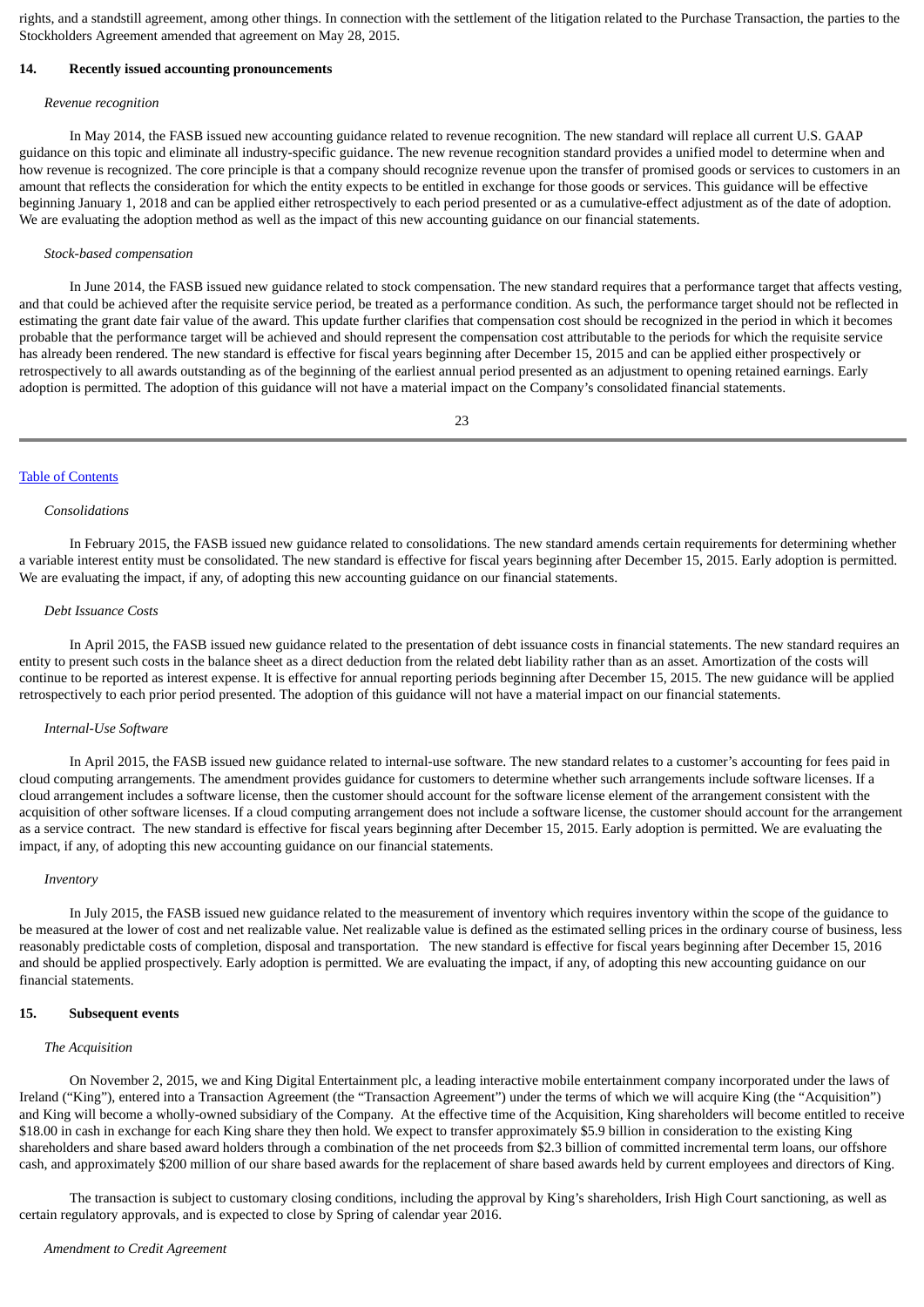In conjunction with the Acquisition, the Company entered into a First Amendment (the "Amendment"), which amends the Credit Agreement, dated as of October 11, 2013. The Amendment, among other things, provides for Incremental Term Loans in the form of Tranche B-2 Term Loans in an aggregate principal amount of approximately \$2.3 billion. The proceeds of the Tranche B-2 Term Loans will be used to fund the Acquisition.

The Tranche B-2 Term Loans will mature on the date that is seven years and six months after the date of the initial funding of the Tranche B-2 Term Loans and will bear interest, at an annual rate equal to an applicable interest margin plus, at our option, (A) a base rate determined by reference to the highest of (a) the interest rate in effect determined by the administrative agent as its "prime rate," (b) the federal funds rate plus 0.5%, and (c) the London InterBank Offered Rate ("LIBOR") rate for an interest period of one month plus 1.00%, or (B) LIBOR. LIBOR borrowings under the Tranche B-2 Term Loan will be subject to a LIBOR floor of 0.75% and base rate will be subject to a floor of 1.75%. The applicable interest margin for Tranche B-2 Term Loans will be 3.00% for LIBOR borrowings and 2.00% for base rate borrowings. Voluntary prepayments of the Tranche B-2 Term Loans are permitted at any time, in minimum principal amounts, without premium or penalty, subject to a 1.00% premium payable in connection with certain repricing transactions within the first six months after the date of the initial funding of the Tranche B-2 Term Loans. The Tranche B-2 Term Loans will be secured by the same collateral and guaranteed by the same guarantors as the existing Term Loan. The other terms of the Tranche B-2 Term Loans are also generally the same as the terms of the existing Term Loan.

#### *Commitment Letter*

In conjunction with the Acquisition, the Company also entered into a commitment letter (the "Commitment Letter") with Bank of America, N.A. and Goldman Sachs Bank USA (the "Debt Financing Sources"). Pursuant to the Commitment Letter, subject to customary conditions, the Debt Financing Sources committed to provide the Company with the Tranche B-2 Term Loans on such modified terms as set forth therein (Tranche B-2 Term Loans as so modified, the "Tranche A Term Loans") in the same aggregate principal amount and for the same purpose as the original Tranche B-2 Term Loans. The Tranche A Term Loans will be effected via, and subject to the passing of, a second amendment to the Credit Agreement and will mature on October 11, 2020.

#### *Cash Confirmation*

Under the Irish Takeover Rules, no financing condition to the Acquisition is permitted. As is customary, we have executed and delivered a cash confirmation representation letter to our financial advisor, in which we have given various representations, warranties and undertakings in relation to the sources and availability of the funding. In conjunction with the representation letter the Company has segregated \$3.56 billion in cash in separate bank accounts, where the cash is not accessible to the Company for operating cash needs, as its use has been administratively restricted for use in the consummation of the Acquisition.

All information included in the accompanying unaudited Condensed Consolidated Financial Statements and notes to Condensed Consolidated Financial Statements in this report reflects only our results, and does not reflect any impact of the proposed Acquisition, Amendment to the Credit Agreement, Commitment Letter, or Cash Confirmation.

<span id="page-17-0"></span>24

#### Table of [Contents](#page-0-0)

#### **Item 2. Management's Discussion and Analysis of Financial Condition and Results of Operations**

# **Business Overview**

Activision Blizzard, Inc. is a leading global developer and publisher of interactive entertainment. The terms "Activision Blizzard," the "Company," "we," "us," and "our" are used to refer collectively to Activision Blizzard, Inc. and its subsidiaries.

#### *Operating Segments*

Based upon our organizational structure, we conduct our business through three operating segments as follows:

#### *(i) Activision Publishing, Inc.*

Activision Publishing, Inc. ("Activision") is a leading global developer and publisher of interactive software products and content. Activision delivers content to a broad range of gamers, ranging from children to adults, and from core gamers to mass-market consumers to "value" buyers seeking budget-priced software, in a variety of geographies. Activision develops games based on internally-developed properties, including games in the Call of Duty®, Skylanders®, and Guitar Hero® franchises, and to a lesser extent, based on licensed intellectual properties. Additionally, we have established a longterm alliance with Bungie to publish its game universe, Destiny. Activision sells games through both retail and digital online channels. Activision currently offers games that operate on the Microsoft Corporation ("Microsoft") Xbox One ("Xbox One") and Xbox 360 ("Xbox 360"), Nintendo Co. Ltd. ("Nintendo") Wii U ("Wii U") and Wii ("Wii"), and Sony Computer Entertainment, Inc. ("Sony") PlayStation® 4 ("PS4") and PlayStation 3 ("PS3") console systems (Xbox One, Wii U, and PS4 are collectively referred to as "next-generation"; Xbox 360, Wii, and PS3 are collectively referred to as "prior-generation"); the personal computer ("PC"); the Nintendo 3DS, Nintendo Dual Screen, and Sony PlayStation Vita handheld game systems; and mobile and tablet devices.

# *(ii) Blizzard Entertainment, Inc.*

Blizzard Entertainment, Inc. ("Blizzard") is a leader in the subscription-based massively multi-player online role-playing game category in terms of both subscriber base and revenues generated through its World of Warcraft*®* franchise, which it develops, hosts and supports. Blizzard also develops, markets, and sells role-playing action and strategy games for the PC, console, mobile and tablet platforms, including games in the multiple-award winning Diablo®, StarCraft®, and Hearthstone®: Heroes of Warcraft™ franchises. In addition, Blizzard maintains a proprietary online game-related service, Battle.net*®*. Blizzard distributes its products and generates revenues worldwide through various means, including: subscriptions; sales of prepaid subscription cards; value-added services, such as in-game purchases and services; retail sales of physical "boxed" products; online download sales of PC products; purchases and downloads via third-party console, mobile and tablet platforms; and licensing of software to third-party or related-party companies that distribute World of Warcraft, Diablo and StarCraft products. In addition, Blizzard is the creator of *Heroes of the Storm™*, a free-to-play online hero brawler released on June 2, 2015.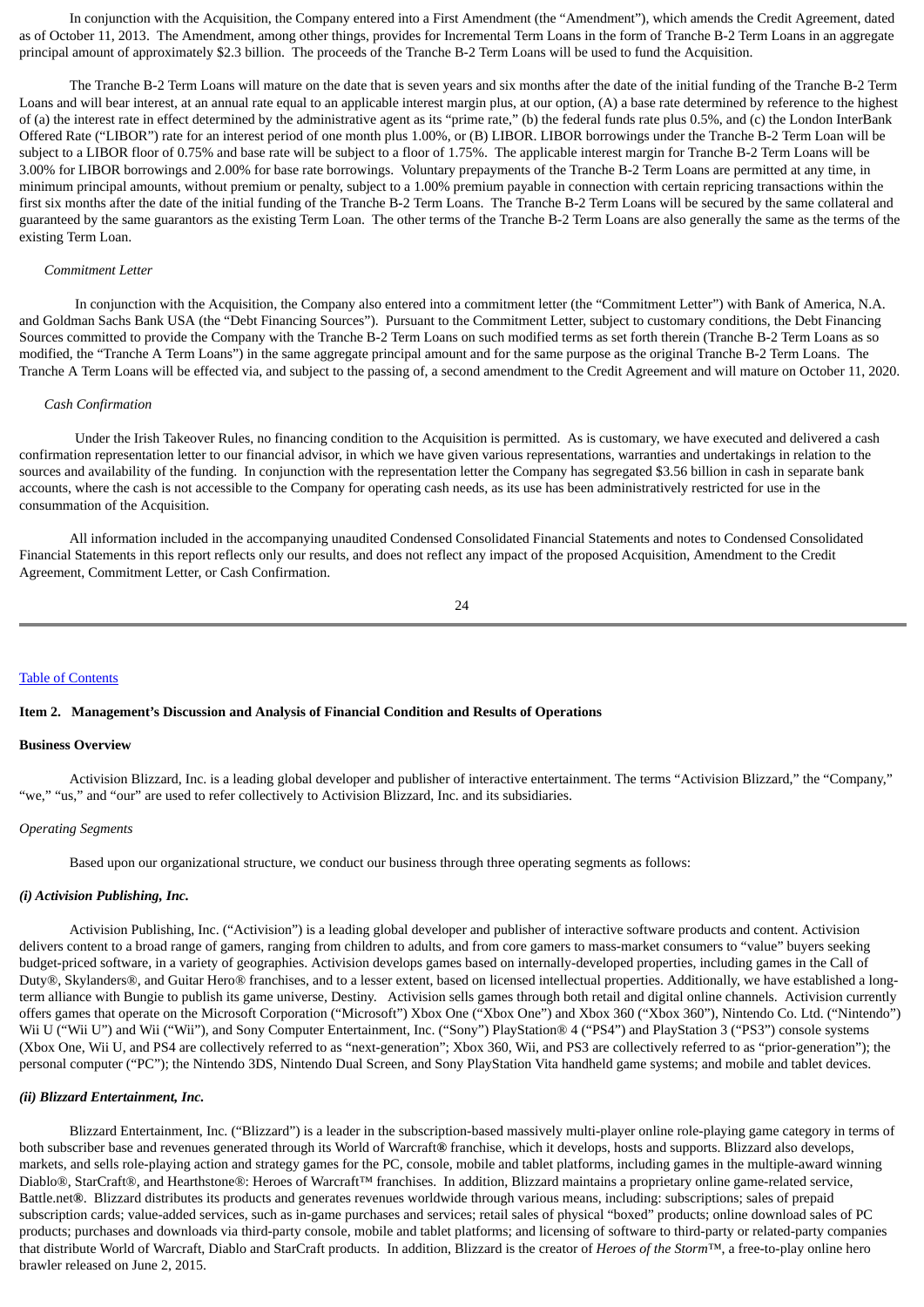# *(iii) Activision Blizzard Distribution*

Our distribution segment ("Distribution") consists of operations in Europe that provide warehousing, logistical and sales distribution services to third-party publishers of interactive entertainment software, our own publishing operations, and manufacturers of interactive entertainment hardware.

#### **Business Highlights**

For the three months ended September 30, 2015, Activision Blizzard had net revenues of \$990 million, as compared to net revenues of \$753 million for the same period in 2014. For the three months ended September 30, 2015, Activision Blizzard had earnings per diluted share of \$0.17, as compared to loss per diluted share of \$(0.03) for the same period in 2014.

For the nine months ended September 30, 2015, Activision Blizzard had net revenues of \$3.3 billion, as compared to net revenues of \$2.8 billion for the same period in 2014. For the nine months ended September 30, 2015, Activision Blizzard had earnings per diluted share of \$0.98, as compared to earnings per diluted share of \$0.64 for the same period in 2014.

For the three and nine months ended September 30, 2015, digital online channel revenues were 64% and 54%, respectively, of consolidated net revenues, as compared to 67% and 48% for the three and nine months ended September 30, 2014, respectively.

For the three and nine months ended September 30, 2015, non-GAAP digital online channel revenues were 67% and 74%, respectively, of consolidated net revenues, as compared to 43% and 58% for the three and nine months ended September 30, 2014, respectively.

25

#### Table of [Contents](#page-0-0)

On February 3, 2015, our Board of Directors declared a cash dividend of \$0.23 per common share, payable on May 13, 2015, to shareholders of record at the close of business on March 30, 2015. On May 13, 2015, we made an aggregate cash dividend payment of \$167 million to such shareholders, and on May 29, 2015, we made related dividend equivalent cash payments of \$3 million to certain holders of restricted stock rights.

#### *Activision Blizzard 2015 and Upcoming Product Releases*

We have recently released the following titles and games, among other titles:

- · On January 11, 2015, Activision entered open beta for *Call of Duty Online*, a free-to-play game available in China.
- · Activision released *Call of Duty: Advanced Warfare Havoc* ("*Havoc*"), the first downloadable content pack for *Call of Duty: Advanced Warfare* on the Xbox One and Xbox 360 platforms on January 27, 2015 and on other platforms on February 26, 2015.
- Activision released *Call of Duty: Advanced Warfare Ascendance* ("*Ascendance*"), the second downloadable content pack for *Call of Duty: Advanced Warfare* on the Xbox One and Xbox 360 platforms on March 31, 2015 and on other platforms on April 30, 2015.
- · On April 2, 2015, Blizzard released *Blackrock Mountain*™*,* an addition to *Hearthstone*: *Heroes of Warcraft* content and on April 14, 2015, *Hearthstone: Heroes of Warcraft* was released on iOS and Android smartphones.
- · On April 7, 2015, Blizzard launched the WoW™ Token System, which enables *World of Warcraft* players to exchange game-time tokens, purchased at \$20, to other players for in-game gold, which provides players with a secure method for purchasing gold in-game.
- · On April 23, 2015, Blizzard released the action role-playing game *Diablo III: Reaper of Souls™* in China.
- · On May 19, 2015, Activision released *House of Wolves*, the second expansion to *Destiny.*
- · On June 2, 2015, Blizzard released *Heroes of the Storm,* its free-to-play online team brawler.
- · Activision released *Call of Duty: Advanced Warfare Supremacy* ("*Supremacy*"), the third downloadable content pack for *Call of Duty: Advanced Warfare* on the Xbox One and Xbox 360 platforms on June 2, 2015 and on other platforms on July 2, 2015.
- · Activision released *Call of Duty: Advanced Warfare Reckoning* ("*Reckoning*"), the fourth downloadable content pack for *Call of Duty: Advanced Warfare* on the Xbox One and Xbox 360 platforms on August 4, 2015 and on other platforms on September 3, 2015.
- · On August 24, 2015, Blizzard released *The Grand Tournament*™, the latest expansion to *Hearthstone: Heroes of Warcraft*.
- · On September 15, 2015, Activision released *The Taken King*, the third expansion to *Destiny.*
- · On September 20, 2015, Activision released *Skylanders Superchargers*, the latest title in the Skylanders franchise.
- · On October 20, 2015, Activision released *Guitar Hero Live*, bringing back the franchise that had previously reached over 40 million players in North America and Europe.
- · On October 27, 2015, Blizzard began closed beta testing for *Overwatch*™*,* its upcoming team-based first-person shooter.
- · On November 6, 2015, Activision released *Call of Duty: Black Ops III*, the latest in the Call of Duty franchise series.
- · In November 2015, Blizzard expects to release *Starcraft II: Legacy of the Void*™, the third installment of the real-team strategy game.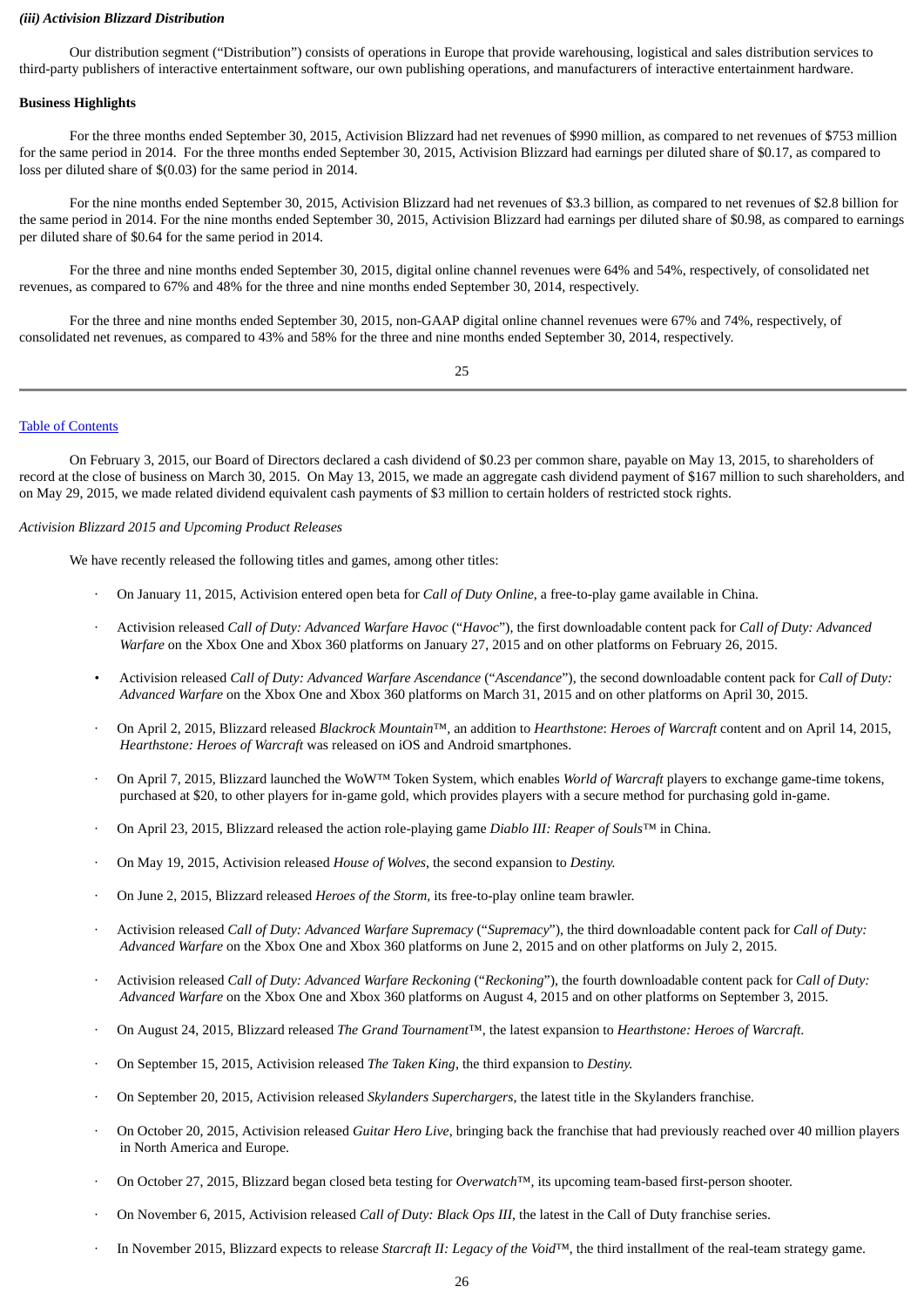### Table of [Contents](#page-0-0)

#### **Management's Overview of Business Trends**

#### *Console Platform Transition*

In November 2013, Sony released the PS4 and Microsoft released the Xbox One, their respective next-generation game consoles and entertainment systems. According to The NPD Group and GfK Chart-Track in North America and Europe, as of September 30, 2015, the combined installed base of PS4 and Xbox One hardware was approximately 32 million units, representing growth of approximately 118% over the combined installed base of approximately 15 million as of September 30, 2014. While the combined installed base of PS3 and Xbox 360 hardware was approximately 123 million units as of September 30, 2015, at the comparable point in their release cycle, the prior-generation platforms had only 22 million units installed.

When new console platforms are announced or introduced into the market, consumers reduce their purchases of game console software products for prior-generation console platforms in anticipation of new platforms becoming available. During these periods, sales of the game console software products we publish slow or even decline until the new platforms introduced achieve wide consumer acceptance, which we believe will have largely occurred with respect to the next-generation platforms by the end of 2015. In prior cycles, as the next-generation installed base grew, software sales declines abated and software sales grew.

During platform transitions, we simultaneously incur costs to develop and market new titles for prior-generation video game platforms and to develop and market products for next-generation platforms. We continually monitor console hardware sales and manage our product delivery on each of the prior- and next-generation platforms in a manner we believe to be most effective to maximize our revenue opportunities and achieve the desired return on our investments in product development.

### *Digital Online Channel Revenues*

We provide our products through both retail and digital distribution channels. Many of our video games that are available through retailers as physical "boxed" software products are also available digitally (from our websites and from websites and digital distribution channels owned by third parties). In addition, we offer players digital downloadable content as add-ons to our products (*e.g.*, new multi-player content packs), subscription-based services, value-added services and micro-transactions across our various video games. We have also introduced games based on some of our most successful franchises which operate online on a free-to-play model with micro-transactions.

We currently define sales via digital online channels as revenues from digitally distributed subscriptions, licensing royalties, value-added services, downloadable content, micro-transactions, and products. This definition may differ from that used by our competitors or other companies.

According to Activision Blizzard internal estimates, overall industry digital gaming revenues for the nine months ended September 30, 2015 increased by approximately 21% as compared to the same period in 2014. The primary drivers of the increase in digital gaming revenues were increases in micro-transactions and consumer purchases of full games via digital channels. Digital revenues are an important part of our business, and we continue to focus on and develop products, such as downloadable content, that can be delivered via digital online channels. The amount of our digital revenues in any period may fluctuate depending, in part, on the timing and nature of our specific product releases. Our sales of digital downloadable content are driven in part by sales of, and engagement by players in, our retail products. As such, lower revenues in our retail distribution channels in the current year may impact our revenues through digital online channels in the subsequent year.

For the three months ended September 30, 2015, revenues through digital online channels increased by \$125 million, as compared to the same period in 2014, and represented 64% of our total consolidated net revenues, as compared to 67% for the same period in 2014. On a non-GAAP basis (which excludes the impact of deferred revenues), revenues through digital online channels for the three months ended September 30, 2015 increased by \$192 million, as compared to the same period in 2014, and represented 67% of our total non-GAAP net revenues, as compared to 43% for the same period in 2014.

For the nine months ended September 30, 2015, revenues through digital online channels increased by \$421 million, as compared to the same period in 2014, and represented 54% of our total consolidated net revenues, as compared to 48% for the same period in 2014. On a non-GAAP basis (which excludes the impact of deferred revenues), revenues through digital online channels for the nine months ended September 30, 2015 increased by \$333 million, as compared to the same period in 2014, and represented 74% of our total non-GAAP net revenues, as compared to 58% for the same period in 2014.

# 27

# Table of [Contents](#page-0-0)

# *Conditions in the Retail Distribution Channels*

Conditions in the retail distribution channels of the interactive entertainment industry continued to be challenging during the first nine months of 2015. In North America and Europe, retail sales of video games declined by 8%, as compared to the same period in 2014, according to The NPD Group and GfK Chart-Track. However, the increase in digitally distributed games, including full-game downloads, add-on content, and free-to-play games, has offset the negative trends in the retail distribution channels.

Additionally, the toys-to-life game category has seen increasing competition from new market participants.

Please refer to the reconciliation between GAAP and non-GAAP financial measures later in this document for further discussions of digital and retail online channels.

#### **The Business Combination and Share Repurchase**

Activision Blizzard is the result of the 2008 business combination ("Business Combination") by and among the Company (then known as Activision, Inc.), Sego Merger Corporation, a wholly-owned subsidiary of Activision, Inc., Vivendi S.A. ("Vivendi"), VGAC LLC, a wholly-owned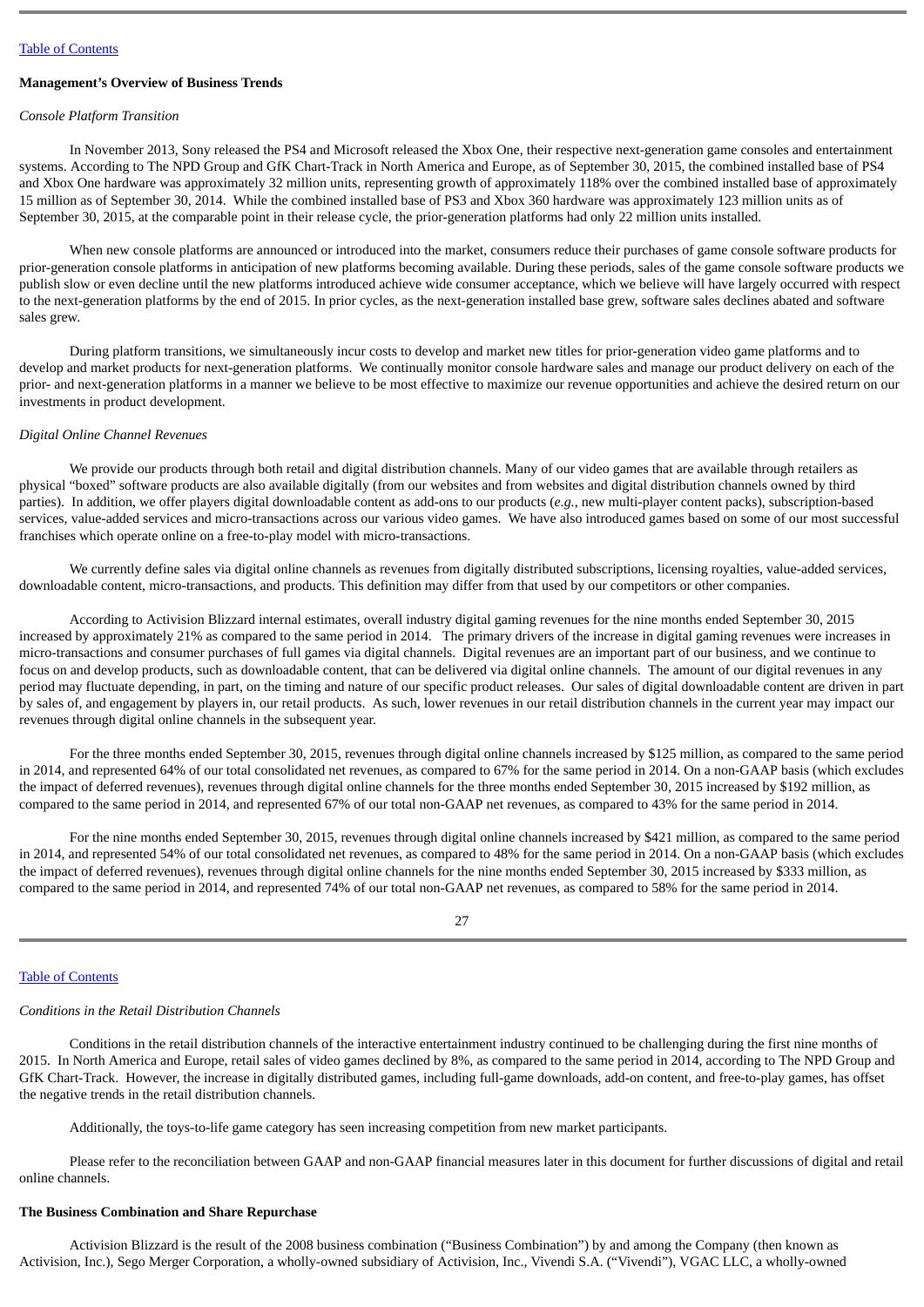subsidiary of Vivendi, and Vivendi Games, Inc. ("Vivendi Games"), a wholly-owned subsidiary of VGAC LLC. As a result of the consummation of the Business Combination, Activision, Inc. was renamed Activision Blizzard, Inc. and Vivendi became a majority shareholder of Activision Blizzard.

On October 11, 2013, we repurchased approximately 429 million shares of our common stock, pursuant to a stock purchase agreement (the "Stock Purchase Agreement") we entered into with Vivendi and ASAC II LP ("ASAC"), an exempted limited partnership established under the laws of the Cayman Islands, acting by its general partner, ASAC II LLC. Pursuant to the terms of the Stock Purchase Agreement, we acquired all of the capital stock of Amber Holding Subsidiary Co., a Delaware corporation and wholly-owned subsidiary of Vivendi ("New VH"), which was the direct owner of approximately 429 million shares of our common stock, for a cash payment of \$5.83 billion, or \$13.60 per share, before taking into account the benefit to the Company of certain tax attributes of New VH assumed in the transaction (collectively, the "Purchase Transaction"). Immediately following the completion of the Purchase Transaction, ASAC purchased from Vivendi 172 million shares of our common stock, pursuant to the Stock Purchase Agreement, for a cash payment of \$2.34 billion, or \$13.60 per share (the "Private Sale"). Robert A. Kotick, our Chief Executive Officer, and Brian G. Kelly, Chairman of our Board of Directors, are affiliates of ASAC II LLC. Refer to Note 6 of the Notes to Condensed Consolidated Financial Statements for information regarding the financing of the Purchase Transaction.

On May 28, 2014, Vivendi sold approximately 41 million shares, or approximately 50% of its then-current holdings, of our common stock in a registered public offering. Vivendi received proceeds of approximately \$850 million from that sale; the Company did not receive any proceeds.

As of September 30, 2015, we had approximately 731 million shares of common stock issued and outstanding. At that date: (i) Vivendi held 41 million shares, or approximately 6% of the outstanding shares of our common stock; (ii) ASAC held 172 million shares, or approximately 24% of the outstanding shares of our common stock; and (iii) our other stockholders held approximately 70% of the outstanding shares of our common stock. The common stock of Activision Blizzard is traded on The NASDAQ Stock Market under the ticker symbol "ATVI."

28

#### Table of [Contents](#page-0-0)

#### **Consolidated Statements of Operations Data**

The following table sets forth consolidated statements of operations data for the periods indicated in dollars and as a percentage of total net revenues (amounts in millions):

|                                                     | Three Months Ended September 30, |      |     |     |      |              | Nine Months Ended September 30, |       |     |      |       |     |  |
|-----------------------------------------------------|----------------------------------|------|-----|-----|------|--------------|---------------------------------|-------|-----|------|-------|-----|--|
|                                                     |                                  | 2015 |     |     | 2014 |              |                                 | 2015  |     |      | 2014  |     |  |
| <b>Net revenues</b>                                 |                                  |      |     |     |      |              |                                 |       |     |      |       |     |  |
| Product sales                                       | \$                               | 425  | 43% | \$  | 337  | 45%          | \$                              | 1,736 | 52% | - \$ | 1,693 | 60% |  |
| Subscription, licensing and other revenues          |                                  | 565  | 57  |     | 416  | 55           |                                 | 1,576 | 48  |      | 1,140 | 40  |  |
| Total net revenues                                  |                                  | 990  | 100 |     | 753  | 100          |                                 | 3,312 | 100 |      | 2,833 | 100 |  |
| <b>Costs and expenses</b>                           |                                  |      |     |     |      |              |                                 |       |     |      |       |     |  |
| Cost of sales - product costs                       |                                  | 195  | 20  |     | 156  | 21           |                                 | 560   | 17  |      | 568   | 20  |  |
| Cost of sales - online                              |                                  | 56   | 6   |     | 56   |              |                                 | 161   | 5   |      | 170   | 6   |  |
| Cost of sales - software royalties and amortization |                                  | 81   | 8   |     | 34   | 5            |                                 | 314   | 10  |      | 136   | 5   |  |
| Cost of sales - intellectual property licenses      |                                  | 5    |     |     |      | $\mathbf{1}$ |                                 | 12    |     |      | 20    |     |  |
| Product development                                 |                                  | 159  | 16  |     | 131  | 17           |                                 | 453   | 14  |      | 387   | 14  |  |
| Sales and marketing                                 |                                  | 189  | 19  |     | 221  | 29           |                                 | 445   | 13  |      | 465   | 16  |  |
| General and administrative                          |                                  | 109  | 11  |     | 140  | 19           |                                 | 297   | 9   |      | 342   | 12  |  |
| Total costs and expenses                            |                                  | 794  | 80  |     | 745  | 99           |                                 | 2,242 | 68  |      | 2,088 | 74  |  |
| Operating income                                    |                                  | 196  | 20  |     | 8    | 1            |                                 | 1,070 | 32  |      | 745   | 26  |  |
| Interest and other expense, net                     |                                  | 51   | 5   |     | 51   | 7            |                                 | 151   | 4   |      | 152   | 5   |  |
| Income (loss) before income tax expense (benefit)   |                                  | 145  | 15  |     | (43) | (6)          |                                 | 919   | 28  |      | 593   | 21  |  |
| Income tax expense (benefit)                        |                                  | 18   | 2   |     | (20) | (3)          |                                 | 186   | 6   |      | 119   | 4   |  |
| Net income (loss)                                   | \$                               | 127  | 13% | -\$ | (23) | (3)%         | \$                              | 733   | 22% | - \$ | 474   | 17% |  |

#### **Operating Segment Results**

Our operating segments are consistent with our internal organizational structure, the manner in which our operations are reviewed and managed by our Chief Executive Officer, who is our Chief Operating Decision Maker ("CODM"), the manner in which we assess operating performance and allocate resources, and the availability of separate financial information. We do not aggregate operating segments.

# Table of [Contents](#page-0-0)

The CODM reviews segment performance exclusive of the impact of the change in deferred revenues and related cost of sales with respect to certain of our online-enabled games, stock-based compensation expense, amortization of intangible assets as a result of purchase price accounting, and fees and other expenses (including legal fees, costs, expenses and accruals) related to the Purchase Transaction and related debt financings. The CODM does not review any information regarding total assets on an operating segment basis, and accordingly, no disclosure is made with respect thereto. Information on the operating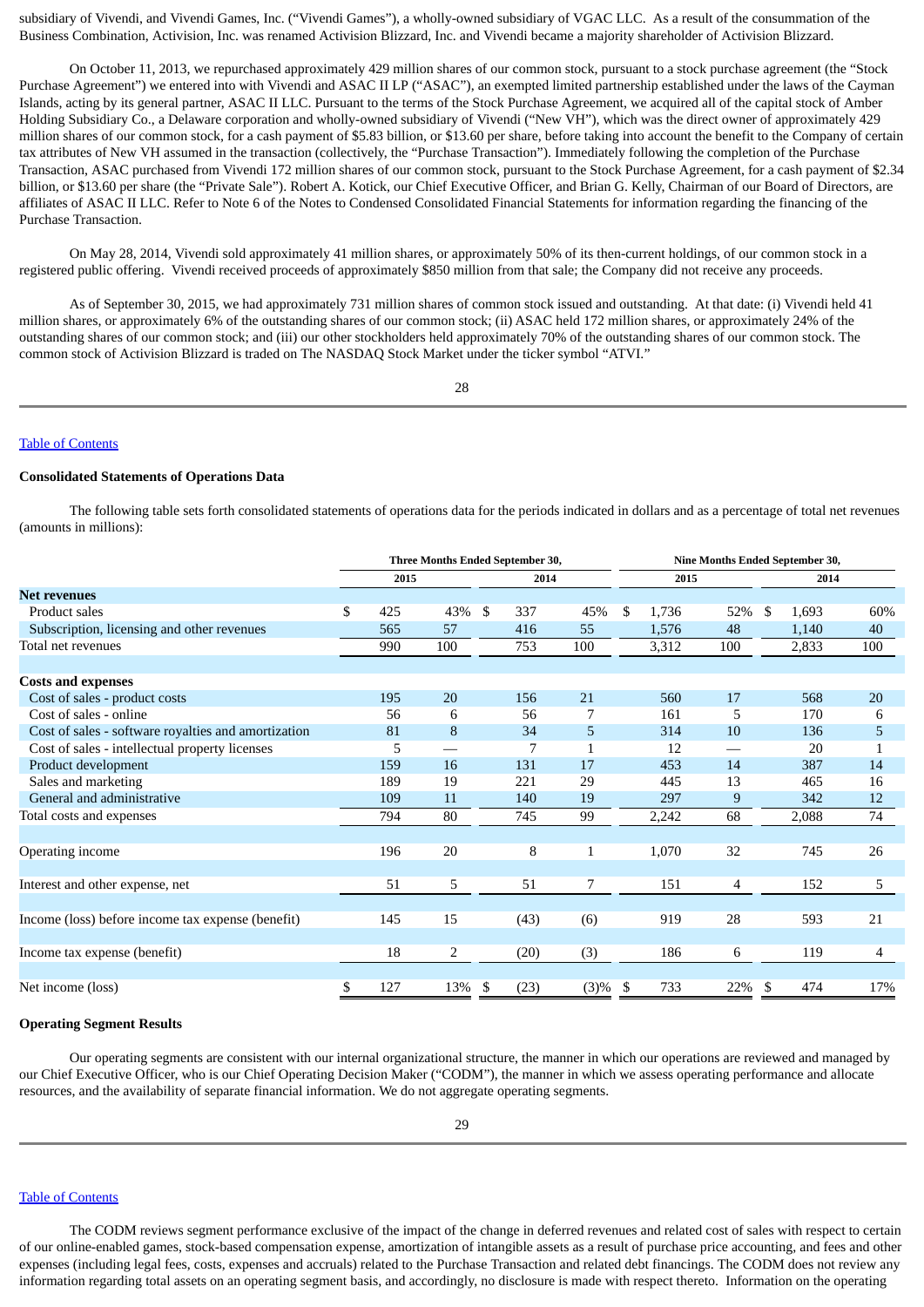segments and reconciliations of total net revenues and total segment operating income to consolidated net revenues from external customers and consolidated income before income tax expense for the three and nine months ended September 30, 2015 and 2014 are presented in the table below (amounts in millions):

|                                                               | Three Months Ended September 30, |       |            |       |                          |            | Nine Months Ended September 30, |       |            |       |    |                          |
|---------------------------------------------------------------|----------------------------------|-------|------------|-------|--------------------------|------------|---------------------------------|-------|------------|-------|----|--------------------------|
|                                                               |                                  | 2015  |            | 2014  | Increase /<br>(Decrease) |            | 2015                            |       | 2014       |       |    | Increase /<br>(Decrease) |
| Segment net revenues:                                         |                                  |       |            |       |                          |            |                                 |       |            |       |    |                          |
| Activision                                                    | \$                               | 591   | \$         | 704   | \$                       | $(113)$ \$ |                                 | 1,208 | \$         | 1,193 | \$ | 15                       |
| <b>Blizzard</b>                                               |                                  | 369   |            | 388   |                          | (19)       |                                 | 1,106 |            | 1,189 |    | (83)                     |
| Distribution                                                  |                                  | 80    |            | 78    |                          | 2          |                                 | 189   |            | 218   |    | (29)                     |
| Operating segment net revenues total                          |                                  | 1,040 |            | 1,170 |                          | (130)      |                                 | 2,503 |            | 2,600 |    | (97)                     |
| Reconciliation to consolidated net revenues:                  |                                  |       |            |       |                          |            |                                 |       |            |       |    |                          |
| Net effect from deferral of net revenues                      |                                  | (50)  |            | (417) |                          |            |                                 | 809   |            | 233   |    |                          |
| Consolidated net revenues                                     | $\mathbb{S}$                     | 990   | $\sqrt{3}$ | 753   |                          |            | $\boldsymbol{\mathsf{S}}$       | 3,312 | $\sqrt{3}$ | 2,833 |    |                          |
| Segment income (loss) from operations:                        |                                  |       |            |       |                          |            |                                 |       |            |       |    |                          |
| Activision                                                    | \$                               | 122   | \$         | 95    | \$                       | 27         | \$                              | 244   | \$         | 66    | \$ | 178                      |
| <b>Blizzard</b>                                               |                                  | 128   |            | 164   |                          | (36)       |                                 | 383   |            | 548   |    | (165)                    |
| <b>Distribution</b>                                           |                                  | 1     |            | 1     |                          |            |                                 |       |            | (1)   |    | 1                        |
| Operating segment income from operations total                |                                  | 251   |            | 260   |                          | (9)        |                                 | 627   |            | 613   |    | 14                       |
| Reconciliation to consolidated operating income (loss) before |                                  |       |            |       |                          |            |                                 |       |            |       |    |                          |
| consolidated income tax expense (benefit):                    |                                  |       |            |       |                          |            |                                 |       |            |       |    |                          |
| Net effect from deferral of net revenues and related cost of  |                                  |       |            |       |                          |            |                                 |       |            |       |    |                          |
| sales                                                         |                                  | (26)  |            | (180) |                          |            |                                 | 517   |            | 260   |    |                          |
| Stock-based compensation expense                              |                                  | (28)  |            | (22)  |                          |            |                                 | (70)  |            | (76)  |    |                          |
| Amortization of intangible assets                             |                                  | (1)   |            | (2)   |                          |            |                                 | (4)   |            | (4)   |    |                          |
| Fees and other expenses related to the Purchase Transaction   |                                  |       |            |       |                          |            |                                 |       |            |       |    |                          |
| and related debt financings                                   |                                  |       |            | (48)  |                          |            |                                 |       |            | (48)  |    |                          |
|                                                               |                                  |       |            |       |                          |            |                                 |       |            |       |    |                          |
| Consolidated operating income                                 |                                  | 196   |            | 8     |                          |            |                                 | 1,070 |            | 745   |    |                          |
| Interest and other expense, net                               |                                  | 51    |            | 51    |                          |            |                                 | 151   |            | 152   |    |                          |
| Consolidated income (loss) before income tax expense          |                                  |       |            |       |                          |            |                                 |       |            |       |    |                          |
| (benefit)                                                     | \$                               | 145   | \$         | (43)  |                          |            | \$                              | 919   | \$         | 593   |    |                          |

#### *Segment Net Revenues*

#### Activision

Activision's net revenues decreased for the three months ended September 30, 2015, as compared to 2014, primarily due to revenues from the release of *Destiny* in September 2014 with no comparable release in the current quarter. The decrease was partially offset by revenues from the release of *The Taken King*, an expansion pack to *Destiny*, revenues from *Skylanders Superchargers,* which was released in the current quarter while *Skylanders Trap Team*, the comparable prior year title, was released in the fourth quarter of 2014, and revenues from *Call of Duty: Advanced Warfare's* new digital content known as "supply drops," introduced in March 2015, which provide additional content such as customized weapons and character gear.

Activision's net revenues increased for the nine months ended September 30, 2015, as compared to 2014, primarily due to higher revenues from the Call of Duty franchise, specifically from *Call of Duty: Advanced Warfare* and its digital content, including expansion packs and supply drops, as compared to *Call of Duty: Ghosts* in the prior year, and revenues from *Skylanders Superchargers,* which was released in the current quarter while *Skylanders Trap Team*, the comparable prior year title, was released in the fourth quarter of 2014. These increases were partially offset by lower revenues from the Destiny franchise, driven by prior year revenues from the release of *Destiny* in September 2014 with no comparable release in the current year, and lower revenues from titles based on licensed intellectual property, as compared to releases during the nine months ended September 30, 2014, including *The Amazing Spider-Man<sup>TM</sup> 2* and *Transformers<sup>™</sup>: Rise of the Dark Spark*, with no corresponding releases during the nine months ended September 30,2015.

# 30

# Table of [Contents](#page-0-0)

#### Blizzard

Blizzard's net revenues decreased for the three months ended September 30, 2015, as compared to 2014, primarily due to lower revenues from the Diablo franchise in the current quarter due to the release of *Diablo III: Reaper of Souls* on console in the prior year quarter with no comparable release in the current quarter and lower revenues from *World of Warcraft* due to a smaller subscriber base. These decreases were partially offset by higher revenues from Hearthstone: Heroes of Warcraft and the release of its latest expansion. The Grand Tournament, and revenues from Heroes of the Storm. In addition to already having been released on PC, iPad, and Android tablets in the prior year, *Hearthstone: Heroes of Warcraft* was released on iPhone and Android smartphones in April 2015, which contributed to the current period revenue increase.

Blizzard's net revenues decreased for the nine months ended September 30, 2015, as compared to 2014, primarily due to revenues included in the nine months ended September 30, 2014 from Diablo III: Reaper of Souls and Diablo III: Reaper of Souls - Ultimate Evil Edition<sup>TM</sup>, which were released in March 2014 on PC and in August 2014 on console, respectively, and lower revenues from *World of Warcraft* due to a smaller subscriber base. The decreases were partially offset by higher revenues during the nine months ended September 30, 2015 from *Hearthstone: Heroes of Warcraft* and revenues from *Heroes of the Storm*.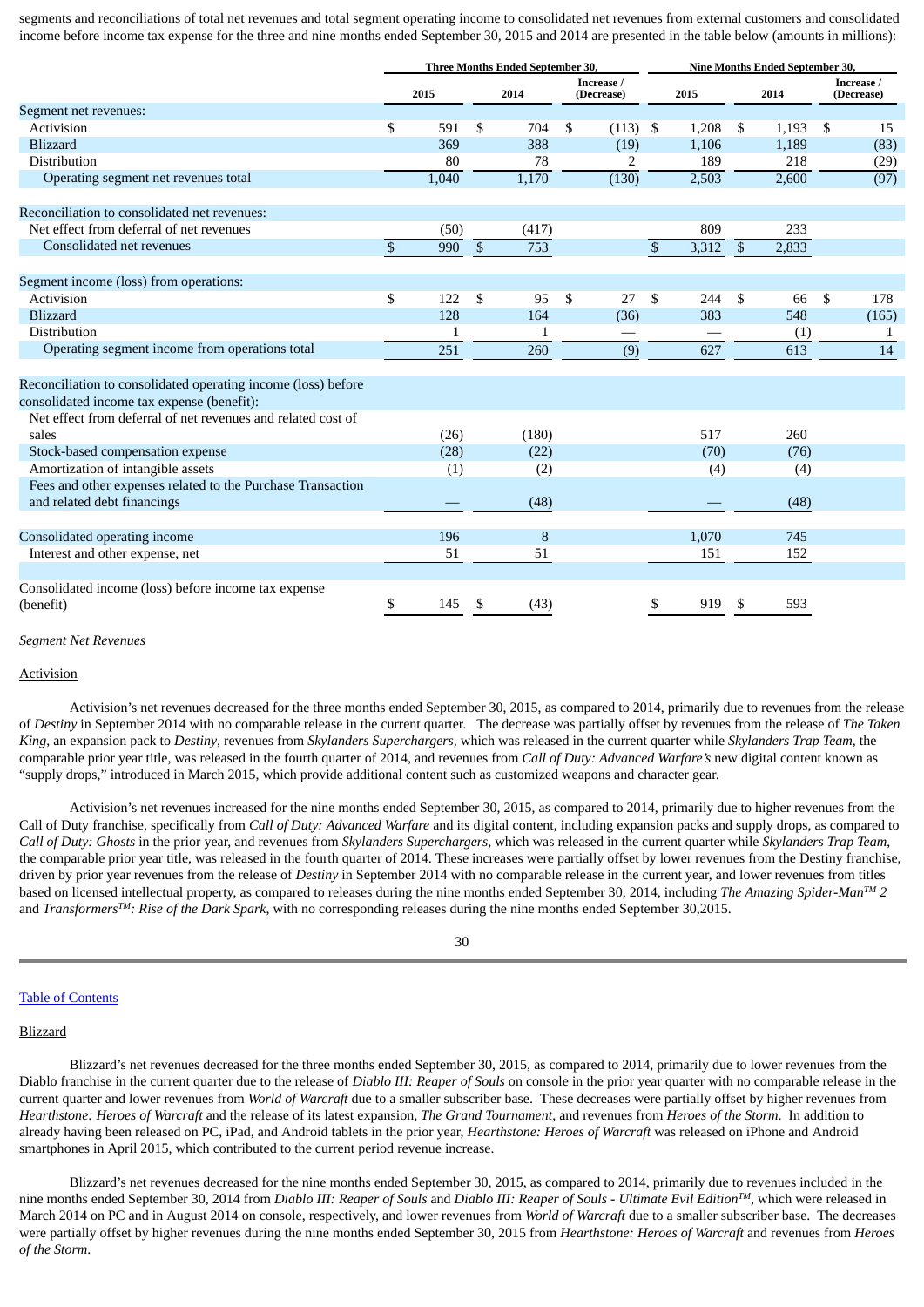At September 30, 2015, the global subscriber\* base for *World of Warcraft* was approximately 5.5 million subscribers, compared to approximately 5.6 million subscribers at June 30, 2015, and approximately 7.4 million subscribers at September 30, 2014. There were no material shifts in the East vs. West subscriber mix in the current quarter, with general stability throughout World of Warcraft's global subscriber base. Going forward, Blizzard expects to continue delivering new game content in all regions that is intended to further appeal to the gaming community, however there could be further volatility in the subscriber numbers.

#### Distribution

Distribution's net revenues remained flat for the three months ended September 30, 2015, as compared to the comparable period in 2014.

Distribution's net revenues decreased for the nine months ended September 30, 2015, as compared to the comparable period in 2014, primarily due to a decline in revenues from the distribution of next-generation hardware, which was introduced in the fourth quarter of 2013.

#### *Segment Income from Operations*

### Activision

Activision's operating income increased for the three and nine months ended September 30, 2015, as compared to 2014, primarily due to an increased percentage of revenues coming from online digital channels, which typically have higher margins, the timing of the release of *Skylanders Superchargers* on September 20, 2015, as previously described, and lower overall sales and marketing spend on titles released. This is partially offset by increased sales and marketing spending for the Guitar Hero release, with no comparable spending in the prior year.

### Blizzard

Blizzard's operating income decreased for the three months ended September 30, 2015, as compared to 2014, primarily due to lower revenues and lower capitalized software development costs.

Blizzard's operating income decreased for the nine months ended September 30, 2015, primarily due to higher sales and marketing spending for its releases, including *Hearthstone: Heroes of Warcraft* and the release of its latest expansion, *The Grand Tournament*, and *Heroes of the Storm*; lower capitalization of software development costs; and higher amortization of capitalized software costs*.*

#### *Foreign Exchange Impact*

Changes in foreign exchange rates had a negative impact of \$85 million and \$239 million on Activision Blizzard's segment net revenues for the three and nine months ended September 30, 2015, respectively, as compared to the same periods in the previous year. The changes are primarily due to changes in the value of the United States ("U.S.") dollar relative to the euro and British pound.

31

#### Table of [Contents](#page-0-0)

#### **Non-GAAP Financial Measures**

The analysis of revenues by distribution channel is presented both on a GAAP (including the impact from the change in deferred revenues) and non-GAAP (excluding the impact from the change in deferred revenues) basis. We use this non-GAAP measure internally when evaluating our operating performance, when planning, forecasting and analyzing future periods, and when assessing the performance of our management team. We believe this is appropriate because this non-GAAP measure enables an analysis of performance based on the timing of actual transactions with our customers, which is consistent with the way the Company is measured by investment analysts and industry data sources, and facilitates comparison of operating performance between periods. In addition, excluding the impact from the change in deferred net revenues provides a much more timely indication of trends in our sales and other operating results. While we believe that this non-GAAP measure is useful in evaluating our business, this information should be considered as supplemental in nature and is not meant to be considered in isolation from, as a substitute for, or as more important than, the related financial information prepared in accordance with GAAP. In addition, this non-GAAP financial measure may not be the same as any non-GAAP measure presented by another company. This non-GAAP financial measure has limitations in that it does not reflect all of the items associated with our GAAP revenues. We compensate for the limitations resulting from the exclusion of the change in deferred revenues by considering the impact of that item separately and by considering our GAAP, as well as non-GAAP, revenues.

# Table of [Contents](#page-0-0)

The following table provides reconciliation between GAAP and non-GAAP net revenues by distribution channel for the three and nine months ended September 30, 2015 and 2014 (amounts in millions):

|                                           | <b>Three Months Ended September 30,</b> |  |      |  |                        |  | Nine Months Ended September 30, |  |       |  |                          |  |
|-------------------------------------------|-----------------------------------------|--|------|--|------------------------|--|---------------------------------|--|-------|--|--------------------------|--|
|                                           | 2015                                    |  | 2014 |  | Increase<br>(decrease) |  | 2015                            |  | 2014  |  | Increase /<br>(decrease) |  |
| GAAP net revenues by distribution channel |                                         |  |      |  |                        |  |                                 |  |       |  |                          |  |
| Retail channels                           | 281                                     |  |      |  | 110                    |  | .344                            |  | 1,257 |  | 87                       |  |
|                                           |                                         |  |      |  |                        |  |                                 |  |       |  |                          |  |

<sup>\*</sup> *World of Warcraft* subscribers include individuals who have paid a subscription fee or have an active prepaid card to play *World of Warcraft*, as well as those who have purchased the game and are within their free month of access. Internet Game Room players who have accessed the game over the last thirty days are also counted as subscribers. The above definition excludes all players under free promotional subscriptions, expired or canceled subscriptions, and expired prepaid cards. Subscribers in licensees' territories are defined along the same rules.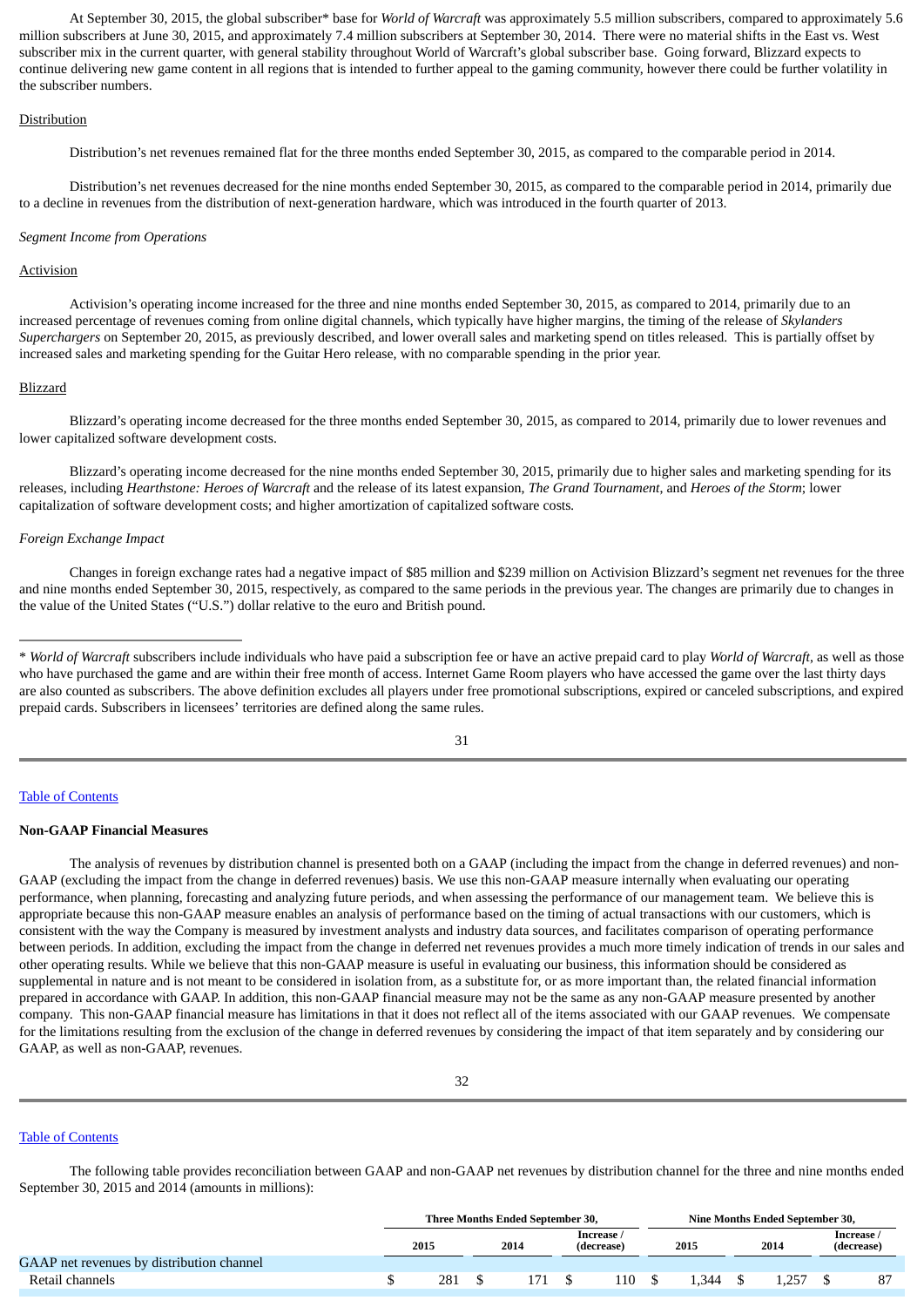| Digital online channels (1)                   | 629   | 504   | 125   | 1,779 | 1,358 | 421       |
|-----------------------------------------------|-------|-------|-------|-------|-------|-----------|
| <b>Total Activision and Blizzard</b>          | 910   | 675   | 235   | 3,123 | 2,615 | 508       |
|                                               |       |       |       |       |       |           |
| Distribution                                  | 80    | 78    |       | 189   | 218   | (29)      |
| Total consolidated GAAP net revenues          | 990   | 753   | 237   | 3,312 | 2,833 | 479       |
|                                               |       |       |       |       |       |           |
| Change in deferred net revenues (2)           |       |       |       |       |       |           |
| Retail channels                               | (18)  | 416   | (434) | (876) | (388) | (488)     |
| Digital online channels (1)                   | 68    | ш     | 67    | 67    | 155   | (88)      |
| Total changes in deferred net revenues        | 50    | 417   | (367) | (809) | (233) | (576)     |
|                                               |       |       |       |       |       |           |
| Non-GAAP net revenues by distribution channel |       |       |       |       |       |           |
| Retail channels                               | 263   | 587   | (324) | 468   | 869   | (401)     |
| Digital online channels (1)                   | 697   | 505   | 192   | 1,846 | 1,513 | 333       |
| <b>Total Activision and Blizzard</b>          | 960   | 1,092 | (132) | 2,314 | 2,382 | (68)      |
|                                               |       |       |       |       |       |           |
| <b>Distribution</b>                           | 80    | 78    | 2     | 189   | 218   | (29)      |
| Total non-GAAP net revenues (3)               | 1,040 | 1,170 | (130) | 2,503 | 2,600 | (97)<br>S |
|                                               |       |       |       |       |       |           |

 $<sup>(1)</sup>$  We define revenues from digital online channels as revenues from digitally distributed subscriptions, licensing royalties, value-added services,</sup> downloadable content, micro-transactions, and products.

 $^{(2)}$  We have determined that some of our titles' online functionality represents an essential component of gameplay and as a result, represents a more-thaninconsequential separate deliverable. As such, we recognize revenues attributed to these titles over the estimated service periods, which range from five months to less than one year. In the table above, we present the amount of net revenues for each period as a result of this accounting treatment.

 $(3)$  Total non-GAAP net revenues presented also represents our total operating segment net revenues.

#### *Retail Channel Net Revenues*

The increase in GAAP net revenues from retail channels for the three months ended September 30, 2015, as compared to 2014, was primarily due to revenues from *Skylanders Superchargers*, which was released in the current quarter, while *Skylanders Trap Team*, the comparable prior year title, was released in the fourth quarter of 2014, and higher revenues recognized from the Call of Duty franchise. This was partially offset by lower revenues recognized from Diablo III: Reaper of Souls and Diablo III: Reaper of Souls - Ultimate Evil Edition, which were released in March 2014 on PC and in August 2014 on console, respectively.

33

# Table of [Contents](#page-0-0)

The increase in GAAP net revenues from retail channels for the nine months ended September 30, 2015, as compared to 2014, was primarily due to revenues from *Skylanders Superchargers*, which was released in the current quarter, while *Skylanders Trap Team*, the comparable prior year title, was released in the fourth quarter of 2014, revenues recognized from *Destiny* and its associated expansion packs, and revenues recognized from the World of Warcraft franchise, primarily associated with the release of *World of Warcraft: Warlords of Draenor*<sup>*IM*</sup> in November 2014. These were partially offset by lower revenues recognized from the Call of Duty franchise, lower revenues recognized from the Diablo franchise due to the timing of title releases, and lower revenues from *The Amazing Spider-Man 2,* which was released during the nine months ended September 30, 2014, with no comparable releases in the nine months ended September 30, 2015.

The decrease in non-GAAP net revenues from retail channels for the three months ended September 30, 2015, as compared to 2014, was primarily due to lower revenues from *Destiny*, which launched in September 2014, and from the Diablo franchise due to the timing of title releases. This was partially offset by revenues from *Skylanders Superchargers,* which released in the current quarter while *Skylanders Trap Team*, the comparable prior year title, was released in the fourth quarter of 2014 and revenues from the release of *The Taken King*, an expansion pack to *Destiny*.

The decrease in non-GAAP net revenues from retail channels for the nine months ended September 30, 2015, as compared to 2014, was primarily due to revenues from titles released during the nine months ended September 30, 2014 with no corresponding release in the current period, including *Destiny*, which was released in September 2014, Diablo III: Reaper of Souls and Diablo III: Reaper of Souls - Ultimate Evil Edition which were released in 2014, and from titles based on licensed intellectual property, including *The Amazing Spider-Man 2* and *Transformers: Rise of the Dark Spark*. These decreases were partially offset by revenues from *Skylanders Superchargers*, which was released in the current quarter, while *Skylanders Trap Team*, the comparable prior year title, was released in the fourth quarter of 2014, revenues from the release of *The Taken King*, an expansion pack to *Destiny,* and higher revenues from the Call of Duty franchise.

# *Digital Online Channel Net Revenues*

The increase in GAAP net revenues from digital online channels for the three and nine months ended September 30, 2015, as compared to 2014, was primarily due to: higher revenues recognized from *Hearthstone: Heroes of Warcraft;* revenues recognized from *Destiny* and its associated expansion packs; higher revenues recognized from *Call of Duty: Advanced Warfare* and its digital content released during the three months ended September 30, 2015, as compared to *Call of Duty: Ghosts* and its digital content released during the prior period, including revenues recognized from *Call of Duty: Advanced Warfare's* new digital content known as "supply drops;" and revenues recognized from *Heroes of the Storm* which was released on June 2, 2015 with no comparable release during the prior periods. Additionally, for the nine months ended September 30, 2015, as compared to 2014, the increase was due to higher revenues recognized from the World of Warcraft franchise, primarily associated with the release of *World of Warcraft: Warlords of Draenor* in November 2014. These increases were partially offset by lower revenues recognized from the Diablo franchise due to the timing of title releases.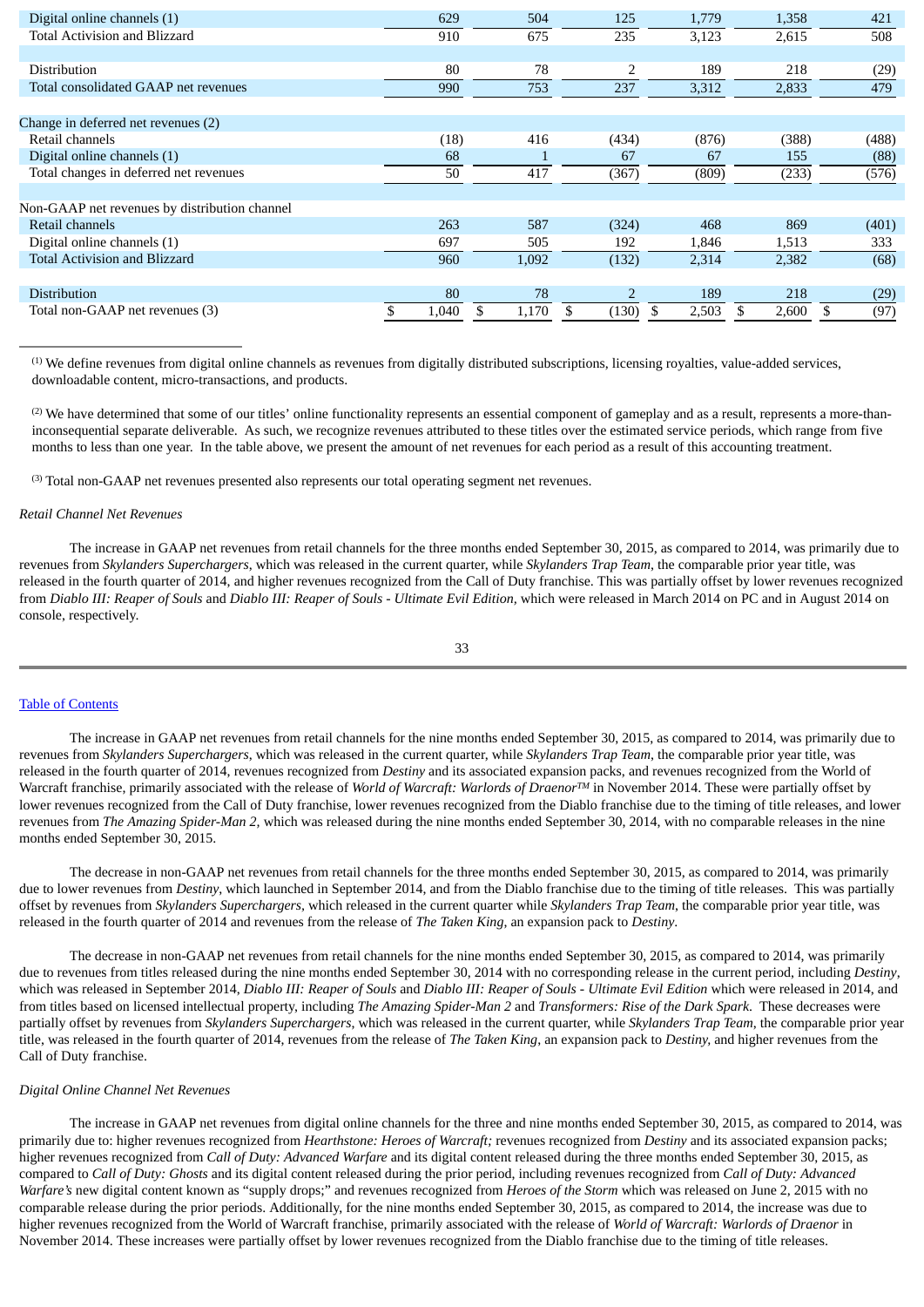The increase in non-GAAP net revenues from digital online channels for the three and nine months ended September 30, 2015, as compared to 2014, was primarily due to: revenues from *Destiny* and its associated expansion packs, including *The Taken King* which was released in September 2014; revenues from *Hearthstone: Heroes of Warcraft;* higher revenues from *Call of Duty: Advanced Warfare* and its digital content released during the three and nine months ended September 30, 2015*,* as compared to *Call of Duty: Ghosts* and its digital content released during the same period in 2014, including revenues from *Call of Duty: Advanced Warfare's* new digital "supply drops;" and revenues from *Heroes of the Storm* which was released on June 2, 2015 with no comparable release during the prior periods. These were partially offset by lower revenues from *World of Warcraft*, primarily due to a decline in the subscriber base, and lower revenues recognized from the Diablo franchise due to the timing of title releases.

#### Table of [Contents](#page-0-0)

#### **Consolidated Results**

#### *Net Revenues by Geographic Region*

The following table details our consolidated net revenues by geographic region for the three and nine months ended September 30, 2015 and 2014 (amounts in millions):

|                                 |      | Three Months Ended September 30, |      |  | Nine Months Ended September 30, |  |       |  |       |  |                          |
|---------------------------------|------|----------------------------------|------|--|---------------------------------|--|-------|--|-------|--|--------------------------|
|                                 | 2015 |                                  | 2014 |  | Increase /<br>(decrease)        |  | 2015  |  | 2014  |  | Increase /<br>(decrease) |
| Geographic region net revenues: |      |                                  |      |  |                                 |  |       |  |       |  |                          |
| North America                   | 495  |                                  | 350  |  | 145                             |  | 1.750 |  | 1,384 |  | 366                      |
| Europe                          | 367  |                                  | 316  |  | 51                              |  | 1,219 |  | 1,172 |  | 47                       |
| Asia Pacific                    | 128  |                                  | 87   |  | 41                              |  | 343   |  | 277   |  | 66                       |
| Consolidated net revenues       | 990  |                                  | 753  |  | 237                             |  | 3,312 |  | 2,833 |  | 479                      |

The increase/(decrease) in deferred revenues recognized by geographic region for the three and nine months ended September 30, 2015 and 2014 was as follows (amounts in millions):

|                                                        | <b>Three Months Ended September 30,</b> |      |  |       |  |                          |  | <b>Nine Months Ended September 30,</b> |      |     |  |                          |  |  |
|--------------------------------------------------------|-----------------------------------------|------|--|-------|--|--------------------------|--|----------------------------------------|------|-----|--|--------------------------|--|--|
|                                                        |                                         | 2015 |  | 2014  |  | Increase /<br>(decrease) |  | 2015                                   | 2014 |     |  | Increase /<br>(decrease) |  |  |
| Increase/(decrease) in deferred revenues recognized by |                                         |      |  |       |  |                          |  |                                        |      |     |  |                          |  |  |
| geographic region:                                     |                                         |      |  |       |  |                          |  |                                        |      |     |  |                          |  |  |
| North America                                          |                                         | (45) |  | (274) |  | 229                      |  | 502S                                   |      | 136 |  | 366                      |  |  |
| Europe                                                 |                                         | (11) |  | (135) |  | 124                      |  | 298                                    |      | 102 |  | 196                      |  |  |
| Asia Pacific                                           |                                         |      |  | (8)   |  | 14                       |  | a                                      |      | (5) |  | 14                       |  |  |
| Total impact on consolidated net revenues              |                                         | (50) |  | (417) |  | 367                      |  | 809                                    |      | 233 |  | 576                      |  |  |

# North America

Net revenues increased in North America for the three and nine months ended September 30, 2015, as compared to 2014. This was mainly due to revenues recognized from *Destiny* and its expansion packs, revenues from *Skylanders Superchargers,* which was released in the current quarter, while *Skylanders Trap Team*, the comparable prior year title, was released in the fourth quarter of 2014, revenues recognized from *Hearthstone: Heroes of Warcraft* and its associated expansions and adventures, and revenues recognized from the World of Warcraft franchise, primarily associated with *World of Warcraft: Warlords of Draenor* and value-added services. Additionally, for the three months ended September 30, 2015, the increase was due to higher revenues recognized from the Call of Duty franchise. These increases were partially offset by lower revenues recognized from the Diablo franchise due to the timing of title releases and lower revenues from *The Amazing Spider-Man 2*, which was released in 2014, with no comparable releases in the current periods*.*

The increase in deferred revenues recognized for the three and nine months ended September 30, 2015, as compared to 2014, was primarily attributed to recognition of deferred revenues from *Destiny,* from *World of Warcraft*, primarily associated with *World of Warcraft: Warlords of Draenor* and value-added services, and from the Diablo franchise. For the nine months ended September 30, 2015, these increases were partially offset by lower deferred revenues recognized from the Call of Duty franchise.

# 35

# Table of [Contents](#page-0-0)

# Europe

Net revenues increased in Europe for the three months ended September 30, 2015, as compared to 2014. The increase was mainly due to revenues from *Skylanders Superchargers,* which was released in the current quarter, while *Skylanders Trap Team*, the comparable prior year title, was released in the fourth quarter of 2014. This increase was partially offset by lower revenues recognized from the Diablo franchise.

Net revenues increased in Europe for the nine months ended September 30, 2015, as compared to 2014. The increase was mainly due to higher revenues recognized from *Destiny* and its expansion packs, revenues from *Skylanders Superchargers*, which was released in the current quarter, while *Skylanders Trap Team*, the comparable prior year title, was released in the fourth quarter of 2014, higher revenues recognized from *Hearthstone: Heroes of Warcraft* and its associated expansions and adventures, and from the launch of *Heroes of the Storm* in 2015. These increases were partially offset by lower revenues recognized from the Diablo franchise, Call of Duty franchise, and from the Distribution segment.

The increase in deferred revenues recognized for the three and nine months ended September 30, 2015, as compared to 2014, was primarily attributed to recognition of deferred revenues from *Destiny* and from *World of Warcraft*, primarily associated with *World of Warcraft: Warlords of Draenor*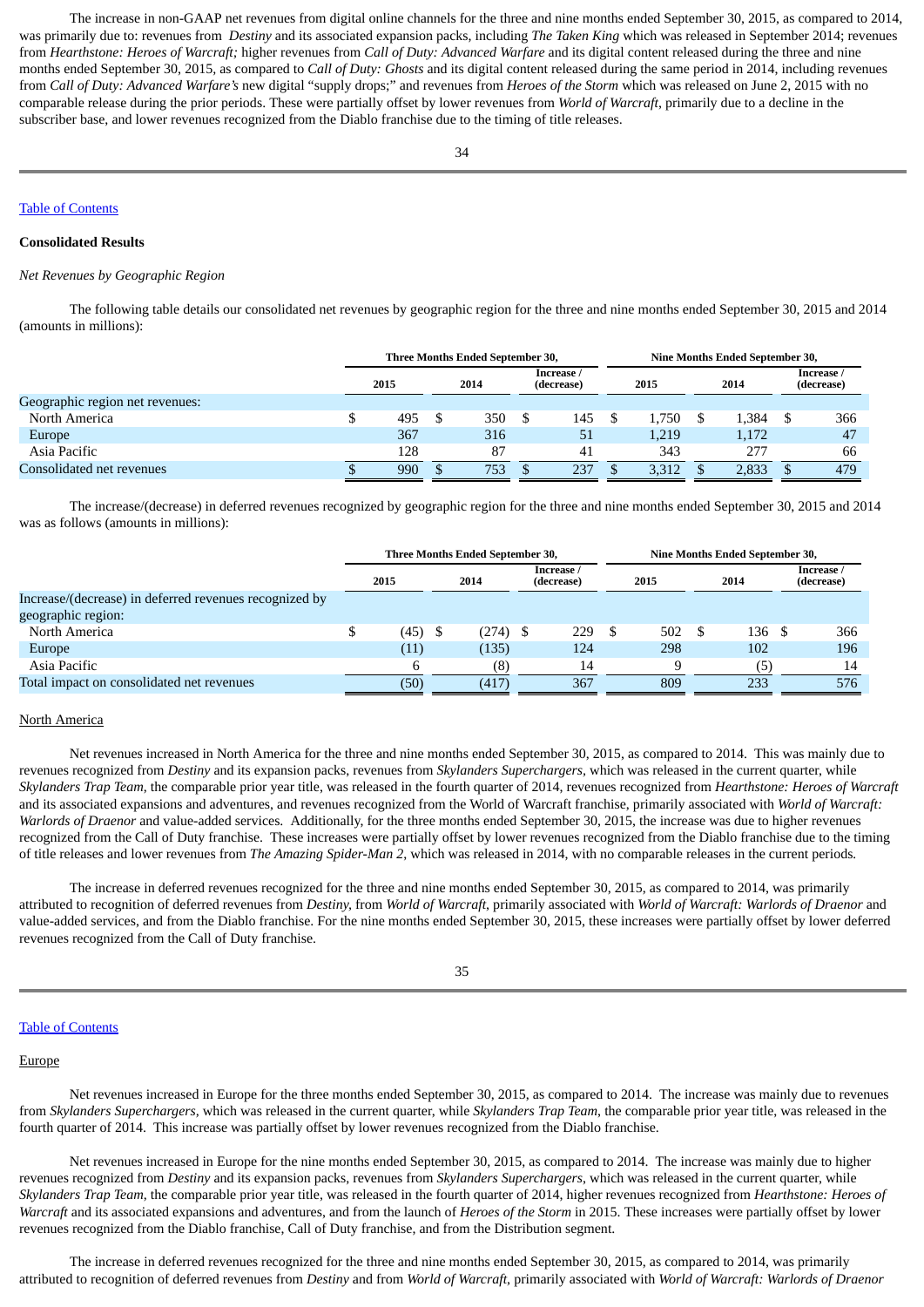and value-added services. For the nine months ended September 30, 2015, these increases were partially offset by lower deferred revenues recognized from the Call of Duty franchise.

#### Asia Pacific

Net revenues increased in Asia Pacific for the three and nine months ended September 30, 2015, as compared to 2014. The increase was mainly due to revenues recognized from *Hearthstone: Heroes of Warcraft* and its associated expansions and adventures. Additionally, for the nine months ended September 30, 2015, the increase was due to revenues recognized from *Destiny* and its expansion packs.

Deferred revenues recognized increased for the three and nine months ended September 30, 2015, as compared to 2014, primarily due to increased deferred revenues recognized from *Destiny* and its expansion packs. This increase was partially offset by decreased deferred revenues recognized from *Hearthstone: Heroes of Warcraft*.

# *Foreign Exchange Impact*

Changes in foreign exchange rates had a negative impact of \$85 million and \$295 million on our consolidated net revenues for the three and nine months ended September 30, 2015, respectively, as compared to the same periods in the previous year. The changes are primarily due to changes in the value of the U.S. dollar relative to the euro and British pound.

36

# Table of [Contents](#page-0-0)

# *Net Revenues by Platform*

The following tables detail our net revenues by platform and as a percentage of total consolidated net revenues for the three and nine months ended September 30, 2015 and 2014 (amounts in millions):

|                                           | <b>Three Months</b><br>Ended<br>September 30,<br>2015 | % of total<br>consolidated net<br>$re$ venues $^{(3)}$ | <b>Three Months</b><br><b>Ended</b><br>September 30,<br>2014 | % of total<br>consolidated net<br>revenues <sup>(3)</sup> | Increase/<br>(Decrease) |
|-------------------------------------------|-------------------------------------------------------|--------------------------------------------------------|--------------------------------------------------------------|-----------------------------------------------------------|-------------------------|
| Platform net revenues:                    |                                                       |                                                        |                                                              |                                                           |                         |
| Online (1)                                | \$<br>195                                             | $20\%$ \$                                              | 205                                                          | $27\%$ \$                                                 | (10)                    |
| PC                                        | 164                                                   | 17                                                     | 165                                                          | 22                                                        | (1)                     |
| Next-generation (PS4, Xbox One,<br>Wii U) | 245                                                   | 25                                                     | 109                                                          | 14                                                        | 136                     |
| Prior-generation (PS3, Xbox 360,          |                                                       |                                                        |                                                              |                                                           |                         |
| Wii)                                      | 175                                                   | 18                                                     | 161                                                          | 21                                                        | 14                      |
| <b>Total Console</b>                      | 420                                                   | 42                                                     | 270                                                          | 36                                                        | 150                     |
| Mobile and other (2)                      | 131                                                   | 13                                                     | 35                                                           | 5                                                         | 96                      |
| <b>Total Activision Blizzard</b>          | 910                                                   | 92                                                     | 675                                                          | 90                                                        | 235                     |
|                                           |                                                       |                                                        |                                                              |                                                           |                         |
| <b>Distribution</b>                       | 80                                                    | 8                                                      | 78                                                           | 10                                                        | 2                       |
| Total consolidated net revenues           | 990                                                   | 100%                                                   | 753                                                          | 100%                                                      | 237<br>\$               |

|                                  | <b>Nine Months</b><br>Ended<br>September 30,<br>2015 | % of total<br>consolidated net<br>revenues(3) | <b>Nine Months</b><br><b>Ended</b><br>September 30,<br>2014 | % of total<br>consolidated net<br>revenues(3) | Increase/<br>(Decrease) |
|----------------------------------|------------------------------------------------------|-----------------------------------------------|-------------------------------------------------------------|-----------------------------------------------|-------------------------|
| Platform net revenues:           |                                                      |                                               |                                                             |                                               |                         |
| Online (1)                       | \$<br>687                                            | $21\%$ \$                                     | 601                                                         | $21\%$ \$                                     | 86                      |
| PC                               | 427                                                  | 13                                            | 447                                                         | 16                                            | (20)                    |
| Next-generation (PS4, Xbox One,  |                                                      |                                               |                                                             |                                               |                         |
| Wii U)                           | 996                                                  | 30                                            | 353                                                         | 12                                            | 643                     |
| Prior-generation (PS3, Xbox 360, |                                                      |                                               |                                                             |                                               |                         |
| Wii)                             | 741                                                  | 22                                            | 1,049                                                       | 37                                            | (308)                   |
| <b>Total Console</b>             | 1,737                                                | 52                                            | 1,402                                                       | 49                                            | 335                     |
| Mobile and other (2)             | 272                                                  | 8                                             | 165                                                         | 6                                             | 107                     |
|                                  |                                                      |                                               |                                                             |                                               |                         |
| <b>Total Activision Blizzard</b> | 3,123                                                | 94                                            | 2,615                                                       | 92                                            | 508                     |
|                                  |                                                      |                                               |                                                             |                                               |                         |
| <b>Distribution</b>              | 189                                                  | 6                                             | 218                                                         | 8                                             | (29)                    |
| Total consolidated net revenues  | 3,312                                                | 100%                                          | 2,833                                                       | 100%                                          | 479<br>\$               |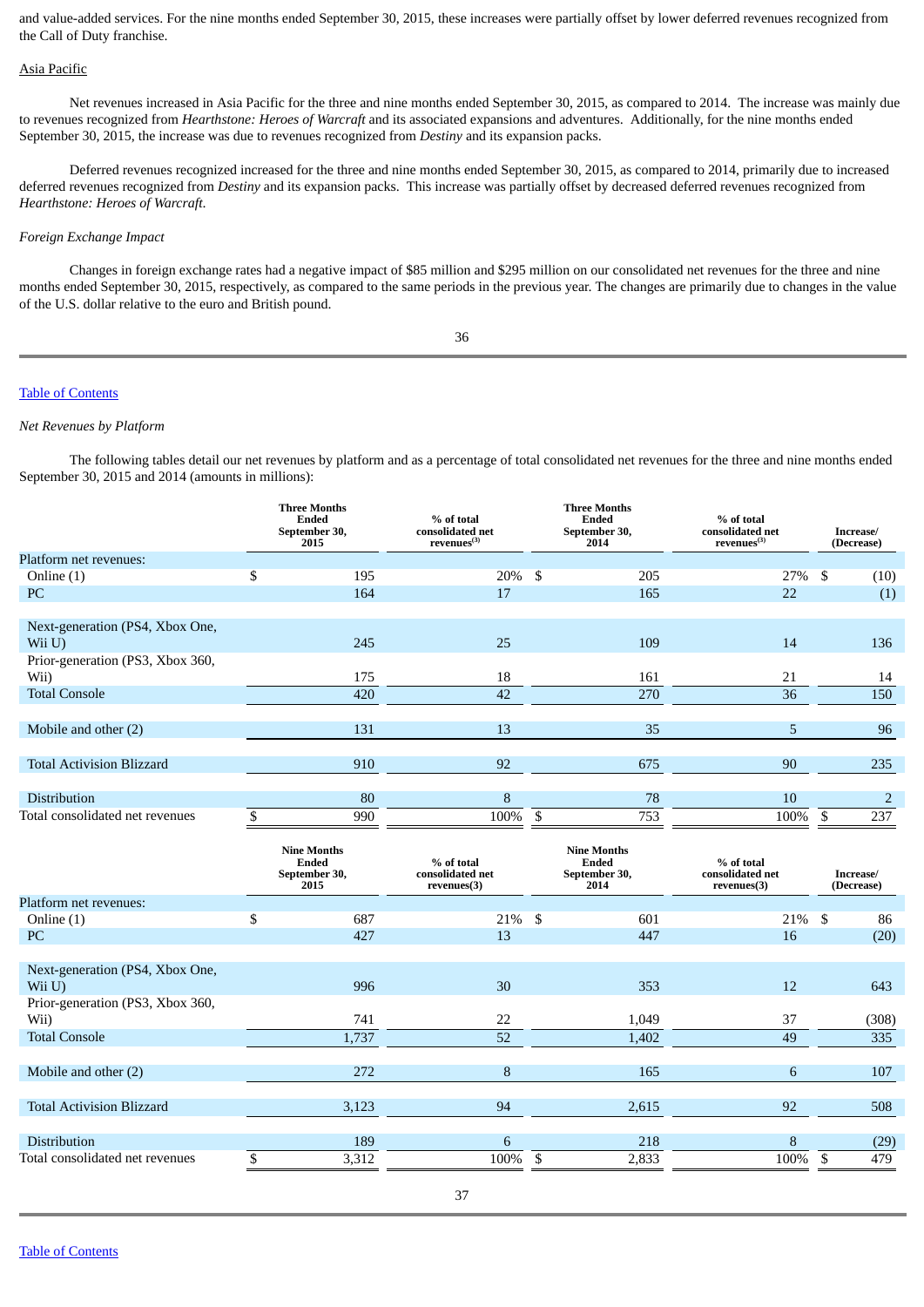The increase/(decrease) in deferred revenues recognized by platform for the three and nine months ended September 30, 2015 and 2014 was as follows (amounts in millions):

|                                                        | Three Months Ended September 30, |      |    |       |      | <b>Nine Months Ended September 30,</b> |      |      |    |       |      |                          |
|--------------------------------------------------------|----------------------------------|------|----|-------|------|----------------------------------------|------|------|----|-------|------|--------------------------|
|                                                        |                                  | 2015 |    | 2014  |      | Increase /<br>(decrease)               |      | 2015 |    | 2014  |      | Increase /<br>(decrease) |
| Increase/(decrease) in deferred revenues recognized by |                                  |      |    |       |      |                                        |      |      |    |       |      |                          |
| platform:                                              |                                  |      |    |       |      |                                        |      |      |    |       |      |                          |
| Online (1)                                             | \$                               | 40   | -S | (4)   | - \$ | 44                                     | - \$ | 165  | -S | (36)  | - \$ | 201                      |
| PC                                                     |                                  | (4)  |    | 69    |      | (73)                                   |      | (52) |    | (18)  |      | (34)                     |
|                                                        |                                  |      |    |       |      |                                        |      |      |    |       |      |                          |
| Next-generation (PS4, Xbox One, Wii U)                 |                                  | (88) |    | (359) |      | 271                                    |      | 365  |    | (214) |      | 579                      |
| Prior-generation (PS3, Xbox 360, Wii)                  |                                  | 8    |    | (123) |      | 131                                    |      | 363  |    | 513   |      | (150)                    |
| Total console                                          |                                  | (80) |    | (482) |      | 402                                    |      | 728  |    | 299   |      | 429                      |
|                                                        |                                  |      |    |       |      |                                        |      |      |    |       |      |                          |
| Mobile and other (2)                                   |                                  | (6)  |    |       |      | (6)                                    |      | (32) |    | (12)  |      | (20)                     |
| Total impact on consolidated net revenues              |                                  | (50) |    | (417) |      | 367                                    |      | 809  |    | 233   |      | 576                      |
|                                                        |                                  |      |    |       |      |                                        |      |      |    |       |      |                          |

 $<sup>(1)</sup>$  Revenues from online consists of revenues from all World of Warcraft products, including subscriptions, boxed products, expansion packs, licensing</sup> royalties, and value-added services.

 $^{(2)}$  Revenues from mobile and other includes revenues from handheld, tablet, and mobile devices, as well as non-platform specific game-related revenues such as standalone sales of toys and accessories products from our Skylanders franchise and other physical merchandise and accessories.

 $(3)$  The percentages of total are presented as calculated. Therefore the sum of these percentages, as presented, may differ due to the impact of rounding.

Net revenues from online decreased for the three months ended September 30, 2015, as compared to 2014, primarily due to lower *World of Warcraft* subscriber levels.

Net revenues from online increased for the nine months ended September 30, 2015, as compared to 2014, primarily due to the recognition of previously deferred revenues from the expansion pack *World of Warcraft: Warlords of Draenor*, which was released in November 2014, and from associated value-added services including a paid character boost. This was partially offset by lower subscriptions revenues.

Net revenues from PC decreased for the three and nine months ended September 30, 2015, as compared to 2014, primarily due to lower revenues recognized from *Diablo III: Reaper of Souls*, which was released in March 2014. This was partially offset by revenues recognized from *Heroes of the Storm*, which had no comparable title release during the prior periods, and from *Hearthstone: Heroes of Warcraft*, which was first launched on PC in March 2014.

Net revenues from next-generation consoles increased for the three and nine months ended September 30, 2015, as compared to 2014. The increase was primarily attributable to an increase in the number of titles released for the next-generation console platforms, as well as increasing consumer adoption of the PS4 and Xbox One. Since the introduction of the PS4 and Xbox One in the fourth quarter of 2013, we have released the following titles, among others, on next-generation consoles: Call of Duty: Ghosts and Skylanders SWAP Force<sup>TM</sup> in the fourth quarter of 2013; The Amazing Spider-Man 2 and Transformers: Rise of the Dark Spark in the second quarter of 2014; Diablo III: Reaper of Souls - Ultimate Evil Edition and Destiny in the third quarter of 2014, and Call *of Duty: Advanced Warfare* and *Skylanders Trap Team* in the fourth quarter of 2014. Additionally, in 2015, we have released multiple expansions or map packs for *Destiny* and *Call of Duty: Advanced Warfare* on the next-generation consoles and, in September 2015, released *Skylanders Superchargers*.

38

# Table of [Contents](#page-0-0)

Net revenues from prior-generation consoles increased for the three months ended September 30, 2015, as compared to 2014, primarily due to revenues from the release of *Skylanders Superchargers*, while *Skylanders Trap Team*, the comparable prior year title, was not released until the fourth quarter of 2014. This increase was partially offset by lower revenues recognized from the Call of Duty franchise and from the transition of players from priorgeneration to next-generation platforms.

Net revenues from prior-generation consoles decreased for the nine months ended September 30, 2015, as compared to 2014, primarily due to lower revenues recognized from the Call of Duty and Diablo franchises and from the transition of players from prior-generation to next-generation platforms. These decreases were partially offset by revenues recognized from the Destiny franchise, as well as revenues from the release of *Skylanders Superchargers*.

Net revenues from mobile and other increased for the three and nine months ended September 30, 2015, as compared to 2014, primarily due to toy sales with the release of *Skylanders Superchargers* in September 2015, while *Skylanders Trap Team*, the comparable title from the prior year, was not released until the fourth quarter of 2014, and an increase in mobile and tablet platform revenues from the release of *Hearthstone: Heroes of Warcraft* on iPad and Android tablets in April and December 2014, respectively, along with the release of the title on iPhone and Android smartphones in April 2015.

Deferred revenues recognized for online increased for the three and nine months ended September 30, 2015, as compared to 2014, primarily due to the recognition of deferred revenues from *World of Warcraft: Warlords of Draenor* and from value-added services revenues for *World of Warcraft*, including paid character boosts.

Deferred revenues recognized for PC decreased for the three months ended September 30, 2015, as compared to 2014, primarily due to the recognition of deferred revenues during the prior period from *Diablo III: Reaper of Souls,* released in March 2014, and from *Hearthstone: Heroes of Warcraft* and its associated expansion packs and adventures.

Deferred revenues recognized for PC decreased for the nine months ended September 30, 2015, as compared to 2014, primarily due to deferral of revenues from *Heroes of the Storm* and from *Hearthstone: Heroes of Warcraft*. This was partially offset by the recognition of deferred revenues from *Diablo III: Reaper of Souls* in the prior period following its release in March 2014.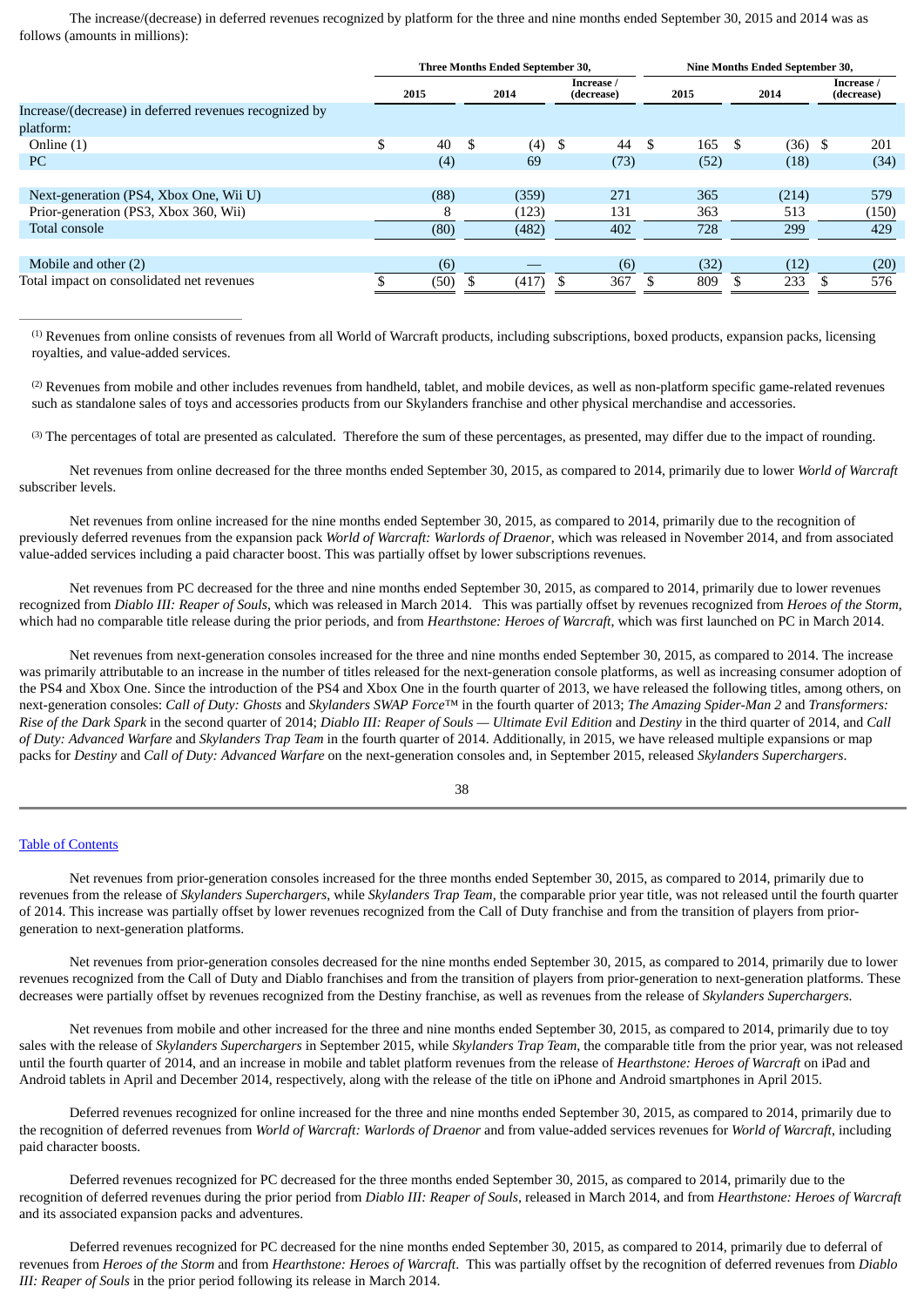The increase in deferred revenues recognized for next-generation consoles for the three and nine months ended September 30, 2015, as compared to 2014, was due to the increased number of titles released for next-generation console platforms, as well as increasing consumer adoption of the PS4 and Xbox One, as discussed above.

The increase in deferred revenues recognized for prior-generation consoles for the three months ended September 30, 2015, as compared to 2014, was primarily due to the recognition of deferred revenues on *Destiny*, which was released in September 2014, without a comparable release in the current period.

The decrease in deferred revenues recognized for prior-generation consoles for the nine months ended September 30, 2015, as compared to 2014, was primarily due to increasing consumer adoption of next-generation console platforms, partially offset by recognition of deferred revenues on *Destiny*, which was released in September 2014, without a comparable release in the current period.

### Table of [Contents](#page-0-0)

### *Costs and Expenses*

# *Cost of Sales*

The following tables detail the components of cost of sales in dollars and as a percentage of total consolidated net revenues for the three and nine months ended September 30, 2015 and 2014 (amounts in millions):

|                                     | <b>Three Months</b><br>Ended<br>September 30,<br>2015 | $%$ of<br>consolidated<br>net revenues | <b>Three Months</b><br><b>Ended</b><br>September 30,<br>2014 |     | $%$ of<br>consolidated<br>net revenues | Increase<br>(Decrease) |
|-------------------------------------|-------------------------------------------------------|----------------------------------------|--------------------------------------------------------------|-----|----------------------------------------|------------------------|
| Product costs                       | 195                                                   | 20%                                    |                                                              | 156 | 21%                                    | 39                     |
| Online                              | 56                                                    |                                        |                                                              | 56  |                                        |                        |
| Software royalties and amortization | 81                                                    |                                        |                                                              | 34  |                                        | 47                     |
| Intellectual property licenses      |                                                       |                                        |                                                              |     |                                        | (2)                    |
| Total cost of sales                 | 337                                                   | 34%                                    |                                                              | 253 | 34%                                    | 84                     |

|                                     | <b>Nine Months</b><br>Ended<br>September 30,<br>2015 | $%$ of<br>consolidated<br>net revenues | <b>Nine Months</b><br>Ended<br>September 30,<br>2014 | $%$ of<br>consolidated<br>net revenues | Increase<br>(Decrease) |
|-------------------------------------|------------------------------------------------------|----------------------------------------|------------------------------------------------------|----------------------------------------|------------------------|
| Product costs                       | 560                                                  | 17%                                    | 568                                                  | 20%                                    | (8)                    |
| Online                              | 161                                                  |                                        | 170                                                  | 6                                      | (9)                    |
| Software royalties and amortization | 314                                                  | 10                                     | 136                                                  | כ                                      | 178                    |
| Intellectual property licenses      | 12                                                   |                                        | 20                                                   |                                        | (8)                    |
| Total cost of sales                 | 1,047                                                | 32%                                    | 894                                                  | 32%                                    | 153                    |

Total cost of sales for the three months ended September 30, 2015 increased as compared to the same period in 2014, reflective of the increase in consolidated net revenues. Cost of sales — product costs increased primarily due to higher product sales, primarily associated with the launch of *Skylanders Superchargers* in the current quarter, partially offset by an increase from digital online channel revenues, which have relatively lower product costs. Cost of sales—software royalties and amortization increased primarily due to the amortization of capitalized software costs for the release of *Skylanders Superchargers*, while *Skylanders Trap Team*, the comparable prior year title, was not released until the fourth quarter of 2014, and software costs associated with Blizzard product releases.

Total cost of sales for the nine months ended September 30, 2015 increased as compared to the same period in 2014, reflective of the increase in consolidated net revenues. Cost of sales—software royalties and amortization increased primarily due to the amortization of deferred royalties for *Destiny* and its expansion packs and amortization of capitalized software associated with the release of *Skylanders Superchargers*, while *Skylanders Trap Team*, the comparable prior year title, was not released until the fourth quarter of 2014, and software costs associated with Blizzard product releases.

*Product Development (amounts in millions)*

|                    | September 30,<br>2015 | $%$ of<br>consolidated<br>net revenues | September 30,<br>2014 | $%$ of<br>consolidated<br>net revenues | Increase<br>(Decrease) |
|--------------------|-----------------------|----------------------------------------|-----------------------|----------------------------------------|------------------------|
| Three Months Ended | 159                   | 16%                                    | 131                   | 17%                                    | 28                     |
| Nine Months Ended  | 453                   | 14%                                    | 387                   | 14%                                    | 66                     |

Product development costs increased for the three and nine months ended September 30, 2015, as compared to 2014, primarily from increased costs to support our future title releases, a decrease in costs capitalized, and increased Blizzard product development costs.

# Table of [Contents](#page-0-0)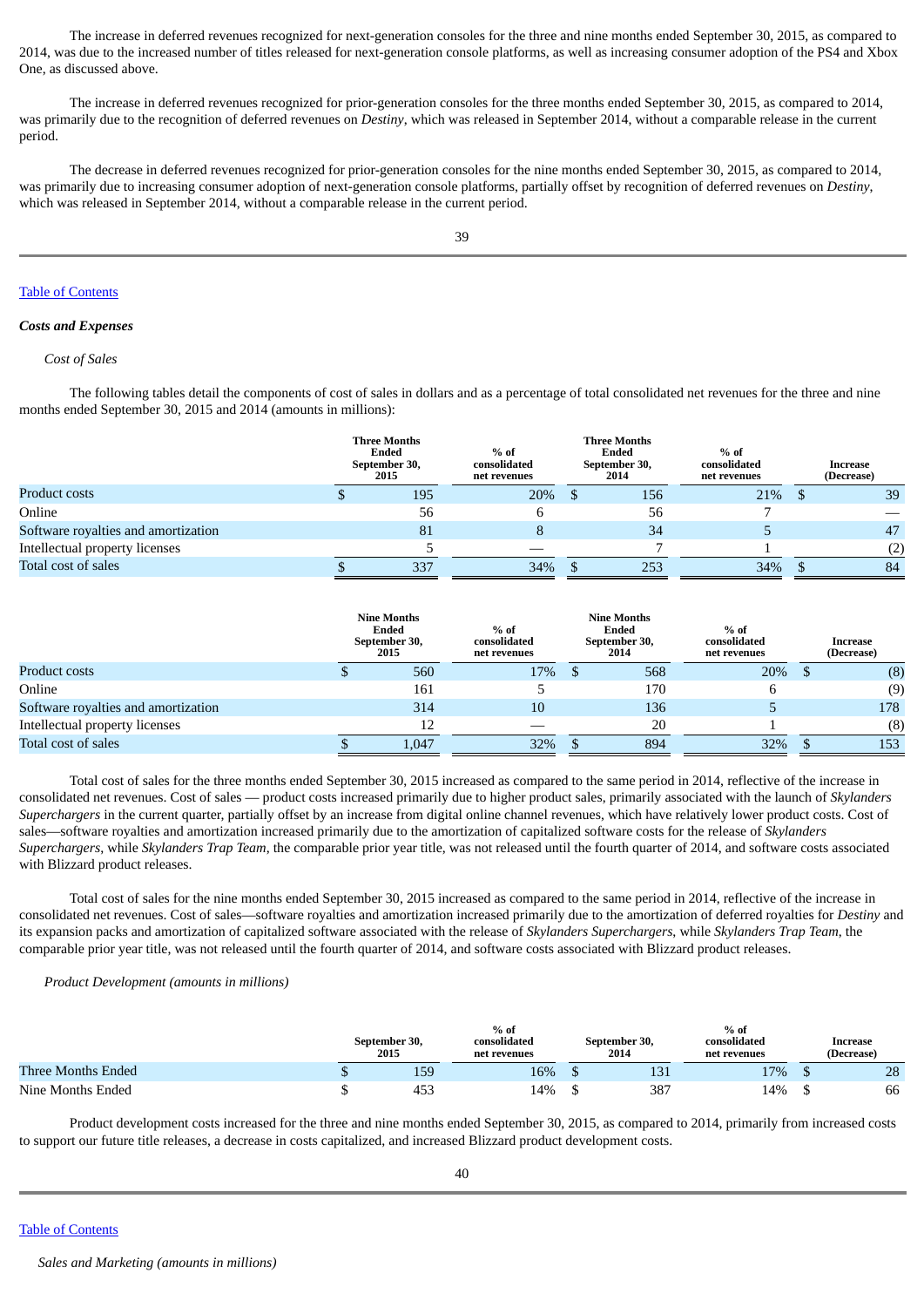|                    | September 30,<br>2015 |     | $%$ of<br>consolidated<br>net revenues | September 30.<br>2014 | $%$ of<br>consolidated<br>net revenues | Increase<br>(Decrease) |
|--------------------|-----------------------|-----|----------------------------------------|-----------------------|----------------------------------------|------------------------|
| Three Months Ended |                       | 189 | 19%                                    | ירי<br><u>__ _</u>    | 29%                                    | (32)                   |
| Nine Months Ended  |                       | 445 | 13%                                    | 465                   | 16%                                    | (20)                   |

Sales and marketing costs decreased for the three and nine months ended September 30, 2015, as compared to 2014, primarily driven by lower sales and marketing spending, as compared to the prior periods, on the Skylanders and Destiny franchises and higher spending in the prior periods related to the Diablo franchise to support the title releases in the prior period. These decreases were partially offset by marketing spending to support our other title releases in the current period, specifically, the launch of *Heroes of the Storm* in June 2015 and subsequent additional promotion of the title, additional spending on *Hearthstone: Heroes of Warcraft*, and marketing for the re-launch of *Guitar Hero*.

*General and Administrative (amounts in millions)*

|                    | September 30,<br>2015 | $%$ of<br>consolidated<br>net revenues | September 30,<br>2014 | $%$ of<br>consolidated<br>net revenues | Increase<br>(Decrease) |
|--------------------|-----------------------|----------------------------------------|-----------------------|----------------------------------------|------------------------|
| Three Months Ended | 109                   | 11%                                    | 140                   | 19%                                    | (31)                   |
| Nine Months Ended  | 297                   | 9%                                     | 342                   | 12%                                    | (45)                   |

General and administrative expenses decreased for the three and nine months ended September 30, 2015, as compared to 2014, primarily due to higher professional fees (including legal fees, costs, expenses, and accruals) in the prior year. Additionally, the decrease was due to higher foreign currency transaction gains during the nine months ended September 30, 2015 as compared to the comparable period in 2014.

*Interest and Other Expense, Net (amounts in millions)*

|                    | September 30,<br>2015 | $%$ of<br>consolidated<br>net revenues | September 30,<br>2014 | $%$ of<br>consolidated<br>net revenues | Increase<br>(Decrease) |
|--------------------|-----------------------|----------------------------------------|-----------------------|----------------------------------------|------------------------|
| Three Months Ended | JI                    | 5%                                     | 1 ب                   | 7%                                     | _                      |
| Nine Months Ended  | 151                   | 4%                                     | ר בו<br>⊥ل∠           | 5%                                     | $\left( 1\right)$      |

Interest and other expense, net, did not significantly change for the three and nine months ended September 30, 2015, as compared to the same periods in 2014.

*Income Tax Expense (amounts in millions)*

|                    | September 30,<br>2015 | % of pretax<br>income | September 30.<br>2014 | % of pretax<br>income | Increase<br>(Decrease) |
|--------------------|-----------------------|-----------------------|-----------------------|-----------------------|------------------------|
| Three Months Ended | 10                    | 13%                   | (20)                  | 46%                   | 38                     |
| Nine Months Ended  | 186                   | 20%                   | 1 C                   | 20%                   | $\sim$<br>b,           |

The Company accounts for its provision for income taxes in accordance with ASC 740, *Income Taxes*, which requires an estimate of the annual effective tax rate for the full year to be applied to the interim period, taking into account year-to-date amounts and projected results for the full year. The provision for income taxes represents federal, foreign, state and local income taxes. Our effective tax rate differs from the statutory U.S. income tax rate due to the effect of state and local income taxes, tax rates in foreign jurisdictions and certain nondeductible expenses. Our effective tax rate could fluctuate significantly from quarter to quarter based on recurring and nonrecurring factors including, but not limited to: variations in the estimated and actual level of pre-tax income or loss by jurisdiction; changes in the mix of income by tax jurisdiction (as taxes are levied at relatively lower statutory rates in foreign regions and relatively higher statutory rates in the U.S.); changes in enacted tax laws and regulations, rulings and interpretations thereof, including with respect to tax credits, state and local income taxes; developments in tax audits and other matters; and certain nondeductible expenses. Changes in judgment from the evaluation of new information resulting in the recognition, derecognition or remeasurement of a tax position taken in a prior annual period are recognized separately in the quarter of the change.

41

# Table of [Contents](#page-0-0)

The income tax expense of \$18 million for the three months ended September 30, 2015 reflects an effective tax rate of 13%, which is lower than the effective tax rate of 46% for the three months ended September 30, 2014. This decrease is primarily due to an incremental tax benefit included in the three months ended September 30, 2014, from a lower estimated effective annual tax rate in 2015 due to the mix of foreign earnings taxed at relatively lower statutory rates as compared to domestic earnings, partially offset by certain non-tax benefited costs incurred during the prior year quarter.

The income tax expense of \$186 million for the nine months ended September 30, 2015 reflects an effective tax rate in 2015 of 20%, which is comparable to the effective tax rate of 20% for the nine months ended September 30, 2014.

The effective tax rates of 13% and 20% for the three and nine months ended September 30, 2015, respectively, differed from the U.S. statutory rate of 35%, primarily due to the tax benefit from foreign earnings taxed at relatively lower statutory rates, recognition of California research and development credits, federal domestic production deductions and favorable return to provision adjustments, partially offset by increases to the Company's reserve for uncertain tax positions.

The overall effective income tax rate for the year could be different from the effective tax rate for the three and nine months ended September 30, 2015 and will be dependent, in part, on our profitability for the remainder of the year, as well as the other factors described above.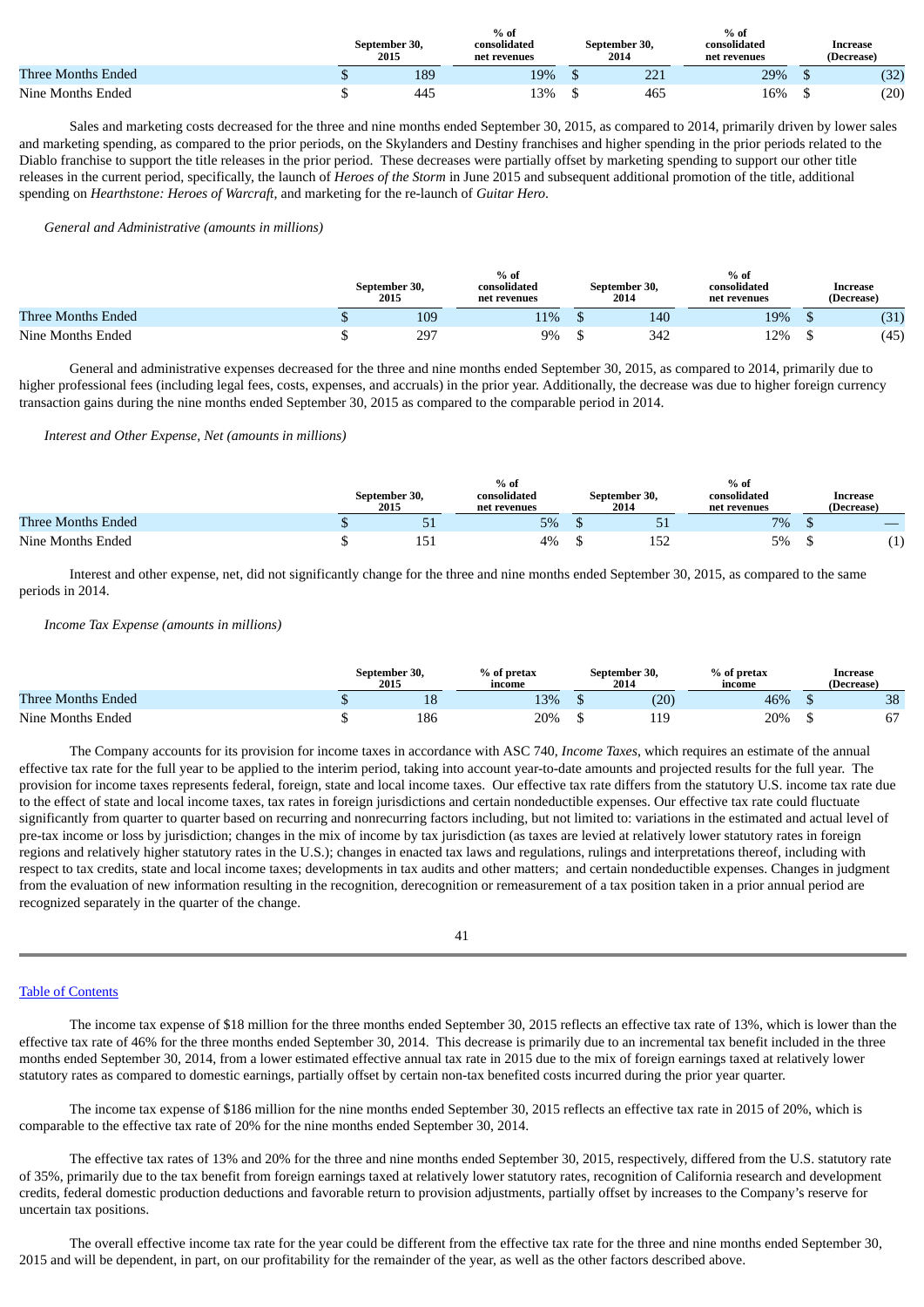The Internal Revenue Service ("IRS") is currently examining Activision Blizzard's federal tax returns for the 2008 through 2011 tax years. During the second quarter of 2015, the Company transitioned the review of its transfer pricing methodology from the advanced pricing agreement review process to the IRS examination team. Their review could result in a different allocation of profits and losses under the Company's transfer pricing agreements. Such allocation could have a positive or negative impact on our provision for uncertain tax positions for the period in which such a determination is reached and the relevant periods thereafter.

In addition, Vivendi Games' tax return for the 2008 tax year is under examination by the IRS and several state taxing authorities. While Vivendi Games' results for the period January 1, 2008 through July 9, 2008 are included in the consolidated federal and certain foreign, state and local income tax returns filed by Vivendi or its affiliates, Vivendi Games' results for the period July 10, 2008 through December 31, 2008 are included in the consolidated federal and certain foreign, state and local income tax returns filed by Activision Blizzard. Additionally, the Company has several state and non-U.S. audits pending.

The final resolution of the Company's global tax disputes is uncertain. There is significant judgment required in the analysis of disputes, including the probability determination and estimation of the potential exposure. Based on current information, in the opinion of the Company's management, the ultimate resolution of these matters are not expected to have a material adverse effect on the Company's consolidated financial position, liquidity or results of operations. However, an unfavorable resolution of the Company's global tax disputes could have a material adverse effect on our business and results of operations in the period in which the matters are ultimately resolved.

In connection with the Purchase Transaction, we assumed certain tax attributes of New VH, generally consisting of New VH's net operating loss ("NOL") carryforwards of approximately \$760 million, which represent a potential future tax benefit of approximately \$266 million. The utilization of such NOL carryforwards will be subject to certain annual limitations and will begin to expire in 2021. The Company also obtained indemnification from Vivendi against losses attributable to the disallowance of claimed utilization of such NOL carryforwards of up to \$200 million in unrealized tax benefits in the aggregate, limited to taxable years ending on or prior to December 31, 2016. No benefit for these tax attributes or indemnification was recorded upon the close of the Purchase Transaction, as the benefit from these tax attributes did not meet the "more-likely-than-not" standard. For the nine months ended September 30, 2015, we utilized \$248 million of the NOL, which resulted in a tax benefit of \$87 million, reduced by \$5 million for return to provision adjustments, and a corresponding reserve of \$82 million was established as the position did not meet the "more-likely-than-not" standard. As of September 30, 2015, an indemnification asset of \$149 million has been recorded in "Other Assets," and, correspondingly, the same amount has been recorded as a reduction to the consideration paid for the shares repurchased in "Treasury Stock" (see Note 1 of the Notes to Condensed Consolidated Financial Statements for details about the share repurchase).

42

#### Table of [Contents](#page-0-0)

# **Liquidity and Capital Resources**

*Sources of Liquidity (amounts in millions)*

|                            | September 30, 2015 | <b>December 31, 2014</b> | <b>Increase</b><br>(Decrease) |
|----------------------------|--------------------|--------------------------|-------------------------------|
| Cash and cash equivalents  | 4,365              | 4,848                    | (483)                         |
| Short-term investments     | 154                | 10                       | 144                           |
|                            | 4.519              | 4,858                    | (339)                         |
|                            |                    |                          |                               |
| Percentage of total assets | 32%                | 33%                      |                               |

|                                             | For the Nine Months Ended September 30, |  |       |  |                               |  |  |
|---------------------------------------------|-----------------------------------------|--|-------|--|-------------------------------|--|--|
|                                             | 2015                                    |  | 2014  |  | <b>Increase</b><br>(Decrease) |  |  |
| Cash flows provided by operating activities | 163                                     |  | 97    |  | 66                            |  |  |
| Cash flows used in investing activities     | (239)                                   |  | (80)  |  | (159)                         |  |  |
| Cash flows used in financing activities     | (139)                                   |  | (374) |  | 235                           |  |  |
| Effect of foreign exchange rate changes     | (268)                                   |  | (248) |  | (20)                          |  |  |
| Net decrease in cash and cash equivalents   | (483)                                   |  | (605) |  | 122.                          |  |  |

#### *Cash Flows Provided By Operating Activities*

The primary drivers of cash flows provided by operating activities typically include the collection of customer receivables generated by the sale of our products and digital and subscription revenues, partially offset by payments to vendors for the manufacturing, distribution and marketing of our products, payments for customer service support for our subscribers, payments to third-party developers and intellectual property holders, payments for interest on our debt, payments for software development, payments for tax liabilities, and payments to our workforce.

Cash flows provided by operating activities were higher for the nine months ended September 30, 2015, as compared to the same period in 2014, primarily due to higher net income for the period and adjustments to net income for non-cash charges, including amortization of capitalized software development costs, partially offset by changes in our working capital accounts.

# *Cash Flows Used In Investing Activities*

The primary drivers of cash flows used in investing activities typically include the net effect of purchases and sales/maturities of short-term investments, capital expenditures, and changes in restricted cash balances.

Cash flows used in investing activities were \$239 million for the nine months ended September 30, 2015, as compared to \$80 million for the nine months ended September 30, 2014. The increase in cash used was primarily due to \$144 million of purchases of available-for-sale investments for the nine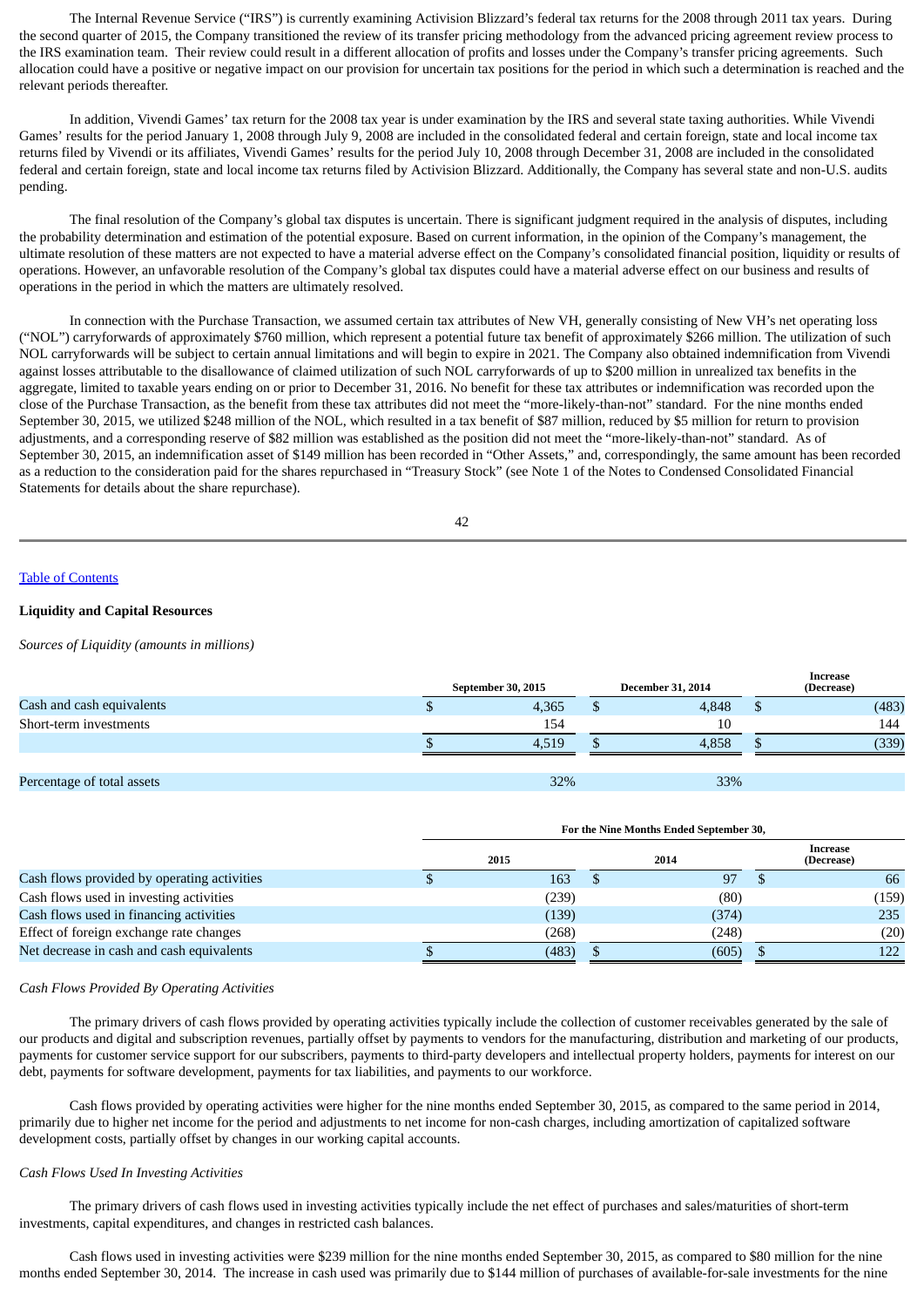# Table of [Contents](#page-0-0)

# *Cash Flows Used In Financing Activities*

The primary drivers of cash flows used in financing activities typically include the proceeds from, and repayments of, our long-term debt, transactions involving our common stock, such as the issuance of shares of common stock to employees, the repurchase of our common stock and the payment of dividends.

Cash flows used in financing activities were lower during the nine months ended September 30, 2015, as compared to the same period in 2014, primarily due to \$202 million of proceeds received in the settlement of the litigation related to the Purchase Transaction, and the lower partial repayment of our Term Loan in 2015 of \$250 million, as compared to the \$375 million partial repayment of our Term Loan in 2014. These were partially offset by lower proceeds from stock options exercised by our employees and the higher cash dividend payment made during the nine months ended September 30, 2015, as compared to 2014.

# *Effect of Foreign Exchange Rate Changes*

Changes in foreign exchange rates had a negative impact of \$268 million and \$248 million on our cash and cash equivalents for the nine months ended September 30, 2015 and 2014, respectively. The change is primarily due to changes in the value of the U.S. dollar relative to the euro and British pound.

# *Other Liquidity and Capital Resources*

Our primary sources of liquidity are typically cash and cash equivalents, investments, and cash flows provided by operating activities. In addition, as described below, we have availability of \$250 million, subject to certain restrictions, under a secured revolving credit facility. With our cash and cash equivalents and short-term investments of \$4.5 billion at September 30, 2015, and expected cash flows provided by operating activities, we believe that we have sufficient liquidity to meet daily operations in the foreseeable future. We also believe that we have sufficient working capital (\$4.7 billion at September 30, 2015) to finance our operational and financing requirements for at least the next twelve months, including: purchases of inventory and equipment; the development, production, marketing and sale of new products; provision of customer service for our subscribers; acquisition of intellectual property rights for future products from third parties; and payments related to debt obligations.

As of September 30, 2015 and December 31, 2014, the amount of cash and cash equivalents held outside of the U.S. by our foreign subsidiaries was \$3.5 billion and \$3.6 billion, respectively. If these funds are needed in the future for our operations in the U.S., we would accrue and pay the required U.S. taxes to repatriate these funds. However, our intent is to permanently reinvest these funds outside of the U.S. and our current plans do not demonstrate a need to repatriate them to fund our U.S. operations. As further described below under "Subsequent Events", on November 2, 2015, we and King Digital Entertainment plc ("King") entered into an agreement under the terms of which we will acquire King and will fund the cash consideration payable thereunder with a combination of cash and cash equivalents held outside of the U.S., as well as the net proceeds from a committed incremental term loan in the amount of \$2.3 billion.

#### *Debt*

On September 19, 2013, we issued, at par, \$1.5 billion of 5.625% unsecured senior notes due September 2021 (the "2021 Notes") and \$750 million of 6.125% unsecured senior notes due September 2023 (the "2023 Notes" and, together with the 2021 Notes, the "Notes"). Interest on the Notes is payable semi-annually in arrears on March 15 and September 15 of each year, commencing on March 15, 2014. As of September 30, 2015, the Notes had a carrying value of \$2.25 billion.

We may redeem the 2021 Notes on or after September 15, 2016 and the 2023 Notes on or after September 15, 2018, in whole or in part on any one or more occasions, at specified redemption prices, plus accrued and unpaid interest. At any time prior to September 15, 2016, with respect to the 2021 Notes, and at any time prior to September 15, 2018, with respect to the 2023 Notes, we may also redeem some or all of the Notes by paying a "make-whole premium," plus accrued and unpaid interest. In addition, upon the occurrence of one or more qualified equity offerings, we may also redeem up to 35% of the aggregate principal amount of each of the 2021 Notes and 2023 Notes outstanding with the net cash proceeds from such offerings. The Notes are repayable, in whole or in part and at the option of the holders, upon the occurrence of a change in control and a ratings downgrade, at a purchase price equal to 101% of principal, plus accrued and unpaid interest.

On October 11, 2013, we entered into a credit agreement (the "Credit Agreement") for a \$2.5 billion secured term loan facility maturing in October 2020 (the "Term Loan"), and a \$250 million secured revolving credit facility maturing in October 2018 (the "Revolver" and, together with the Term Loan, the "Credit Facilities"). A portion of the Revolver can be used to issue letters of credit of up to \$50 million, subject to the availability of the Revolver. To date, we have not drawn on the Revolver and there were no letters of credit issued and outstanding under the Revolver at either September 30, 2015 or December 31, 2014.

#### Table of [Contents](#page-0-0)

As of September 30, 2015, the outstanding balance of our Term Loan was \$1.9 billion. Borrowings under the Term Loan and Revolver bear interest at an annual rate equal to an applicable margin plus, at our option, (A) a base rate determined by reference to the highest of (a) the interest rate in effect determined by the administrative agent as its "prime rate," (b) the federal funds rate plus 0.5%, and (c) the London InterBank Offered Rate ("LIBOR") for an interest period of one month plus 1.00%, or (B) LIBOR. Further, LIBOR borrowings under the Term Loan are subject to a LIBOR floor of 0.75%. At September 30, 2015, the Term Loan bore interest at 3.25%. In certain circumstances, our interest rate under the Credit Facilities will increase.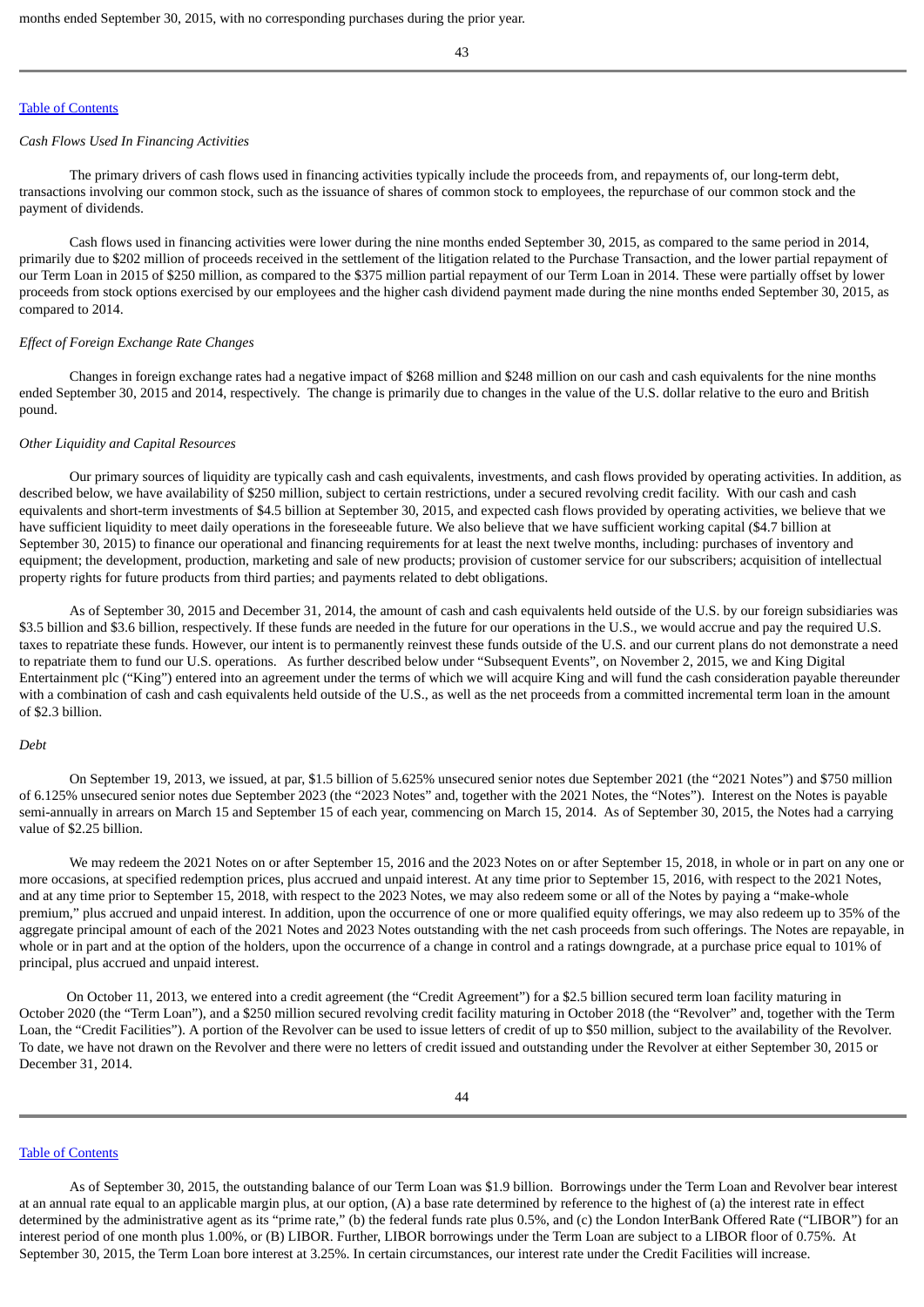In addition to paying interest on outstanding principal balances under the Credit Facilities, we are required to pay the lenders a commitment fee on unused commitments under the Revolver. We are also required to pay customary letter of credit fees and agency fees.

The Credit Agreement requires quarterly principal repayments of 0.25% of the Term Loan's original principal amount, with the balance due on the maturity date. On February 11, 2014, we made a voluntary partial repayment of \$375 million on our Term Loan. This repayment satisfied the required quarterly principal repayments for the entire term of the Credit Agreement. On February 11, 2015, we made an additional voluntary principal repayment, this time in the amount of \$250 million, which reduced the balance due on the maturity date. The 2015 repayment reduced the Term Loan's outstanding principal balance to \$1.9 billion and based on this reduced balance, we expect our contractual interest payments in the future will be reduced by approximately \$8 million annually, based on the interest rate of 3.25% at September 30, 2015. Amounts borrowed under the Term Loan and repaid may not be re-borrowed.

Agreements governing our indebtedness, including the indenture governing the Notes and the Credit Agreement, impose operating and financial restrictions on our activities under certain conditions. These restrictions may require us to comply with or maintain certain financial tests and ratios. In addition, the indenture and the Credit Agreement limit or prohibit our ability to, among other things: incur additional debt or make additional guarantees; pay distributions or dividends and repurchase stock; make other restricted payments, including without limitation, certain restricted investments; create liens; enter into agreements that restrict dividends from subsidiaries; engage in transactions with affiliates; and enter into mergers, consolidations or sales of substantially all of our assets.

In addition, if, in the future, we borrow under the Revolver, as described in Note 6 of the Notes to Condensed Consolidated Financial Statements, we may be required, during certain periods where outstanding revolving loans exceed a certain threshold, to maintain a maximum senior secured net leverage ratio calculated pursuant to a financial maintenance covenant under the Credit Agreement.

The Company was in compliance with the terms of the Notes and Credit Facilities as of September 30, 2015.

As further described below under "Subsequent Events", on November 2, 2015, we and King entered into an agreement under the terms of which we will acquire King and will fund the cash consideration payable thereunder with the net proceeds from a committed incremental term loan in the amount of \$2.3 billion, as well as offshore cash, and, as such, entered into the Amendment (as defined below), which amends the Credit Agreement.

# *Capital Expenditures*

For the year ending December 31, 2015, we anticipate total capital expenditures of approximately \$115 million, primarily for computer hardware and software purchases. During the first nine months of 2015, we made aggregate capital expenditures of \$95 million.

### **Off-balance Sheet Arrangements**

At September 30, 2015 and December 31, 2014, Activision Blizzard had no significant relationships with unconsolidated entities or financial parties, often referred to as "structured finance" or "special purpose" entities, established for the purpose of facilitating off-balance sheet arrangements or other contractually narrow or limited purposes, that have or are reasonably likely to have a material future effect on our financial condition, changes in financial condition, revenues or expenses, results of operations, liquidity, capital expenditures, or capital resources.

### **Subsequent Events**

### *The Acquisition*

On November 2, 2015, we and King, a leading interactive mobile entertainment company, entered into a Transaction Agreement (the "Transaction Agreement") under the terms of which we will acquire King (the "Acquisition") and King will become a wholly-owned subsidiary of the Company. At the effective time of the Acquisition, King shareholders will become entitled to receive \$18.00 in cash in exchange for each King share they then hold. We expect to transfer approximately \$5.9 billion in consideration to the existing King shareholders and share based award holders through a combination of the net proceeds from \$2.3 billion of committed incremental term loans, our offshore cash, and approximately \$200 million of our share based awards for the replacement of share based awards held by current employees and directors of King.

The transaction is subject to customary closing conditions, including the approval by King's shareholders, sanction of the Irish High Court, as well as certain regulatory approvals, and is expected to close by Spring of calendar year 2016.

# *Amendment to Credit Agreement*

In conjunction with the Acquisition, the Company entered into a First Amendment (the "Amendment"), which amends the Credit Agreement, dated as of October 11, 2013. The Amendment, among other things, provides for Incremental Term Loans in the form of Tranche B-2 Term Loans in an aggregate principal amount of approximately \$2.3 billion. The proceeds of the Tranche B-2 Term Loans will be used to fund the Acquisition.

The Tranche B-2 Term Loans will mature on the date that is seven years and six months after the date of the initial funding of the Tranche B-2 Term Loans and will bear interest, at an annual rate equal to an applicable interest margin plus, at our option, (A) a base rate determined by reference to the highest of (a) the interest rate in effect determined by the administrative agent as its "prime rate," (b) the federal funds rate plus 0.5%, and (c) the London InterBank Offered Rate ("LIBOR") rate for an interest period of one month plus 1.00%, or (B) LIBOR. LIBOR borrowings under the Tranche B-2 Term Loan will be subject to a LIBOR floor of 0.75% and base rate will be subject to a floor of 1.75%. The applicable interest margin for Tranche B-2 Term Loans will be 3.00% for LIBOR borrowings and 2.00% for base rate borrowings. Voluntary prepayments of the Tranche B-2 Term Loans are permitted at any time, in minimum principal amounts, without premium or penalty, subject to a 1.00% premium payable in connection with certain repricing transactions within the first six months after the date of the initial funding of the Tranche B-2 Term Loans. The Tranche B-2 Term Loans will be secured by the same collateral and guaranteed by the same guarantors as the existing Term Loan. The other terms of the Tranche B-2 Term Loans are also generally the same as the terms of the existing Term Loan.

#### *Commitment Letter*

In conjunction with the Acquisition, the Company also entered into a commitment letter (the "Commitment Letter") with Bank of America, N.A. and Goldman Sachs Bank USA (the "Debt Financing Sources"). Pursuant to the Commitment Letter, subject to customary conditions, the Debt Financing Sources committed to provide the Company with the Tranche B-2 Term Loans on such modified terms as set forth therein (Tranche B-2 Term Loans as so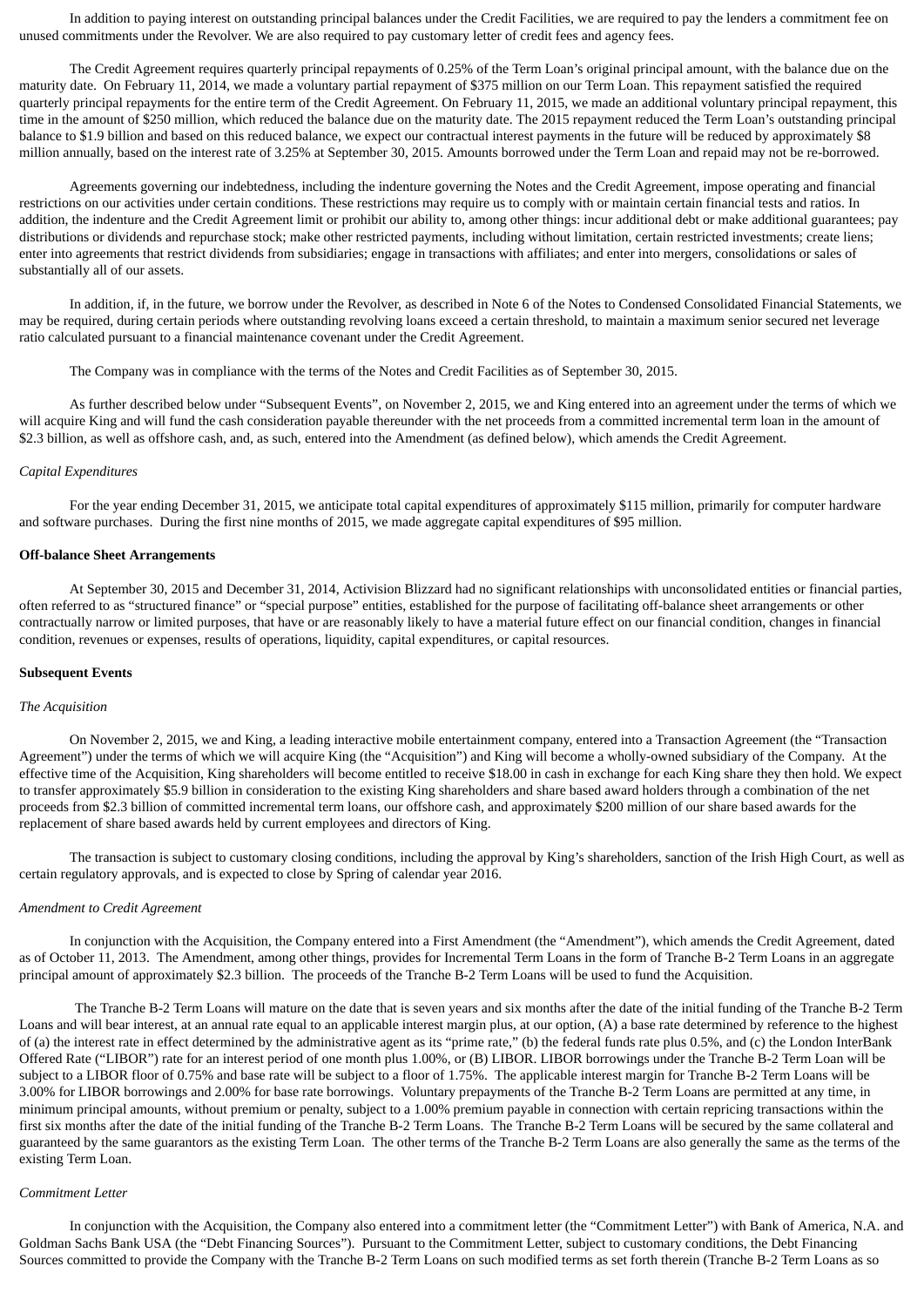modified, the "Tranche A Term Loans") in the same aggregate principal amount and for the same purpose as the original Tranche B-2 Term Loans. The Tranche A Term Loans will be effected via, and subject to the passing of, a second amendment to the Credit Agreement and will mature on October 11, 2020.

#### *Cash Confirmation*

Under the Irish Takeover Rules, no financing condition to the Acquisition is permitted. As is customary, we have executed and delivered a cash confirmation representation letter to our financial advisor, in which we have given various representations, warranties and undertakings in relation to the sources and availability of the funding. In conjunction with the representation letter the Company has segregated \$3.56 billion in cash in separate bank accounts, where the cash is not accessible to the Company for operating cash needs, as its use has been administratively restricted for use in the consummation of the Acquisition.

All information included in the accompanying unaudited Condensed Consolidated Financial Statements and notes to Condensed Consolidated Financial Statements in this report reflects only our results, and does not reflect any impact of the proposed Acquisition, Amendment to the Credit Agreement, Commitment Letter, or Cash Confirmation.

45

#### Table of [Contents](#page-0-0)

#### **Financial Disclosure**

We maintain internal control over financial reporting, which generally includes those controls relating to the preparation of our financial statements in conformity with accounting principles generally accepted in the United States of America ("U.S. GAAP"). We also are focused on our "disclosure controls and procedures," which as defined by the Securities and Exchange Commission (the "SEC"), are generally those controls and procedures designed to ensure that financial and non-financial information required to be disclosed in our reports filed with the SEC is reported within the time periods specified in the SEC's rules and forms, and that such information is communicated to management, including our principal executive and financial officers, as appropriate, to allow timely decisions regarding required disclosure.

Our Disclosure Committee, which operates under the Board of Directors-approved Disclosure Committee Charter and Disclosure Controls & Procedures Policy, includes senior management representatives and assists executive management in its oversight of the accuracy and timeliness of our disclosures, as well as in implementing and evaluating our overall disclosure process. As part of our disclosure process, senior finance and operational representatives from all of our corporate divisions and business units prepare quarterly reports regarding their current-quarter operational performance, future trends, subsequent events, internal controls, changes in internal controls and other accounting and disclosure relevant information. These quarterly reports are reviewed by certain key corporate finance executives. These corporate finance representatives also conduct quarterly interviews on a rotating basis with the preparers of selected quarterly reports. The results of the quarterly reports and related interviews are reviewed by the Disclosure Committee. Finance representatives also conduct interviews with our senior management team, our legal counsel and other appropriate personnel involved in the disclosure process, as appropriate. Additionally, senior finance and operational representatives provide internal certifications regarding the accuracy of information they provide that is utilized in the preparation of our periodic public reports filed with the SEC. Financial results and other financial information also are reviewed with the Audit Committee of the Board of Directors on a quarterly basis. As required by applicable regulatory requirements, the principal executive and financial officers review and make various certifications regarding the accuracy of our periodic public reports filed with the SEC, our disclosure controls and procedures, and our internal control over financial reporting. With the assistance of the Disclosure Committee, we will continue to assess and monitor, and make refinements to, our disclosure controls and procedures, and our internal control over financial reporting.

# **Critical Accounting Policies and Estimates**

Our condensed consolidated financial statements are prepared in accordance with U.S. GAAP. These accounting principles require us to make certain estimates, judgments and assumptions. We believe that the estimates, judgments and assumptions upon which we rely are reasonable based upon information available to us at the time that these estimates, judgments and assumptions are made. These estimates, judgments and assumptions can affect the reported amounts of assets and liabilities at the date of the financial statements, as well as the reported amounts of revenues and expenses during the periods presented. To the extent there are material differences between these estimates, judgments or assumptions and actual results, our financial statements will be affected. The accounting policies that reflect our more significant estimates, judgments and assumptions and which we believe are the most critical to aid in fully understanding and evaluating our reported financial results include the following:

- Revenue Recognition including Revenue Arrangements with Multiple Deliverables
- · Allowances for Returns, Price Protection, Doubtful Accounts, and Inventory Obsolescence
- Software Development Costs and Intellectual Property Licenses
- · Income Taxes
- Fair Value Estimates (including Assessment of Impairment of Assets)
- Stock-Based Compensation

During the nine months ended September 30, 2015, there were no significant changes to the above critical accounting policies and estimates. Refer to Management's Discussion and Analysis of Financial Condition and Results of Operations contained in Part II, Item 7 of our Annual Report on Form 10-K for the year ended December 31, 2014, for a more complete discussion of our critical accounting policies and estimates.

# Table of [Contents](#page-0-0)

#### **Recently Issued Accounting Pronouncements**

#### *Revenue recognition*

In May 2014, the FASB issued new accounting guidance related to revenue recognition. The new standard will replace all current U.S. GAAP guidance on this topic and eliminate all industry-specific guidance. The new revenue recognition standard provides a unified model to determine when and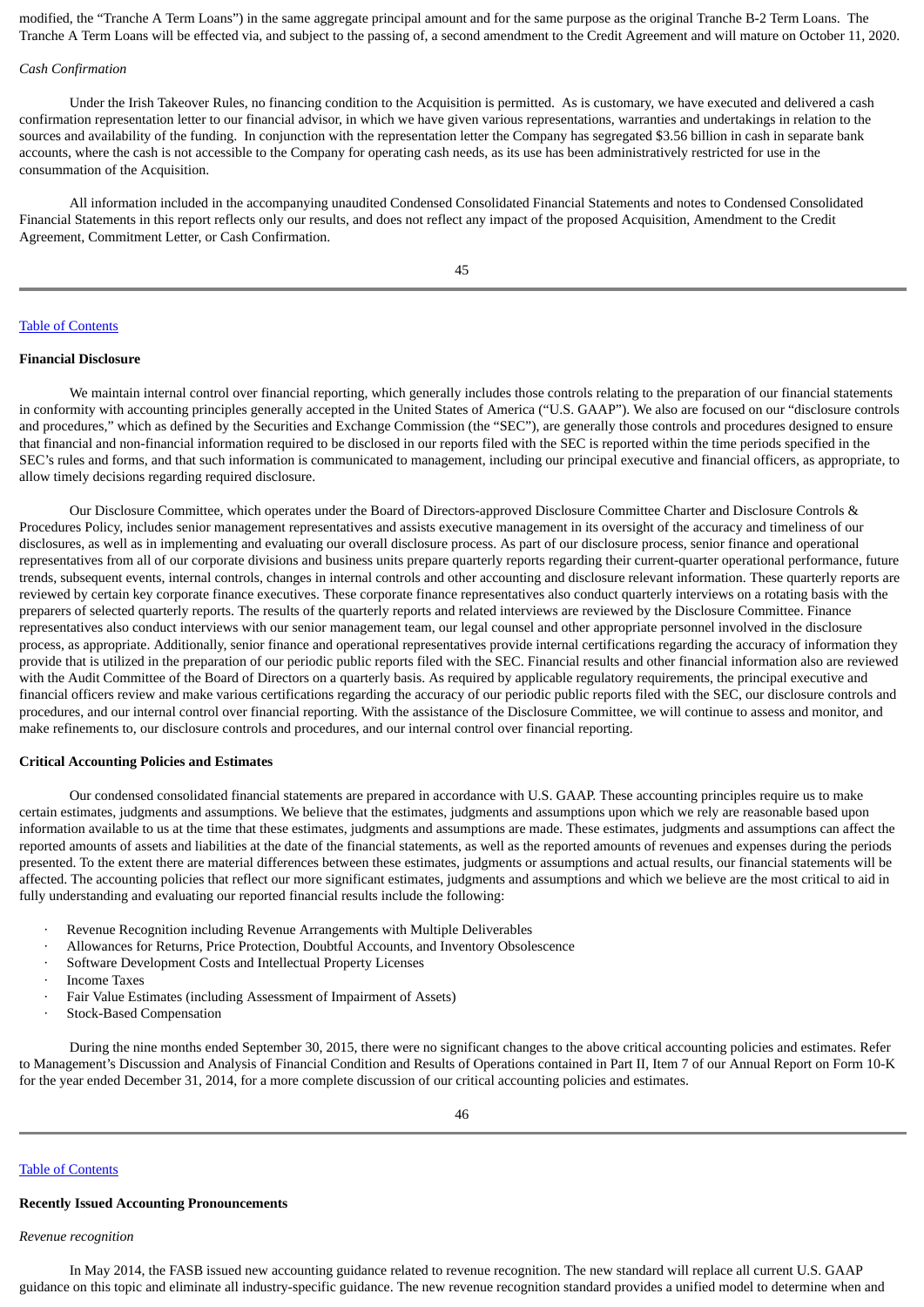how revenue is recognized. The core principle is that a company should recognize revenue upon the transfer of promised goods or services to customers in an amount that reflects the consideration for which the entity expects to be entitled in exchange for those goods or services. This guidance will be effective beginning January 1, 2018 and can be applied either retrospectively to each period presented or as a cumulative-effect adjustment as of the date of adoption. We are evaluating the adoption method as well as the impact of this new accounting guidance on our financial statements.

#### *Stock-based compensation*

In June 2014, the FASB issued new guidance related to stock compensation. The new standard requires that a performance target that affects vesting, and that could be achieved after the requisite service period, be treated as a performance condition. As such, the performance target should not be reflected in estimating the grant date fair value of the award. This update further clarifies that compensation cost should be recognized in the period in which it becomes probable that the performance target will be achieved and should represent the compensation cost attributable to the periods for which the requisite service has already been rendered. The new standard is effective for fiscal years beginning after December 15, 2015 and can be applied either prospectively or retrospectively to all awards outstanding as of the beginning of the earliest annual period presented as an adjustment to opening retained earnings. Early adoption is permitted. The adoption of this guidance will not have a material impact on the Company's consolidated financial statements.

#### *Consolidations*

In February 2015, the FASB issued new guidance related to consolidations. The new standard amends certain requirements for determining whether a variable interest entity must be consolidated. The new standard is effective for fiscal years beginning after December 15, 2015. Early adoption is permitted. We are evaluating the impact, if any, of adopting this new accounting guidance on our financial statements.

# *Debt Issuance Costs*

In April 2015, the FASB issued new guidance related to the presentation of debt issuance costs in financial statements. The new standard requires an entity to present such costs in the balance sheet as a direct deduction from the related debt liability rather than as an asset. Amortization of the costs will continue to be reported as interest expense. It is effective for annual reporting periods beginning after December 15, 2015. The new guidance will be applied retrospectively to each prior period presented. The adoption of this guidance will not have a material impact on our financial statements.

#### *Internal-Use Software*

In April 2015, the FASB issued new guidance related to internal-use software. The new standard relates to a customer's accounting for fees paid in cloud computing arrangements. The amendment provides guidance for customers to determine whether such arrangements include software licenses. If a cloud arrangement includes a software license, then the customer should account for the software license element of the arrangement consistent with the acquisition of other software licenses. If a cloud computing arrangement does not include a software license, the customer should account for the arrangement as a service contract. The new standard is effective for fiscal years beginning after December 15, 2015. Early adoption is permitted. We are evaluating the impact, if any, of adopting this new accounting guidance on our financial statements.

#### *Inventory*

In July 2015, the FASB issued new guidance related to the measurement of inventory which requires inventory within the scope of the guidance to be measured at the lower of cost and net realizable value. Net realizable value is defined as the estimated selling prices in the ordinary course of business, less reasonably predictable costs of completion, disposal and transportation. The new standard is effective for fiscal years beginning after December 15, 2016 and should be applied prospectively. Early adoption is permitted. We are evaluating the impact, if any, of adopting this new accounting guidance on our financial statements.

<span id="page-33-0"></span>47

#### Table of [Contents](#page-0-0)

# **Item 3. Quantitative and Qualitative Disclosures about Market Risk**

Market risk is the potential loss arising from fluctuations in market rates and prices. Our market risk exposures primarily include fluctuations in foreign currency exchange rates and interest rates.

# **Foreign Currency Exchange Rate Risk**

We transact business in many different foreign currencies and may be exposed to financial market risk resulting from fluctuations in foreign currency exchange rates. Revenues and related expenses generated from our international operations are generally denominated in their respective local currencies. Primary currencies include euros, British pounds, Australian dollars, South Korean won and Swedish krona. To the extent the U.S. dollar strengthens against foreign currencies, the translation of these foreign currency-denominated transactions results in reduced revenues, operating expenses, net income and cash flows from our international operations. Similarly, our revenues, operating expenses, net income and cash flows will increase for our international operations if the U.S. dollar weakens against foreign currencies. Since we have significant international sales, but incur the majority of our costs in the U.S., the impact of foreign currency fluctuations, particularly the strengthening of the U.S. dollar may have an asymmetric and disproportional impact on our business. We monitor currency volatility throughout the year.

To mitigate our foreign currency risk resulting from our foreign currency-denominated monetary assets, liabilities and earnings and our foreign currency risk related to functional currency-equivalent cash flows resulting from our intercompany transactions, we periodically enter into currency derivative contracts, principally forward contracts. The counterparties for our currency derivative contracts are large and reputable commercial or investment banks. We report the fair value of these contracts within "Other current assets," "Accrued expense and other liabilities," "Other assets," or "Other liabilities," as applicable, in our condensed consolidated balance sheets based on the prevailing exchange rates of the various hedged currencies as of the end of the relevant period.

We do not hold or purchase any foreign currency forward contracts for trading or speculative purposes.

# *Foreign Currency Forward Contracts Not Designated as Hedges*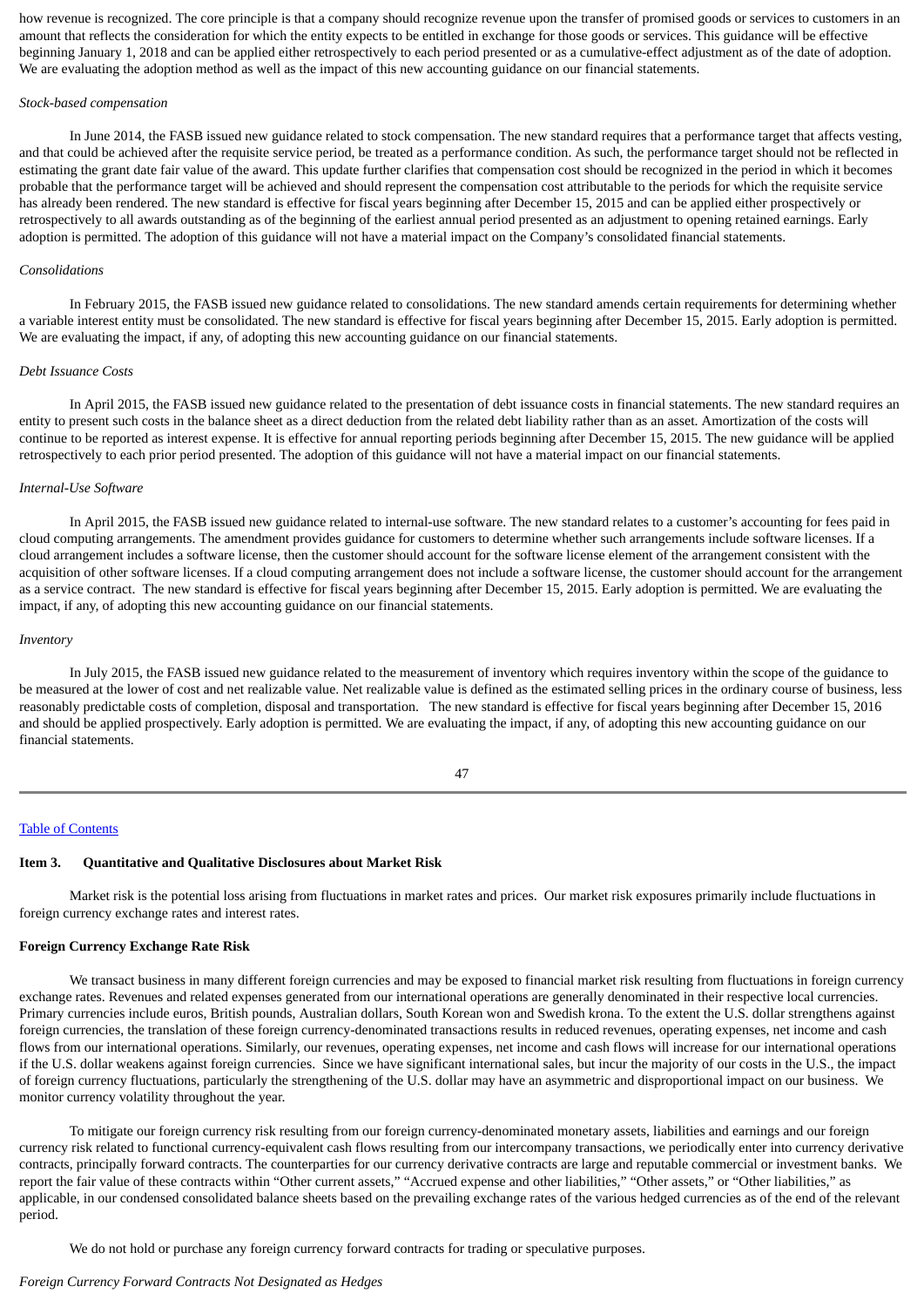For foreign currency forward contracts entered into to mitigate risk from foreign currency-denominated monetary assets, liabilities, and earnings that are not designated as hedging instruments in accordance with FASB Accounting Standards Codification ("ASC") Topic 815, changes in the estimated fair value of these derivatives are recorded within "General and administrative expenses" and "Interest and other expense, net" in our condensed consolidated statements of operations, depending on the nature of the underlying transactions. These forward contracts generally have a maturity of less than one year.

At September 30, 2015 there were no outstanding foreign currency forward contracts not designated as hedges. At December 31, 2014, there was one outstanding foreign currency forward contract not designated as a hedge; the notional amount of that foreign currency forward contract was \$11 million and the fair value was not material. For the three and nine months ended September 30, 2015 and 2014, pre-tax net losses related to these forward contracts were not material.

#### *Foreign Currency Forward Contracts Designated as Hedges*

For foreign currency forward contracts entered into to hedge forecasted intercompany cash flows that are subject to foreign currency risk and which we designated as cash flow hedges in accordance with ASC Topic 815, we assess the effectiveness of these cash flow hedges at inception and on an ongoing basis to determine if the hedges are effective at providing offsetting changes in cash flows of the hedged items. We record the effective portion of changes in the estimated fair value of these derivatives in "Accumulated other comprehensive income (loss)" and subsequently reclassify the related amount of accumulated other comprehensive income (loss) to earnings within "General and administrative expense" when the hedged item impacts earnings. We measure hedge ineffectiveness, if any, and if it is determined that a derivative has ceased to be a highly effective hedge, we will discontinue hedge accounting for the derivative.

The gross notional amount of all outstanding foreign currency forward contracts designated as cash flow hedges was approximately \$336 million at September 30, 2015 and \$78 million at September 30, 2014. At December 31, 2014, there were no outstanding foreign currency forward contracts designated as cash flow hedges. The outstanding foreign currency forward contracts have maturities of 15 months or less. During the three and nine months ended September 30, 2015, there was no ineffectiveness relating to these hedges. At September 30, 2015, \$3 million of net unrealized gains related to these contracts are expected to be reclassified into earnings within the next twelve months.

In the absence of the hedging activities described above, for the nine months ended September 30, 2015, a hypothetical adverse foreign currency exchange rate movement of 10% would have resulted in potential declines of our net income of approximately \$82 million. This sensitivity analysis assumes a parallel adverse shift of all foreign currency exchange rates against the U.S. dollar; however, all foreign currency exchange rates do not always move in such manner and actual results may differ materially.

48

## Table of [Contents](#page-0-0)

#### **Interest Rate Risk**

Our exposure to market rate risk for changes in interest rates relates primarily to our investment portfolio and variable rate debt under the Credit Facilities. We do not currently use derivative financial instruments to manage interest rate risk. As of September 30, 2015, a hypothetical interest rate change on our variable rate debt of one percent (100 basis points) would change interest expense on an annual basis by approximately \$19 million. Because we have a 0.75% LIBOR floor in our Term Loan, our interest expense will only increase if the underlying interest rate increases to a level that exceeds the LIBOR floor. This estimate does not include the effects of other actions that we may take in the future to mitigate this risk or any changes in our financial structure.

Our investment portfolio consists primarily of money market funds and government securities with high credit quality and short average maturities. Because short-term securities mature relatively quickly and must be reinvested at the then-current market rates, interest income on a portfolio consisting of cash, cash equivalents or short-term securities is more subject to market fluctuations than a portfolio of longer-term securities. Conversely, the fair value of such a portfolio is less sensitive to market fluctuations than a portfolio of longer-term securities. At September 30, 2015, our \$4.37 billion of cash and cash equivalents were comprised primarily of money market funds. At September 30, 2015, our \$154 million of short-term investments included \$129 million of U.S. treasury and government-sponsored agency debt securities and \$25 million of restricted cash. We also had \$9 million in auction rate securities at fair value classified as long-term investments at September 30, 2015. The Company has determined that, based on the composition of our investment portfolio as of September 30, 2015, there was no material interest rate risk exposure to the Company's consolidated financial condition, results of operations or liquidity as of that date.

#### <span id="page-34-0"></span>**Item 4. Controls and Procedures**

# **Definition and Limitations of Disclosure Controls and Procedures.**

Our disclosure controls and procedures (as such term is defined in Rules 13a-15(e) and 15d-15(e) under the Securities Exchange Act of 1934 (the "Exchange Act")) are designed to reasonably ensure that information required to be disclosed in our reports filed under the Exchange Act is (i) recorded, processed, summarized, and reported within the time periods specified in the SEC's rules and forms and (ii) accumulated and communicated to management, including our principal executive officer and principal financial officer, as appropriate, to allow timely decisions regarding required disclosures. A control system, no matter how well designed and operated, can provide only reasonable assurance that it will detect or uncover failures within the Company to disclose material information otherwise required to be set forth in our periodic reports. Inherent limitations to any system of disclosure controls and procedures include, but are not limited to, the possibility of human error and the circumvention or overriding of such controls by one or more persons. In addition, we have designed our system of controls based on certain assumptions, which we believe are reasonable, about the likelihood of future events, and our system of controls may therefore not achieve its desired objectives under all possible future events.

# **Evaluation of Disclosure Controls and Procedures.**

Our management, with the participation of our principal executive officer and principal financial officer, has evaluated the effectiveness of our disclosure controls and procedures at September 30, 2015, the end of the period covered by this report. Based on this evaluation, the principal executive officer and principal financial officer concluded that, at September 30, 2015, our disclosure controls and procedures were effective to provide reasonable assurance that information required to be disclosed by the Company in the reports that it files or submits under the Exchange Act is (i) recorded, processed,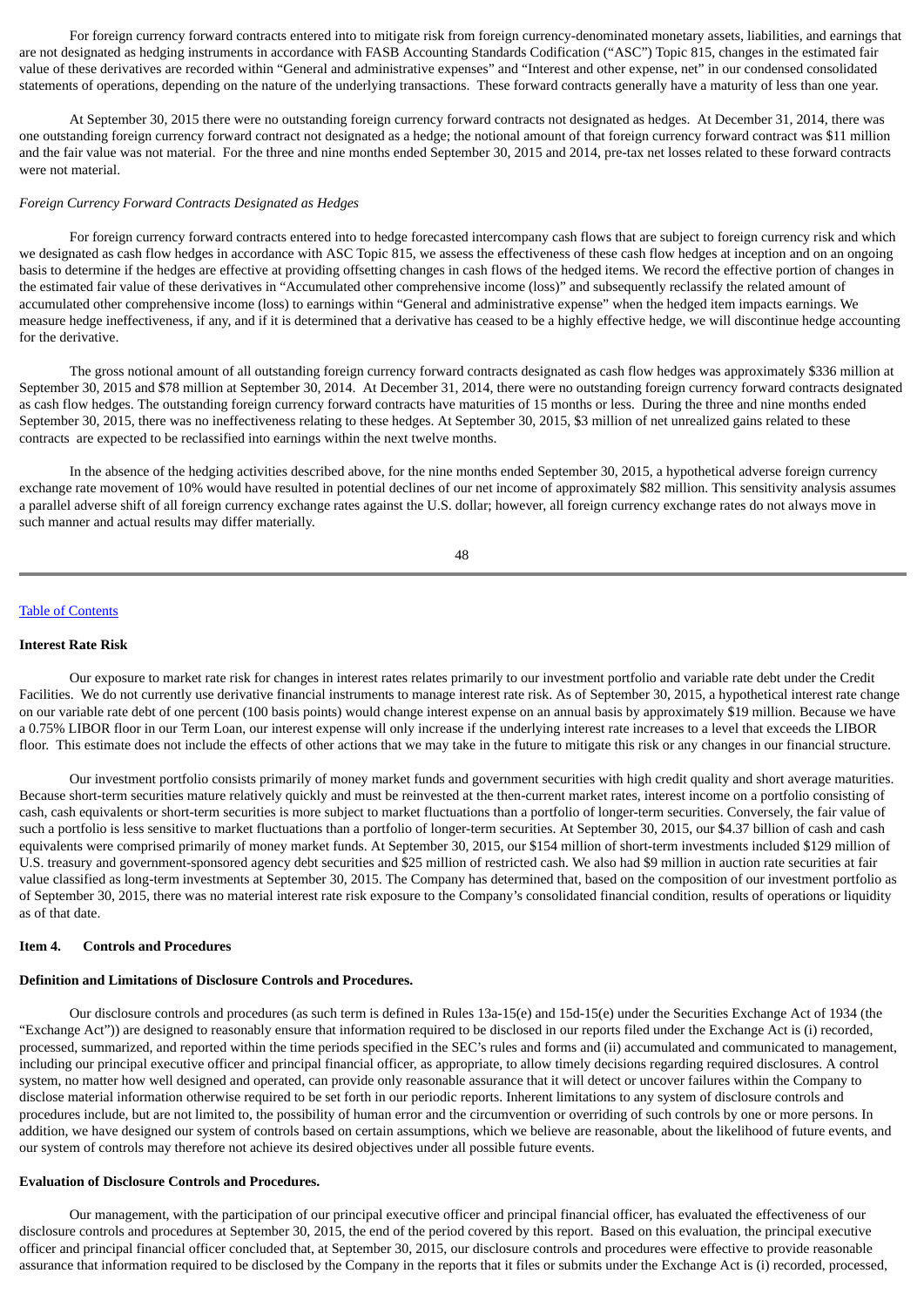summarized, and reported on a timely basis, and (ii) accumulated and communicated to management, including our principal executive officer and principal financial officer, as appropriate to allow timely decisions regarding required disclosures.

#### **Changes in Internal Control Over Financial Reporting.**

Our management, with the participation of our principal executive officer and principal financial officer, has evaluated any changes in our internal control over financial reporting at September 30, 2015, the end of the period covered by this report. Based on this evaluation, the principal executive officer and principal financial officer concluded that, at September 30, 2015, there have not been any changes in our internal control over financial reporting during the most recent fiscal quarter that have materially affected, or are reasonably likely to materially affect, our internal control over financial reporting.

#### Table of [Contents](#page-0-0)

### <span id="page-35-0"></span>**Part II. Other Information**

## <span id="page-35-1"></span>**Item 1. Legal Proceedings**

We are subject to various legal proceedings and claims. SEC regulations govern disclosure of legal proceedings in periodic reports and ASC Topic 450 governs the disclosure of loss contingencies and accrual of loss contingencies in respect of litigation and other claims. We record an accrual for a potential loss when it is probable that a loss will occur and the amount of the loss can be reasonably estimated. When the reasonable estimate of the potential loss is within a range of amounts, the minimum of the range of potential loss is accrued, unless a higher amount within the range is a better estimate than any other amount within the range. Moreover, even if an accrual is not required, we provide additional disclosure related to litigation and other claims when it is reasonably possible (*i.e.*, more than remote) that the outcomes of such litigation and other claims include potential material adverse impacts on us.

The outcomes of legal proceedings and other claims are subject to significant uncertainties, many of which are outside of our control. There is significant judgment required in the analysis of these matters, including the probability determination and whether a potential exposure can be reasonably estimated. In making these determinations, we, in consultation with outside counsel, examine the relevant facts and circumstances on a quarterly basis assuming, as applicable, a combination of settlement and litigated outcomes and strategies. Moreover, legal matters are inherently unpredictable and the timing of development of factors on which reasonable judgments and estimates can be based can be slow. As such, there can be no assurance that the final outcome of any legal matter will not materially and adversely affect our business, financial condition, results of operations, profitability, cash flows or liquidity.

#### *Purchase Transaction Matters*

In prior periods, the Company reported on litigation related to the Purchase Transaction. During the period ended June 30, 2015, the cases were resolved and dismissed with prejudice. As part of the resolution of the claims, we received a settlement payment of \$202 million in July 2015 from Vivendi, ASAC, and our insurers. We recorded the settlement within "Shareholders' equity" in our condensed consolidated balance sheet as of September 30, 2015.

#### *Other Matters*

In addition, we are party to routine claims, suits, investigations, audits and other proceedings arising from the ordinary course of business, including with respect to intellectual property rights, contractual claims, labor and employment matters, regulatory matters, tax matters, unclaimed property matters, compliance matters, and collection matters. In the opinion of management, after consultation with legal counsel, such routine claims and lawsuits are not significant and we do not expect them to have a material adverse effect on our business, financial condition, results of operations, or liquidity.

#### <span id="page-35-2"></span>**Item 1A. Risk Factors**

Various risks associated with our business are described in Part I, Item 1A, "Risk Factors," of our Annual Report on Form 10-K for the year ended December 31, 2014. In addition, the Company wishes to caution the reader that the following additional important risk could cause our actual results to differ materially from those stated in forward-looking statements contained in this document and elsewhere.

# We may fail to complete the proposed acquisition of King Digital Entertainment plc and, even if the acquisition is successfully completed, the anticipated *benefits to our stockholders may not be realized.*

On November 2, 2015, we and King, a leading interactive mobile entertainment company incorporated under the laws of Ireland, entered into a Transaction Agreement under the terms of which we will acquire King (the "Acquisition") and King will become a wholly-owned subsidiary of the Company. At the effective time of the Acquisition, King shareholders will become entitled to receive \$18.00 in cash in exchange for each King share they then hold. The transaction is subject to customary closing conditions, including the approval by King's shareholders, sanction of the Irish High Court, as well as certain regulatory approvals, and is expected to close by Spring of calendar year 2016.

There can be no assurance that King's stockholders, the Irish High Court or the relevant regulators will approve the Acquisition. If the transaction is unable to be consummated, then we will not receive the expected benefits of the transaction. Moreover, uncertainty arising during the pendency of the proposed Acquisition, including as a result of any delays in obtaining needed approval, might hamper King's ability to retain key employees or could result in our or King's employees losing focus on operations or other matters, which could adversely impact the combined company. Failure to complete, or delays in completing, the proposed Acquisition for any reason could negatively impact King's relationships with customers, its stock price and its future business and financial results.

Furthermore, even in the event that the proposed Acquisition is successfully completed, there can be no assurance that the anticipated benefits to our stockholders will be realized if King's business fails to perform as expected, the businesses of Activision Blizzard and King are not successfully integrated or the integration process results in a loss of or failure to attract, motivate or retain employees, the loss of consumers or customers, the disruption to either or both companies' ongoing business, higher than expected integration costs or an overall post-completion integration process that takes longer than originally anticipated. Failure to complete or realize the benefits of the Acquisition could negatively impact our stock price and our future business and financial results after the Acquisition.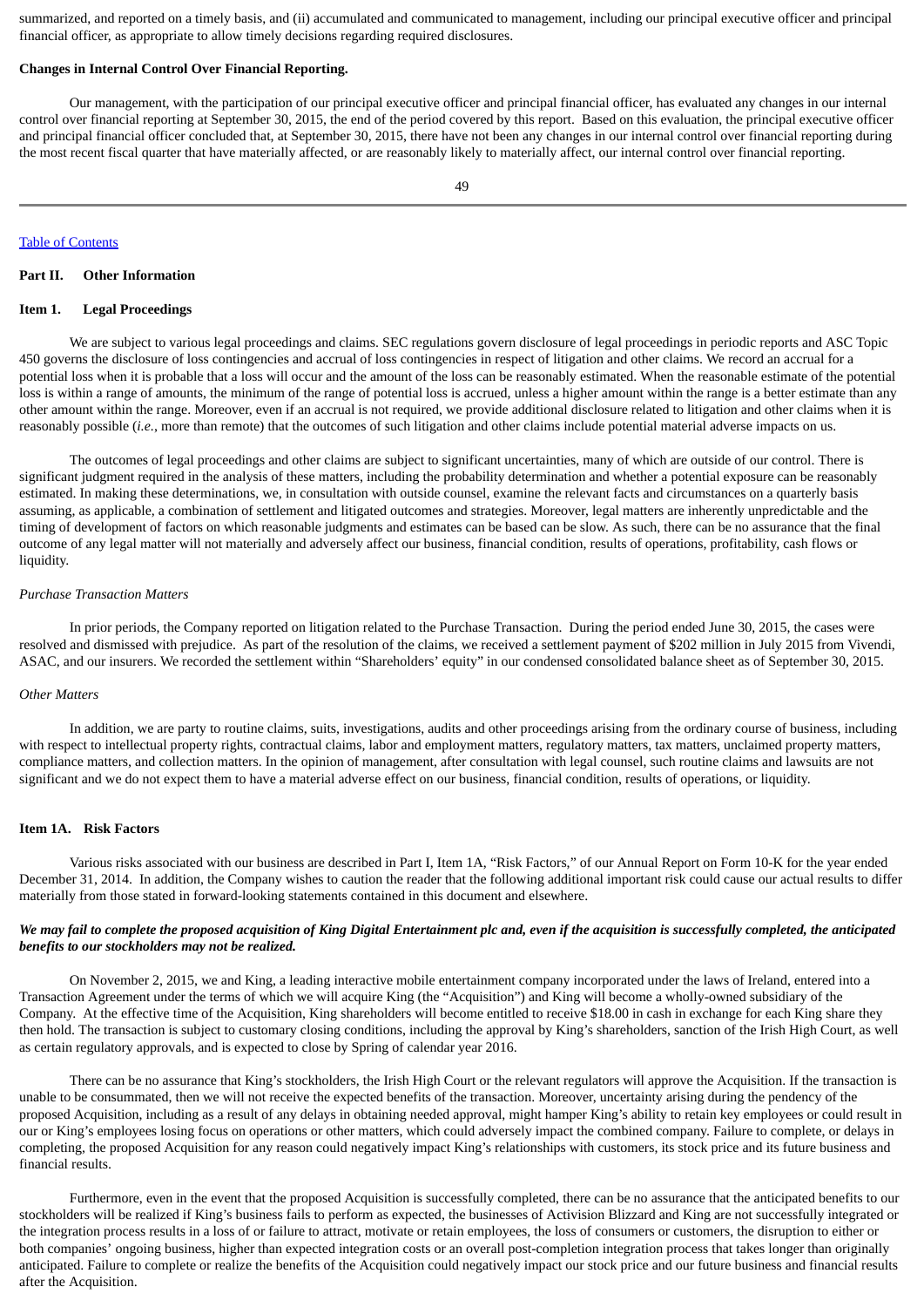Additional risks associated with the Acquisition are described in "Cautionary Statement Regarding Forward-Looking Statements" from our Current Report on Form 8-K filed on November 3, 2015.

#### **Item 6. Exhibits**

<span id="page-36-0"></span>The exhibits listed on the accompanying Exhibit Index are hereby incorporated by reference into this Quarterly Report on Form 10-Q.

# Table of [Contents](#page-0-0)

### <span id="page-36-1"></span>**SIGNATURE**

Pursuant to the requirements of the Securities Exchange Act of 1934, the registrant has duly caused this report to be signed on its behalf by the undersigned thereunto duly authorized.

Date: November 6, 2015

ACTIVISION BLIZZARD, INC.

| /s/ DENNIS DURKIN              | /s/ STEPHEN WEREB               |
|--------------------------------|---------------------------------|
| Dennis Durkin                  | Stephen Wereb                   |
| Chief Financial Officer and    | Chief Accounting Officer and    |
| Principal Financial Officer of | Principal Accounting Officer of |
| Activision Blizzard, Inc.      | Activision Blizzard, Inc.       |
|                                |                                 |

<span id="page-36-2"></span>51

# Table of [Contents](#page-0-0)

# **EXHIBIT INDEX**

| <b>Exhibit Number</b> | <b>Exhibit</b>                                                                                                                                                                                                                                                                                                                                                                                                                      |  |  |  |  |  |  |  |  |
|-----------------------|-------------------------------------------------------------------------------------------------------------------------------------------------------------------------------------------------------------------------------------------------------------------------------------------------------------------------------------------------------------------------------------------------------------------------------------|--|--|--|--|--|--|--|--|
| 2.1                   | Transaction Agreement, dated November 2, 2015, by and among King Digital Entertainment plc, ABS Partners C.V. and<br>Activision Blizzard, Inc. (incorporated by reference to Exhibit 2.1 of the Company's Form 8-K, filed November 3, 2015).                                                                                                                                                                                        |  |  |  |  |  |  |  |  |
| 2.2                   | Appendix I to the Rule 2.5 Announcement (Conditions Appendix) (incorporated by reference to Exhibit 2.2 of the<br>Company's Form 8-K, filed November 3, 2015).                                                                                                                                                                                                                                                                      |  |  |  |  |  |  |  |  |
| 2.3                   | Expenses Reimbursement Agreement, dated November 2, 2015, by and between King Digital Entertainment plc and<br>Activision Blizzard, Inc. (incorporated by reference to Exhibit 2.3 of the Company's Form 8-K, filed November 3, 2015).                                                                                                                                                                                              |  |  |  |  |  |  |  |  |
| 2.4                   | Form of Voting Undertaking executed by certain shareholders of King Digital Entertainment plc. (incorporated by reference<br>to Exhibit 2.4 of the Company's Form 8-K, filed November 3, 2015).                                                                                                                                                                                                                                     |  |  |  |  |  |  |  |  |
| 3.1                   | Third Amended and Restated Certificate of Incorporation of Activision Blizzard, Inc., dated June 5, 2014 (incorporated by<br>reference to Exhibit 3.1 of the Company's Form 8-K, filed June 6, 2014).                                                                                                                                                                                                                               |  |  |  |  |  |  |  |  |
| 3.2                   | Second Amended and Restated Bylaws of the Company, adopted as of October 11, 2013 (incorporated by reference to<br>Exhibit 3.1 of the Company's Form 8-K, filed October 18, 2013).                                                                                                                                                                                                                                                  |  |  |  |  |  |  |  |  |
| $10.1*$               | 2015 Corporate Annual Incentive Plan.                                                                                                                                                                                                                                                                                                                                                                                               |  |  |  |  |  |  |  |  |
| $10.2*$               | Notice of Stock Option Award, dated as of August 6, 2015 to Brian G. Kelly.                                                                                                                                                                                                                                                                                                                                                         |  |  |  |  |  |  |  |  |
| 10.3                  | First Amendment to the Credit Agreement, dated as of October 11, 2013, by and among Activision Blizzard, Inc., the<br>guarantors from time to time party thereto, the lenders from time to time party thereto, Bank of America, N.A., as<br>administrative agent and collateral agent, and the several other agents party thereto (incorporated by reference to<br>Exhibit 10.1 of the Company's Form 8-K, filed November 3, 2015). |  |  |  |  |  |  |  |  |
| 10.4                  | Commitment Letter, dated November 2, 2015, by and among Activision Blizzard, Inc., Bank of America, N.A. and Goldman<br>Sachs Bank USA (incorporated by reference to Exhibit 10.2 of the Company's Form 8-K, filed November 3, 2015).                                                                                                                                                                                               |  |  |  |  |  |  |  |  |
| 31.1                  | Certification of Robert A. Kotick pursuant to Rule 13a-14(a) under the Securities and Exchange Act of 1934, as adopted                                                                                                                                                                                                                                                                                                              |  |  |  |  |  |  |  |  |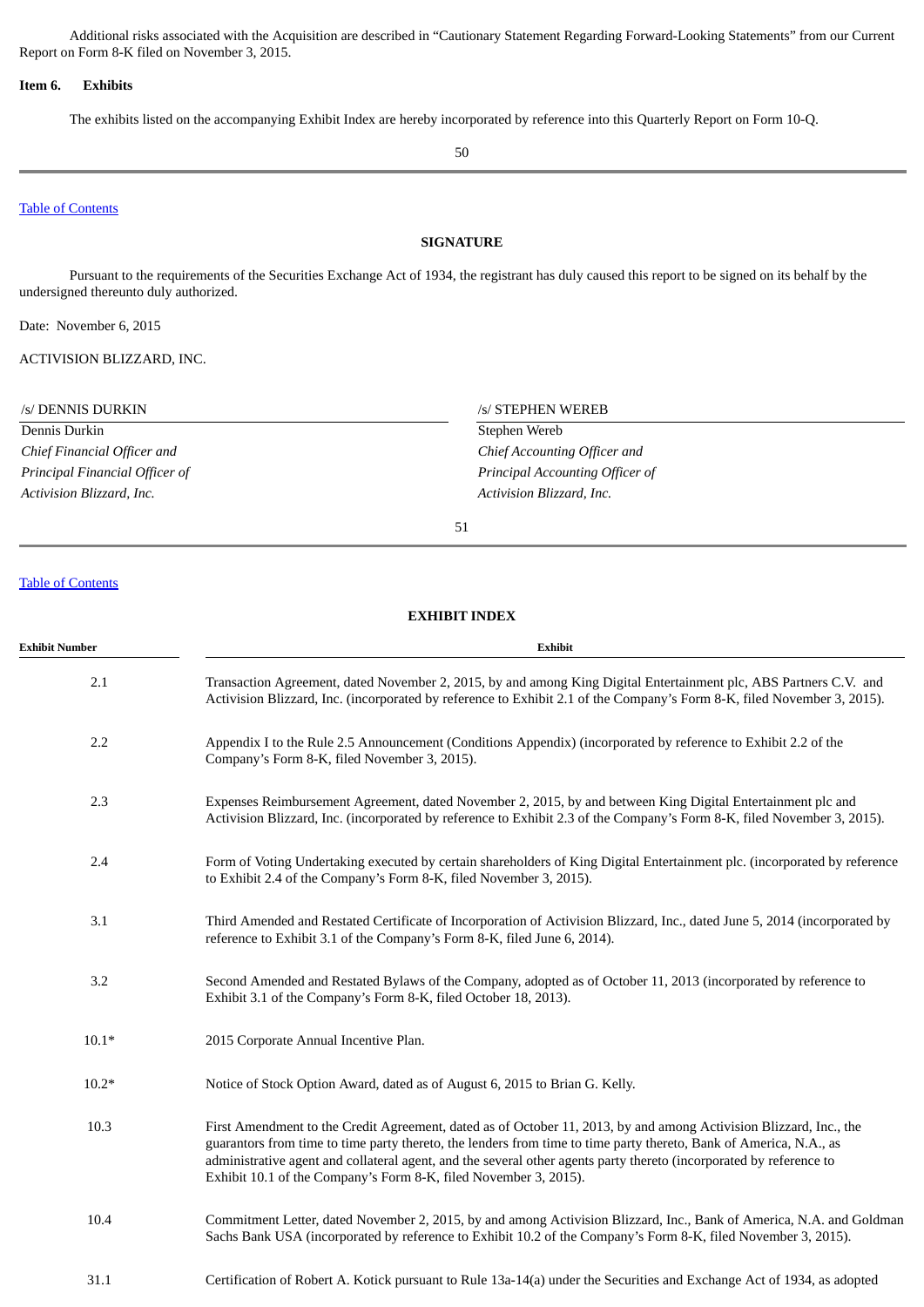|         | pursuant to Section 302 of the Sarbanes-Oxley Act of 2002.                                                                                                                        |
|---------|-----------------------------------------------------------------------------------------------------------------------------------------------------------------------------------|
| 31.2    | Certification of Dennis Durkin pursuant to Rule 13a-14(a) under the Securities and Exchange Act of 1934, as adopted<br>pursuant to Section 302 of the Sarbanes-Oxley Act of 2002. |
| 32.1    | Certification of Robert A. Kotick pursuant to Section 906 of the Sarbanes-Oxley Act of 2002.                                                                                      |
| 32.2    | Certification of Dennis Durkin pursuant to Section 906 of the Sarbanes-Oxley Act of 2002.                                                                                         |
| 101.INS | XBRL Instance Document.                                                                                                                                                           |
| 101.SCH | XBRL Taxonomy Extension Schema Document.                                                                                                                                          |
| 101.CAL | XBRL Taxonomy Extension Calculation Linkbase Document.                                                                                                                            |
| 101.LAB | XBRL Taxonomy Extension Labels Linkbase Document.                                                                                                                                 |
| 101.PRE | XBRL Taxonomy Extension Presentation Linkbase Document.                                                                                                                           |
| 101.DEF | XBRL Taxonomy Extension Definition Linkbase Document.                                                                                                                             |

\*Indicates a management contract or compensatory plan, contract or arrangement in which a director or executive officer of the Company participates.

Attached as Exhibit 101 to this report are the following formatted in XBRL (Extensible Business Reporting Language): (i) Condensed Consolidated Balance Sheets at September 30, 2015 and December 31, 2014, (ii) Condensed Consolidated Statements of Operations for the three and nine months ended September 30, 2015 and September 30, 2014, (iii) Condensed Consolidated Statements of Comprehensive Income (Loss) for the three and nine months ended September 30, 2015 and September 30, 2014, (iv) Condensed Consolidated Statements of Cash Flows for the nine months ended September 30, 2015 and September 30, 2014; (v) Condensed Consolidated Statement of Changes in Shareholders' Equity for the nine months ended September 30, 2015; and (vi) Notes to Condensed Consolidated Financial Statements.

52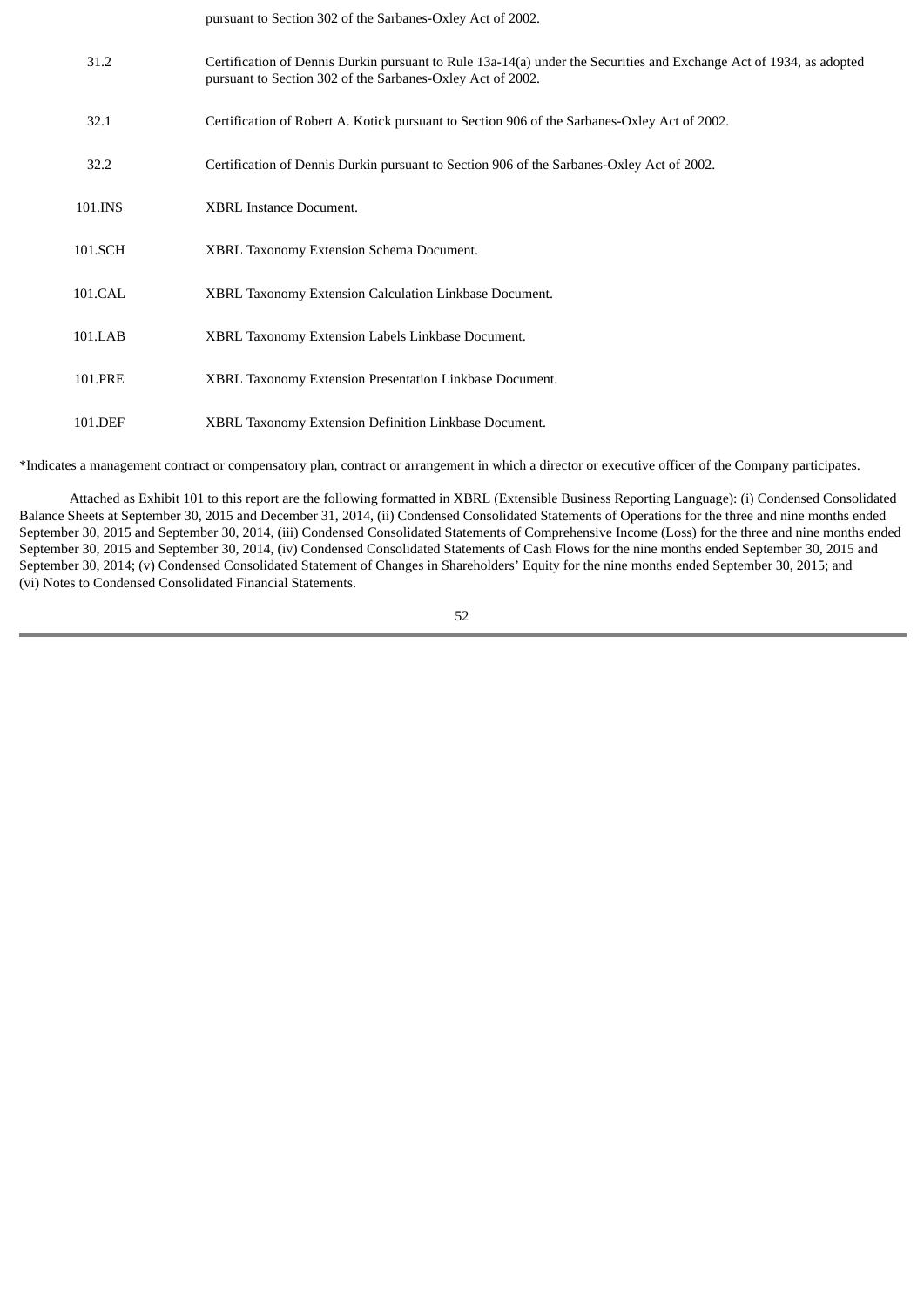# Activision Blizzard, Inc. U.S. Corporate Annual Incentive Plan (effective Fiscal Year 2015) \_\_\_\_\_\_\_\_\_\_\_\_\_\_\_\_\_\_\_\_\_\_\_\_\_\_\_\_\_\_\_\_\_\_\_\_\_\_\_\_\_\_\_\_\_\_\_\_\_\_\_\_\_\_\_\_

I. Introduction: Activision Blizzard, Inc. ("Activision Blizzard" or "Company", and together with its subsidiaries, the "Activision Blizzard Group"), is the sponsor of this U.S. Corporate Annual Incentive Plan ("CAIP" or "Plan"). The Plan is completely discretionary, and Activision Blizzard acting through its executive management team pursuant to its then-current governance practices (which may include approval from the Compensation Committee of the Board of Directors of Activision Blizzard (the "Compensation Committee"), as applicable) always retains the authority to act within its discretion in all aspects of operating this Plan (even if not explicitly stated in any specific provision below). Although the provisions of the Plan as described below reflect the current methodology by which Activision Blizzard operates the Plan, Activision Blizzard retains the right to change, amend, or terminate the Plan at any time with or without notice, and regardless of whether or not work has been initiated or even completed with respect to goals or objectives. Activision Blizzard retains the exclusive right to interpret the Plan in its sole discretion, and its determination will be final and binding. Any and all exceptions to the operation of this Plan will be determined solely by the executive management team of the Company, pursuant to its then-current governance practices in effect at the time the decision is made.

II. Effective Date and Location: This Plan is effective as of Fiscal Year 2015, and shall remain effective until Activision Blizzard determines otherwise. The Plan is applicable only in the U.S.

III. Eligibility: Any U.S. employee (except as provided for in subparagraph A below) of the Activision Blizzard Group is eligible to receive an annual incentive bonus payment under the Plan for a "Plan Year", if and only if each individual is allocated an award by the Company. For purposes of this Plan, a "Plan Year" will run concurrent with the fiscal year. $^1$  Since the incentive bonus rewards not only success, but also continued service and ongoing contributions to the Activision Blizzard Group, an employee is eligible to receive and may earn an incentive bonus payment only if he or she is employed with the Activision Blizzard Group on the incentive bonus payment date with respect to such bonus payment.

# A. **Eligibility Exceptions:**

1) Employees who begin employment with the Activision Blizzard Group after September  $30<sup>th</sup>$  are ineligible to participate for that Plan Year;

2) Temporary employees of the Activision Blizzard Group (whether or not party to a temporary employment agreement) are ineligible to participate; and

3) As a general principle, employees who participate in other Activision Blizzard Group bonus plans, such as a studio retention and incentive bonus plan or the Blizzard Entertainment Profit Sharing Plan, will not be allocated an award under this Plan.

<sup>1</sup>As with all financial metrics, the Company reserves the full discretion to define the term associated with a fiscal year. Currently, Activision Blizzard's fiscal year runs concurrent with the calendar year, but the Company retains the full discretion to change this in the future.

> \_\_\_\_\_\_\_\_\_\_\_\_\_\_\_\_\_\_\_\_\_\_\_\_\_\_\_\_\_\_\_\_\_\_\_\_\_\_\_\_\_\_\_\_\_\_\_\_\_\_\_\_\_\_\_\_ Page 1

No Entitlement: No employee shall be entitled to a payment pursuant to this Plan under any circumstances unless and until a payment actually is made. Specifically, prior notification of the Plan itself or individual Plan eligibility, or prior participation in the Plan, does not create any entitlement to future participation.

# IV. Funding:

General: The Plan will fund at a discretionary level determined by the Company for a Plan Year (hereinafter, the "Pool") if the Compensation Committee determines that the Company's actual operating income ("OI", as defined by the Company) for that fiscal year equals or exceeds a percentage (to be determined by the Compensation Committee in Q1 of each fiscal year) of the target goal amount set forth in the Company's annual operating plan ("AOP") for the Plan Year (the "Company Cut-In"). The determination as to whether the Company Cut-In has been met is typically made by the Compensation Committee in the first quarter of the fiscal year following the Plan Year, or at a time determined by the Company pursuant to its then-current governance practices in effect. The Company retains the option of funding the Plan even in the event that it is determined that less than the Company Cut-In is achieved.

B. Reservation: In the event that any funds are set aside by the Company for the payment of bonuses under this Plan, the Company reserves the right not to allocate or not to pay out any portion of those funds. Should any funds from a Pool remain unallocated or unspent, Activision Blizzard also reserves the right to determine what Activision Blizzard may do with those funds, if anything, including without limitation, using those funds for other corporate purposes; no Participant or any beneficiary thereof will have any right or interest in or to any such assets or amounts.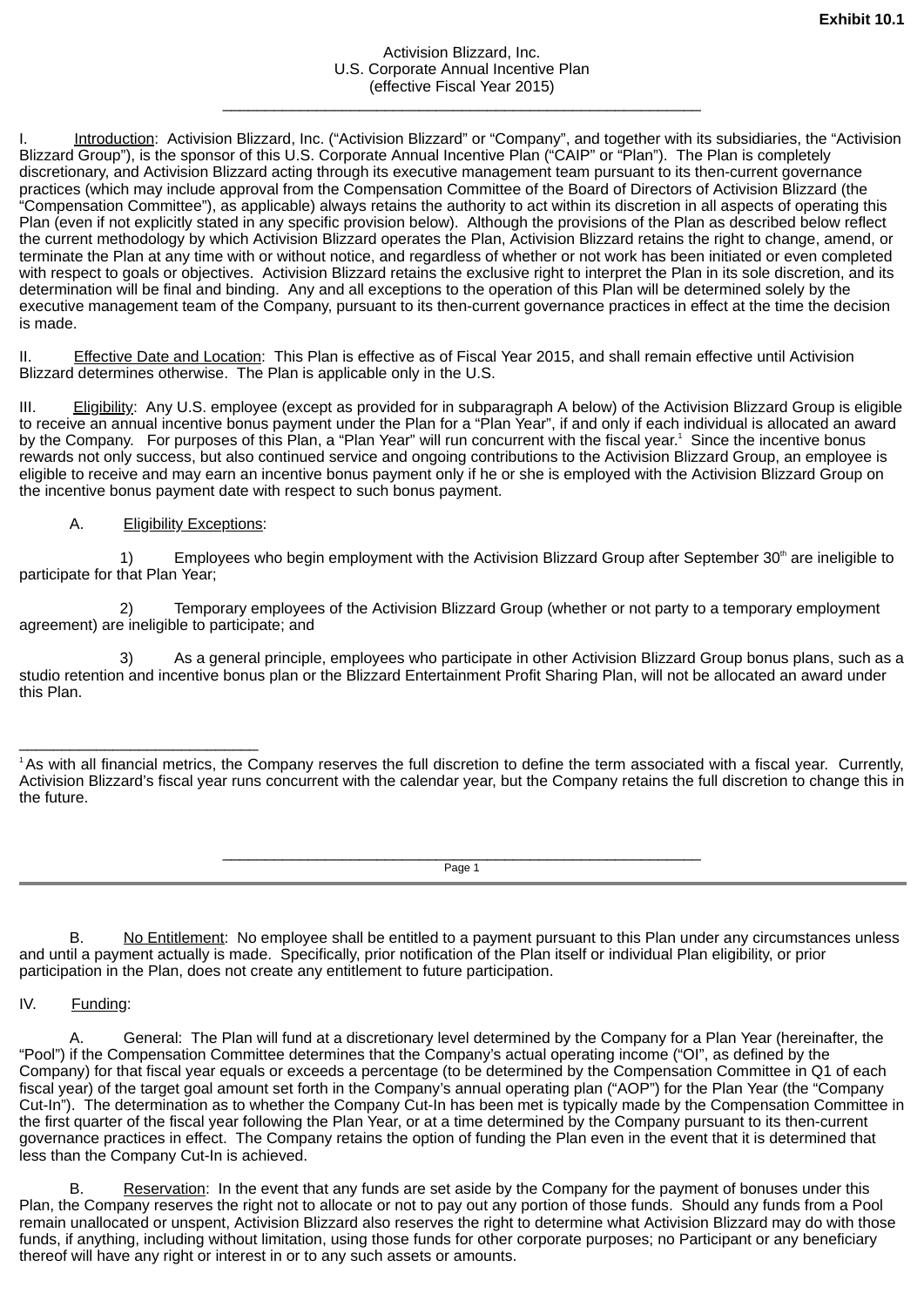V. Allocations: Typically an employee will be recommended for an incentive bonus award (or allocation) by his or her manager or management team. The nomination will require internal approval per the Company's then-current governance practices. Recommendations for a Plan Year generally are made in the first quarter of the following year, or at a time determined by the Company pursuant to its then-current governance practices in effect. To determine the incentive bonus award recommendation for each relevant employee, managers generally should consider the following:

Target Bonus: The Company normally provides each eligible employee (or "Participant") with a target bonus for each Plan Year ("Target Bonus") that is expressed as a percentage of his or her "Base Salary" (as defined in Paragraph V.A.2 below) for that year. Target Bonuses may vary from Participant to Participant depending on a Participant's job level or any other factor the Company deems to be relevant.

1) Modification of Target Bonus. The Company may opt to modify any Participant's Target Bonus at any time during the Plan Year, subject to the approval process provided for under the Company's then-current governance practices, at the Company's discretion or as required by the Company's then-current governance practices.

2) Base Salary: For purposes of this Plan, the Base Salary earned by a Participant for purposes of calculating an incentive bonus payment for a specific Plan Year will be defined by the Company in its discretion.

> \_\_\_\_\_\_\_\_\_\_\_\_\_\_\_\_\_\_\_\_\_\_\_\_\_\_\_\_\_\_\_\_\_\_\_\_\_\_\_\_\_\_\_\_\_\_\_\_\_\_\_\_\_\_\_\_ Page 2

B. Performance Metrics: The following performance metrics normally will be evaluated by managers (or as otherwise provided for by the Company's then-current governance practices) when determining the recommended level of payout for a Participant relative to his or her Target Bonus: 1) attainment of the Company's financial objectives; 2) attainment of relevant business financial objectives; and 3) attainment of the employee's individual performance objectives. Other factors may also be taken into consideration, as consistent with the Company's then-current governance practices. The specific financial and individual performance objectives to be utilized and the relative weighting of the various objectives may vary from Participant to Participant depending on the department or unit to which the Participant provides services, a Participant's job level, or any other factor the Company deems to be relevant. The Company, pursuant to its then-current governance practices, may modify any metrics assigned to a Participant at any time during the Plan Year

1) Corporate Financial Objectives: The Company's management (with the approval of the Compensation Committee) will establish financial performance objectives for Activision Blizzard with respect to each Plan Year. Following the close of each Plan Year, achievement of these financial objectives for that Plan Year normally will be confirmed by the Compensation Committee (usually in Q1 of the following year) or as is consistent with the Company's then-current governance practices.

2) Business Financial Objectives (Where Applicable): The Company's management (with the approval of the Compensation Committee where required by the Company's then-current governance practices) will establish financial performance objectives and associated achievement levels for various operating and business units, regions, teams, and territories (all as defined by the Company). Following the close of each Plan Year, achievement of these financial objectives for that Plan Year will be confirmed by the Compensation Committee (usually in Q1 of the following year) or as is consistent with the Company's then-current governance practices. In order for this metric to fund, a relevant organization must achieve a minimum percentage (to be determined by the Company) of its AOP financial target set by the Company (the "BU Cut-In"). For Plan Year 2015, the BU Cut-In is 75% of AOP OI for the relevant organization.

Individual Performance Objectives: Individual performance objectives normally will be developed by each Participant and his or her immediate manager (or management team) for each Plan Year; such objectives are subject to review pursuant to the Company's then-current governance practices. Following the close of each Plan Year, achievement of a Participant's personal objectives will be determined by the Participant's manager/management team, subject to the approval process provided for under the Company's then-current governance practices.

4) Achievement levels: The Participant's manager/management team may recommend and the Company may determine that a Participant does not receive an incentive bonus for that Plan Year, or receives an incentive bonus which is less than his or her Target Bonus, if the Company determines that i) one or more of the objectives in a Participant's Bonus Plan are not achieved; ii) the Participant's performance rating (provided in conjunction with the Company's performance review process) for a Plan Year is Below Expectations; iii) the Participant has violated any Company policy, procedure, rule, or regulation during his or her employment or any post-employment restrictions (where applicable, as discussed in Paragraph VIII.B. below); or iv) other reasons bear consideration, unless any of the above are prohibited by applicable law.

VI. Payments:

\_\_\_\_\_\_\_\_\_\_\_\_\_\_\_\_\_\_\_\_\_\_\_\_\_\_\_\_\_\_\_\_\_\_\_\_\_\_\_\_\_\_\_\_\_\_\_\_\_\_\_\_\_\_\_\_ Page 3

A. Schedule: Incentive bonus payments, if any, will be paid in a lump sum, less applicable taxes and withholdings on a schedule to be determined by the Company.

B. Employment Required: Since the Plan rewards not only the achievement of pre-established goals that contribute to the Company's success, but also continued service and ongoing contributions to the Activision Blizzard Group, an employee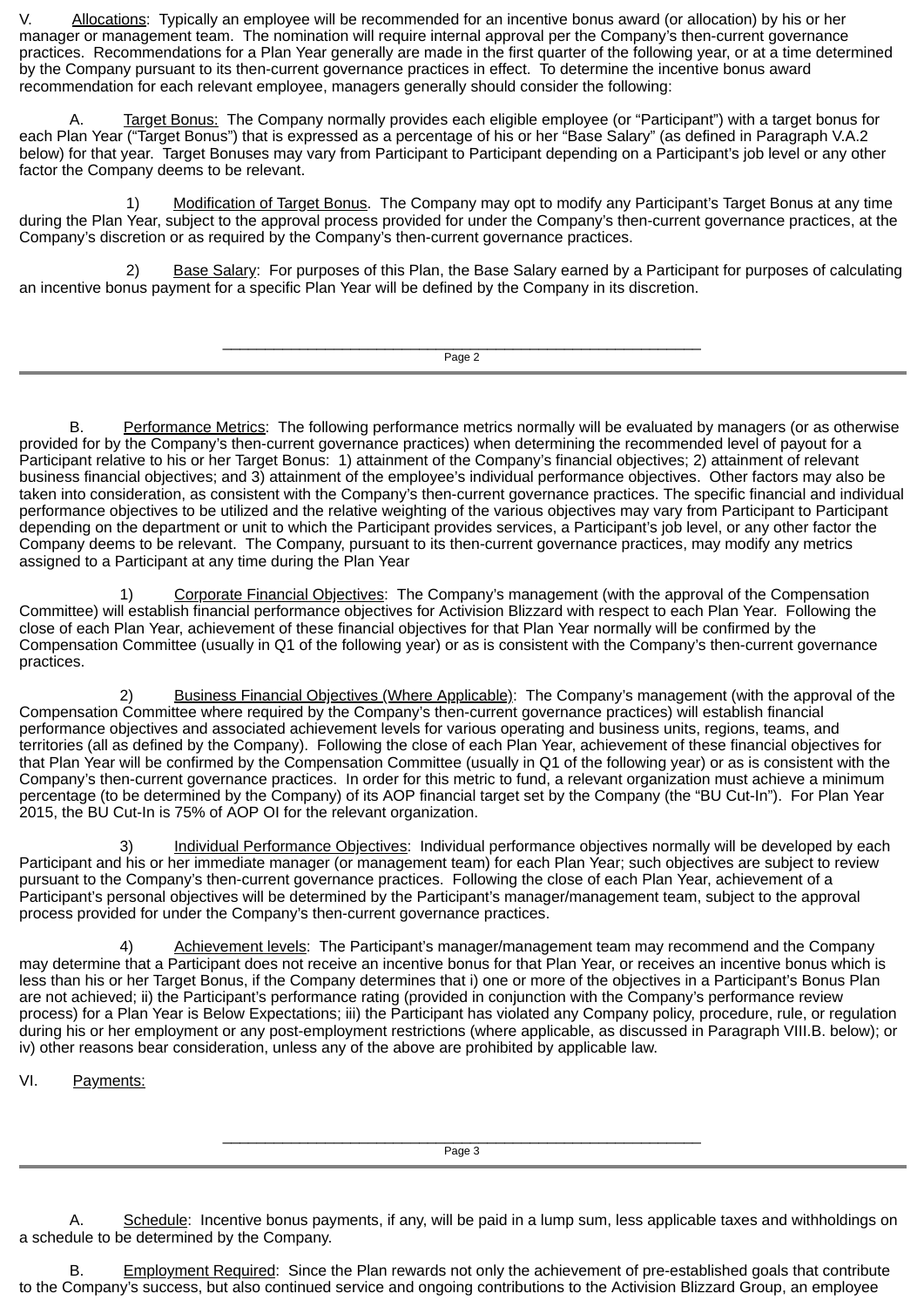who is allocated an incentive bonus payment must be employed with the Activision Blizzard Group on the payment date of such incentive bonus payment, unless an exception is (i) provided for under the Company's then-current severance plan (if any), (ii) approved by Company management, pursuant to then-current governance practices, , or (iii) is otherwise required by law. For the avoidance of doubt, once an incentive bonus payment to an individual has been approved by the Company, in no event will such incentive bonus payment be made to an employee later than March 15 of the year following the applicable Plan Year based upon the current fiscal year (though the Company retains full discretion to change this should it modify the definition of a fiscal year).

VII. Appeal: If a Participant disagrees with the incentive bonus award allocation (if any) made to him or her pursuant to this Plan, the Participant must notify his or her manager or assigned HR Generalist of such dispute within 14 days after the date that the incentive bonus award allocation is communicated to him or her. To the extent no such notice is received by the Company within 14 days after the date such communication is made, such determination will conclusively be deemed final and binding on the Company and that Participant. If a notice is received within such 14-day period, then the manager or HR Generalist will promptly investigate the Participant's concerns and communicate back to the Participant a determination (which shall be made pursuant to the Company's then-current governance practices), and such determination shall be final and binding. Without limiting the generality of the foregoing, no Participant will have any right, unless provided otherwise by law, to inspect the books, records, budgets, business plans, financial data or financial statements of the Activision Blizzard Group to determine whether any financial determinations are correct with respect to any fiscal year.

# VIII. Miscellaneous:

A. Modification or Termination of Plan: Activision Blizzard, as the sponsor of the Plan, reserves the right to change, amend, or terminate the Plan at any time with or without notice, and regardless of whether or not work has been initiated or even completed with respect to goals or objectives. Activision Blizzard reserves the right to suspend or terminate all payments in the event of change, amendment, or termination of the Plan. Activision Blizzard retains the exclusive right to interpret the Plan in its sole discretion, and its determination will be final and binding. Any prior course of dealings shall not be determinative in interpreting this Plan; no participant shall be entitled to rely on any past practices associated with administering the Plan (or any similar plans) to interpret this Plan.

B. At-Will Employment: Nothing contained in this Plan implies a contractual agreement between the Activision Blizzard Group and an employee or confers upon any such individual the right to continued employment. For individuals not employed pursuant to an employment agreement, this Plan in no way alters the at-will employment status of his or her employment. An employee or the Activision Blizzard Group may terminate employment at any time, with or without cause or notice, unless an employee's employment agreement states otherwise.

C. Conflicts: This Plan supersedes all prior oral or written communications on this same subject matter. To the extent that this Plan conflicts with the Activision Blizzard Group's policies,

Page 4

procedures, rules, or regulations, the latter shall control. To the extent that this Plan may conflict with an employee's employment agreement with the Activision Blizzard Group, the terms of the employment agreement shall control.

D. Inapplicability of ERISA. This Plan is intended to be a "bonus program" and "payroll practice" and, as such, is not subject to the Employee Retirement Income Security Act of 1974, as amended.

E. 409A Compliance: To the extent applicable, it is intended that the Plan comply with the provisions of Sections 409A of the Internal Revenue Code, as amended. The Plan will be administered and interpreted in a manner consistent with this intent. Specifically, any provision that would cause the Plan to fail to satisfy Section 409A will have no force and effect until amended to comply therewith (which amendment may be retroactive to the extent permitted by Section 409A).

F. Relationship to 2014 Incentive Plan and Section 162(m). This Plan is intended to be operated as a means to effect negative discretion with respect to Senior Executive Plan Bonuses, as defined in and granted under the Company's 2014 Incentive Plan (the "2014 Plan", or any other successor plan that is shareholder approved) and, when this Plan is used in connection with any Senior Executive Plan Bonus, this Plan shall be interpreted consistently with, and shall be subject to the terms and limitations of, the 2014 Plan and any actions taken by the Compensation Committee in connection with the award or payment of such Senior Executive Bonus Plan. In the event of any conflict between the terms of this Plan and the 2014 Plan with respect to any Senior Executive Plan Bonus, the terms of this Plan shall control, except where necessary to preserve the status of the Senior Executive Plan Bonus as "qualified performance-based compensation" under Section 162(m) of the Internal Revenue Code, as amended.

G. Taxation: The Activision Blizzard Group may withhold from any payments made under this Plan all federal, state, city or other applicable taxes or amounts as shall be required or permitted pursuant to any law, governmental regulation or ruling or agreement with an employee. Likewise, the Activision Blizzard Group may withhold payments hereunder or seek reimbursement from a Participant to recover improper payments or over-payments made.

# H. Effect on Other Activision Blizzard Group Benefits Programs:

1) No incentive bonus payment under this Plan will be considered salary or other compensation paid to an employee for purposes of computing any benefits to which he or she may be entitled under any employee benefit or retirement plan which may be maintained by the Activision Blizzard Group from time to time, except for those benefit plans which explicitly provide for otherwise.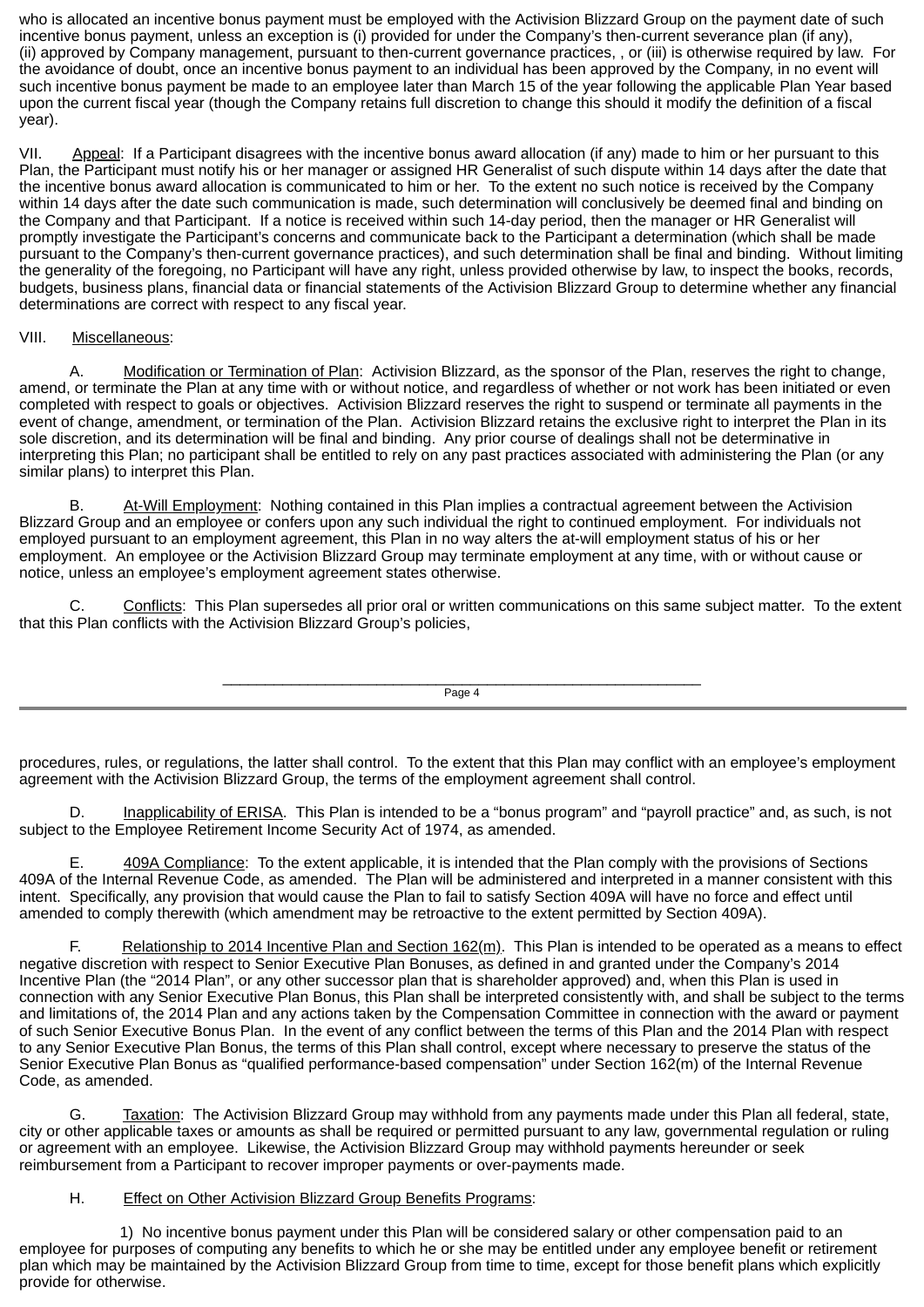2) Participation in this Plan does not confer rights to participation in other programs which may be maintained by the Activision Blizzard Group from time to time, including but not limited to other annual or long-term incentive plans, non-qualified retirement or deferred compensation plans or other executive perquisite programs.

Non-Exclusivity. Neither the adoption of this Plan by the Company nor any provision of this Plan will be construed as creating any limitations on the power of the Company to adopt such additional compensation arrangements as it may deem desirable.

| Page 5 |  |
|--------|--|
|        |  |

J. Construction: The headings set forth herein are included solely for the purpose of identification and shall not be used for the purpose of construing the meaning of the provisions of this Plan. The masculine gender, wherever appearing in this Plan, will include the feminine gender and the singular will include the plural, unless the context clearly indicates to the contrary.

Governing Law: Except to the extent governed by federal law, this Plan shall be governed by and construed in accordance with the laws of the State of California, or, for individuals employed outside of California, the state in which an employee was last employed by the Activision Blizzard Group, without regard to conflict of law principles.

Severability: If any provision of this Plan is held to be illegal, invalid or unenforceable, such provisions shall be fully severable. The Plan shall be construed and enforced as if such illegal, invalid or unenforceable provision had never comprised a part of this Plan, and the remaining provisions of this Plan shall remain in full force and effect and shall not be affected by the illegal, invalid or unenforceable provision or by its severance from this Plan. Furthermore, in lieu of such illegal, invalid or unenforceable provision, a court or arbitrator shall add automatically as part of this Plan a legal and enforceable provision as similar in terms to such illegal, invalid or unenforceable provision as may be possible.

M. Assignment: This Plan and the rights and obligations hereunder shall not be assignable or transferable by any employee, unless provided for otherwise by Activision Blizzard in writing and signed by the Chief Executive Officer of Activision Blizzard. Activision Blizzard may assign this Plan or all or any part of its rights and obligations under this Plan at any time and following such assignment all references to Activision Blizzard shall be deemed to refer to such assignee and Activision Blizzard shall thereafter have no obligation under this Plan.

Successors: This Plan shall be binding on and inure to the benefit of Activision Blizzard and its successors and assigns, including successors by merger and operation of law.

ACTIVISION BLIZZARD, INC.

 $\frac{1}{\sqrt{9}}$  /s/ Thomas Tippl 9/2/15 Thomas Tippl, Chief Operating Officer Date

Page 6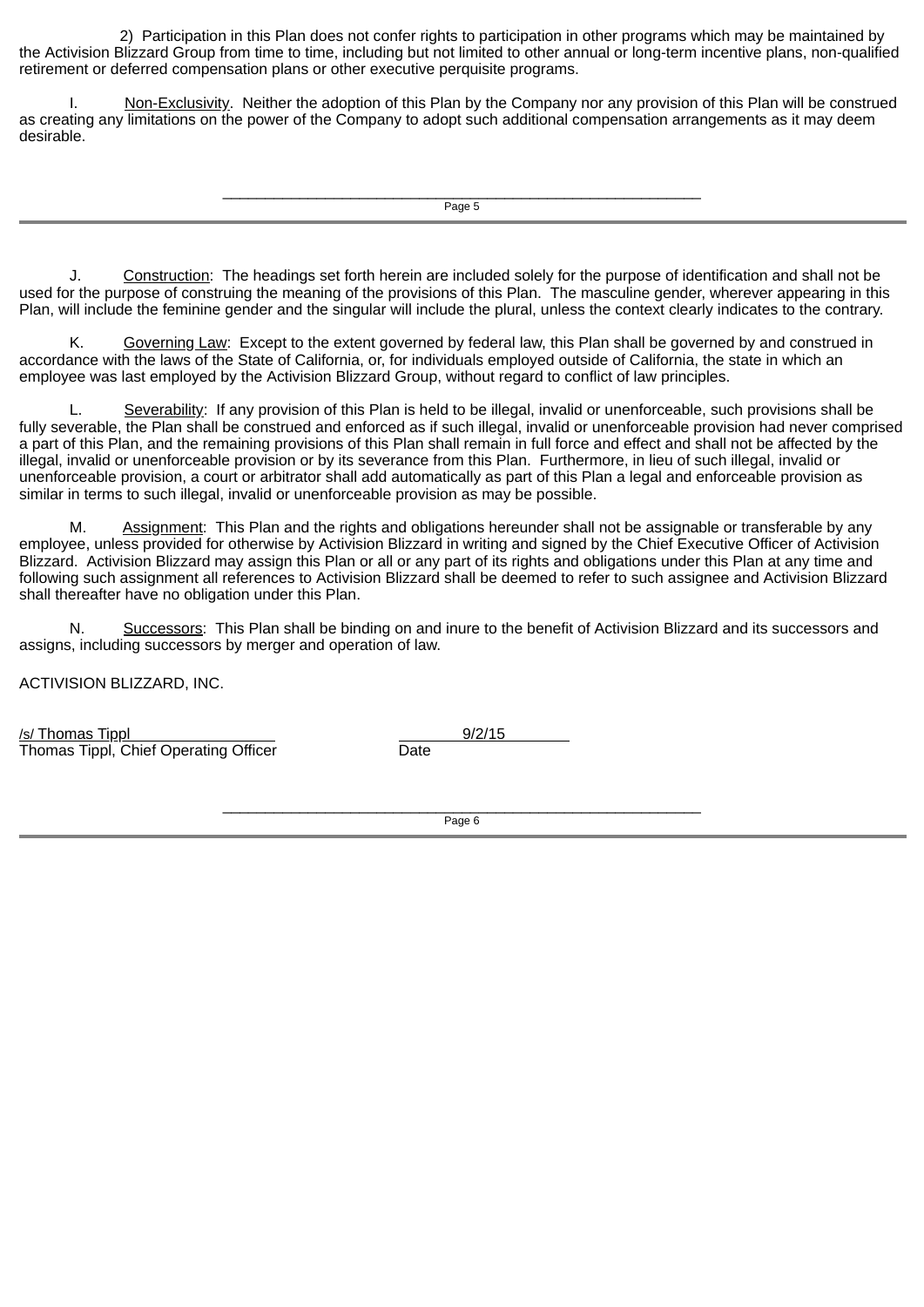# **ACTIVISION BLIZZARD, INC.**

# **2014 INCENTIVE PLAN**

# **NOTICE OF STOCK OPTION AWARD**

You have been awarded an option to purchase Common Shares of Activision Blizzard, Inc. (the "Company"), as follows:

- · Your name: **Brian G. Kelly**
- · Total number of Shares purchasable upon exercise of the Stock Option awarded: **80,676**
- Exercise Price: US\$28.71 per Share
- Date of Grant: **August 6, 2015**
- · Expiration Date: **August 6, 2025**
- · Grant ID: **01402060**
- Your Award of the Stock Option is governed by the terms and conditions set forth in:
	- · this Notice of Stock Option Award;
	- · the Stock Option Award Terms attached hereto as Exhibit A (the "Award Terms"); and
	- · the Company's 2014 Incentive Plan, the receipt of a copy of which you hereby acknowledge.
- Schedule for Vesting: Except as otherwise provided under the Award Terms, the Stock Option awarded to you shall vest and become exercisable in full on July 28, 2016, if, and only if, the Committee determines that the Company's non-GAAP earnings per share for 2015 is equal to or greater than the non-GAAP earnings per share objective for the Company set forth in the 2015 annual operating plan previously approved by the Committee (including with any modifications determined by the Committee) for all relevant compensation-related purposes, and provided you remain continuously employed by the Company or one of its subsidiaries through such date.
- Please sign and return to the Company this Notice of Stock Option Award, which bears an original signature on behalf of *the Company. You are urged to do so promptly.*
- · *Please return the signed Notice of Stock Option Award to the Company at:*

Activision Blizzard, Inc. 3100 Ocean Park Boulevard Santa Monica, CA 90405 Attn: Stock Plan Administration

· *By accepting the Award, you are deemed to be bound by the terms and conditions set forth in the 2014 Incentive Plan, this Notice of Stock Option Award and the Award Terms.*

You should retain the enclosed duplicate copy of this Notice of Stock Option Award for your records.

Any capitalized term used but not otherwise defined herein shall have the meaning ascribed to such term in the Award Terms.

# **ACTIVISION BLIZZARD, INC.**

/s/ Humam Sakhnini Humam Sakhnini Chief Strategy & Talent Officer

Date: September 9, 2015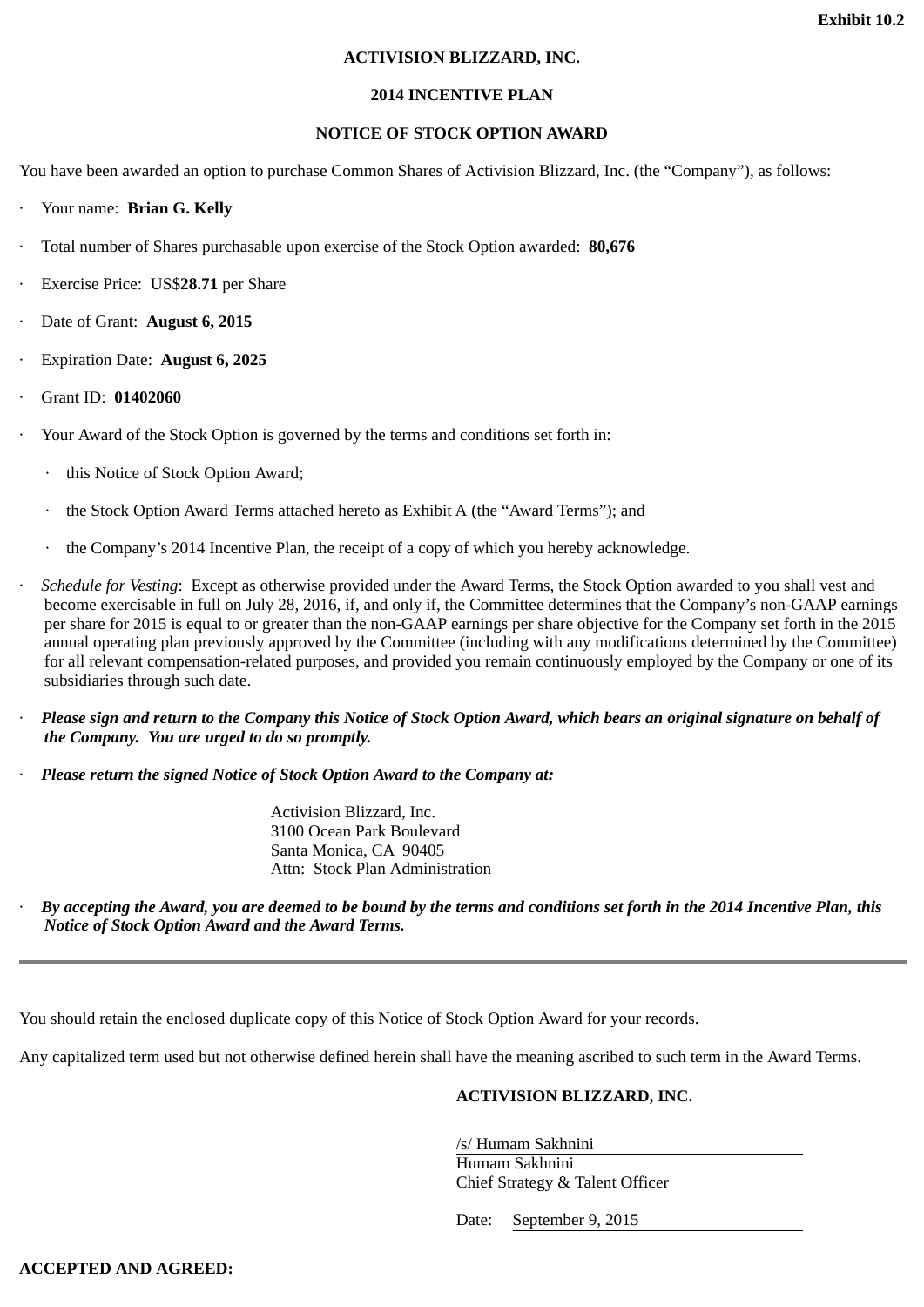/s/ Brian G. Kelly

**Brian G. Kelly**

Date: September 10, 2015

# **EXHIBIT A**

# **ACTIVISION BLIZZARD, INC.**

# **2014 INCENTIVE PLAN**

# **STOCK OPTION AWARD TERMS**

1. Definitions.

(a) For purposes of these Award Terms, the following terms shall have the meanings set forth below:

**"Award"** means the award described on the Grant Notice.

**"Cause"** (i) shall have the meaning given to such term in any employment agreement or offer letter between the Holder and any entity in the Company Group in effect at the time of the determination or (ii) if the Holder is not then party to any agreement or offer letter with any entity in the Company Group or any such agreement or offer letter does not contain a definition of "cause," shall mean a good faith determination by the Company that the Holder (A) engaged in misconduct or gross negligence in the performance of his or her duties or willfully and continuously failed or refused to perform any duties reasonably requested in the course of his or her employment; (B) engaged in fraud, dishonesty, or any other conduct that causes, or has the potential to cause, harm to any entity in the Company Group, including its business reputation or financial condition; (C) violated any lawful directives or policies of the Company Group or any applicable laws, rules or regulations; (D) materially breached his or her employment agreement, proprietary information agreement or confidentiality agreement with any entity in the Company Group; (E) was convicted of, or pled guilty or no contest to, a felony or crime involving dishonesty or moral turpitude; or (F) breached his or her fiduciary duties to the Company Group.

**"Common Shares"** means the shares of common stock, par value \$0.000001 per share, of the Company or any security into which such Common Shares may be changed by reason of any transaction or event of the type referred to in Section 9 hereof.

**"Company"** means Activision Blizzard, Inc. and any successor thereto.

**"Company Group"** means the Company and its subsidiaries.

**"Company-Sponsored Equity Account"** means an account that is created with the Equity Account Administrator in connection with the administration of the Company's equity plans and programs, including the Plan.

**"Date of Grant"** means the Date of Grant of the Award set forth on the Grant Notice.

**"Disability"** (i) shall have the meaning given to such term in, or otherwise be determined in accordance with, any employment agreement or offer letter between the Holder and any entity in the Company Group in effect at the time of the determination or (ii) if the Holder is not then party to any agreement or offer letter with any entity in the Company Group or

any such agreement or offer letter does not contain a definition of "disability" or otherwise provide a method for determining whether the Holder is disabled, shall mean the Holder is receiving benefits under any long-term disability plan of the Company Group then in effect.

**"Employment Violation"** means any material breach by the Holder of his or her employment agreement with any entity in the Company Group for so long as the terms of such employment agreement shall apply to the Holder (with any breach of the post-termination obligations contained therein deemed to be material for purposes of this definition).

**"Equity Account Administrator"** means the brokerage firm utilized by the Company from time to time to create and administer accounts for participants in the Company's equity plans and programs, including the Plan.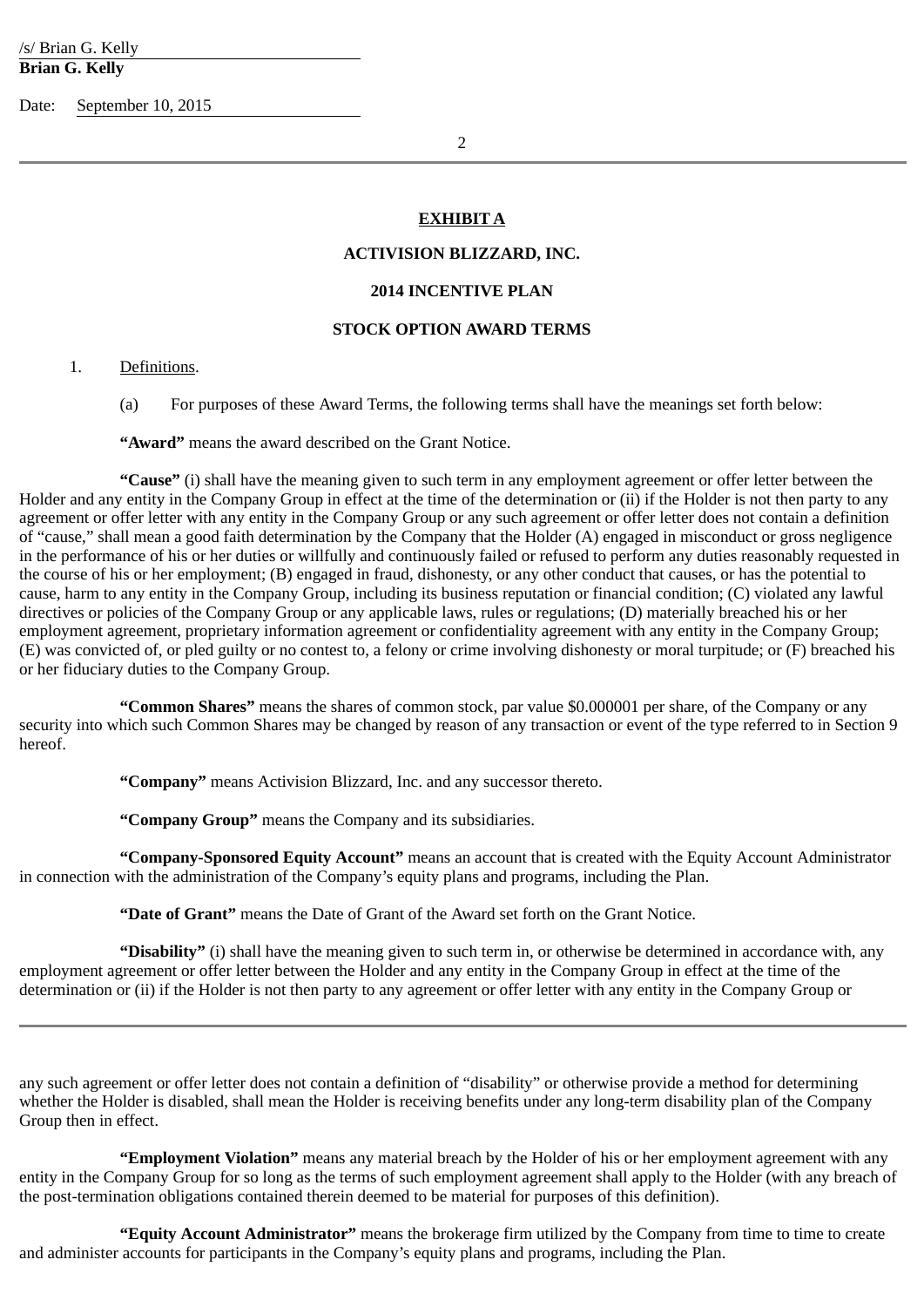**"Exercise Price"** means the Exercise Price set forth on the Grant Notice.

**"Exercise Rules and Regulations"** means (i) the Securities Act or any comparable federal securities law and all applicable state securities laws, (ii) the requirements of any securities exchange, securities association, market system or quotation system on which Common Shares are then traded or quoted, (iii) any restrictions on transfer imposed by the Company's certificate of incorporation or bylaws, and (iv) any policy or procedure the Company has adopted with respect to the trading of its securities, in each case as in effect on the date of the intended transaction.

**"Expiration Date"** means the Expiration Date set forth on the Grant Notice.

**"Grant Notice"** means the Notice of Stock Option Award to which these Award Terms are attached as Exhibit A.

**"Holder"** means the recipient of the Award named on the Grant Notice.

**"Look-back Period"** means, with respect to any Employment Violation by the Holder, the period beginning on the date which is 12 months prior to the date of such Employment Violation by the Holder and ending on the date of computation of the Recapture Amount with respect to such Employment Violation.

**"Option"** means the Stock Option to purchase Common Shares awarded to the Holder on the terms and conditions described in the Grant Notice and these Award Terms.

**"Plan"** means the 2014 Incentive Plan, as amended from time to time.

**"Recapture Amount"** means, with respect to any Employment Violation by the Holder, the gross gain realized or unrealized by the Holder upon all exercises of the Stock Option during the Look-back Period with respect to such Employment Violation, which gain shall be calculated as the sum of:

(i) if the Holder has exercised any portion of the Stock Option during such Look-back Period and sold any of the Shares acquired on exercise thereafter, an amount equal to (A) the sum of the sales price for all such Shares sold minus (B) the aggregate Exercise Price for such Shares; plus

A-2

(ii) if the Holder has exercised any portion of the Stock Option during such Look-back Period and not sold all of the Shares acquired on exercise thereafter, an amount equal to the product of (A) the greatest of the following, minus the Exercise Price: (1) the Market Value per Share of Common Shares on the date of exercise, (2) the arithmetic average of the per share closing sales prices of Common Shares as reported on NASDAQ for the 30 trading day period ending on the trading day immediately preceding the date of the Company's written notice of its exercise of its rights under Section 12 hereof, or (3) the arithmetic average of the per share closing sales prices of Common Shares as reported on NASDAQ for the 30 trading day period ending on the trading day immediately preceding the date of computation times (B) the number of Shares as to which the Stock Option was exercised and which were not sold.

**"Section 409A"** means Section 409A of the Code and the guidance and regulations promulgated thereunder.

**"Securities Act"** means the Securities Act of 1933, as amended.

**"Shares"** means the Common Shares purchasable upon exercise of the Stock Option.

**"Withholding Taxes"** means any taxes, including, but not limited to, social security and Medicare taxes and federal, state and local income taxes, required under any applicable law to be withheld from amounts otherwise payable to the Holder.

(b) Any capitalized term used but not otherwise defined herein shall have the meaning ascribed to such term in

the Plan.

2. Expiration. The Stock Option shall expire on the Expiration Date and, after such expiration, shall no longer be exercisable.

3. Vesting and Exercise.

(a) Vesting Schedule. Except as otherwise set forth in these Award Terms, the Stock Option shall vest, and thereupon become exercisable, in accordance with the "Schedule for Vesting" set forth on the Grant Notice.

(b) Exercisable Only by the Holder. Except as otherwise permitted under the Plan or Section 11 hereof, the Stock Option may be exercised during the Holder's lifetime only by the Holder or, in the event of the Holder's legal incapacity to do so, by the Holder's guardian or legal representative acting on behalf of the Holder in a fiduciary capacity under court supervision and/or applicable law.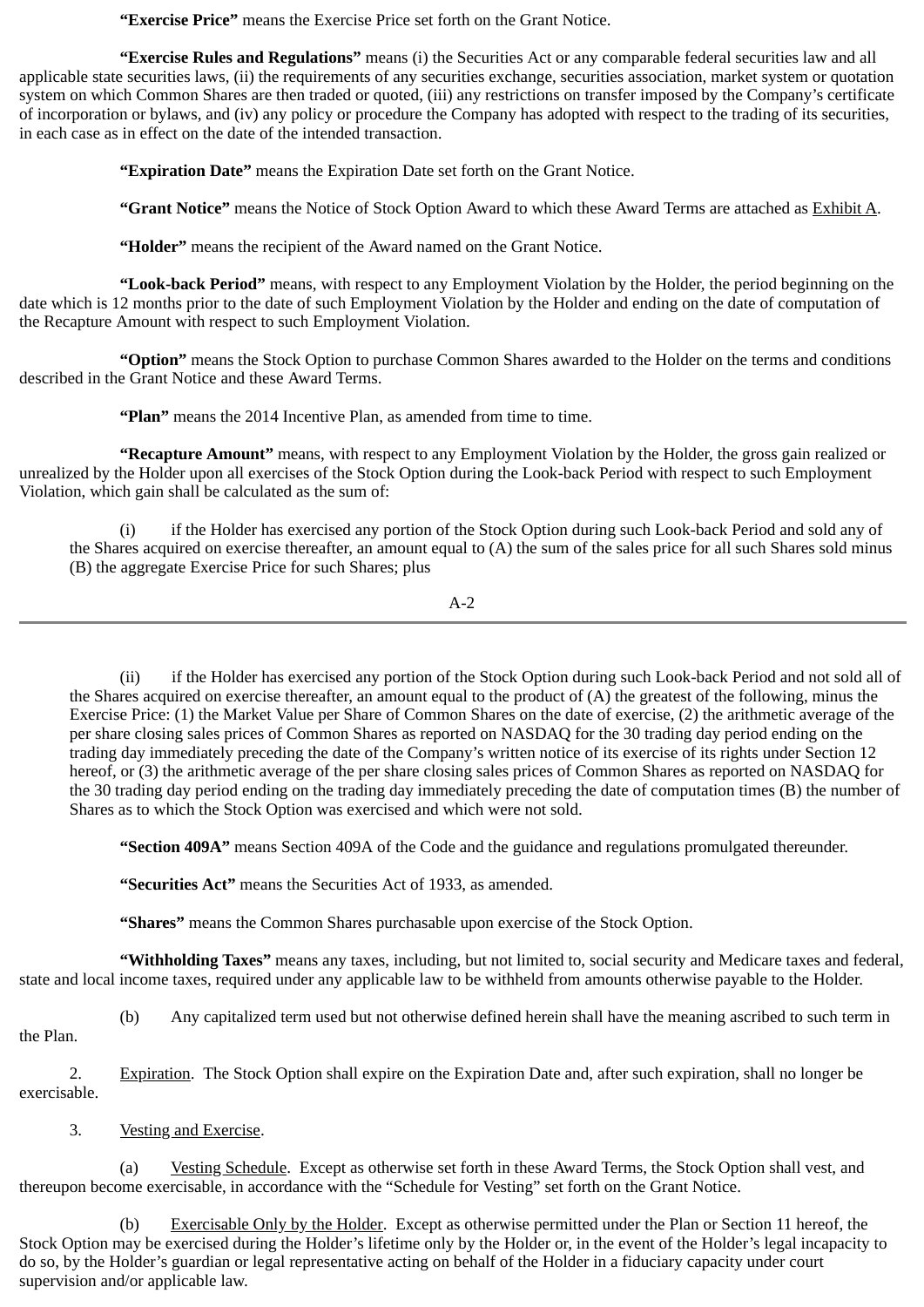(c) Procedure for Exercise. The Stock Option may be exercised by the Holder as to all or any of the Shares as to which the Stock Option has vested (i) by following the procedures for exercise established by the Equity Account Administrator and posted on the Equity Account Administrator's website from time to time or (ii) with the Company's consent, by giving the Company written notice of exercise, in such form as may be prescribed by the Company from time to time, specifying the number of Shares to be purchased.

(d) Payment of Exercise Price. To be valid, any exercise of the Stock Option must be accompanied by full payment of the aggregate Exercise Price of the Shares being purchased. The Company shall determine the method or methods the Holder may use to make such payment, which may include any of the following: (i) by bank check or certified check or wire transfer of immediately available funds, (ii) if securities of the Company of the same class as the Shares are then traded or quoted on a national securities exchange, the Nasdaq Stock Market, Inc. or a national quotation system sponsored by the National Association of Securities Dealers, Inc., through the delivery of irrevocable written instructions, in a form acceptable to the Company, to the Equity Account Administrator (or, with the Company's consent, such other brokerage firm as may be requested by the person exercising the Stock Option) to sell some or all of the Shares being purchased upon such exercise and to thereafter deliver promptly to the Company from the proceeds of such sale an amount in cash equal to the aggregate Exercise Price of the Shares being purchased, (iii) by tendering previously owned shares (valued at their Market Value per Share as of the date of tender), (iv) through the withholding of Shares otherwise deliverable upon exercise, or (v) any combination of (i), (ii), (iii) or (iv) above or any other manner permitted pursuant to the Plan.

(e) No Fractional Shares. In no event may the Stock Option be exercised for a fraction of a Share.

(f) No Adjustment for Dividends or Other Rights. No adjustment shall be made for cash dividends or other rights for which the record date is prior to the date as of which the issuance or transfer of Shares to the person entitled thereto has been evidenced on the books and records of the Company pursuant to clause (ii) of Section 3(g) hereof following exercise of the Stock Option.

(g) Issuance and Delivery of Shares. As soon as practicable (and, in any event, within 30 days) after the valid exercise of the Stock Option, the Company shall (i) effect the issuance or transfer of the Shares purchased upon such exercise, (ii) cause the issuance or transfer of such Shares to be evidenced on the books and records of the Company, and (iii) cause such Shares to be delivered to a Company-Sponsored Equity Account in the name of the person entitled to such Shares (or, with the Company's consent, such other brokerage account as may be requested by such person); provided, however, that, in the event such Shares are subject to a legend as set forth in Section 15 hereof, the Company shall instead cause a certificate evidencing such Shares and bearing such legend to be delivered to the person entitled thereto.

(h) Partial Exercise. If the Stock Option shall have been exercised with respect to less than all of the Shares purchasable upon exercise of the Stock Option, the Company shall make a notation in its books and records to reflect the partial exercise of the Stock Option and the number of Shares that thereafter remain available for purchase upon exercise of the Stock Option.

4. Termination of Employment.

(a) Cause. In the event that the Holder's employment is terminated by any entity in the Company Group for Cause, as of the date of such termination of employment the Stock Option shall (i) cease to vest, if not then fully vested, (ii) no longer be exercisable, whether or not vested, and (iii) be immediately cancelled.

# A-4

(b) Death or Disability. Unless the Committee determines otherwise, in the event that the Holder dies while employed by any entity in the Company Group or the Holder's employment with any entity in the Company Group is terminated due to the Holder's Disability, the Stock Option shall (i) cease to vest as of the date of the Holder's death or the first date of the Holder's Disability (as determined by the Committee), as the case may be, and (ii) to the extent vested as of the date of the Holder's death or the first date of the Holder's Disability, as the case may be, remain exercisable in accordance with these Award Terms until the earlier of (A) the first anniversary of the date of the Holder's death or termination of employment, as the case may be, and (B) the Expiration Date, after which the Stock Option shall no longer be exercisable and shall be immediately cancelled. To the extent not vested as of the date of the Holder's death or the first date of the Holder's Disability, as the case may be, the Stock Option shall be immediately cancelled and shall no longer be exercisable.

(c) Other. Unless the Committee determines otherwise, in the event that the Holder's employment is terminated for any reason not addressed by Section 4(a) or 4(b) hereof, the Stock Option shall (i) cease to vest as of the date of such termination of employment and (ii) to the extent vested as of the date of such termination of employment, be exercisable in accordance with these Award Terms until the earlier of (A) the 30th day after the date of such termination of employment (or, if the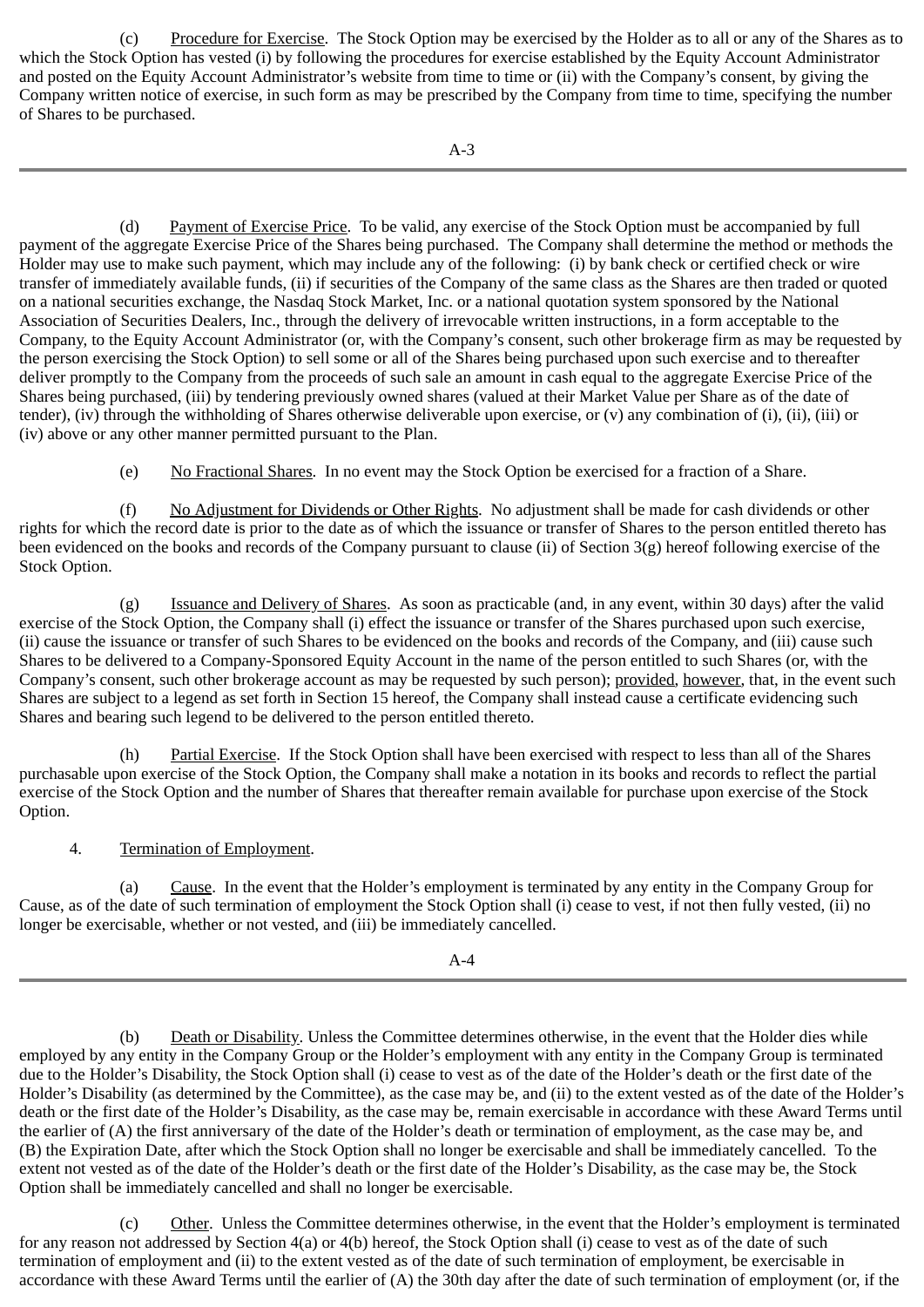Holder is prohibited from exercising the Stock Option during some or all of the 30-day period following such termination date because such exercise would not be in compliance with the Exercise Rules and Regulations, whatever later date may be determined in accordance with a Committee-approved policy) and (B) the Expiration Date, after which the Stock Option shall no longer be exercisable and shall be immediately cancelled. To the extent not vested as of the date of such termination of service, the Stock Option shall be immediately cancelled and shall no longer be exercisable.

5. Tax Withholding. The Company shall have the right to require the Holder to satisfy any Withholding Taxes resulting from the exercise (in whole or in part) of the Stock Option, the issuance or transfer of any Shares upon exercise of the Stock Option or otherwise in connection with the Award at the time such Withholding Taxes become due. The Company shall determine the method or methods the Holder may use to satisfy any Withholding Taxes contemplated by this Section 5, which may include any of the following: (a) by delivery to the Company of a bank check or certified check or wire transfer of immediately available funds; (b) if securities of the Company of the same class as the Shares are then traded or quoted on a national securities exchange, the Nasdaq Stock Market, Inc. or a national quotation system sponsored by the National Association of Securities Dealers, Inc., through the delivery of irrevocable written instructions, in a form acceptable to the Company, to the Equity Account Administrator (or, with the Company's consent, such other brokerage firm as may be requested by the person exercising the Stock Option) to sell some or all of the Shares being purchased upon such exercise and to thereafter deliver promptly to the Company from the proceeds of such sale an amount in cash equal to the aggregate amount of such Withholding Taxes; (c) by tendering previously owned shares (valued at their Market Value per Share as of the date of tender); (d) through the withholding of Shares otherwise deliverable upon exercise; or (e) by any combination of (a), (b), (c) or (d) above. Notwithstanding anything to the contrary contained herein, any entity in the Company Group shall have the right to ensure that all Withholding Taxes contemplated by this Section 5 are satisfied by (i) withholding from the Holder's compensation, (ii) withholding Shares otherwise then deliverable (in which case the Holder will be deemed to have been issued the full number of Shares purchased upon exercise of the Stock

A-5

Option), and (iii) arranging for the sale, on the Holder's behalf, of Shares otherwise then deliverable. The Company shall have no obligation to deliver any Shares upon exercise of the Stock Option unless and until all Withholding Taxes contemplated by this Section 5 have been satisfied.

# 6. Deemed Agreement. **By accepting the Award, the Holder is deemed to be bound by the terms and conditions set forth in the Plan, the Grant Notice and these Award Terms.**

7. Reservation of Shares. The Company shall at all times reserve for issuance or delivery upon exercise of the Stock Option such number of Common Shares as shall be required for issuance or delivery upon exercise thereof.

8. Committee Discretion. Except as may otherwise be provided in the Plan, the Committee shall have sole discretion to (a) interpret any provision of the Plan, the Grant Notice and these Award Terms, (b) make any determinations necessary or advisable for the administration of the Plan and the Award, and (c) waive any conditions or rights of the Company under the Award, the Grant Notice or these Award Terms. Without intending to limit the generality or effect of the foregoing, any decision or determination to be made by the Committee pursuant to these Award Terms, including whether to grant or withhold any consent, shall be made by the Committee in its sole and absolute discretion, subject only to the terms of the Plan. Subject to the terms of the Plan, the Committee may amend the terms of the Award prospectively or retroactively; however, no such amendment may materially and adversely affect the rights of the Holder taken as a whole without the Holder's consent. Without intending to limit the generality or effect of the foregoing, the Committee may amend the terms of the Award (i) in recognition of unusual or nonrecurring events (including, without limitation, events described in Section 9 hereof) affecting any entity in the Company Group or any of the Company's other affiliates or the financial statements of any entity in the Company Group or any of the Company's other affiliates, (ii) in response to changes in applicable laws, regulations or accounting principles and interpretations thereof, or (iii) to prevent the Award from becoming subject to Section 409A.

9. Adjustments. Notwithstanding anything to the contrary contained herein, pursuant to Section 13 of the Plan, the Committee will make or provide for such adjustments to the Award as are equitably required to prevent dilution or enlargement of the rights of the Holder that otherwise would result from (a) any stock dividend, extraordinary dividend, stock split, combination of shares, recapitalization or other change in the capital structure of the Company, (b) any change of control, merger, consolidation, spin-off, split-off, spin-out, split-up, reorganization, partial or complete liquidation or other distribution of assets, or issuance of rights or warrants to purchase securities, or (c) any other corporate transaction or event having an effect similar to any of the foregoing. Moreover, in the event of any such transaction or event, the Committee, in its discretion, may provide in substitution for the Award such alternative consideration (including, without limitation, cash), if any, as it may determine to be equitable in the circumstances and may require in connection therewith the surrender of the Award.

10. Registration and Listing. Notwithstanding anything to the contrary contained herein, the Stock Option may not be exercised, and the Stock Option and Shares purchasable upon exercise of the Stock Option may not be purchased, sold, assigned, transferred, pledged,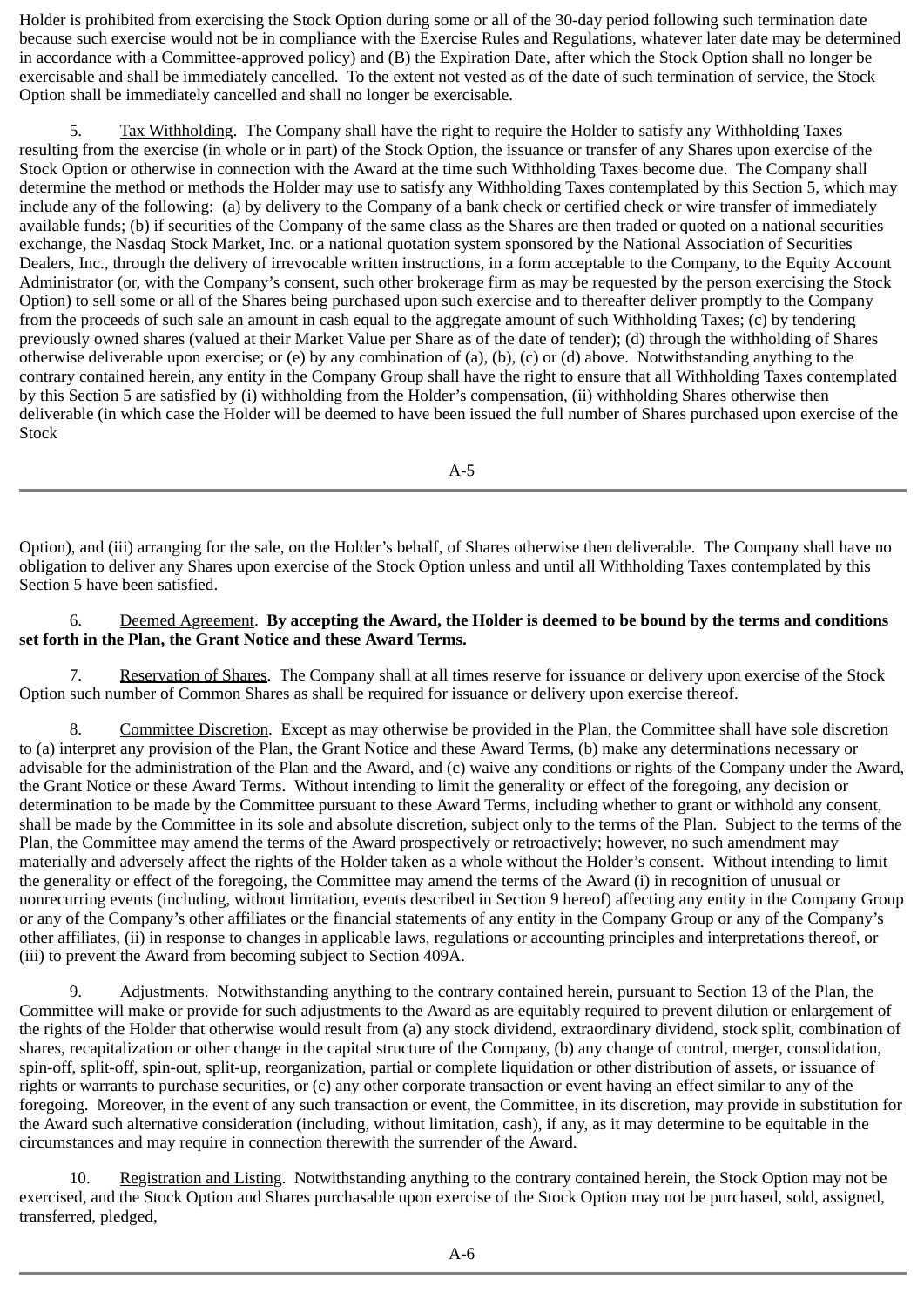hypothecated or otherwise disposed of or encumbered in any way, unless such transaction is in compliance with all Exercise Rules and Regulations. The Company is under no obligation to register, qualify or list, or maintain the registration, qualification or listing of, the Stock Option or Shares with the SEC, any state securities commission or any securities exchange, securities association, market system or quotation system to effect such compliance. The Holder shall make such representations and furnish such information as may be appropriate to permit the Company, in light of the then existence or non-existence of an effective registration statement under the Securities Act relating to the Stock Option or Shares, to issue or transfer the Stock Option or Shares in compliance with the provisions of that or any comparable federal securities law and all applicable state securities laws. The Company shall have the right, but not the obligation, to register the issuance or resale of the Stock Option or Shares under the Securities Act or any comparable federal securities law or applicable state securities law.

11. Transferability. Subject to the terms of the Plan and only with the Company's consent, the Holder may transfer all or part of the Stock Option for estate planning purposes or pursuant to a domestic relations order; provided, however, that any transferee shall be bound by all of the terms and conditions of the Plan, the Grant Notice and these Award Terms and shall execute an agreement in form and substance satisfactory to the Company in connection with such transfer; and provided further that the Holder will remain bound by the terms and conditions of the Plan, the Grant Notice and these Award Terms. Except as otherwise permitted under the Plan or this Section 11, the Stock Option shall not be transferable by the Holder other than by will or the laws of descent and distribution.

12. Employment Violation. The terms of this Section 12 shall apply to the Stock Option if the Holder is or becomes subject to an employment agreement with any entity in the Company Group. In the event of an Employment Violation, the Company shall have the right to require (a) the termination and cancellation of the Stock Option, whether vested or unvested, and (b) payment by the Holder to the Company of the Recapture Amount with respect to such Employment Violation; provided, however, that, in lieu of payment by the Holder to the Company of the Recapture Amount, the Holder, in his or her discretion, may tender to the Company the Shares acquired upon exercise of the Stock Option during the Look-back Period with respect to such Employment Violation (without any consideration from the Company in exchange therefor). Any such termination of the Stock Option and payment of the Recapture Amount, as the case may be, shall be in addition to, and not in lieu of, any other right or remedy available to the Company arising out of or in connection with such Employment Violation, including, without limitation, the right to terminate the Holder's employment if not already terminated and to seek injunctive relief and additional monetary damages.

# 13. Compliance with Applicable Laws and Regulations and Company Policies and Procedures.

(a) The Holder is responsible for complying with (i) any federal, state and local taxation laws applicable to the Holder in connection with the Award and (ii) all Exercise Rules and Regulations.

(b) The Award is subject to the terms and conditions of any policy requiring or permitting the Company to recover any gains realized by the Holder in connection with the

A-7

Award, including, without limitation, the Policy on Recoupment of Performance-Based Compensation Related to Certain Financial Restatements.

14. Section 409A. As the Exercise Price is equal to the fair market value of a Share on the Date of Grant, payments contemplated with respect to the Award are intended to be exempt from Section 409A, and all provisions of the Plan, the Grant Notice and these Award Terms shall be construed and interpreted in a manner consistent with the requirements for avoiding taxes or penalties under Section 409A. Notwithstanding the foregoing, (a) nothing in the Plan, the Grant Notice and these Award Terms shall guarantee that the Award is not subject to taxes or penalties under Section 409A and (b) if any provision of the Plan, the Grant Notice or these Award Terms would, in the reasonable, good faith judgment of the Company, result or likely result in the imposition on the Holder or any other person of taxes, interest or penalties under Section 409A, the Committee may, in its sole discretion, modify the terms of the Plan, the Grant Notice or these Award Terms, without the consent of the Holder, in the manner that the Committee may reasonably and in good faith determine to be necessary or advisable to avoid the imposition of such taxes, interest or penalties; provided, however, that this Section 13 does not create an obligation on the part of the Committee or the Company to make any such modification, and in no event shall the Company be liable for the payment of or gross up in connection with any taxes, interest or penalties owed by the Holder pursuant to Section 409A.

15. Legend. The Company may, if determined by it based on the advice of counsel to be appropriate, cause any certificate evidencing Shares to bear a legend substantially as follows:

"THE SECURITIES REPRESENTED HEREBY MAY NOT BE OFFERED FOR SALE, SOLD OR OTHERWISE TRANSFERRED EXCEPT PURSUANT TO AN EFFECTIVE REGISTRATION STATEMENT UNDER THE SECURITIES ACT OF 1933, AS AMENDED (THE 'ACT'), OR PURSUANT TO AN EXEMPTION FROM REGISTRATION UNDER THE ACT."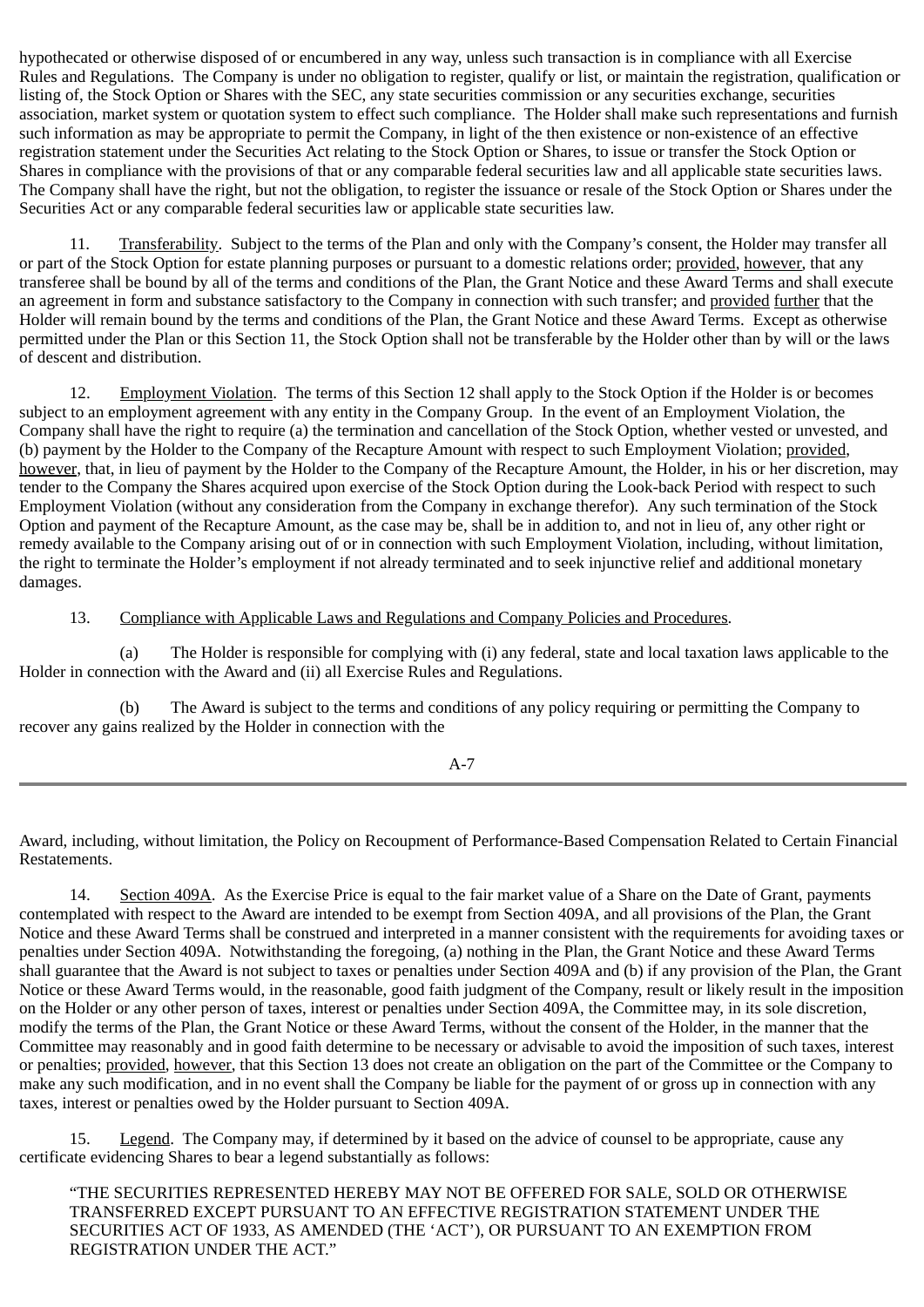16. No Right to Continued Employment. Nothing contained in the Grant Notice or these Award Terms shall be construed to confer upon the Holder any right to be continued in the employ of any entity in the Company Group or derogate from any right of any entity in the Company Group to retire, request the resignation of, or discharge the Holder at any time, with or without Cause.

17. No Rights as Stockholder. No holder of the Stock Option shall, by virtue of the Grant Notice or these Award Terms, be entitled to any right of a stockholder of the Company, either at law or in equity, and the rights of any such holder are limited to those expressed, and are not enforceable against the Company except to the extent set forth, in the Plan, the Grant Notice or these Award Terms.

18. Severability. In the event that one or more of the provisions of these Award Terms shall be invalidated for any reason by a court of competent jurisdiction, any provision so invalidated shall be deemed to be separable from the other provisions hereof, and the remaining provisions hereof shall continue to be valid and fully enforceable.

19. Venue and Governing Law.

A-8

(a) For purposes of litigating any dispute that arises directly or indirectly from the relationship of the parties evidenced by the grant of the Stock Option or these Award Terms, the parties submit and consent to the exclusive jurisdiction of the State of California and agree that such litigation shall be conducted only in the courts of Los Angeles County, California or the federal courts of the United States for the Central District of California, and no other courts, regardless of where the grant of the Stock Option is made and/or to be performed.

(b) To the extent that federal law does not otherwise control, the validity, interpretation, performance and enforcement of the Grant Notice and these Award Terms shall be governed by the laws of the State of Delaware, without giving effect to principles of conflicts of laws thereof.

20. Successors and Assigns. The provisions of the Grant Notice and these Award Terms shall be binding upon and inure to the benefit of the Company, its successors and assigns, and the Holder and, to the extent applicable, the Holder's permitted assigns under Section 3(b) hereof and the Holder's estate or beneficiaries as determined by will or the laws of descent and distribution.

21. Notices.

(a) Any notice or other document which the Holder may be required or permitted to deliver to the Company pursuant to or in connection with the Grant Notice or these Award Terms shall be in writing, and may be delivered personally or by mail, postage prepaid, or overnight courier, addressed to the Company, at its office at 3100 Ocean Park Boulevard, Santa Monica, California 90405, Attn: Stock Plan Administration, or such other address as the Company by notice to the Holder may designate in writing from time to time. Notices shall be effective upon delivery.

(b) Any notice or other document which the Company may be required or permitted to deliver to the Holder pursuant to or in connection with the Grant Notice or these Award Terms shall be in writing, and may be delivered personally or by mail, postage prepaid, or overnight courier, addressed to the Holder at the address shown on any employment agreement or offer letter between the Holder and any entity in the Company Group in effect at the time, or such other address as the Holder by notice to the Company may designate in writing from time to time. The Company may also, in its sole discretion, deliver any such document to the Holder electronically via an e-mail to the Holder at his or her Company-provided email address or through a notice delivered to such e-mail address that such document is available on a website established and maintained on behalf of the Company or a third party designated by the Company, including, without limitation, the Equity Account Administrator. Notices shall be effective upon delivery.

A-9

22. Conflict with Employment Agreement or Plan. In the event of any conflict between the terms of any employment agreement or offer letter between the Holder and any entity in the Company Group in effect at the time and the terms of the Grant Notice or these Award Terms, the terms of the Grant Notice or these Award Terms, as the case may be, shall control. In the event of any conflict between the terms of any employment agreement or offer letter between the Holder and any entity in the Company Group in effect at the time, the Grant Notice or these Award Terms and the terms of the Plan, the terms of the Plan shall control.

23. Imposition of Other Requirements. The Company reserves the right to impose other requirements on the Holder's participation in the Plan, on the Stock Option and on any Shares acquired under the Plan, to the extent the Company determines it is necessary or advisable in order to facilitate the administration of the Plan, and to require the Holder to sign any additional agreements or undertakings that may be necessary to accomplish the foregoing.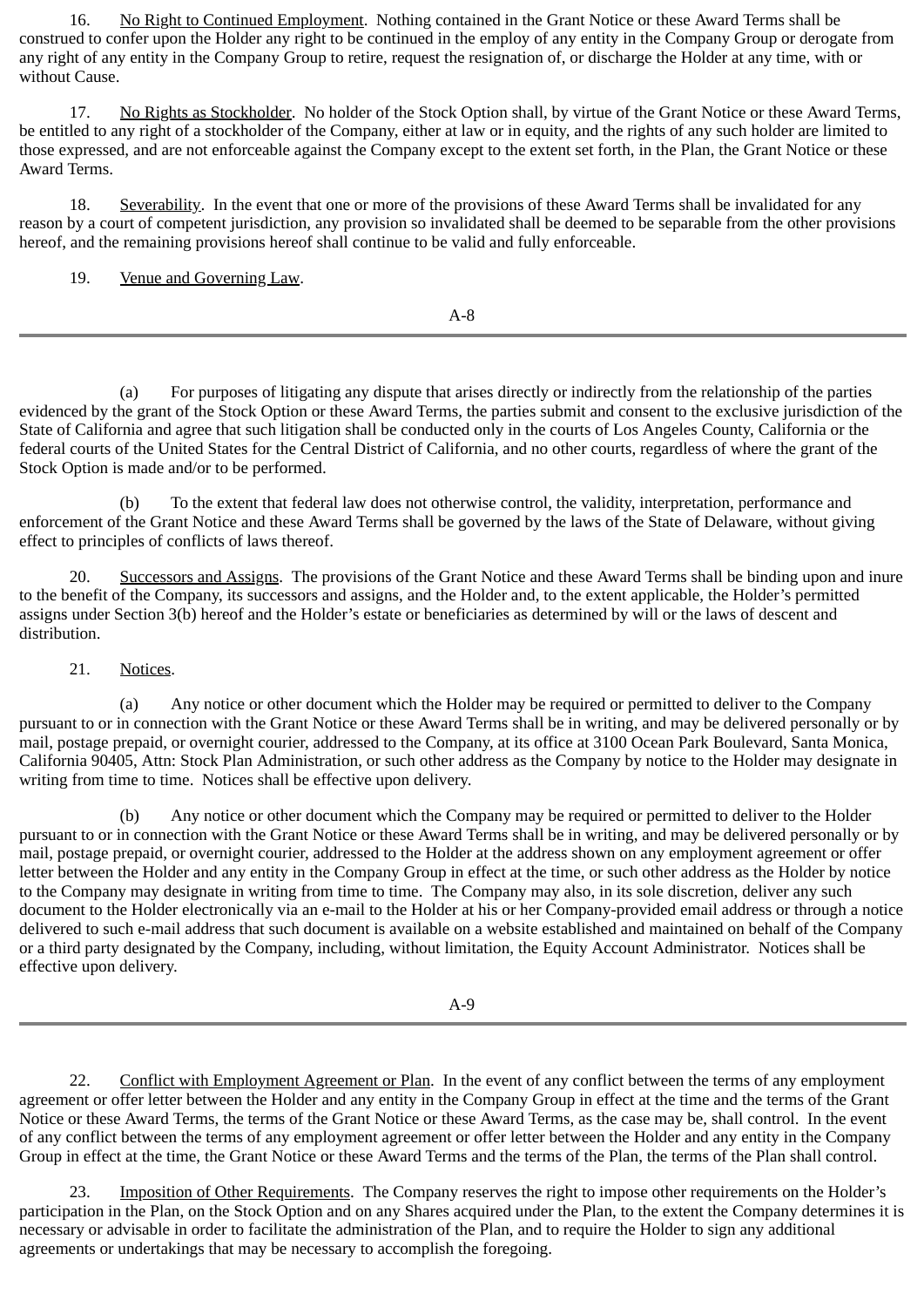24. Waiver. The Holder acknowledges that a waiver by the Company of a breach of any provision of these Award Terms shall not operate or be construed as a waiver of any other provision of these Award Terms, or of any subsequent breach by the Holder or any other holder of an equity award from the Company.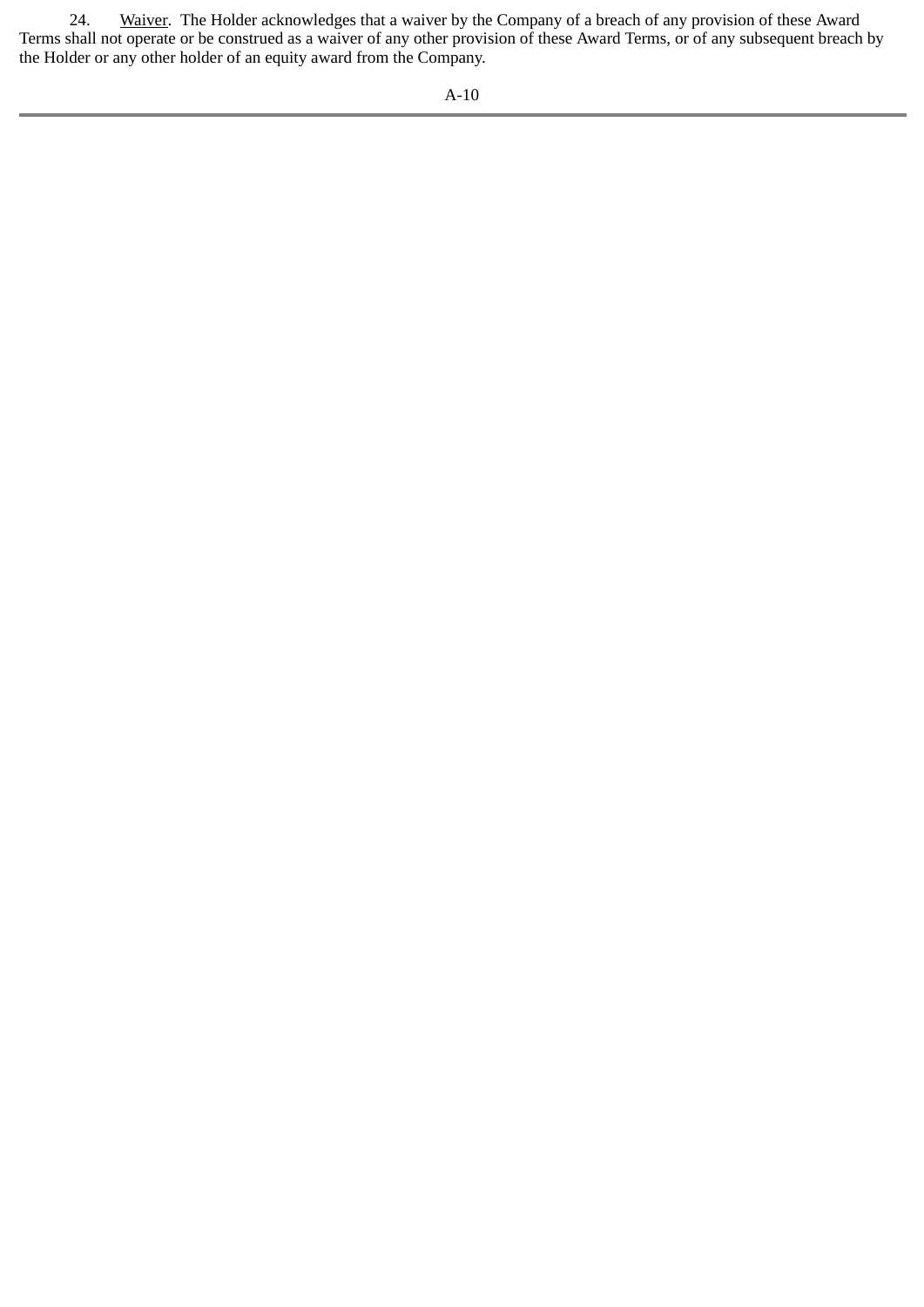# **CERTIFICATION**

I, Robert A. Kotick, certify that:

1. I have reviewed this Quarterly Report on Form 10-Q of Activision Blizzard, Inc.;

2. Based on my knowledge, this report does not contain any untrue statement of a material fact or omit to state a material fact necessary to make the statements made, in light of the circumstances under which such statements were made, not misleading with respect to the period covered by this report;

3. Based on my knowledge, the financial statements, and other financial information included in this report, fairly present in all material respects the financial condition, results of operations and cash flows of the registrant as of, and for, the periods presented in this report;

4. The registrant's other certifying officer and I are responsible for establishing and maintaining disclosure controls and procedures (as defined in Exchange Act Rules 13a-15(e) and 15d-15(e)) and internal control over financial reporting (as defined in Exchange Act Rules 13a-15(f) and 15d-15(f)) for the registrant and have:

(a) Designed such disclosure controls and procedures, or caused such disclosure controls and procedures to be designed under our supervision, to ensure that material information relating to the registrant, including its consolidated subsidiaries, is made known to us by others within those entities, particularly during the period in which this report is being prepared;

(b) Designed such internal control over financial reporting, or caused such internal control over financial reporting to be designed under our supervision, to provide reasonable assurance regarding the reliability of financial reporting and the preparation of financial statements for external purposes in accordance with generally accepted accounting principles;

(c) Evaluated the effectiveness of the registrant's disclosure controls and procedures and presented in this report our conclusions about the effectiveness of the disclosure controls and procedures, as of the end of the period covered by this report based on such evaluation; and

(d) Disclosed in this report any change in the registrant's internal control over financial reporting that occurred during the registrant's most recent fiscal quarter (the registrant's fourth fiscal quarter in the case of an Annual Report) that has materially affected, or is reasonably likely to materially affect, the registrant's internal control over financial reporting; and

5. The registrant's other certifying officer and I have disclosed, based on our most recent evaluation of internal control over financial reporting, to the registrant's auditors and the audit committee of the registrant's board of directors (or persons performing the equivalent functions):

(a) All significant deficiencies and material weaknesses in the design or operation of internal control over financial reporting which are reasonably likely to adversely affect the registrant's ability to record, process, summarize and report financial information; and

(b) Any fraud, whether or not material, that involves management or other employees who have a significant role in the registrant's internal control over financial reporting.

Date: November 6, 2015

/s/ ROBERT A. KOTICK

Robert A. Kotick *Chief Executive Officer and Principal Executive Officer of Activision Blizzard, Inc.*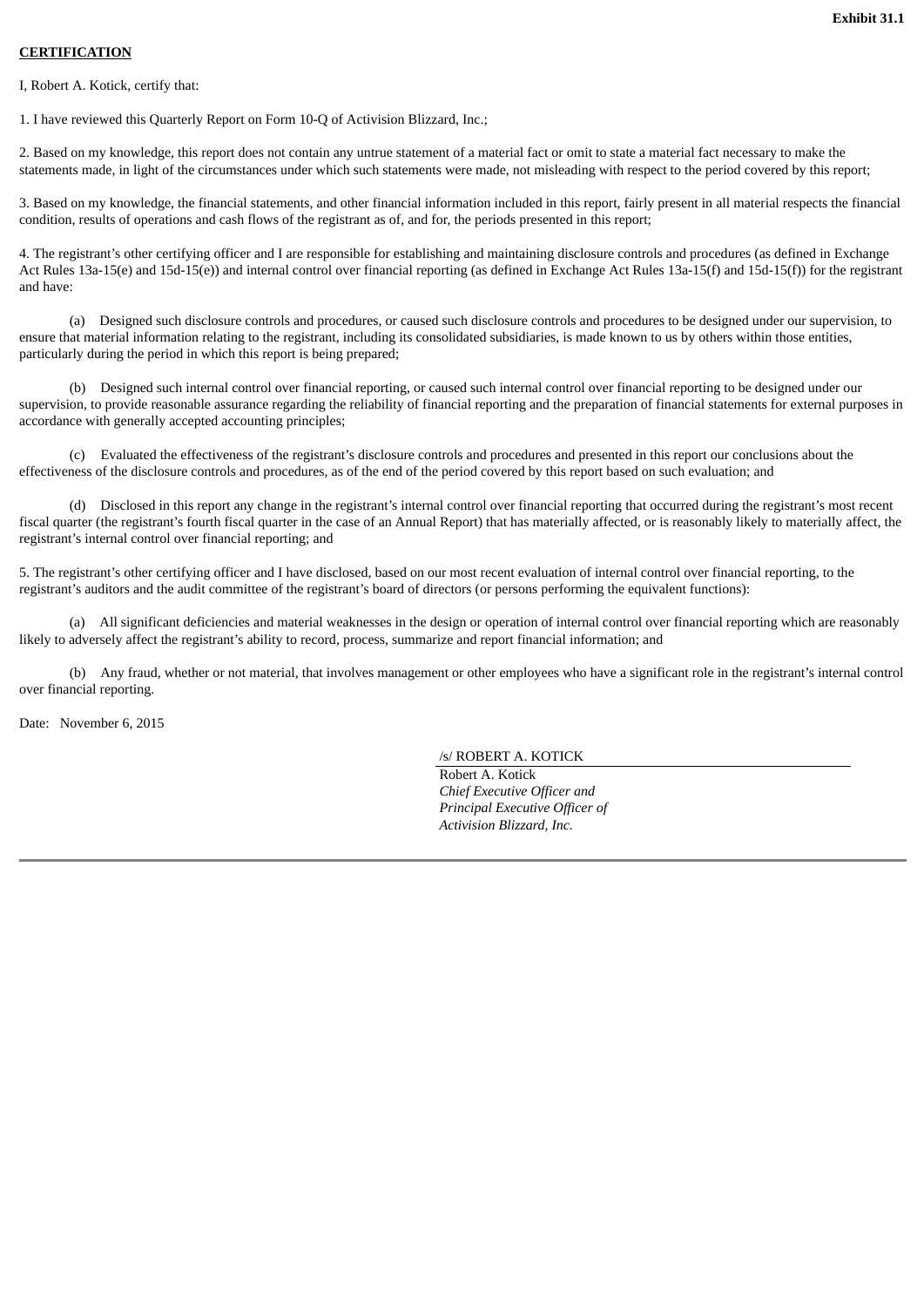# **CERTIFICATION**

I, Dennis Durkin, certify that:

1. I have reviewed this Quarterly Report on Form 10-Q of Activision Blizzard, Inc.;

2. Based on my knowledge, this report does not contain any untrue statement of a material fact or omit to state a material fact necessary to make the statements made, in light of the circumstances under which such statements were made, not misleading with respect to the period covered by this report;

3. Based on my knowledge, the financial statements, and other financial information included in this report, fairly present in all material respects the financial condition, results of operations and cash flows of the registrant as of, and for, the periods presented in this report;

4. The registrant's other certifying officer and I are responsible for establishing and maintaining disclosure controls and procedures (as defined in Exchange Act Rules 13a-15(e) and 15d-15(e)) and internal control over financial reporting (as defined in Exchange Act Rules 13a-15(f) and 15d-15(f)) for the registrant and have:

(a) Designed such disclosure controls and procedures, or caused such disclosure controls and procedures to be designed under our supervision, to ensure that material information relating to the registrant, including its consolidated subsidiaries, is made known to us by others within those entities, particularly during the period in which this report is being prepared;

(b) Designed such internal control over financial reporting, or caused such internal control over financial reporting to be designed under our supervision, to provide reasonable assurance regarding the reliability of financial reporting and the preparation of financial statements for external purposes in accordance with generally accepted accounting principles;

(c) Evaluated the effectiveness of the registrant's disclosure controls and procedures and presented in this report our conclusions about the effectiveness of the disclosure controls and procedures, as of the end of the period covered by this report based on such evaluation; and

(d) Disclosed in this report any change in the registrant's internal control over financial reporting that occurred during the registrant's most recent fiscal quarter (the registrant's fourth fiscal quarter in the case of an Annual Report) that has materially affected, or is reasonably likely to materially affect, the registrant's internal control over financial reporting; and

5. The registrant's other certifying officer and I have disclosed, based on our most recent evaluation of internal control over financial reporting, to the registrant's auditors and the audit committee of the registrant's board of directors (or persons performing the equivalent functions):

(a) All significant deficiencies and material weaknesses in the design or operation of internal control over financial reporting which are reasonably likely to adversely affect the registrant's ability to record, process, summarize and report financial information; and

(b) Any fraud, whether or not material, that involves management or other employees who have a significant role in the registrant's internal control over financial reporting.

Date: November 6, 2015

/s/ DENNIS DURKIN

Dennis Durkin *Chief Financial Officer and Principal Financial Officer of Activision Blizzard, Inc.*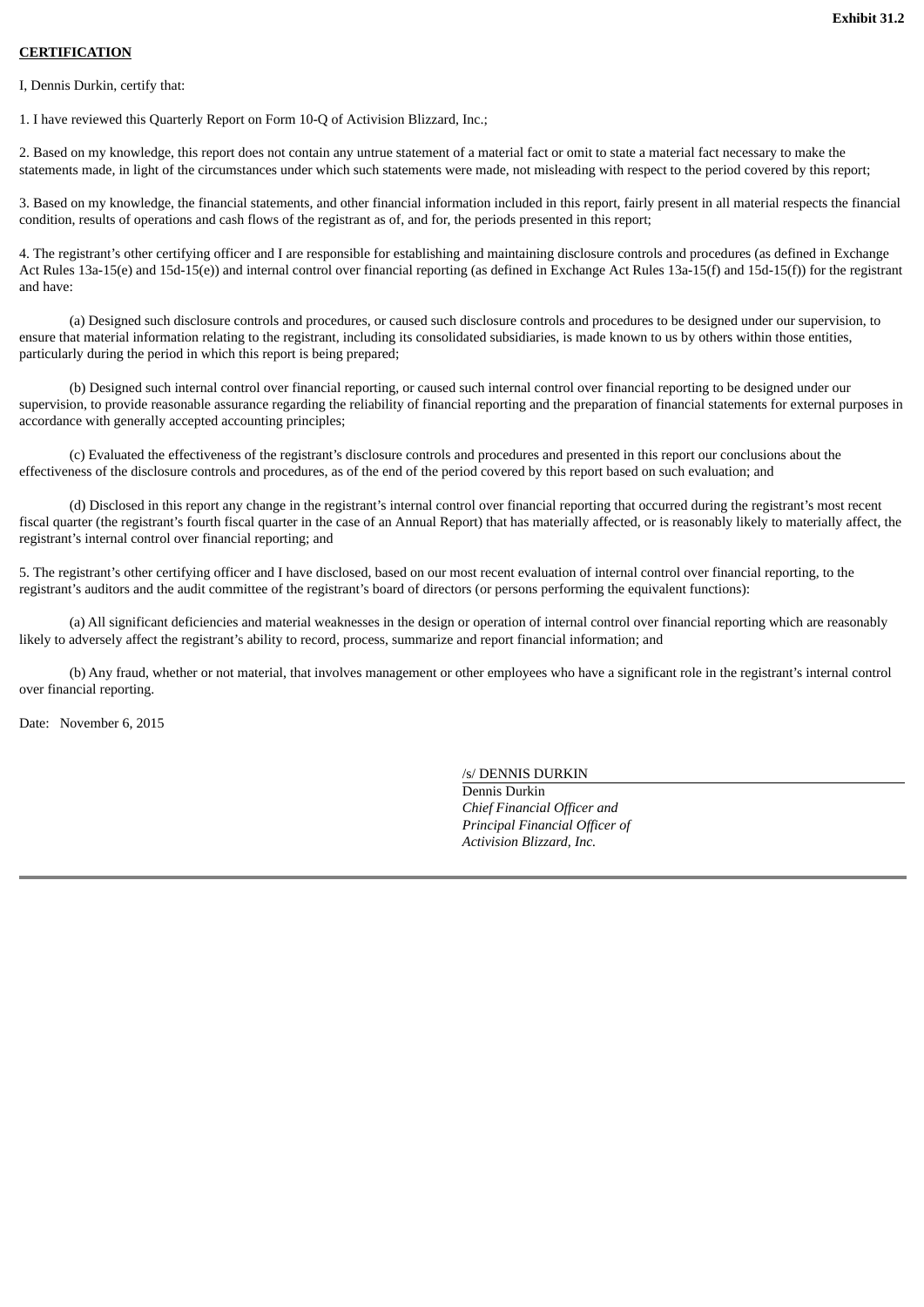# **CERTIFICATION PURSUANT TO 18 U.S.C. SECTION 1350, AS ADOPTED PURSUANT TO SECTION 906 OF THE SARBANES-OXLEY ACT OF 2002**

In connection with the quarterly report of Activision Blizzard, Inc. (the "Company") on Form 10-Q for the period ended September 30, 2015 as filed with the Securities and Exchange Commission on the date hereof (the "Report"), I, Robert A. Kotick, Chief Executive Officer and Principal Executive Officer of the Company, certify, to my knowledge, pursuant to 18 U.S.C. § 1350, as adopted pursuant to § 906 of the Sarbanes-Oxley Act of 2002, that:

(1) The Report fully complies with the requirements of Section 13(a) or 15(d) of the Securities Exchange Act of 1934; and

(2) The information contained in the Report fairly presents, in all material respects, the financial condition and results of operations of the Company.

Date: November 6, 2015

/s/ ROBERT A. KOTICK

Robert A. Kotick *Chief Executive Officer and Principal Executive Officer of Activision Blizzard, Inc.*

A signed original of this written statement required by Section 906 has been provided to the Company and will be retained by the Company and furnished to the Securities and Exchange Commission or its staff upon request.